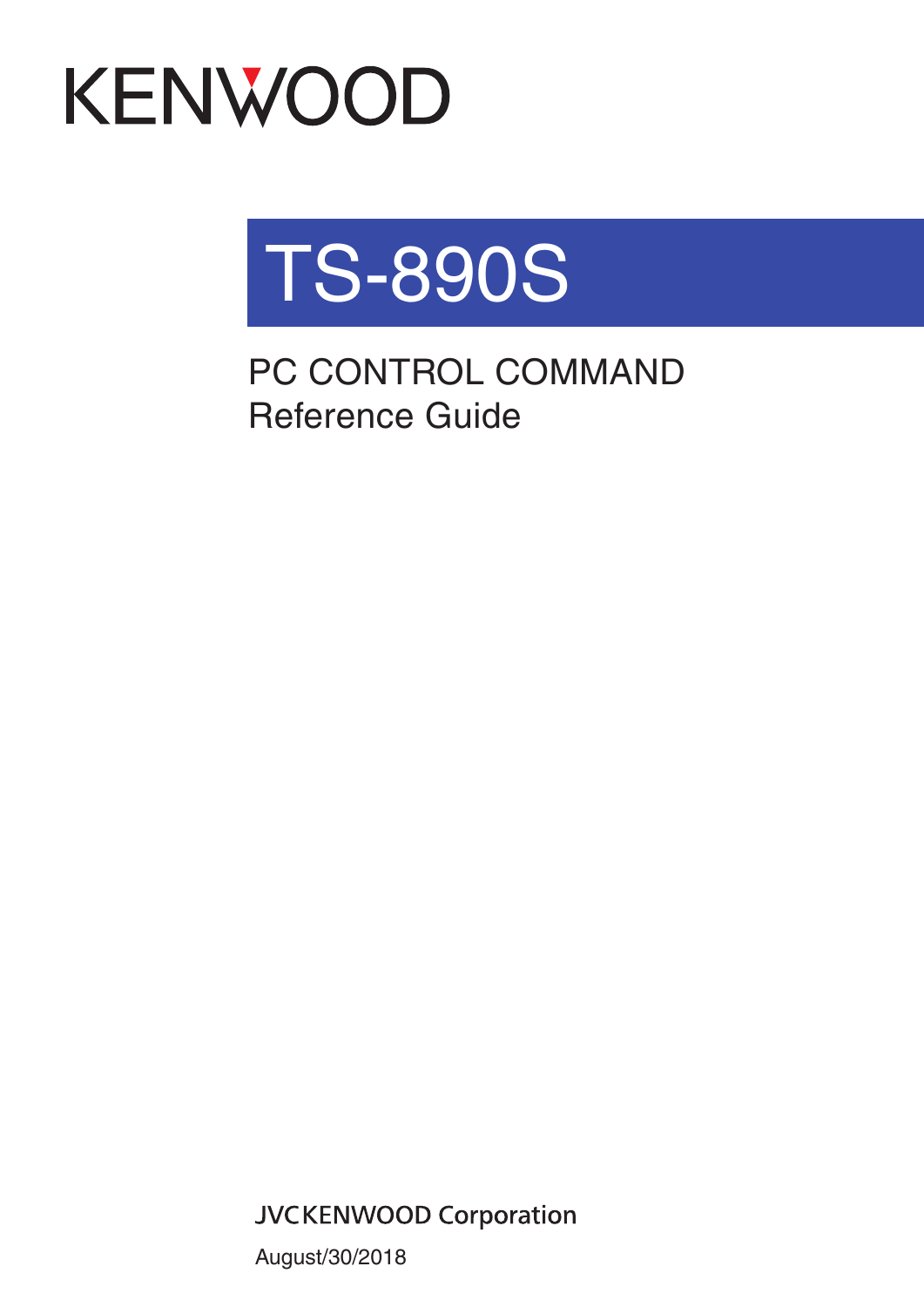# **ABOUT THIS REFERENCE GUIDE**

All descriptions in this reference guide are for the user's convenience. **JVC KENWOOD Corporation** does not support nor warrant the applicability of this documentation in any way.

## **CONNECTING TO A PC**

You can connect the TS-890S transceiver to a PC COM port using a RS-232C connector, to a USB port using a USB 2.0 (AB type) cable, or to a LAN port

If using the COM port or USB, through the transceiver menu, select a baud rate for communications between the PC and the transceiver.

#### ■ **Using a RS-232C Straight Cable**

Directly connect the RS-232C straight cable between the COM port of the PC and the COM terminal of the transceiver.

#### ■ **Using a USB Cable**

When using a USB cable, you must first pre-install a virtual COM port driver on the PC. Then, connect the USB cable A connector to the USB port of the PC and the B connector the USB terminal of the transceiver.

Download the driver from the following URL. http://www.kenwood.com/i/products/info/amateur/software\_download.html

**Note:** No warranty for the operation is granted when connecting through a USB hub.

#### ■ **Using a LAN Cable**

When connecting the TS-890S and a PC using a hub, connect them with a straight cable. When connecting the TS-890S directly to a PC, connect them with a cross cable.

#### **LAN COMMUNICATION PROCEDURES**

- **1** Through the LAN menu of the transceiver, set the IP addresses and your administrator ID and password.
- **2** Set the TCP/IP using the PC.
- **3** Send the ##CN command from the PC to connect with the transceiver.
- **4** When a connection response comes from the transceiver, send the ##ID command to transmit your administrator ID and password.
- **5** If the transmitted ID and password are authenticated with those set up in the transceiver, the connection is completed.

**Note:** If there are no communications for 10 seconds, the TCP/IP connection with the transceiver is terminated.

## **COM/ USB-B (VIRTUAL COM) CONNECTOR**

| Entry           | <b>Specifications</b>                                       |
|-----------------|-------------------------------------------------------------|
| <b>Protocol</b> | <b>UART (RS-232C)</b>                                       |
| Baud Rate       | Selectable from 4800*/9600/19200/38400/<br>57600/115200 bps |
| l Start Bit     |                                                             |
| l Data Bit      | 8                                                           |
| Stop Bit        | 1 (2 is available only when using 4800 bps)                 |
| Parity Bit      | None                                                        |
| Flow Control    | Hardware flow control is possible                           |

\***:** 4800 bps cannot be used with the USB-B connector.

#### **LAN CONNECTOR**

| Entry                   | <b>Specifications</b> |
|-------------------------|-----------------------|
| I Protocol              | <b>TCP/IP</b>         |
| Character Encoding Mode | UTF-8                 |

#### **CHARACTER CODING**

Character coding is based on the ASCII code. However, the letters assigned to 80h  $\sim$  FFh are replaced as follows by Menu 9-01 (Keyboard Language):

| Menu 9-01 Setting   | <b>Character Coding</b> |
|---------------------|-------------------------|
| <b>Japanese</b>     | ISO-2022-JP             |
| Other than Japanese | ISO-8859-1              |

## **AI (AUTO INFORMATION) FUNCTION**

The AI (Auto Information) function automatically outputs contents of commands whenever various states of the transceiver changes.

For example, the frequency information of the VFO A is automatically output to the PC with the FA command when you change the operating frequency of the VFO A. It is not necessary to first send a read command from the PC. Besides the frequency of the VFO A, almost all changes of state of the transceiver are automatically output with each command.

Using this function, you can see the state of the transceiver on a PC in real time. This is useful when making an application using log management software.

Turn this function on using the AI command (the initial state is OFF).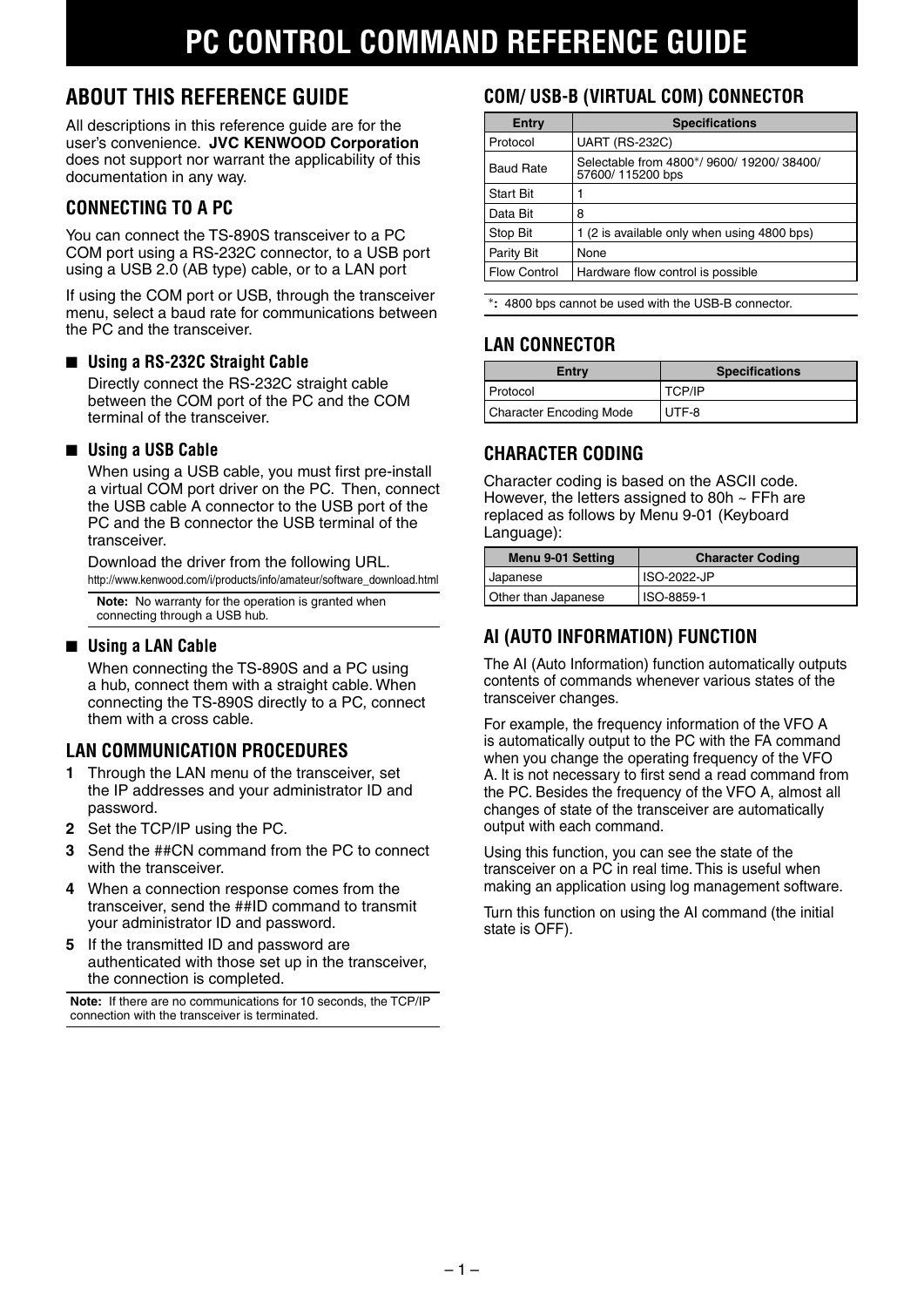#### **PC CONTROL COMMANDS**

**Note:** PC control commands will not be available when "PSQ/ PKS Pin Assignment (COM Connector)" from the Advanced Menu is set to "On".

A PC control command is composed of a 2 to 4-letter alphanumerical command-name, a set of parameters, and the terminator that signals the end of the command.

Example: Command to set the VFO A to 7 MHz



Commands can be classified as shown below:



For example, note the following in the case of the above FA command (Frequency of the VFO A):

- To set the frequency to 7 MHz, the following command is sent from the PC to the transceiver:<br>"FA000070000000:" (Set command) "FA00007000000;" **(Set command)**
- To read the frequency of VFO A, the following command is sent from the PC to the transceiver: "FA;" **(Read command)**
- When the Read command above has been sent. the following command is returned to the PC:<br>"FA00007000000:" (Answer comma (Answer command)

#### ■ **Command**

A command consists of 2 to 4 alphanumeric characters. You may use either lower or upper case characters. The commands available for this transceiver are listed in the PC Control Command Tables, beginning on page 3.

#### ■ **Parameters**

Parameters are used to specify information necessary to implement the desired command. The parameters to be used for each command are predetermined. The number of digits assigned to each parameter is also predetermined. Refer to the PC Control Command Tables {page 3} to configure the appropriate parameters.

#### ■ **Terminator**

To signal the end of a command, it is necessary to use a semicolon (;). The digit where this special character must appear differs depending on the command used.

#### ■ **Error Messages**

In addition to the Answer command, the transceiver will send the error messages listed below.

| Error<br><b>Message</b> | <b>Reason for Error</b>                                                                                                                                                                                                                                     |
|-------------------------|-------------------------------------------------------------------------------------------------------------------------------------------------------------------------------------------------------------------------------------------------------------|
| ?;                      | Command syntax was incorrect.<br>Command was not executed due to<br>the current status of the transceiver<br>(even though the command syntax<br>was correct).<br>Note: Occasionally, this message may not<br>appear due to microprocessor transients in the |
|                         | transceiver.                                                                                                                                                                                                                                                |
| E:                      | A communication error occurred, such<br>as an overrun or framing error during<br>a serial data transmission.                                                                                                                                                |
|                         | A receive buffer overrun error<br>occurred.                                                                                                                                                                                                                 |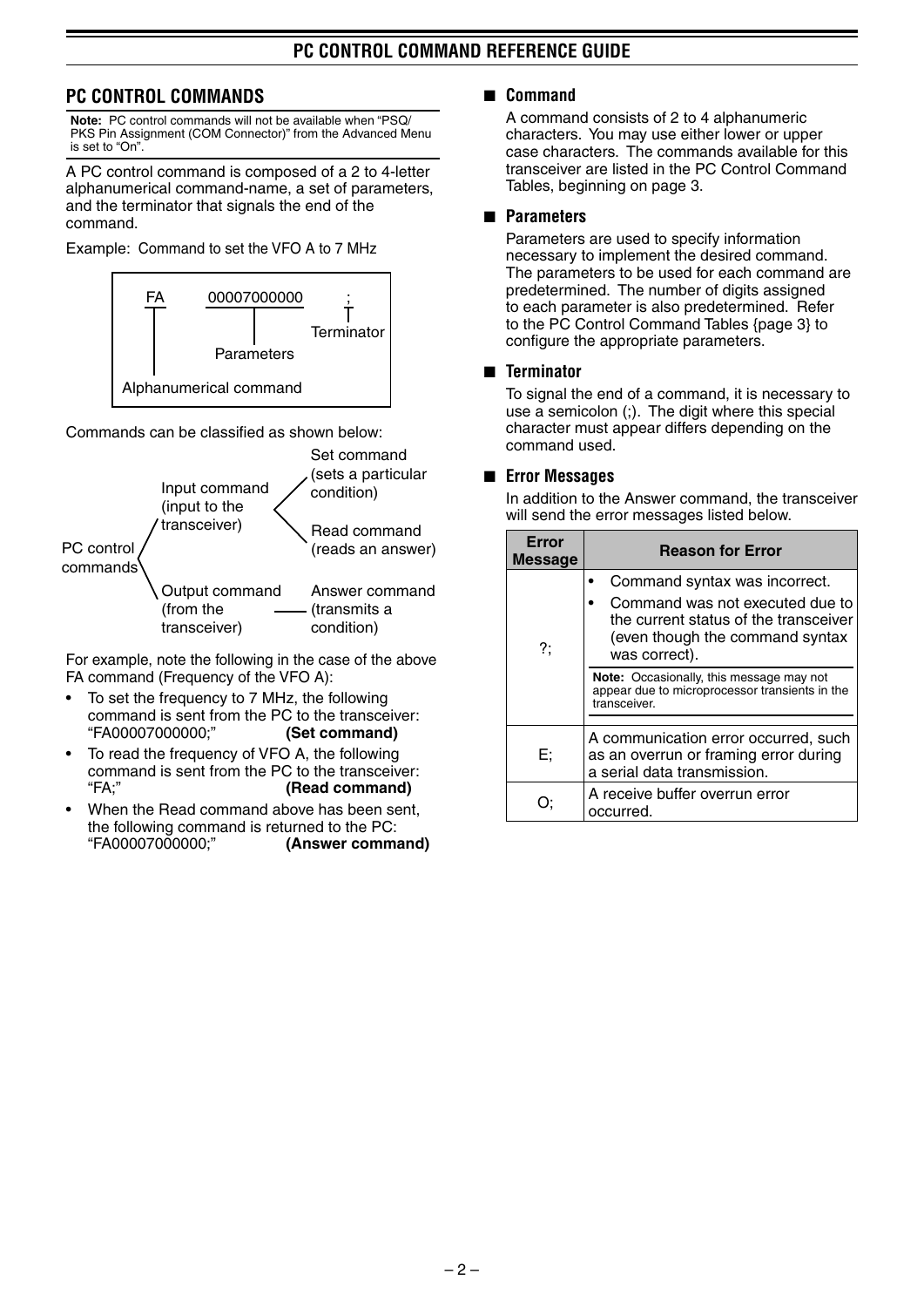# **PC CONTROL COMMAND TABLES**

| <b>AC</b> |   | Antenna Tuner  |                    |                |                |                                       |                |   | Parameters: |                 |                                                                            |
|-----------|---|----------------|--------------------|----------------|----------------|---------------------------------------|----------------|---|-------------|-----------------|----------------------------------------------------------------------------|
|           |   | $\overline{2}$ | 3                  | 4              | 5              | 6                                     | 7              | 8 | 9           | 10 <sup>1</sup> | P1 (RX AT circuit)<br>$0:$ OFF                                             |
| Set       | A | C              | P <sub>1</sub>     | P <sub>2</sub> | P <sub>3</sub> | $\bullet$<br>$\overline{\phantom{a}}$ |                |   |             |                 | 1:ON                                                                       |
|           |   | $\overline{2}$ | 3                  | 4              | 5              | 6                                     | $\overline{7}$ | 8 | 9           | 10 <sup>1</sup> | • This parameter is invalid during the Setting command. Always<br>enter 1. |
| Read      | A | C              | $\cdot$<br>$\cdot$ |                |                |                                       |                |   |             |                 | P2 (TX AT circuit)                                                         |
|           |   | $\overline{2}$ | 3                  | 4              | 5              | 6                                     | $\overline{7}$ | 8 | 9           | 10              | $0:$ OFF                                                                   |
| Answer    | A | C              | P <sub>1</sub>     | P <sub>2</sub> | P <sub>3</sub> | $\bullet$<br>$\overline{\phantom{a}}$ |                |   |             |                 | 1:ON<br>P <sub>3</sub>                                                     |
|           |   |                |                    |                |                |                                       |                |   |             |                 | 0: Stop Tuning/Tuning is inactive                                          |
|           |   |                |                    |                |                |                                       |                |   |             |                 | 1: Start Tuning/Tuning is active                                           |
|           |   |                |                    |                |                |                                       |                |   |             |                 | • The RX AT circuit sets, use the EX command.                              |
|           |   |                |                    |                |                |                                       |                |   |             |                 | • To start tuning, use command "AC111;".                                   |
|           |   |                |                    |                |                |                                       |                |   |             |                 |                                                                            |
|           |   |                |                    |                |                |                                       |                |   |             |                 |                                                                            |

| <b>AG</b> | AF Level |             |                |                |                |           |                          |   | Parameters:<br>P <sub>1</sub> |    |             |
|-----------|----------|-------------|----------------|----------------|----------------|-----------|--------------------------|---|-------------------------------|----|-------------|
|           |          | 2           | 3              | 4              | b              | 6         | -                        | 8 | 9                             | 10 | $000 - 255$ |
| Set       | A        | G           | P <sub>1</sub> | P <sub>1</sub> | P <sub>1</sub> |           |                          |   |                               |    |             |
|           |          | $\sim$      | 3              | 4              | h              | 6         | $\overline{\phantom{a}}$ | 8 | 9                             | 10 |             |
| Read      | A        | G           | ٠              |                |                |           |                          |   |                               |    |             |
|           |          | $\sim$<br>۷ | 3              | 4              | h              | 6         | $\rightarrow$            | 8 | 9                             | 10 |             |
| Answer    | A        | G           | P <sub>1</sub> | P <sub>1</sub> | P <sub>1</sub> | $\bullet$ |                          |   |                               |    |             |

| Al     |   | Auto Information |                |                                       |   |   |                |   |   |                 | Parameters:                                                                                                                                                                                                                                                                                               |
|--------|---|------------------|----------------|---------------------------------------|---|---|----------------|---|---|-----------------|-----------------------------------------------------------------------------------------------------------------------------------------------------------------------------------------------------------------------------------------------------------------------------------------------------------|
|        |   | $\overline{2}$   | 3              | 4                                     | 5 | 6 |                | 8 | 9 | 10              | P <sub>1</sub><br>$0:$ AI OFF                                                                                                                                                                                                                                                                             |
| Set    | A |                  | P <sub>1</sub> | $\bullet$<br>$\overline{\phantom{a}}$ |   |   |                |   |   |                 | 1: Not used                                                                                                                                                                                                                                                                                               |
|        |   | $\overline{2}$   | 3              | 4                                     | 5 | 6 | 7              | 8 | 9 | 10 <sup>1</sup> | 2: AI ON (Not back up the ON state)                                                                                                                                                                                                                                                                       |
| Read   | A |                  | $\cdot$        |                                       |   |   |                |   |   |                 | 3: Not used<br>4: AI ON (Back up the ON state)                                                                                                                                                                                                                                                            |
|        |   | $\overline{2}$   | 3              | 4                                     | 5 | 6 | $\overline{7}$ | 8 | 9 | 10              |                                                                                                                                                                                                                                                                                                           |
| Answer | A |                  | P <sub>1</sub> | $\bullet$<br>$\overline{ }$           |   |   |                |   |   |                 | When AI is ON, the respective response command is sent when<br>the parameter is changed by the command with the response<br>command.                                                                                                                                                                      |
|        |   |                  |                |                                       |   |   |                |   |   |                 | When AI is ON by setting P1 parameter to 2 and the transceiver<br>is turned to OFF, AI is also turned to OFF.<br>The backup state is initialized (AI OFF) by full reset, standard<br>reset, or VFO reset.<br>The AI function can be set separately for USB connector, COM<br>connector, or LAN connector. |

| <b>AM</b> | Auto Mode |                     |                     |         |   |   |   |   | Parameters:<br>P <sub>1</sub> |                                     |
|-----------|-----------|---------------------|---------------------|---------|---|---|---|---|-------------------------------|-------------------------------------|
| Set       | A         | $\overline{2}$<br>М | 3<br>P <sub>1</sub> | 4       | 5 | 6 | 8 | 9 | 10                            | 0: Auto Mode OFF<br>1: Auto Mode ON |
|           |           | $\overline{2}$      | 3                   | 4       | 5 | 6 | 8 | 9 | 10                            |                                     |
| Read      | A         | М                   | $\cdot$<br>$\cdot$  |         |   |   |   |   |                               |                                     |
|           |           | $\overline{2}$      | 3                   | 4       | 5 | 6 | 8 | 9 | 10                            |                                     |
| Answer    | A         | М                   | P <sub>1</sub>      | $\cdot$ |   |   |   |   |                               |                                     |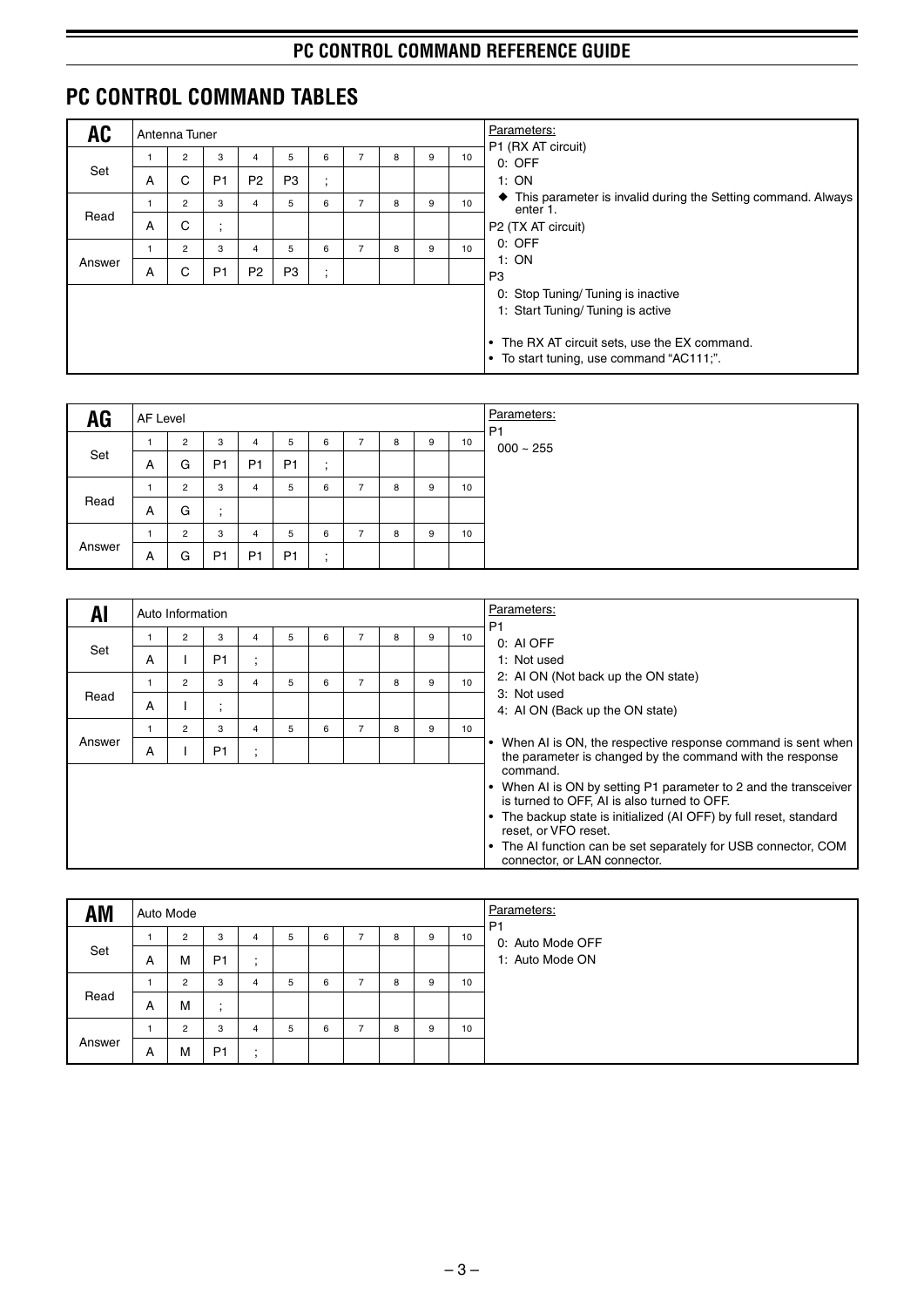| <b>AN</b> |    | Antenna Selection |                   |                |                |                |                               |   |   |    | Parameters:                                                                                                                                                                                                                                                                                                                                                                                  |
|-----------|----|-------------------|-------------------|----------------|----------------|----------------|-------------------------------|---|---|----|----------------------------------------------------------------------------------------------------------------------------------------------------------------------------------------------------------------------------------------------------------------------------------------------------------------------------------------------------------------------------------------------|
|           |    | 2                 | 3                 | 4              | 5              | 6              | 7                             | 8 | 9 | 10 | P1 (Antenna selection)<br>1: ANT1                                                                                                                                                                                                                                                                                                                                                            |
| Set       | A  | N                 | P <sub>1</sub>    | P <sub>2</sub> | P <sub>3</sub> | P <sub>4</sub> | ٠<br>$\cdot$                  |   |   |    | 2: ANT2                                                                                                                                                                                                                                                                                                                                                                                      |
|           | 1  | $\overline{2}$    | 3                 | 4              | 5              | 6              | $\overline{7}$                | 8 | 9 | 10 | 9: No change (setting command only)                                                                                                                                                                                                                                                                                                                                                          |
| Read      | A  | N                 | ٠<br>$\mathbf{r}$ |                |                |                |                               |   |   |    | P2 (Receiving antenna usage state)<br>0: RX ANT is not used                                                                                                                                                                                                                                                                                                                                  |
|           | 1. | 2                 | 3                 | 4              | 5              | 6              | $\overline{7}$                | 8 | 9 | 10 | 1: RX ANT is used                                                                                                                                                                                                                                                                                                                                                                            |
| Answer    | A  | N                 | P <sub>1</sub>    | P <sub>2</sub> | P <sub>3</sub> | P <sub>4</sub> | ٠<br>$\overline{\phantom{a}}$ |   |   |    | 9: No change (setting command only)<br>P3 (Drive out selection)                                                                                                                                                                                                                                                                                                                              |
|           |    |                   |                   |                |                |                |                               |   |   |    | 0: Drive out OFF<br>1: Drive out ON<br>9: No change (setting command only)<br>P4 (Antenna output for external receiver)<br>0: Antenna output OFF<br>1: Antenna output ON<br>9: No change<br>When setting the command, enter only the parameters you are<br>$\bullet$<br>changing. For parameters you are not changing, enter "9".<br>For a response command, parameter P1~ P4 cannot be "9". |

| AP <sub>0</sub> |   | Audio Peak Filter ON/OFF |   |                |   |   |   |   | Parameters:<br>P <sub>1</sub> |            |
|-----------------|---|--------------------------|---|----------------|---|---|---|---|-------------------------------|------------|
|                 |   |                          | 3 | 4              | 5 | 6 | 8 | 9 | 10                            | 1: APF OFF |
| Set             | A | P                        | 0 | P <sub>1</sub> |   |   |   |   |                               | 2: APF ON  |
|                 |   | $\Omega$                 | 3 | 4              | 5 | 6 | 8 | 9 | 10                            |            |
| Read            | A | P                        | 0 | $\cdot$        |   |   |   |   |                               |            |
|                 |   | $\sim$<br>∠              | 3 | 4              | 5 | 6 | 8 | 9 | 10                            |            |
| Answer          | A | P                        | 0 | P <sub>1</sub> |   |   |   |   |                               |            |

| AP <sub>1</sub> |   | Audio Peak Filter Shift |   |                |                |   |   |   | Parameters:<br>P <sub>1</sub> |                                                                                                                |
|-----------------|---|-------------------------|---|----------------|----------------|---|---|---|-------------------------------|----------------------------------------------------------------------------------------------------------------|
|                 |   |                         | 3 | 4              |                | 6 | 8 | 9 | 10                            | $00 \sim 80$                                                                                                   |
| Set             | A | D                       |   | P1             | P <sub>1</sub> |   |   |   |                               | 99: Initial value setting (center) (setting command only)                                                      |
|                 |   |                         | 3 | 4              |                | 6 | 8 | 9 | 10                            | $\triangleq$ 40 is the center (CW pitch frequency).                                                            |
| Read            | А | D                       |   |                |                |   |   |   |                               | $\bullet$ 00 represents a -200 Hz shift from center.<br>$\triangle$ 80 represents a +200 Hz shift from center. |
|                 |   |                         | 3 | 4              |                | 6 |   | 9 | 10                            | $\blacklozenge$ Each step represents a 5 Hz shift.                                                             |
| Answer          | A |                         |   | P <sub>1</sub> | P <sub>1</sub> |   |   |   |                               |                                                                                                                |

| AP <sub>2</sub> |   | Audio Peak Filter Pass Bandwidth |                |                |   |   |   |   | Parameters:<br>P <sub>1</sub> |                                                 |
|-----------------|---|----------------------------------|----------------|----------------|---|---|---|---|-------------------------------|-------------------------------------------------|
|                 |   | 2                                | 3              | 4              | 5 | 6 | 8 | 9 | 10                            | 0: NAR                                          |
| Set             | A | P                                | 2              | P <sub>1</sub> |   |   |   |   |                               | 1: MID                                          |
|                 |   | っ                                | 3              | 4              | 5 | 6 | 8 | 9 | 10                            | 2: WIDE                                         |
| Read            | A | P                                | $\overline{2}$ |                |   |   |   |   |                               | 9: Initial value setting (setting command only) |
|                 |   | 2                                | 3              | 4              | 5 | 6 | 8 | 9 | 10                            |                                                 |
| Answer          | A | D                                | 2              | P <sub>1</sub> |   |   |   |   |                               |                                                 |

| AP3    |   | Audio Peak Filter Gain |   |                |    |   |   |   |    | <b>Parameters:</b><br>P <sub>1</sub>            |
|--------|---|------------------------|---|----------------|----|---|---|---|----|-------------------------------------------------|
|        |   | $\overline{2}$         | 3 |                | 5  | 6 | 8 | 9 | 10 | $0 - 6$                                         |
| Set    | A | P                      | 3 | P <sub>1</sub> | ٠. |   |   |   |    | 9: Initial value setting (setting command only) |
|        |   | $\overline{2}$         | 3 |                | 5  | 6 | 8 | 9 | 10 |                                                 |
| Read   | A | P                      | 3 | P <sub>1</sub> |    |   |   |   |    |                                                 |
|        |   | $\overline{2}$         | 3 |                | 5  | 6 | 8 | 9 | 10 |                                                 |
| Answer | A | P                      | 3 | P <sub>1</sub> |    |   |   |   |    |                                                 |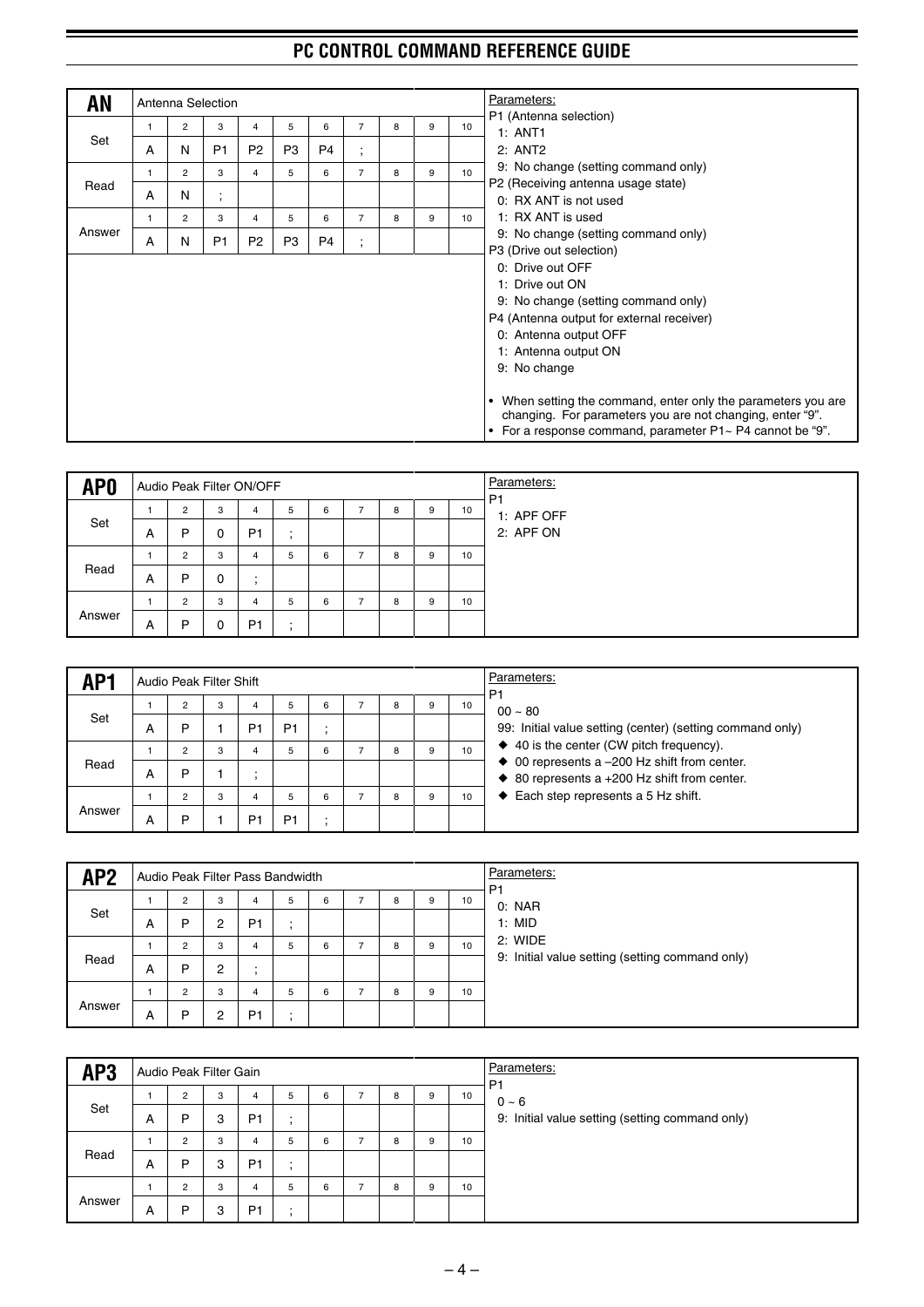| AQ <sub>0</sub> |   |                |   | AGC Quick Recovery ON/OFF |   |   |   |   |    | Parameters:<br>P <sub>1</sub>                                           |
|-----------------|---|----------------|---|---------------------------|---|---|---|---|----|-------------------------------------------------------------------------|
|                 |   | 2              | 3 | 4                         | 5 | 6 | 8 | 9 | 10 | $1:$ OFF                                                                |
| Set             | A | Q              | 0 | P <sub>1</sub>            |   |   |   |   |    | 2:ON                                                                    |
|                 |   | 2              | 3 | 4                         | 5 | 6 | 8 | 9 | 10 |                                                                         |
| Read            | A | Q              | 0 | $\cdot$                   |   |   |   |   |    | In FM mode, the AQ0 command cannot be set or read (causes<br>an error). |
|                 |   | $\overline{2}$ | 3 | 4                         | 5 | 6 | 8 | 9 | 10 |                                                                         |
| Answer          | A | Q              | 0 | P <sub>1</sub>            |   |   |   |   |    |                                                                         |

| AQ <sup>1</sup> |   |                |   |                | <b>AGC Quick Recovery Threshold Level</b> |   |   |   |    | Parameters:<br>P <sub>1</sub>                                          |
|-----------------|---|----------------|---|----------------|-------------------------------------------|---|---|---|----|------------------------------------------------------------------------|
|                 |   | $\overline{2}$ | 3 | 4              | 5                                         | 6 | 8 | 9 | 10 | $01 - 10$                                                              |
| Set             | A | Q              |   | P <sub>1</sub> | P <sub>1</sub>                            |   |   |   |    | 99: Initial value setting (setting command only)                       |
|                 |   | $\overline{2}$ | 3 | 4              | 5                                         | 6 | 8 | 9 | 10 | You can read even when AGC is OFF.                                     |
| Read            | А | Q              |   | $\cdot$        |                                           |   |   |   |    | In FM mode, the AQ1 command cannot be set or read (causes<br>$\bullet$ |
|                 |   | $\overline{2}$ | 3 |                | 5                                         | 6 | 8 | 9 | 10 | an error).                                                             |
| Answer          | А | Q              |   | P <sub>1</sub> | P <sub>1</sub>                            |   |   |   |    |                                                                        |

| AS <sub>0</sub> |                |    |                |                | Auto Mode Frequency Division Registration |    |                |    |                |                | Parameters:                                                                                           |
|-----------------|----------------|----|----------------|----------------|-------------------------------------------|----|----------------|----|----------------|----------------|-------------------------------------------------------------------------------------------------------|
|                 |                |    | 3              | 4              |                                           | 6  |                | 8  | 9              | 10             | P1 (Upper limit frequency of frequency division)<br>11 digit (for example, 14.175 MHz is displayed as |
|                 | А              |    |                | P <sub>1</sub> | P1                                        | P  | P <sub>1</sub> | P1 | P <sub>1</sub> | P <sub>1</sub> | 00014175000)                                                                                          |
| Set             |                | 12 | 13             | 14             | 15                                        | 16 | 17             | 18 | 19             | 20             | P2 (Mode of frequency division)<br>Mode (refer to the P2 parameter of the OM command)                 |
|                 | P <sub>1</sub> | P1 | P <sub>1</sub> | P <sub>1</sub> | P <sub>2</sub>                            |    |                |    |                |                |                                                                                                       |
|                 |                |    |                |                |                                           |    |                |    |                |                | If the total number of frequency divisions has reached 32, you<br>cannot be newly registered.         |

| AS <sub>1</sub> |   | Number of Auto Mode Frequency Divisions |    |    |                |   |   |   |    | Parameters:<br>P1 |
|-----------------|---|-----------------------------------------|----|----|----------------|---|---|---|----|-------------------|
|                 |   |                                         | -3 |    |                | 6 | 8 | 9 | 10 | $00 - 32$         |
| Read            | А |                                         |    |    |                |   |   |   |    |                   |
|                 |   |                                         | 3  |    |                | 6 | 8 | 9 | 10 |                   |
| Answer          | А |                                         |    | P1 | P <sub>1</sub> |   |   |   |    |                   |

| AS <sub>2</sub> |                |                     |                | Auto Mode Frequency Division Readout |                     |                |                |                |                |                 | Parameters:                                                                                                    |
|-----------------|----------------|---------------------|----------------|--------------------------------------|---------------------|----------------|----------------|----------------|----------------|-----------------|----------------------------------------------------------------------------------------------------------------|
| Read            | A              | $\overline{2}$<br>S | 3<br>2         | 4<br>P <sub>1</sub>                  | 5<br>P <sub>1</sub> | 6              |                | 8              | 9              | 10 <sup>1</sup> | P1 (Frequency division number)<br>$00 \sim 31$<br>P2 (Upper limit frequency of frequency division)             |
|                 |                | 2                   | 3              | 4                                    | 5                   | 6              |                | 8              | 9              | 10              | 11 digit (for example, 14.175 MHz is responded as<br>00014175000)                                              |
|                 | A              | S                   | 2              | P <sub>1</sub>                       | P <sub>1</sub>      | P <sub>2</sub> | P <sub>2</sub> | P <sub>2</sub> | P <sub>2</sub> | P <sub>2</sub>  | P3 (Mode of frequency division)                                                                                |
| Answer          | 11             | 12                  | 13             | 14                                   | 15                  | 16             | 17             | 18             | 19             | 20              | Refer to the P2 parameter of the OM command                                                                    |
|                 | P <sub>2</sub> | P <sub>2</sub>      | P <sub>1</sub> | P <sub>2</sub>                       | P <sub>2</sub>      | P <sub>2</sub> | P <sub>3</sub> | $\cdot$        |                |                 | If the selected frequency division has no information, P2 and P3                                               |
|                 |                |                     |                |                                      |                     |                |                |                |                |                 | are all digits respond to "0".<br>While the AI function is ON, this command will not automatically<br>respond. |

| AS3 |    |  |     | Deleting an Auto Mode Frequency Division |  |  |    | Parameters:<br>P1 (Frequency division number to be deleted) |
|-----|----|--|-----|------------------------------------------|--|--|----|-------------------------------------------------------------|
|     |    |  |     |                                          |  |  | 10 | $00 - 31$                                                   |
| Set | n. |  | D-1 |                                          |  |  |    |                                                             |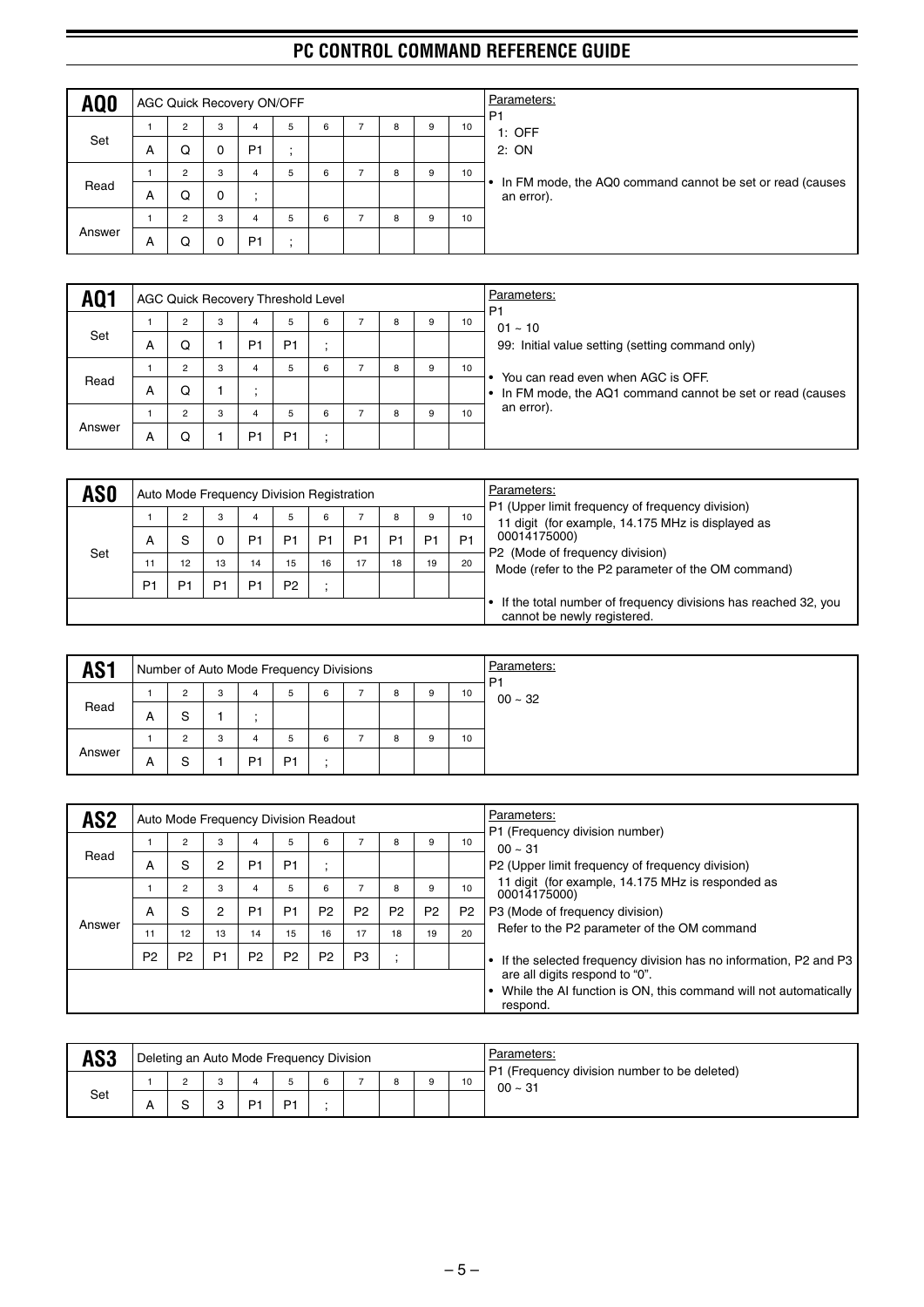| <b>BC</b> |   | <b>Beat Cancel</b> |                      |         |   |   |   |   |    | Parameters:<br>P <sub>1</sub> |
|-----------|---|--------------------|----------------------|---------|---|---|---|---|----|-------------------------------|
|           |   | $\overline{2}$     | 3                    |         | 5 | 6 | 8 | 9 | 10 | 0: Beat Cancel OFF            |
| Set       | B | C                  | P <sub>1</sub>       | $\cdot$ |   |   |   |   |    | 1: Beat Cancel 1 ON           |
|           |   | $\overline{2}$     | 3                    | 4       | 5 | 6 | 8 | 9 | 10 | 2: Beat Cancel 2 ON           |
| Read      | B | C                  | $\bullet$<br>$\cdot$ |         |   |   |   |   |    |                               |
|           |   | $\overline{2}$     | 3                    |         | 5 | 6 | 8 | 9 | 10 |                               |
| Answer    | B | C                  | P <sub>1</sub>       | $\cdot$ |   |   |   |   |    |                               |

| <b>BD/BU</b> |              |                |                | Frequency Band Selection (Setting 1) /<br>[UP]/[DOWN] Operating (Setting 2) |                |   |                |   |   |    | Parameters:                                                                                                                                                                                                                                                                                                                                                                                                                                                                                                                                         |
|--------------|--------------|----------------|----------------|-----------------------------------------------------------------------------|----------------|---|----------------|---|---|----|-----------------------------------------------------------------------------------------------------------------------------------------------------------------------------------------------------------------------------------------------------------------------------------------------------------------------------------------------------------------------------------------------------------------------------------------------------------------------------------------------------------------------------------------------------|
|              | $\mathbf{1}$ | $\overline{c}$ | 3              | $\overline{4}$                                                              | 5              | 6 | $\overline{7}$ | 8 | 9 | 10 | P1 (Target VFO)<br>0: VFOA                                                                                                                                                                                                                                                                                                                                                                                                                                                                                                                          |
| Set 1        | в            | D/U            | P <sub>1</sub> | P <sub>2</sub>                                                              | P <sub>2</sub> |   |                |   |   |    | 1: VFOB                                                                                                                                                                                                                                                                                                                                                                                                                                                                                                                                             |
|              |              |                |                |                                                                             |                |   |                |   |   |    | • This parameter is invalid during the Setting command; the                                                                                                                                                                                                                                                                                                                                                                                                                                                                                         |
| Set 2        | $\mathbf{1}$ | $\overline{2}$ | 3              | $\overline{4}$                                                              | 5              | 6 | $\overline{7}$ | 8 | 9 | 10 | operating VFO is always selected. Enter any value.                                                                                                                                                                                                                                                                                                                                                                                                                                                                                                  |
|              | B            | D/U            |                |                                                                             |                |   |                |   |   |    | P2 (Band number)<br>00: 1.8 MHz band                                                                                                                                                                                                                                                                                                                                                                                                                                                                                                                |
|              | $\mathbf{1}$ | $\overline{2}$ | 3              | $\overline{4}$                                                              | 5              | 6 | $\overline{7}$ | 8 | 9 | 10 | 01: 3.5 MHz band                                                                                                                                                                                                                                                                                                                                                                                                                                                                                                                                    |
| Read         | B            | D/U            | P <sub>1</sub> | $\ddot{\phantom{0}}$                                                        |                |   |                |   |   |    | 02: 7 MHz band                                                                                                                                                                                                                                                                                                                                                                                                                                                                                                                                      |
|              | $\mathbf{1}$ | $\overline{2}$ | 3              | $\overline{4}$                                                              | 5              | 6 | $\overline{7}$ | 8 | 9 | 10 | 03: 10 MHz band                                                                                                                                                                                                                                                                                                                                                                                                                                                                                                                                     |
| Answer       |              |                |                |                                                                             |                |   |                |   |   |    | 04: 14 MHz band                                                                                                                                                                                                                                                                                                                                                                                                                                                                                                                                     |
|              | в            | D/U            | P <sub>1</sub> | P <sub>3</sub>                                                              |                |   |                |   |   |    | 05: 18 MHz band                                                                                                                                                                                                                                                                                                                                                                                                                                                                                                                                     |
|              |              |                |                |                                                                             |                |   |                |   |   |    | 06: 21 MHz band                                                                                                                                                                                                                                                                                                                                                                                                                                                                                                                                     |
|              |              |                |                |                                                                             |                |   |                |   |   |    | 07: 24 MHz band<br>08: 28 MHz band                                                                                                                                                                                                                                                                                                                                                                                                                                                                                                                  |
|              |              |                |                |                                                                             |                |   |                |   |   |    | 09: 50 MHz band                                                                                                                                                                                                                                                                                                                                                                                                                                                                                                                                     |
|              |              |                |                |                                                                             |                |   |                |   |   |    | 10: General coverage                                                                                                                                                                                                                                                                                                                                                                                                                                                                                                                                |
|              |              |                |                |                                                                             |                |   |                |   |   |    | P3 (Band memory number)                                                                                                                                                                                                                                                                                                                                                                                                                                                                                                                             |
|              |              |                |                |                                                                             |                |   |                |   |   |    | $1 \sim 3$ :                                                                                                                                                                                                                                                                                                                                                                                                                                                                                                                                        |
|              |              |                |                |                                                                             |                |   |                |   |   |    | $\bullet$ 0 is returned when the frequency range does not support the<br>band memory.                                                                                                                                                                                                                                                                                                                                                                                                                                                               |
|              |              |                |                |                                                                             |                |   |                |   |   |    | • When changing the band memory of the same frequency<br>band, appoint the same band direct number for the setting 1<br>command.<br>• Using BU; as the setting 2 command performs the same<br>operation as pressing [UP], and using BD; as the setting 2<br>command performs the same operation as pressing [DOWN].<br>• When the AI function automatically responds, the BU; command<br>responds.<br>• While the section setting Memory Channel is displayed, you can<br>use BD; to send the start frequency and BU; to send the end<br>frequency. |

| B      | Break-in |          |                |   |   |   |   |   |    | Parameters:<br>P <sub>1</sub>                                                                                     |
|--------|----------|----------|----------------|---|---|---|---|---|----|-------------------------------------------------------------------------------------------------------------------|
|        |          | ∩        | 3              |   | b | 6 | 8 | 9 | 10 | 0: Break-in OFF                                                                                                   |
| Set    | в        |          | P <sub>1</sub> |   |   |   |   |   |    | 1: Break-in ON                                                                                                    |
|        |          | ∩        | 3              |   | 5 | 6 | 8 | 9 | 10 |                                                                                                                   |
| Read   | в        |          |                |   |   |   |   |   |    | Settings can only be performed in CW mode.<br>$\cdot$ "0" is respond when reading in any mode other than CW mode. |
|        |          | $\Omega$ | 3              | 4 | h | 6 | 8 | 9 | 10 |                                                                                                                   |
| Answer | В        |          | P <sub>1</sub> |   |   |   |   |   |    |                                                                                                                   |

| BK     |   |   | <b>Blanking of Received Signal</b> |   |   |   |   |    | Parameters:<br>P <sub>1</sub>                                                                       |
|--------|---|---|------------------------------------|---|---|---|---|----|-----------------------------------------------------------------------------------------------------|
|        |   | 2 | 3                                  | b | 6 | 8 | 9 | 10 | 0: Blanking OFF                                                                                     |
| Set    | В |   | P <sub>1</sub>                     |   |   |   |   |    | 1: Blanking ON                                                                                      |
|        |   | 2 | 3                                  | 5 | 6 | 8 | 9 | 10 |                                                                                                     |
| Read   | в | κ |                                    |   |   |   |   |    | The blanking state is not backed up.<br>Blanking by the BK command also operates on the received IF |
|        |   | 2 | 3                                  | b | 6 | 8 | 9 | 10 | signal.                                                                                             |
| Answer | В | к | P <sub>1</sub>                     |   |   |   |   |    |                                                                                                     |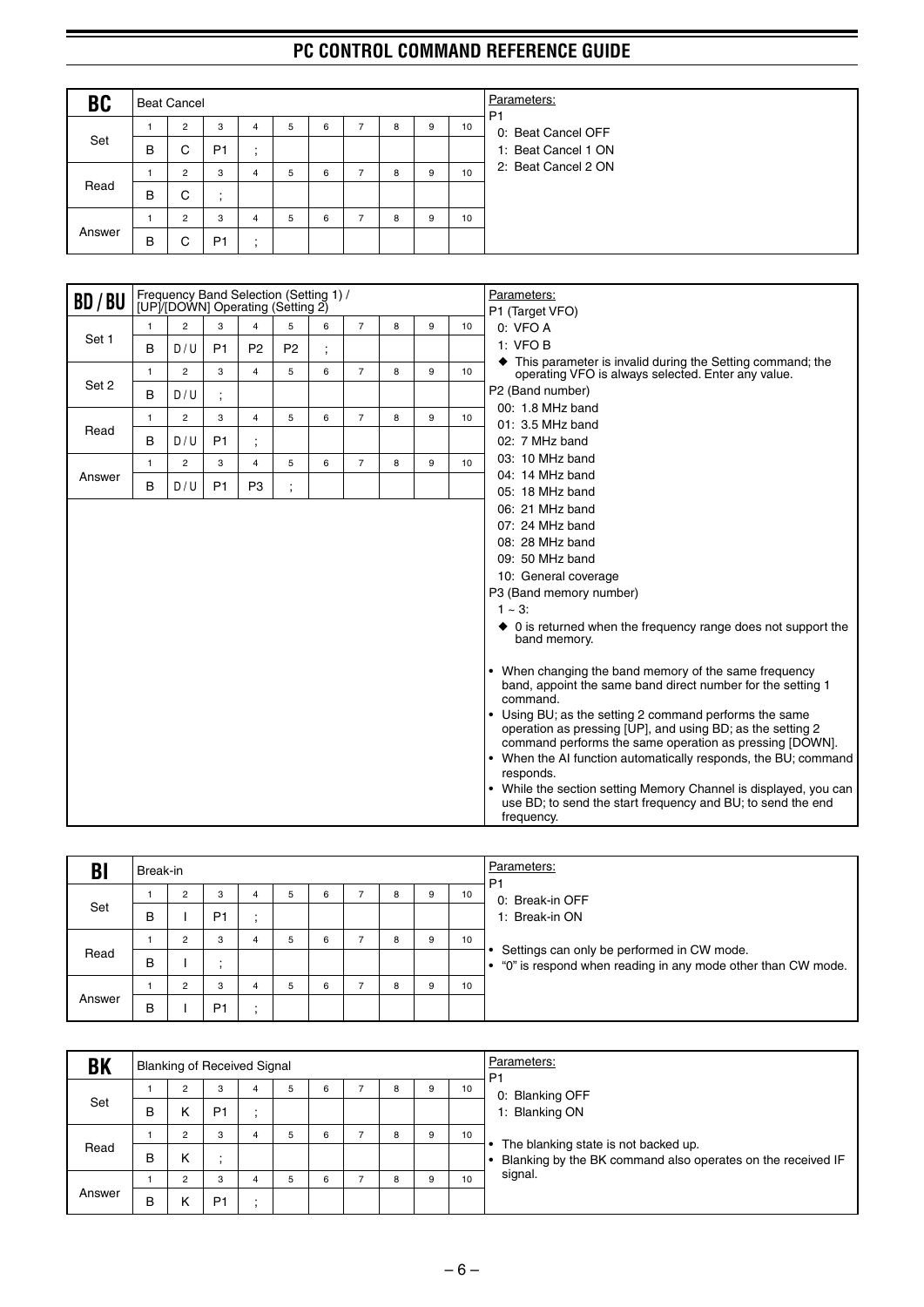| <b>BP</b> | NOTCH frequency |   |                |                |                |   |   |   |   |    | Parameters:<br>P <sub>1</sub>                                                                             |
|-----------|-----------------|---|----------------|----------------|----------------|---|---|---|---|----|-----------------------------------------------------------------------------------------------------------|
|           |                 | 2 | 3              | 4              | 5              | 6 |   | 8 | 9 | 10 | $000 - 255$                                                                                               |
| Set       | В               | P | P <sub>1</sub> | P <sub>1</sub> | P <sub>1</sub> |   |   |   |   |    | Turning the NOTCH control fully to the left selects 000 and<br>turning it fully to the right selects 255. |
|           |                 | 2 | 3              | 4              |                | 6 | - | 8 | 9 | 10 |                                                                                                           |
| Read      | В               | P |                |                |                |   |   |   |   |    |                                                                                                           |
|           |                 | 2 | 3              | 4              |                | 6 |   | 8 | 9 | 10 |                                                                                                           |
| Answer    | В               | D | P <sub>1</sub> | P <sub>1</sub> | P <sub>1</sub> |   |   |   |   |    |                                                                                                           |

| <b>BSO</b> |   | Scope Display ON/OFF |   |                |   |   |   |   |    | Parameters:<br>P <sub>1</sub>                                                                                                |
|------------|---|----------------------|---|----------------|---|---|---|---|----|------------------------------------------------------------------------------------------------------------------------------|
|            |   | 2                    | 3 | 4              | 5 | 6 |   | 9 | 10 | 0: Scope Display OFF                                                                                                         |
| Set        | B | S                    |   | P <sub>1</sub> |   |   |   |   |    | 1: Scope Display ON                                                                                                          |
|            |   | $\overline{2}$       | 3 | 4              | 5 | 6 | 8 | 9 | 10 |                                                                                                                              |
| Read       | B | S                    |   |                |   |   |   |   |    | In some cases, the scope display may be temporarily displaying<br>a different screen. However, the response does not change, |
|            |   | $\overline{2}$       | З | 4              | 5 | 6 |   | 9 | 10 | even in that case.                                                                                                           |
| Answer     | в | S                    |   | P <sub>1</sub> |   |   |   |   |    |                                                                                                                              |

| <b>BS1</b> |   | Scope Display Type |   |                |         |   |   |   |    | Parameters:<br>P <sub>1</sub>                                                                                                                                     |
|------------|---|--------------------|---|----------------|---------|---|---|---|----|-------------------------------------------------------------------------------------------------------------------------------------------------------------------|
|            |   | 2                  | 3 | 4              | b.      | 6 | 8 | 9 | 10 | 0: Standard Bandscope + Waterfall                                                                                                                                 |
| Set        | B | S                  |   | P <sub>1</sub> | $\cdot$ |   |   |   |    | 1: Expanded Bandscope + Waterfall                                                                                                                                 |
|            |   | $\overline{2}$     | 3 | 4              | b.      | 6 | 8 | 9 | 10 | 2: Bandscope                                                                                                                                                      |
| Read       | B | S                  |   |                |         |   |   |   |    | 3: Audio scope<br>4: Multi-scope                                                                                                                                  |
|            |   | $\overline{2}$     | 3 | 4              | 5       | 6 | 8 | 9 | 10 |                                                                                                                                                                   |
| Answer     | B | S                  |   | P <sub>1</sub> | $\cdot$ |   |   |   |    | There are times when the transceiver screen display cannot<br>be changed (corresponding to the operating conditions of the                                        |
|            |   |                    |   |                |         |   |   |   |    | [SCP] key).<br>In some cases, the scope display may be temporarily displaying<br>a different screen. However, the response does not change,<br>even in that case. |

| BS <sub>3</sub> |   | Bandscope Operation Mode |   |                |   |   |   |   |    | Parameters:<br>P <sub>1</sub> |
|-----------------|---|--------------------------|---|----------------|---|---|---|---|----|-------------------------------|
|                 |   | 2                        | 3 | 4              | 5 | 6 | 8 | 9 | 10 | 0: Center Mode                |
| Set             | в | S                        | 3 | P <sub>1</sub> |   |   |   |   |    | 1: Fixed Mode                 |
|                 |   | 2                        | 3 |                | 5 | 6 | 8 | 9 | 10 | 2: Auto Scroll Mode           |
| Read            | в | S                        | 3 |                |   |   |   |   |    |                               |
|                 |   | $\overline{2}$           | 3 | 4              | 5 | 6 | 8 | 9 | 10 |                               |
| Answer          | в | S                        | 3 | P <sub>1</sub> |   |   |   |   |    |                               |

| <b>BS4</b> |   | Bandscope Span |   |                |         |   |                |   |   |    |
|------------|---|----------------|---|----------------|---------|---|----------------|---|---|----|
|            |   | $\overline{2}$ | 3 | 4              | 5       | 6 |                | 8 | 9 | 10 |
| Set        | B | S              | 4 | P <sub>1</sub> |         |   |                |   |   |    |
|            |   | 2              | 3 | 4              | 5       | 6 | ⇁              | 8 | 9 | 10 |
| Read       | B | S              | 4 | $\cdot$        |         |   |                |   |   |    |
|            |   | $\overline{2}$ | 3 | 4              | 5       | 6 | $\overline{ }$ | 8 | 9 | 10 |
| Answer     | B | S              | 4 | P <sub>1</sub> | $\cdot$ |   |                |   |   |    |
|            |   |                |   |                |         |   |                |   |   |    |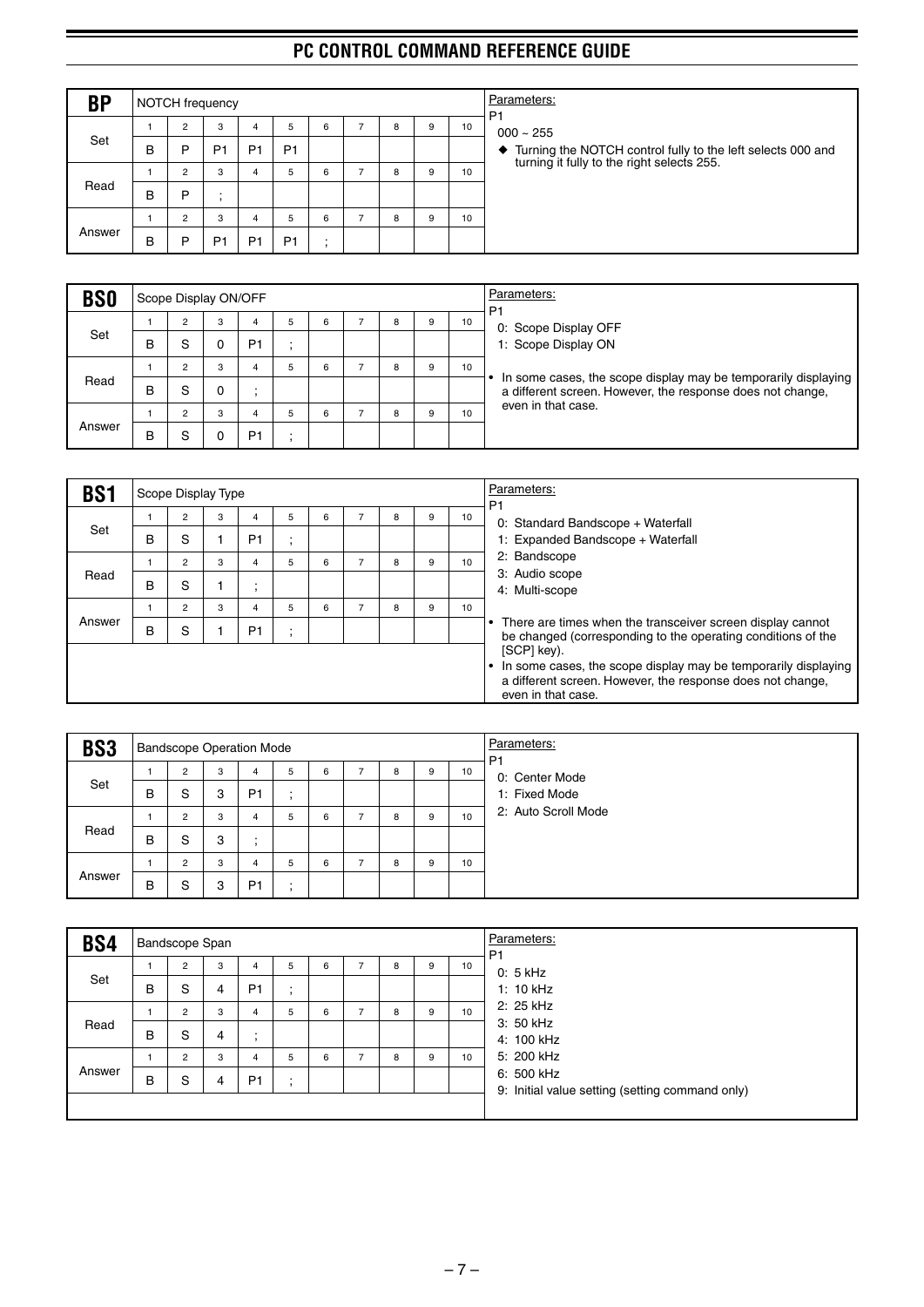| BS <sub>5</sub> |   |                |   | Bandscope Scope Range (Fixed Mode) |    |   |   |   |    |
|-----------------|---|----------------|---|------------------------------------|----|---|---|---|----|
|                 |   | $\overline{2}$ | 3 | 4                                  | 5  | 6 | 8 | 9 | 10 |
| Set             | B | S              | 5 | P <sub>1</sub>                     | ٠. |   |   |   |    |
|                 |   | $\overline{2}$ | 3 | 4                                  | 5  | 6 | 8 | 9 | 10 |
| Read            | в | S              | 5 | $\cdot$                            |    |   |   |   |    |
|                 |   | $\overline{2}$ | 3 | 4                                  | 5  | 6 | 8 | 9 | 10 |
| Answer          | В | S              | 5 | P <sub>1</sub>                     |    |   |   |   |    |

| BS <sub>6</sub> |   |                     |        | <b>Bandscope Display Pause</b> |              |   |                |   |   |    | Parameters:<br>P <sub>1</sub> |
|-----------------|---|---------------------|--------|--------------------------------|--------------|---|----------------|---|---|----|-------------------------------|
| Set             | B | $\overline{2}$<br>S | 3<br>6 | 4<br>P <sub>1</sub>            | 5<br>$\cdot$ | 6 | -              | 8 | 9 | 10 | 0: Pause OFF<br>1: Pause ON   |
|                 |   | 2                   | 3      | 4                              | 5            | 6 | $\overline{ }$ | 8 | 9 | 10 |                               |
| Read            | B | S                   | 6      | $\cdot$                        |              |   |                |   |   |    |                               |
|                 |   | 2                   | 3      | 4                              | 5            | 6 | $\overline{ }$ | 8 | 9 | 10 |                               |
| Answer          | B | S                   | 6      | P <sub>1</sub>                 |              |   |                |   |   |    |                               |

| BS7    |   | <b>Bandscope Marker</b> |   |                     |   |   |   |   |    | Parameters:<br>P <sub>1</sub>                                  |
|--------|---|-------------------------|---|---------------------|---|---|---|---|----|----------------------------------------------------------------|
| Set    | в | $\overline{2}$<br>S     | 3 | 4<br>P <sub>1</sub> | 5 | 6 | 8 | 9 | 10 | 0: Receive frequency only<br>1: Receive and transmit frequency |
|        |   | $\overline{2}$          | 3 | 4                   | 5 | 6 | 8 | 9 | 10 |                                                                |
| Read   | в | S                       | ⇁ |                     |   |   |   |   |    |                                                                |
|        |   | 2                       | 3 |                     | 5 | 6 | 8 | 9 | 10 |                                                                |
| Answer | в | S                       |   | P <sub>1</sub>      |   |   |   |   |    |                                                                |

| BS8    |   | <b>Bandscope Attenuator</b> |   |                |   |   |   |   |   |    |
|--------|---|-----------------------------|---|----------------|---|---|---|---|---|----|
|        |   | 2                           | 3 | 4              | 5 | 6 | - | 8 | 9 | 10 |
| Set    | B | S                           | 8 | P <sub>1</sub> |   |   |   |   |   |    |
|        |   |                             | 3 | 4              | 5 | 6 |   | 8 | 9 | 10 |
| Read   | B | -S                          | 8 |                |   |   |   |   |   |    |
|        |   | $\sim$                      | 3 | 4              | 5 | 6 |   | 8 | 9 | 10 |
| Answer | B | S                           | 8 | P <sub>1</sub> |   |   |   |   |   |    |

| BS9    |   | <b>Bandscope Max Hold</b> |   |                |    |   |    |   |   |    | Parameters:<br>P <sub>1</sub> |
|--------|---|---------------------------|---|----------------|----|---|----|---|---|----|-------------------------------|
|        |   | 2                         | 3 | 4              | 5  | 6 |    | 8 | 9 | 10 | 0: Max Hold OFF               |
| Set    | B | S                         | 9 | P <sub>1</sub> |    |   |    |   |   |    | 1: Max Hold ON                |
|        |   | 2                         | 3 | 4              | b. | 6 | ۰. | 8 | 9 | 10 |                               |
| Read   | B | S                         | 9 | $\cdot$        |    |   |    |   |   |    |                               |
|        |   | 2                         | 3 | 4              | 5  | 6 |    | 8 | 9 | 10 |                               |
| Answer | в | S                         | 9 | P <sub>1</sub> |    |   |    |   |   |    |                               |

| <b>BSA</b> |   |                |   | <b>Bandscope Display Averaging</b> |   |   |   |   |    |
|------------|---|----------------|---|------------------------------------|---|---|---|---|----|
|            |   | $\overline{2}$ | 3 |                                    | 5 | 6 | 8 | 9 | 10 |
| Set        | в | S              | A | P <sub>1</sub>                     |   |   |   |   |    |
|            |   | $\overline{2}$ | 3 | 4                                  | 5 | 6 | 8 | 9 | 10 |
| Read       | B | S              | A |                                    |   |   |   |   |    |
|            |   | $\overline{2}$ | 3 |                                    | 5 | 6 | 8 | 9 | 10 |
| Answer     | B | S              | A | P <sub>1</sub>                     |   |   |   |   |    |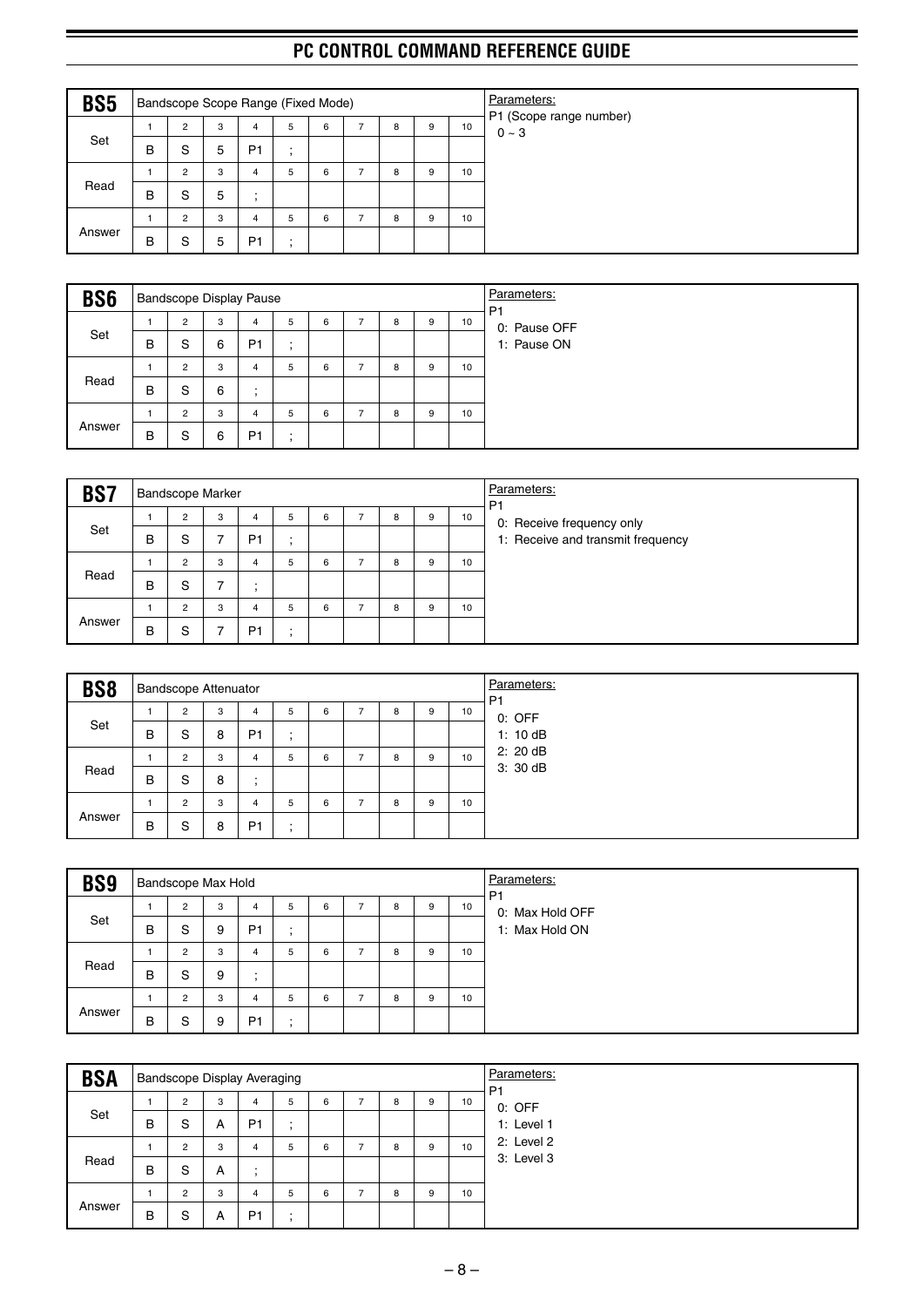| <b>BSB</b> |   |                |   | <b>Bandscope Waterfall Display Speed</b> |   |   |   |   |   |    |
|------------|---|----------------|---|------------------------------------------|---|---|---|---|---|----|
|            |   | $\overline{2}$ | 3 | 4                                        | b | 6 | - | 8 | 9 | 10 |
| Set        | B | -S             | B | P <sub>1</sub>                           | ٠ |   |   |   |   |    |
|            |   | $\overline{2}$ | 3 | 4                                        |   | 6 | - | 8 | 9 | 10 |
| Read       | B | S              | B |                                          |   |   |   |   |   |    |
|            |   | $\overline{2}$ | 3 | 4                                        | h | 6 | ⇁ | 8 | 9 | 10 |
| Answer     | B | S              | B | P <sub>1</sub>                           |   |   |   |   |   |    |

| <b>BSC</b> |   |                |   | Bandscope Reference Level |                |                |   |   |    | Parameters:<br>P <sub>1</sub>                                 |
|------------|---|----------------|---|---------------------------|----------------|----------------|---|---|----|---------------------------------------------------------------|
|            |   | 2              | 3 | 4                         | 5              | 6              |   | 9 | 10 | $000 - 060$                                                   |
| Set        | B | S              | C | P <sub>1</sub>            | P <sub>1</sub> | P <sub>1</sub> |   |   |    | $\bullet$ 000 represents -20 dB, 040 represents 0 dB, and 060 |
|            |   | $\overline{2}$ | 3 | 4                         | 5              | 6              | 8 | 9 | 10 | represents +10 dB. (Each step represents 0.5 dB.)             |
| Read       | B | S              | C |                           |                |                |   |   |    |                                                               |
|            |   | $\overline{2}$ | 3 | 4                         | 5              | 6              | 8 | 9 | 10 |                                                               |
| Answer     | B | S              | ⌒ | P <sub>1</sub>            | P <sub>1</sub> | P <sub>1</sub> |   |   |    |                                                               |

| <b>BSD</b> |   |   | Bandscope Waterfall Display Clear |   |   |   |    | Parameters:<br>No parameters are used with this command.                                     |
|------------|---|---|-----------------------------------|---|---|---|----|----------------------------------------------------------------------------------------------|
|            |   | 3 |                                   | 6 | 8 | 9 | 10 |                                                                                              |
| Set        | в |   |                                   |   |   |   |    | When the AI function is ON, the waterfall display clear timing is<br>returned as a response. |
|            |   | 3 |                                   | 6 |   | 9 | 10 | If the audio scope is displayed, the waterfall of audio scope                                |
| Answer     | в |   |                                   |   |   |   |    | display will also be cleared.                                                                |

| <b>BSE</b> |   |  | Bandscope Marker Shift / Marker Center |  |  |   |    | Parameters:<br>No parameters are used with this command.                           |
|------------|---|--|----------------------------------------|--|--|---|----|------------------------------------------------------------------------------------|
| Set        | B |  |                                        |  |  | 9 | 10 | $\cdot$ In the Auto Scroll mode, operates the marker shift function.               |
|            |   |  |                                        |  |  |   |    | In the Fixed mode, operates the marker center function.<br>Invalid in center mode. |

| <b>BSG</b> |   | Audio Scope Attenuator |   |                |    |   |   |   |   |    | Parameters:<br>P <sub>1</sub> |
|------------|---|------------------------|---|----------------|----|---|---|---|---|----|-------------------------------|
|            |   | $\overline{2}$         | 3 | 4              | 5  | 6 |   | 8 | 9 | 10 | 0:0dB                         |
| Set        | в | S                      | G | P <sub>1</sub> |    |   |   |   |   |    | 1:10dB                        |
|            |   | 2                      | 3 | 4              | 5  | 6 | - | 8 | 9 | 10 | 2: 20 dB                      |
| Read       | в | -S                     | G | $\cdot$        |    |   |   |   |   |    | 3:30dB                        |
|            |   | $\overline{2}$         | 3 | 4              | 5  | 6 | - | 8 | 9 | 10 |                               |
| Answer     | В | S                      | G | P <sub>1</sub> | ٠. |   |   |   |   |    |                               |

| <b>BSH</b> |   |                |   |                | Audio Scope Span (Audio Scope) |   |   |   |   |    | Parameters:<br>P <sub>1</sub> |
|------------|---|----------------|---|----------------|--------------------------------|---|---|---|---|----|-------------------------------|
|            |   | $\overline{2}$ | 3 | 4              | b.                             | 6 | - | 8 | 9 | 10 | $0:3$ kHz                     |
| Set        | B | -S             | H | P <sub>1</sub> | $\cdot$                        |   |   |   |   |    | $1:8$ kHz                     |
|            |   | $\overline{2}$ | 3 | 4              | 5                              | 6 | - | 8 | 9 | 10 |                               |
| Read       | B | S              | H |                |                                |   |   |   |   |    |                               |
|            |   | $\overline{2}$ | 3 | 4              |                                | 6 |   | 8 | 9 | 10 |                               |
| Answer     | B | S              | H | P <sub>1</sub> |                                |   |   |   |   |    |                               |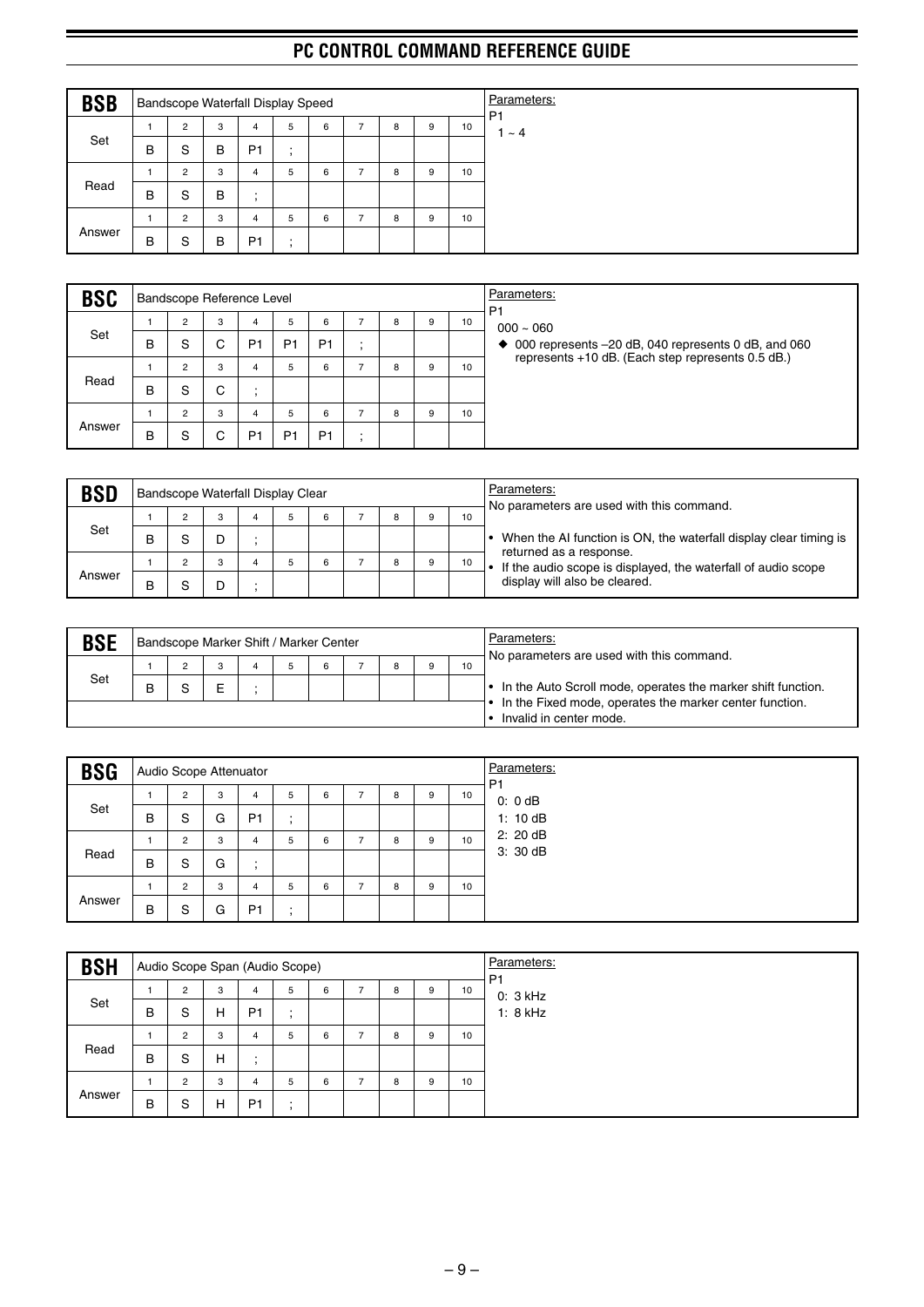| <b>BSI</b> |   | Oscilloscope Level |   |                |    |   |   |   |    |
|------------|---|--------------------|---|----------------|----|---|---|---|----|
|            |   | 2                  | 3 | 4              | b. | 6 | 8 | 9 | 10 |
| Set        | в | S                  |   | P <sub>1</sub> |    |   |   |   |    |
|            |   | 2                  | 3 | 4              | 5  | 6 | 8 | 9 | 10 |
| Read       | B | S                  |   | ٠              |    |   |   |   |    |
|            |   | 2                  | 3 | 4              | 5  | 6 | 8 | 9 | 10 |
| Answer     | B | S                  |   | P <sub>1</sub> |    |   |   |   |    |

| <b>BSJ</b> |   |   |   | <b>Oscilloscope Sweep Time</b> |         |   |                |   |   |    | Parameters:<br>P <sub>1</sub>  |
|------------|---|---|---|--------------------------------|---------|---|----------------|---|---|----|--------------------------------|
|            |   | 2 | 3 | 4                              | 5       | 6 | -              | 8 | 9 | 10 | 0:1ms                          |
| Set        | B | S | J | P <sub>1</sub>                 |         |   |                |   |   |    | 1:3ms                          |
|            |   | 2 | 3 | 4                              | 5       | 6 | ⇁              | 8 | 9 | 10 | $2:10 \text{ ms}$              |
| Read       | В | S | J |                                |         |   |                |   |   |    | $3:30 \text{ ms}$<br>4: 100 ms |
|            |   | 2 | 3 | 4                              | 5       | 6 | $\overline{ }$ | 8 | 9 | 10 | 5: 300 ms                      |
| Answer     | В | S | J | P <sub>1</sub>                 | $\cdot$ |   |                |   |   |    |                                |

| <b>BSK</b> |   |                |   | <b>Bandscope Shift Position</b> |   |   |   |   |    | Parameters:<br>P <sub>1</sub>                                                                |
|------------|---|----------------|---|---------------------------------|---|---|---|---|----|----------------------------------------------------------------------------------------------|
|            |   | $\overline{2}$ | 3 | 4                               | 5 | 6 | 8 | 9 | 10 | 0: 4 grids position to the left from center                                                  |
| Set        | В | S              | К | P <sub>1</sub>                  |   |   |   |   |    | 1: 3 grids position to the left from center                                                  |
|            |   | $\overline{2}$ | 3 | 4                               | 5 | 6 | 8 | 9 | 10 | 2: 2 grids position to the left from center                                                  |
| Read       | В | S              | К |                                 |   |   |   |   |    | 3: 1 grid position to the left from center<br>4: Center                                      |
|            |   | $\overline{2}$ | 3 | 4                               | 5 | 6 | 8 | 9 | 10 | 5: 1 grid position to the right from center                                                  |
| Answer     | в | S              | Κ | P <sub>1</sub>                  |   |   |   |   |    | 6: 2 grids position to the right from center<br>7: 3 grids position to the right from center |
|            |   |                |   |                                 |   |   |   |   |    | 8: 4 grids position to the right from center                                                 |

| <b>BSL</b> |   |   |                | Bandscope Receive Circuit State (OVF Display) |   |   |   |    | Parameters:<br>P1                                     |
|------------|---|---|----------------|-----------------------------------------------|---|---|---|----|-------------------------------------------------------|
|            |   | 3 |                |                                               | 6 | 8 | 9 | 10 | 0: Normal (OVF is not displayed)                      |
| Read       | B | - |                |                                               |   |   |   |    | 1: Overflow due to excessive input (OVF is displayed) |
|            |   | 3 |                |                                               | 6 | 8 | 9 | 10 |                                                       |
| Answer     | в |   | D <sub>1</sub> |                                               |   |   |   |    |                                                       |

| <b>BSM</b> |                      |                |                |                | Bandscope Scope Range Lower/Upper Frequency Limit (For<br>Fixed Mode/ Auto Scroll Mode) |                |                |                |                |                | Parameters:                                                                                                                         |
|------------|----------------------|----------------|----------------|----------------|-----------------------------------------------------------------------------------------|----------------|----------------|----------------|----------------|----------------|-------------------------------------------------------------------------------------------------------------------------------------|
|            |                      | $\overline{2}$ | 3              | 4              | 5                                                                                       | 6              | $\overline{7}$ | 8              | 9              | 10             | P1 (Scope range number)<br>$0, 1 - 3$                                                                                               |
|            | B                    | S              | M              | P <sub>1</sub> | P <sub>2</sub>                                                                          | P <sub>2</sub> | P <sub>2</sub> | P <sub>2</sub> | P <sub>2</sub> | P <sub>2</sub> | $\bullet$ In Fixed mode, P1: 0 is used for reading and responding the<br>lower / upper limit frequencies temporarily changed by the |
|            | 11                   | 12             | 13             | 14             | 15                                                                                      | 16             | 17             | 18             | 19             | 20             | marker center function. In Auto Scroll mode, P1: 0 is used for                                                                      |
| Set        | P <sub>2</sub>       | P <sub>2</sub> | P <sub>3</sub> | P <sub>3</sub> | P <sub>3</sub>                                                                          | P <sub>3</sub> | P <sub>3</sub> | P <sub>3</sub> | P <sub>3</sub> | P <sub>3</sub> | reading and responding the lower / upper frequency. Cannot<br>be used with setting command.                                         |
|            | 21                   | 22             | 23             | 24             | 25                                                                                      | 26             | 27             | 28             | 29             | 30             | P2 (Lower Limit Frequency (for Fixed Mode))                                                                                         |
|            | $\bullet$            |                |                |                |                                                                                         |                |                |                |                |                | 8 digit frequency in Hz                                                                                                             |
|            | $\cdot$              |                |                |                |                                                                                         |                |                |                |                |                | $\bullet$ unused digits must be 0                                                                                                   |
|            |                      | 2              | 3              | 4              | 5                                                                                       | 6              | $\overline{7}$ | 8              | 9              | 10             | P3 (Upper Limit Frequency (for Fixed Mode))                                                                                         |
| Read       | в                    | S              | M              | $\overline{1}$ |                                                                                         |                |                |                |                |                | 8 digit frequency in Hz<br>$\bullet$ unused digits must be 0                                                                        |
|            |                      | $\overline{2}$ | 3              | 4              | 5                                                                                       | 6              | $\overline{7}$ | 8              | 9              | 10             |                                                                                                                                     |
|            | B                    | S              | M              | P <sub>1</sub> | P <sub>2</sub>                                                                          | P <sub>2</sub> | P <sub>2</sub> | P <sub>2</sub> | P <sub>2</sub> | P <sub>2</sub> | When P2 and P3 are both 99999999 in the setting command,<br>$\bullet$<br>the initial value is set.                                  |
|            | 11                   | 12             | 13             | 14             | 15                                                                                      | 16             | 17             | 18             | 19             | 20             |                                                                                                                                     |
| Answer     | P <sub>2</sub>       | P <sub>2</sub> | P <sub>3</sub> | P <sub>3</sub> | P <sub>3</sub>                                                                          | P <sub>3</sub> | P <sub>3</sub> | P <sub>3</sub> | P <sub>3</sub> | P <sub>3</sub> |                                                                                                                                     |
|            | 21                   | 22             | 23             | 24             | 25                                                                                      | 26             | 27             | 28             | 29             | 30             |                                                                                                                                     |
|            | $\bullet$<br>$\cdot$ |                |                |                |                                                                                         |                |                |                |                |                |                                                                                                                                     |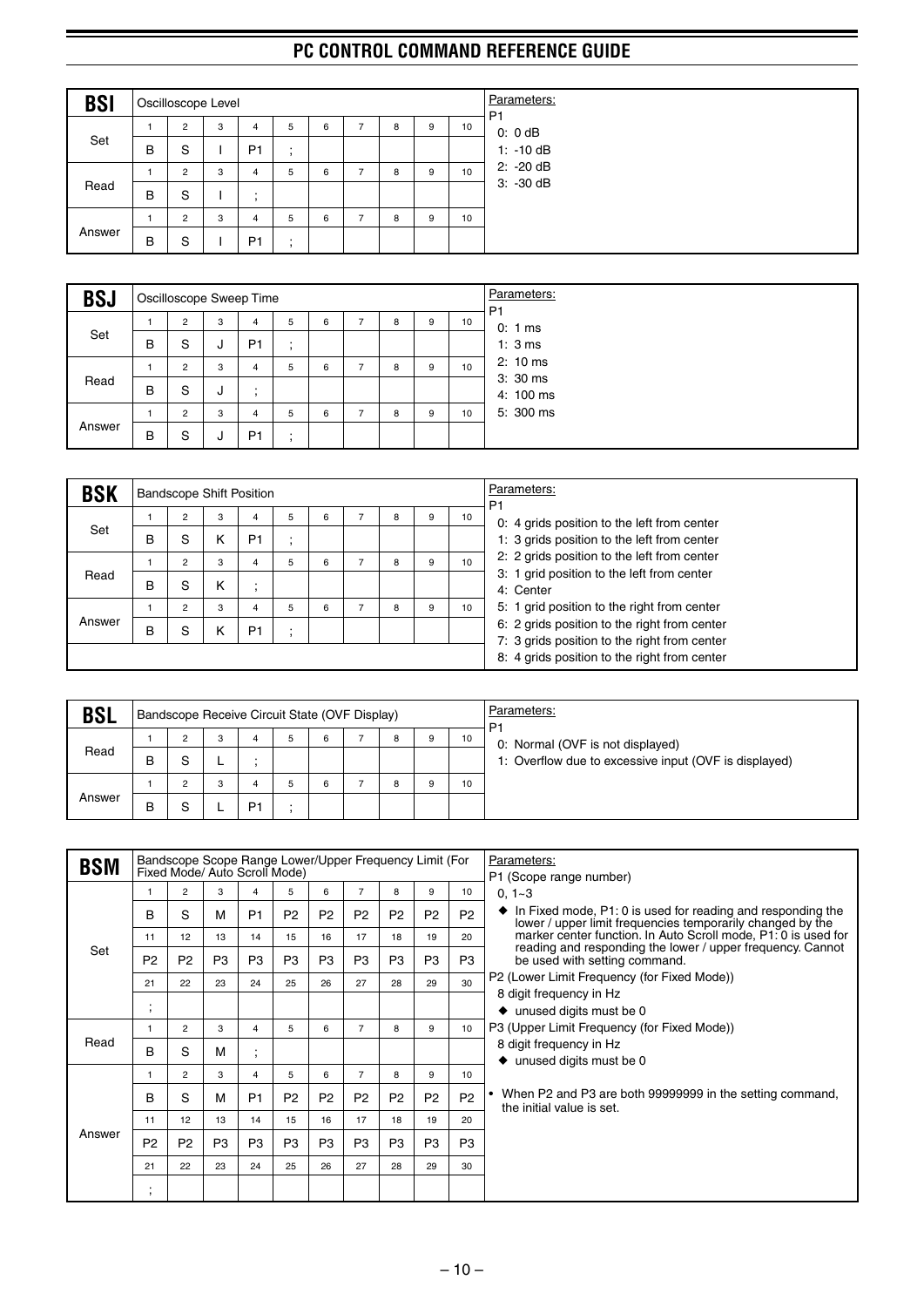| <b>BSN</b> |   |   |   | Audio Scope Display Pause |   |   |    |   |   |    |
|------------|---|---|---|---------------------------|---|---|----|---|---|----|
| Set        |   | 2 | 3 | 4                         | 5 | 6 |    | 8 | 9 | 10 |
|            | B | S | N | P <sub>1</sub>            |   |   |    |   |   |    |
|            |   | 2 | 3 | 4                         | 5 | 6 |    | 8 | 9 | 10 |
| Read       | в | S | N | $\cdot$                   |   |   |    |   |   |    |
|            |   | 2 | 3 | 4                         | 5 | 6 | ۰. | 8 | 9 | 10 |
| Answer     | В | S | N | P <sub>1</sub>            |   |   |    |   |   |    |

| <b>BSO</b> |   |                |   | Expands Spectrum Analysis Range (Switching Expand) |   |   |   |   |   |    | Parameters:<br>P <sub>1</sub>                                         |
|------------|---|----------------|---|----------------------------------------------------|---|---|---|---|---|----|-----------------------------------------------------------------------|
|            |   | $\overline{2}$ | 3 | 4                                                  | 5 | 6 |   | 8 | 9 | 10 | 0: Expand OFF                                                         |
| Set        | B | S              | O | P <sub>1</sub>                                     |   |   |   |   |   |    | 1: Expand ON                                                          |
|            |   | $\overline{2}$ | 3 | 4                                                  | 5 | 6 |   | 8 | 9 | 10 |                                                                       |
| Read       | в | S              | O |                                                    |   |   |   |   |   |    | Extended switching is possible in Center mode or Auto Scroll<br>mode. |
|            |   | $\overline{2}$ | 3 | 4                                                  | 5 | 6 | - | 8 | 9 | 10 | When the span is 500 kHz, expand is always OFF.                       |
| Answer     | B | S              |   | P <sub>1</sub>                                     | ٠ |   |   |   |   |    |                                                                       |

| <b>BY</b> |   | <b>BUSY LED State</b> |                |   |   |   |   |    | Parameters:<br>P <sub>1</sub> |
|-----------|---|-----------------------|----------------|---|---|---|---|----|-------------------------------|
|           |   | c                     | 3              |   | 6 | 8 | 9 | 10 | 0: BUSY LED OFF               |
| Read      | B |                       |                |   |   |   |   |    | 1: BUSY LED ON                |
|           |   |                       | 3              | Б | 6 | 8 | 9 | 10 |                               |
| Answer    | В |                       | P <sub>1</sub> |   |   |   |   |    |                               |

| CA     |        | CW Auto Tune        |                     |              |   |   |   |   |   |    | Parameters:<br>P <sub>1</sub>                                                           |
|--------|--------|---------------------|---------------------|--------------|---|---|---|---|---|----|-----------------------------------------------------------------------------------------|
| Set    | С      | 2<br>A              | 3<br>P <sub>1</sub> | 4<br>$\cdot$ | 5 | 6 |   | 8 | 9 | 10 | 0: Stop CW Auto Tuning/ Tuning is inactive<br>1: Start CW Auto Tuning/ Tuning is active |
| Read   | $\sim$ | $\overline{2}$      | 3                   | 4            | h | 6 | - | 8 | 9 | 10 |                                                                                         |
|        | ◡      | A                   | ٠.                  |              |   |   | - |   |   |    |                                                                                         |
| Answer | ⌒<br>◡ | $\overline{c}$<br>A | 3<br>P <sub>1</sub> | 4<br>$\cdot$ | 5 | 6 |   | 8 | 9 | 10 |                                                                                         |

| <b>CDO</b> |        |                |          |                | <b>CW Communication Screen Display</b> |   |   |   |    | Parameters:<br>P <sub>1</sub>          |
|------------|--------|----------------|----------|----------------|----------------------------------------|---|---|---|----|----------------------------------------|
|            |        | $\overline{2}$ | 3        | 4              | b                                      | 6 | 8 | 9 | 10 | 0: CW Communication screen display OFF |
| Set        | ⌒<br>◡ |                | 0        | P <sub>1</sub> |                                        |   |   |   |    | 1: CW Communication screen display ON  |
|            |        |                | 3        | 4              | b                                      | 6 | 8 | 9 | 10 |                                        |
| Read       | ⌒<br>Ü |                | $\Omega$ |                |                                        |   |   |   |    |                                        |
|            |        | ◠              | 3        | 4              | h                                      | 6 | 8 | 9 | 10 |                                        |
| Answer     | ⌒<br>◡ |                | 0        | P <sub>1</sub> |                                        |   |   |   |    |                                        |

| CD <sub>1</sub> |        | CW Morse Decoding Threshold Level |   |                |                |                |   |   |   |    | Parameters:<br>P <sub>1</sub>                                                                       |
|-----------------|--------|-----------------------------------|---|----------------|----------------|----------------|---|---|---|----|-----------------------------------------------------------------------------------------------------|
|                 |        | $\overline{2}$                    | 3 | 4              |                | 6              |   | 8 | 9 | 10 | $001 - 030$                                                                                         |
| Set             | С      | D                                 |   | P <sub>1</sub> | P1             | P <sub>1</sub> |   |   |   |    |                                                                                                     |
|                 |        | $\overline{2}$                    | 3 | 4              |                | 6              |   | 8 | 9 | 10 | ♦ 001 or less value of P1 parameter is rectified by 001, and 030 or more value is rectified by 030. |
| Read            | ⌒<br>U | D                                 |   |                |                |                |   |   |   |    |                                                                                                     |
|                 |        | $\overline{2}$                    | 3 | 4              |                | 6              | - | 8 | 9 | 10 |                                                                                                     |
| Answer          | ⌒<br>◡ | D                                 |   | P <sub>1</sub> | P <sub>1</sub> | P <sub>1</sub> |   |   |   |    |                                                                                                     |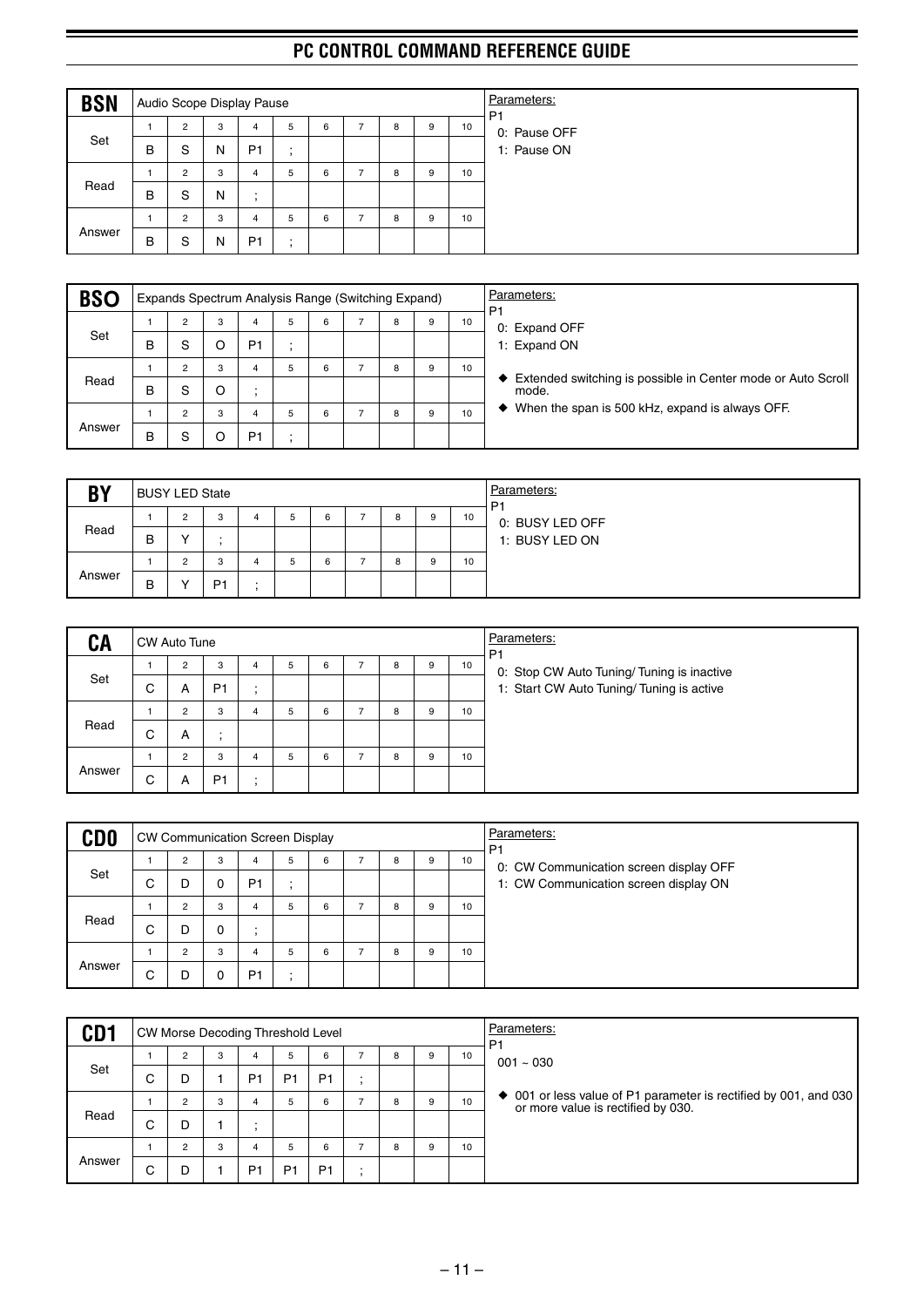| CD <sub>2</sub> | Decoded CW Morse Character Output |   |                |    |   |  |   |    | Parameters:<br>P <sub>1</sub>                                                |
|-----------------|-----------------------------------|---|----------------|----|---|--|---|----|------------------------------------------------------------------------------|
|                 | ◠                                 | 3 |                |    | 6 |  | 9 | 10 | Decoded character (usually 1 character, abbreviation is 2                    |
| Answer          |                                   |   | P <sub>1</sub> | P1 |   |  |   |    | characters)                                                                  |
|                 |                                   |   |                |    |   |  |   |    | When AI is ON, the character decoded by the Morse code<br>decoder is output. |

| CD <sub>3</sub> |   |                |   | CW Communication Screen (Decode Filter) |    |   |   |   |    |
|-----------------|---|----------------|---|-----------------------------------------|----|---|---|---|----|
|                 |   | $\overline{2}$ | 3 | 4                                       | 5  | 6 | 8 | 9 | 10 |
| Set             | С | D              | 3 | P <sub>1</sub>                          | ٠. |   |   |   |    |
|                 |   | 2              | 3 | 4                                       | 5  | 6 | 8 | 9 | 10 |
| Read            | С | D              | 3 |                                         |    |   |   |   |    |
|                 |   | $\overline{2}$ | 3 | 4                                       | 5  | 6 | 8 | 9 | 10 |
| Answer          | С | D              | 3 | P <sub>1</sub>                          | ٠  |   |   |   |    |

| CD4    |        |                |   |                | CW Communication Screen (Quick Mode) |   |   |   |   |    | Parameters:<br>P <sub>1</sub> |
|--------|--------|----------------|---|----------------|--------------------------------------|---|---|---|---|----|-------------------------------|
|        |        | n<br>ے         | 3 | 4              | h                                    | 6 | - | 8 | 9 | 10 | 0: Quick Mode OFF             |
| Set    | ⌒<br>◡ | D              | 4 | P <sub>1</sub> |                                      |   |   |   |   |    | 1: Quick Mode ON              |
|        |        | $\overline{2}$ | 3 | 4              |                                      | 6 | ⇁ | 8 | 9 | 10 |                               |
| Read   | С      | D              | 4 |                |                                      |   |   |   |   |    |                               |
|        |        | $\overline{2}$ | 3 | 4              |                                      | 6 | ⇁ | 8 | 9 | 10 |                               |
| Answer | ⌒<br>◡ | D              | 4 | P <sub>1</sub> |                                      |   |   |   |   |    |                               |

| CD5    |        | <b>CW Decode</b> |   |    |   |   |   |   |    | Parameters:<br>P <sub>1</sub>                                                                            |
|--------|--------|------------------|---|----|---|---|---|---|----|----------------------------------------------------------------------------------------------------------|
|        |        |                  | 3 |    | 5 | 6 | 8 | 9 | 10 | 0: CW Decode OFF                                                                                         |
| Set    | С      |                  | 5 | P1 |   |   |   |   |    | 1: CW Decode ON                                                                                          |
|        |        |                  | 3 | 4  |   | 6 | 8 | 9 | 10 |                                                                                                          |
| Read   | ⌒<br>U |                  | 5 |    |   |   |   |   |    | The CD5 command is same as the operation of F5[DEC OFF]<br>or F5[DEC ON] on the CW communication screen. |
|        |        |                  | 3 | 4  | 5 | 6 | 8 | 9 | 10 |                                                                                                          |
| Answer | ⌒<br>U |                  | 5 | P1 |   |   |   |   |    |                                                                                                          |

| C <sub>G</sub> |   | Career Level |                |                |                |                                       |   |   |   |    | Parameters:<br>P <sub>1</sub> |
|----------------|---|--------------|----------------|----------------|----------------|---------------------------------------|---|---|---|----|-------------------------------|
|                |   | $\Omega$     | 3              | 4              | 5              | 6                                     | - | 8 | 9 | 10 | $000 - 100$                   |
| Set            | C | G            | P <sub>1</sub> | P <sub>1</sub> | P <sub>1</sub> | $\bullet$<br>$\cdot$                  |   |   |   |    |                               |
|                |   | $\sim$       | 3              | 4              | 5              | 6                                     | - | 8 | 9 | 10 |                               |
| Read           | C | G            |                |                |                |                                       |   |   |   |    |                               |
|                |   | $\sim$<br>∠  | 3              | 4              | 5              | 6                                     | - | 8 | 9 | 10 |                               |
| Answer         | C | G            | P <sub>1</sub> | P <sub>1</sub> | P <sub>1</sub> | $\bullet$<br>$\overline{\phantom{a}}$ |   |   |   |    |                               |

| <b>CH</b> |        | MULTI/CH Control |  |   |    |    | Parameters:<br>P <sub>1</sub> |
|-----------|--------|------------------|--|---|----|----|-------------------------------|
|           |        | ◠<br>P           |  | O | ., | 10 | 0: Up for 1 step              |
| Set       | ⌒<br>ັ | P <sub>1</sub>   |  |   |    |    | Down for 1 step<br>. .        |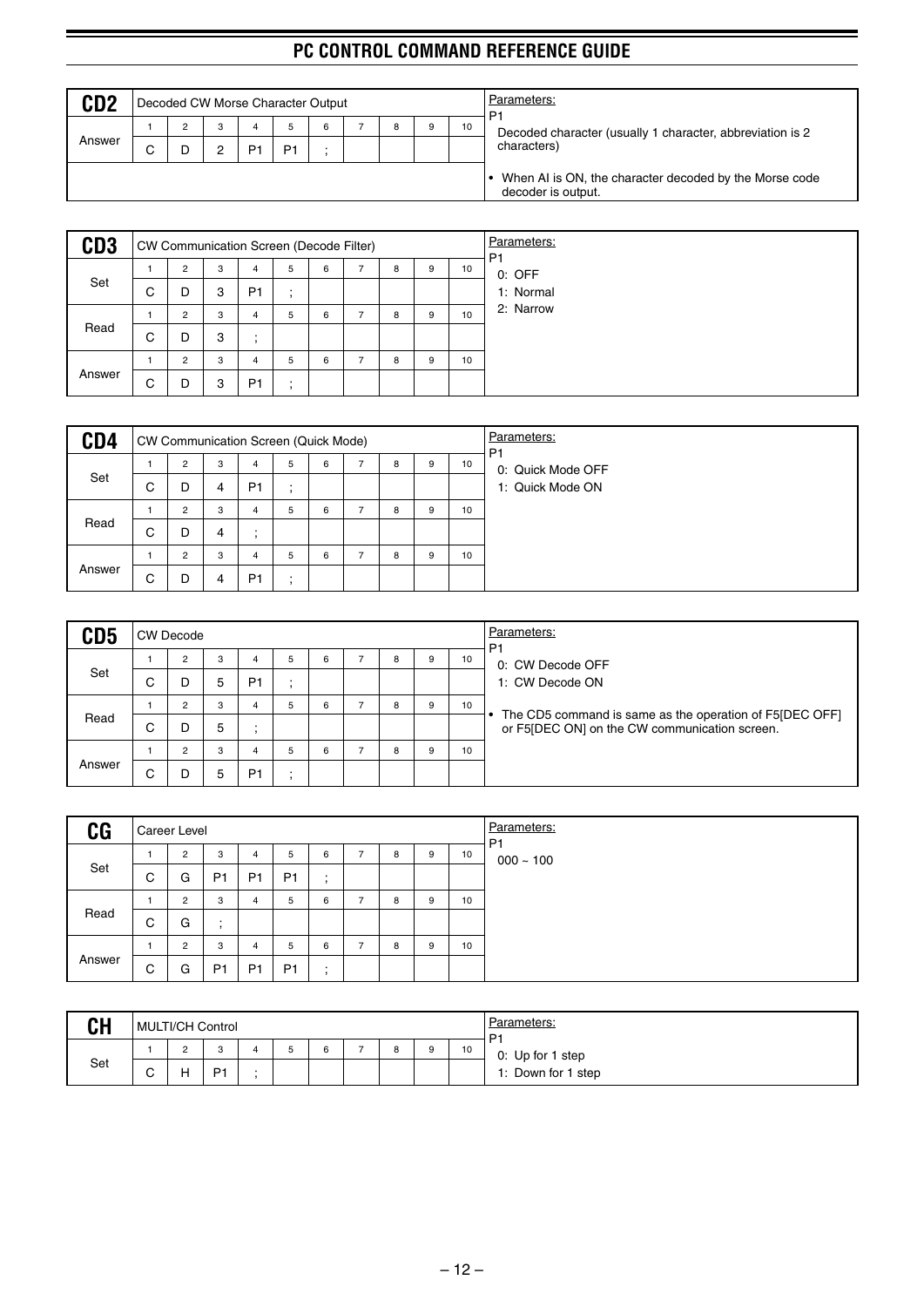| <b>CKO</b> |                |                |                | Clock (Local Clock Date and Time)     |                |                           |                |                |                |                | Parameters:                                                |
|------------|----------------|----------------|----------------|---------------------------------------|----------------|---------------------------|----------------|----------------|----------------|----------------|------------------------------------------------------------|
|            |                | $\overline{2}$ | 3              | 4                                     | 5              | 6                         | 7              | 8              | 9              | 10             | P <sub>1</sub><br>18 ~ 99: Year                            |
|            | С              | K              | 0              | P <sub>1</sub>                        | P <sub>1</sub> | P <sub>2</sub>            | P <sub>2</sub> | P <sub>3</sub> | P <sub>3</sub> | P <sub>4</sub> | P <sub>2</sub>                                             |
| Set        | 11             | 12             | 13             | 14                                    | 15             | 16                        | 17             | 18             | 19             | 20             | $01 \sim 12$ : Month                                       |
|            | P <sub>4</sub> | P <sub>5</sub> | P <sub>5</sub> | P <sub>6</sub>                        | P <sub>6</sub> | $\cdot$<br>$\overline{ }$ |                |                |                |                | P <sub>3</sub><br>01 ~ 31: Day                             |
|            |                | $\overline{2}$ | 3              | 4                                     | 5              | 6                         | 7              | 8              | 9              | 10             | P <sub>4</sub>                                             |
| Read       | C              | Κ              | 0              | $\bullet$<br>$\overline{\phantom{a}}$ |                |                           |                |                |                |                | $00 \sim 23$ : Hour<br>P <sub>5</sub>                      |
|            |                | $\overline{2}$ | 3              | 4                                     | 5              | 6                         | 7              | 8              | 9              | 10             | $00 \sim 59$ : Minute                                      |
| Answer     | С              | K              | 0              | P <sub>1</sub>                        | P <sub>1</sub> | P <sub>2</sub>            | P <sub>2</sub> | P <sub>3</sub> | P <sub>3</sub> | P <sub>4</sub> | • You cannot use this command to perform the setting while |
|            | 11             | 12             | 13             | 14                                    | 15             | 16                        | 17             | 18             | 19             | 20             | the automatic retrieval setting by the NTP is ON.          |
|            | P <sub>4</sub> | P <sub>5</sub> | P <sub>5</sub> | P <sub>6</sub>                        | P <sub>6</sub> | $\cdot$<br>$\cdot$        |                |                |                |                |                                                            |

| CK <sub>1</sub> |        | Clock (Setting Situation of the Local Clock Date and Time) |   |                |   |   |   |   |    | Parameters:<br>P <sub>1</sub> |
|-----------------|--------|------------------------------------------------------------|---|----------------|---|---|---|---|----|-------------------------------|
| Read            | ⌒<br>U | ◠<br>ĸ                                                     | 3 |                | n | 6 | 8 | 9 | 10 | 0: Not set<br>1: Set          |
|                 |        | ◠                                                          | 3 | 4              | b | 6 | 8 | 9 | 10 |                               |
| Answer          | C      | κ                                                          |   | P <sub>1</sub> |   |   |   |   |    |                               |

| CK <sub>2</sub> |        | Clock (Local Clock Time Zone) |        |         |                     |                     |   |   |   |    | Parameters:<br>P <sub>1</sub>                                                                                |
|-----------------|--------|-------------------------------|--------|---------|---------------------|---------------------|---|---|---|----|--------------------------------------------------------------------------------------------------------------|
| Set             | ⌒<br>◡ | $\overline{2}$<br>κ           | 3<br>2 | 4<br>P1 | b<br>P <sub>1</sub> | 6<br>P <sub>1</sub> | - | 8 | 9 | 10 | 000 ~ 112 (Each step represents 15 minutes)<br>♦ Where 000 is $-14:00$ , 056 is $+00:00$ and 112 is $+14:00$ |
|                 |        |                               | 3      | 4       | 5                   | 6                   |   | 8 | 9 | 10 |                                                                                                              |
| Read            | ⌒<br>Ü | Κ                             | 2      |         |                     |                     |   |   |   |    |                                                                                                              |
|                 |        | $\overline{2}$                | 3      | 4       | h                   | 6                   | - | 8 | 9 | 10 |                                                                                                              |
| Answer          | ⌒<br>◡ | κ                             | 2      | P1      | P <sub>1</sub>      | P <sub>1</sub>      |   |   |   |    |                                                                                                              |

| CK <sub>3</sub> |        | Clock (Secondary Clock Time Zone) |   |                |                |                |         |   |   |    | Parameters:<br>P <sub>1</sub>                             |
|-----------------|--------|-----------------------------------|---|----------------|----------------|----------------|---------|---|---|----|-----------------------------------------------------------|
|                 |        | 2                                 | 3 | 4              | b.             | 6              |         | 8 | 9 | 10 | $000 \sim 112$ (Each step represents 15 minutes)          |
| Set             | С      | κ                                 | 3 | P <sub>1</sub> | P1             | P <sub>1</sub> | $\cdot$ |   |   |    | Where 000 is -14:00, 056 is +00:00 and 112 is +14:00<br>٠ |
|                 |        | 2                                 | 3 | 4              | b.             | 6              |         | 8 | 9 | 10 |                                                           |
| Read            | С      | κ                                 | 3 |                |                |                |         |   |   |    |                                                           |
|                 |        | $\overline{2}$                    | 3 | 4              | 5              | 6              |         | 8 | 9 | 10 |                                                           |
| Answer          | ⌒<br>U | κ                                 | 3 | P <sub>1</sub> | P <sub>1</sub> | P <sub>1</sub> |         |   |   |    |                                                           |

| CK4    |        |                     |        | Clock (Identification Character of Secondary Clock) |   |   |   |   |    | Parameters:<br>P <sub>1</sub>                          |
|--------|--------|---------------------|--------|-----------------------------------------------------|---|---|---|---|----|--------------------------------------------------------|
| Set    | С      | $\overline{2}$<br>κ | 3<br>4 | 4<br>P <sub>1</sub>                                 | 5 | 6 | 8 | 9 | 10 | character<br>$\blacklozenge$ Uppercase alphabet A to Z |
|        |        | $\overline{2}$      | 3      | 4                                                   | 5 | 6 | 8 | 9 | 10 |                                                        |
| Read   | ⌒<br>◡ | κ                   | 4      |                                                     |   |   |   |   |    |                                                        |
|        |        | $\overline{2}$      | 3      | 4                                                   | 5 | 6 | 8 | 9 | 10 |                                                        |
| Answer | ⌒<br>◡ | κ                   | 4      | P <sub>1</sub>                                      |   |   |   |   |    |                                                        |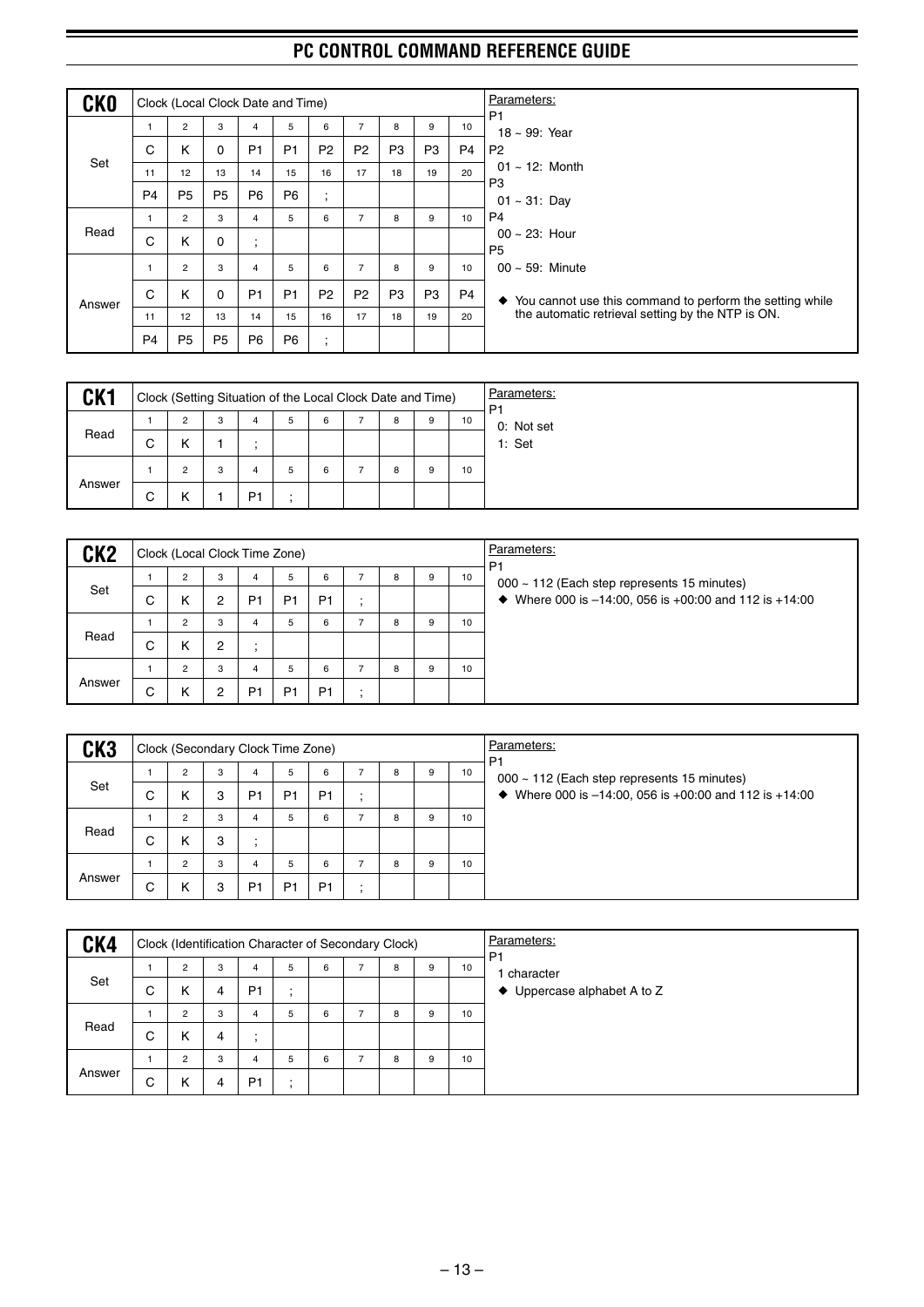| CK <sub>5</sub> |   | Clock (Date Format) |   |                |   |   |   |   |    |
|-----------------|---|---------------------|---|----------------|---|---|---|---|----|
| Set             |   | $\overline{2}$      | 3 | 4              |   | 6 | 8 | 9 | 10 |
|                 | С | Κ                   | 5 | P <sub>1</sub> |   |   |   |   |    |
|                 |   | 2                   | 3 | 4              | 5 | 6 | 8 | 9 | 10 |
| Read            | С | Κ                   | 5 | $\cdot$        |   |   |   |   |    |
|                 |   | 2                   | 3 |                | 5 | 6 | 8 | 9 | 10 |
| Answer          | С | K                   | 5 | P <sub>1</sub> |   |   |   |   |    |

| CK <sub>6</sub> |        |                |   | Clock (Automatic Date/Time Retrieval) |   |   |   |   |    | Parameters:<br>P <sub>1</sub>                                                       |
|-----------------|--------|----------------|---|---------------------------------------|---|---|---|---|----|-------------------------------------------------------------------------------------|
|                 |        | 2              | 3 |                                       | 5 | 6 | 8 | 9 | 10 | 0: Automatic Date/Time Retrieval OFF                                                |
| Set             | С      | κ              | 6 | P <sub>1</sub>                        | ٠ |   |   |   |    | 1: Automatic Date/Time Retrieval ON                                                 |
|                 |        | 2              | 3 | 4                                     | 5 | 6 | 8 | 9 | 10 |                                                                                     |
| Read            | С      | κ              | 6 | $\cdot$                               |   |   |   |   |    | ◆ You must first set up an NTP server address in order to turn<br>this function ON. |
|                 |        | $\overline{2}$ | 3 |                                       | 5 | 6 | 8 | 9 | 10 |                                                                                     |
| Answer          | ⌒<br>◡ | κ              | 6 | P <sub>1</sub>                        |   |   |   |   |    |                                                                                     |

| CK7    |        | Clock (NTP Server Address) |   |                |                |   |   |   |    | Parameters:<br>P <sub>1</sub>                                                                               |
|--------|--------|----------------------------|---|----------------|----------------|---|---|---|----|-------------------------------------------------------------------------------------------------------------|
|        |        | 2                          | 3 | 4              | $5 -$          | x |   |   |    | Always a space                                                                                              |
| Set    | ⌒<br>U | ĸ                          |   | P <sub>1</sub> | P <sub>2</sub> |   |   |   |    | P <sub>2</sub>                                                                                              |
|        |        | 2                          | 3 |                | 6<br>5         |   | 8 | 9 | 10 | NTP Server Address (up to 50 characters)                                                                    |
| Read   | ⌒<br>U | κ                          | ⇁ |                |                |   |   |   |    | When the setting command P2 is set to blank, the setting<br>contents of the NTP server address are deleted. |
|        |        | 2                          | 3 | 4              | $5 -$          | x |   |   |    |                                                                                                             |
| Answer | ⌒<br>U | κ                          |   | P <sub>1</sub> | P <sub>2</sub> |   |   |   |    |                                                                                                             |

| CK <sub>8</sub> |  |  |  | Clock (The clock is obtained from the NTP server) |   |    | Parameters:<br>No parameters are used with this command. |
|-----------------|--|--|--|---------------------------------------------------|---|----|----------------------------------------------------------|
|                 |  |  |  |                                                   | 9 | 10 |                                                          |
| Set             |  |  |  |                                                   |   |    |                                                          |

| CK9    |   | Clock Display       |        |                     |   |   |   |   |    | Parameters:<br>P <sub>1</sub>                  |
|--------|---|---------------------|--------|---------------------|---|---|---|---|----|------------------------------------------------|
| Set    | С | $\overline{2}$<br>Κ | з<br>9 | 4<br>P <sub>1</sub> | 5 | 6 | 8 | 9 | 10 | 0: Off (Clock not displayed)<br>1: Local Clock |
|        |   | $\overline{2}$      | з      | $\overline{4}$      | 5 | 6 | 8 | 9 | 10 | 2: Secondary Clock                             |
| Read   | C | Κ                   | 9      | $\cdot$             |   |   |   |   |    | 3: Both (Local Clock and Secondary Clock)      |
|        |   | $\overline{2}$      | з      | 4                   | 5 | 6 | 8 | 9 | 10 |                                                |
| Answer | C | ĸ                   | 9      | P <sub>1</sub>      |   |   |   |   |    |                                                |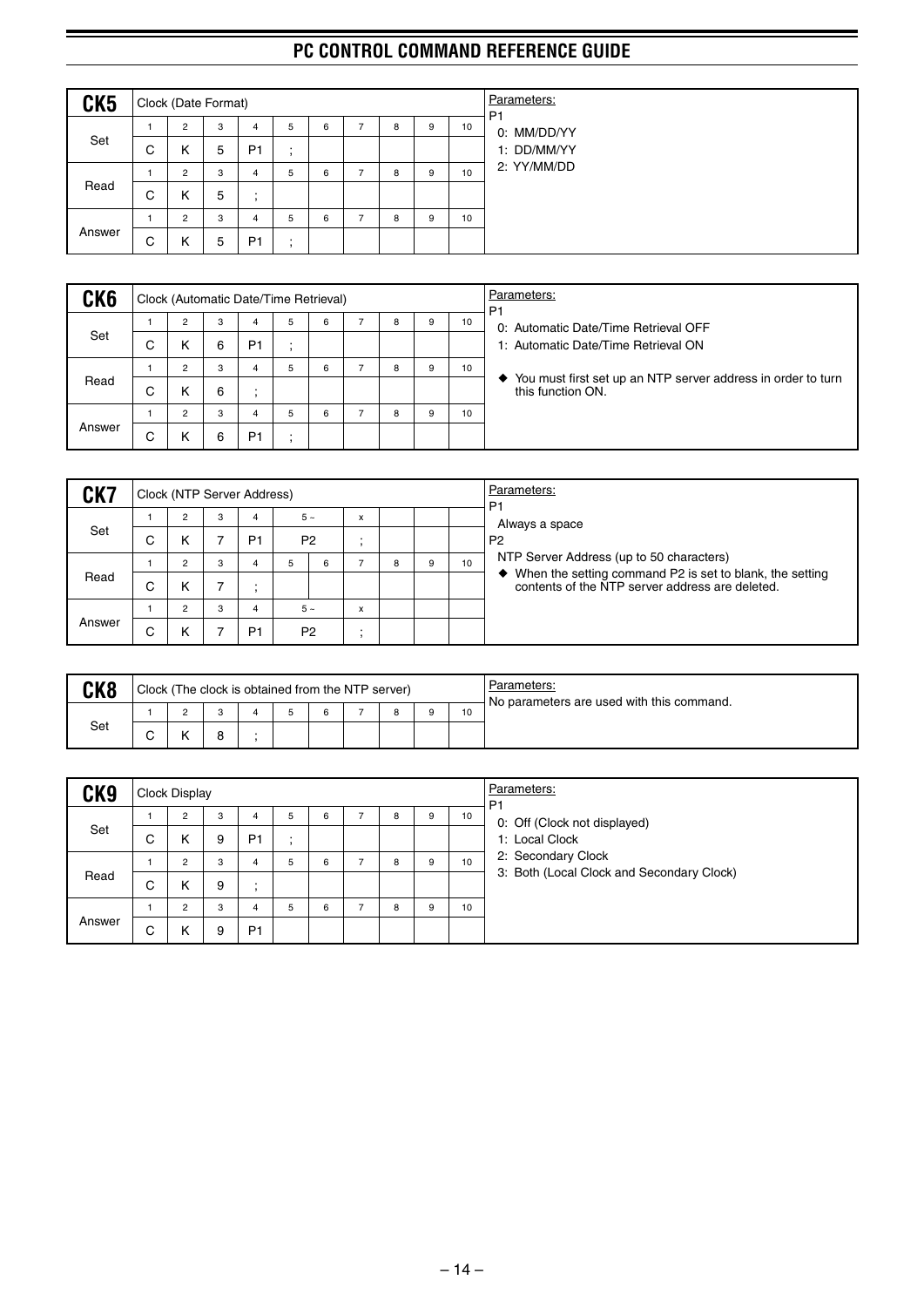| <b>CMO</b> |   |                | Registration of CW Message (Paddle Input)<br>$\overline{7}$<br>3<br>5<br>6<br>8<br>4<br>P <sub>1</sub><br>0<br>٠<br>7<br>3<br>$\overline{4}$<br>5<br>6<br>8<br>0<br>٠<br>$\overline{\phantom{a}}$<br>$\overline{7}$<br>5<br>3<br>$\overline{4}$<br>6<br>8<br>м<br>0<br>0<br>٠<br>$\cdot$<br>$\overline{7}$<br>3<br>5<br>6<br>8<br>4<br>P <sub>2</sub><br>P <sub>2</sub><br>P <sub>1</sub><br>P <sub>2</sub><br>0<br>$\bullet$<br>$\cdot$ |  |  |  |  |  |   |    |  |  |  |
|------------|---|----------------|------------------------------------------------------------------------------------------------------------------------------------------------------------------------------------------------------------------------------------------------------------------------------------------------------------------------------------------------------------------------------------------------------------------------------------------|--|--|--|--|--|---|----|--|--|--|
| Set        |   | 2              |                                                                                                                                                                                                                                                                                                                                                                                                                                          |  |  |  |  |  | 9 | 10 |  |  |  |
|            | C | M<br>2         |                                                                                                                                                                                                                                                                                                                                                                                                                                          |  |  |  |  |  | 9 | 10 |  |  |  |
| Read       | C | м              |                                                                                                                                                                                                                                                                                                                                                                                                                                          |  |  |  |  |  |   |    |  |  |  |
| Answer 1   | C | $\overline{2}$ |                                                                                                                                                                                                                                                                                                                                                                                                                                          |  |  |  |  |  | 9 | 10 |  |  |  |
|            |   | 2              |                                                                                                                                                                                                                                                                                                                                                                                                                                          |  |  |  |  |  | 9 | 10 |  |  |  |
| Answer 2   | C | м              |                                                                                                                                                                                                                                                                                                                                                                                                                                          |  |  |  |  |  |   |    |  |  |  |
|            |   |                |                                                                                                                                                                                                                                                                                                                                                                                                                                          |  |  |  |  |  |   |    |  |  |  |
|            |   |                |                                                                                                                                                                                                                                                                                                                                                                                                                                          |  |  |  |  |  |   |    |  |  |  |

| CM <sub>1</sub> |   | Play/Stop the CW Message |   |                           |                     |                                            |   |   |    | Parameters:                                                                                                                                |
|-----------------|---|--------------------------|---|---------------------------|---------------------|--------------------------------------------|---|---|----|--------------------------------------------------------------------------------------------------------------------------------------------|
| Set             | C | $\overline{2}$<br>M      | 3 | 4<br>P <sub>1</sub>       | 5<br>٠<br>$\bullet$ | 6                                          | 8 | 9 | 10 | P1 (Playback/Stop)<br>0: Non-operational/ Stop Playback<br>1: Playing/Start CH1                                                            |
| Read            | C | 2<br>M                   | 3 | 4<br>$\bullet$<br>$\cdot$ | 5                   | 6                                          | 8 | 9 | 10 | 2: Playing/Start CH2<br>3: Playing/Start CH3<br>4: Playing/Start CH4                                                                       |
| Answer          | С | $\overline{2}$<br>M      | 3 | 4<br>P <sub>1</sub>       | 5<br>P <sub>2</sub> | 6<br>$\bullet$<br>$\overline{\phantom{a}}$ | 8 | 9 | 10 | 5: Playing/Start CH5<br>6: Playing/Start CH6<br>7: Playing/Start CH7                                                                       |
|                 |   |                          |   |                           |                     |                                            |   |   |    | 8: Playing/Start CH8<br>P2 (Repeat Playback)<br>0: Non-operational/ During Playback<br>1: Awaiting Repeat Playback (Repeat interval count) |

| CM2    |                     |   |   |                | Register State of CW Message (Paddle Input) |   |   |   |    | Parameters:<br>P1 (CW Message channel)                                                             |
|--------|---------------------|---|---|----------------|---------------------------------------------|---|---|---|----|----------------------------------------------------------------------------------------------------|
|        |                     | 2 | 3 |                | 5                                           | 6 | 8 | 9 | 10 | $1 - 8$                                                                                            |
| Read   | С                   | м | 2 | P <sub>1</sub> |                                             |   |   |   |    | P2 (Registration state)                                                                            |
|        |                     | 2 | 3 |                | 5                                           | 6 | 8 | 9 | 10 | 0: Not Stored                                                                                      |
| Answer | ⌒<br>$\overline{ }$ | м | 2 | P <sub>1</sub> | P <sub>2</sub>                              |   |   |   |    | 1: Stored                                                                                          |
|        |                     |   |   |                |                                             |   |   |   |    | You cannot use this command while "CW Message Entry" menu<br>$\bullet$<br>is set to "Text String". |

| CM3 |   |                |   |                | Clear the CW Message (Paddle Input) |   |   |   |    | Parameters:<br>P1 (CW Message Channel)                                                                                                                                            |
|-----|---|----------------|---|----------------|-------------------------------------|---|---|---|----|-----------------------------------------------------------------------------------------------------------------------------------------------------------------------------------|
|     |   | $\overline{2}$ | 3 |                | 5                                   | 6 | 8 | 9 | 10 | l ~ 8                                                                                                                                                                             |
| Set | ⌒ | м              | 3 | P <sub>1</sub> |                                     |   |   |   |    |                                                                                                                                                                                   |
|     |   |                |   |                |                                     |   |   |   |    | When the AI function is ON, the CM2 command will notify you<br>when an entry is deleted.<br>You cannot use this command while "CW Message Entry" menu<br>is set to "Text String". |

| CM4    |   | CW Message Memory Name (Paddle Input) |   |                |                |       |                |   |   |    | Parameters:<br>P1 (CW Message channel)                                                  |
|--------|---|---------------------------------------|---|----------------|----------------|-------|----------------|---|---|----|-----------------------------------------------------------------------------------------|
|        |   | ◠                                     | 3 | 4              | b              | 6     |                | 8 | 9 | 10 | 1 ~ 8                                                                                   |
| Read   | С | м                                     | 4 | P <sub>1</sub> |                |       |                |   |   |    | P <sub>2</sub>                                                                          |
|        |   | $\overline{2}$                        | 3 | 4              | 5              | $6 -$ |                | X |   |    | Always a space                                                                          |
|        | С | м                                     | 4 | P <sub>1</sub> | P <sub>2</sub> |       | P <sub>3</sub> |   |   |    | P3 (Name)<br>Up to 20 characters                                                        |
| Answer |   |                                       |   |                |                |       |                |   |   |    | • You cannot use this command while "CW Message Entry" menu<br>is set to "Text String". |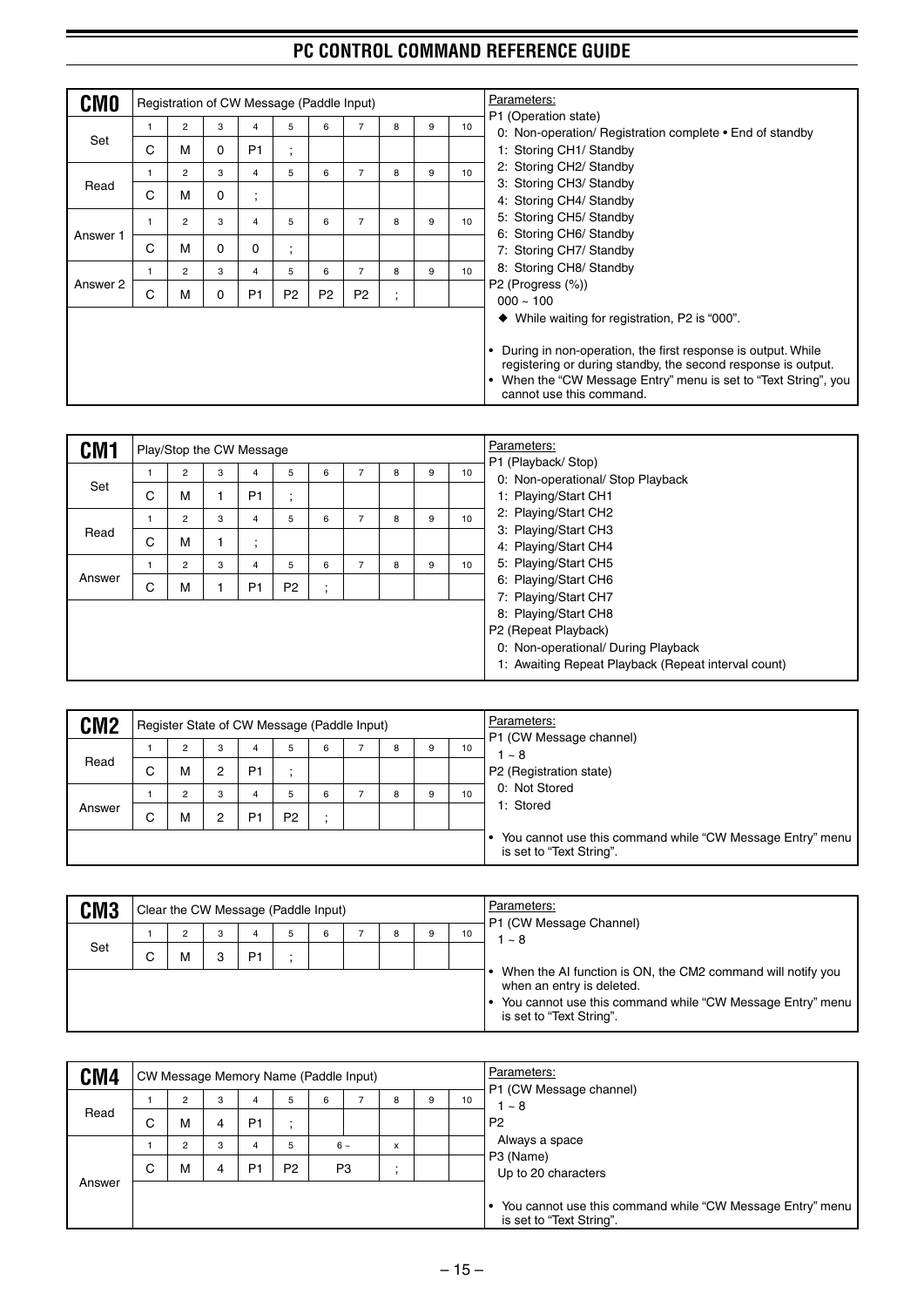| CM <sub>5</sub> |   |                |   |                | Registering the CW Message Memory (Text Input) |   |                |   |   |    |
|-----------------|---|----------------|---|----------------|------------------------------------------------|---|----------------|---|---|----|
|                 |   |                | 3 | 4              | 5                                              |   | $6 -$          | X |   |    |
| Set             |   |                |   |                |                                                |   |                |   |   |    |
|                 | C | M              | 5 | P <sub>1</sub> | P <sub>2</sub>                                 |   | P <sub>3</sub> |   |   |    |
|                 |   | $\overline{2}$ | 3 | 4              | 5                                              | 6 |                | 8 | 9 | 10 |
| Read            | C | М              | 5 | P <sub>1</sub> |                                                |   |                |   |   |    |
|                 |   |                |   |                |                                                |   |                |   |   |    |
|                 |   | 2              | 3 | 4              | 5                                              |   | $6 \sim$       | X |   |    |
| Answer          | ⌒ | M              | 5 | P <sub>1</sub> | P <sub>2</sub>                                 |   | P <sub>3</sub> | ٠ |   |    |
|                 | Ü |                |   |                |                                                |   |                |   |   |    |
|                 |   |                |   |                |                                                |   |                |   |   |    |

| CM <sub>6</sub> |        |   |   |                | CW Message Channel Repeat |   |   |   |   |    | Parameters:                                                  |
|-----------------|--------|---|---|----------------|---------------------------|---|---|---|---|----|--------------------------------------------------------------|
|                 |        | 2 | 3 | 4              | 5                         | 6 | ⇁ | 8 | 9 | 10 | P1 (CW Message channel)<br>- 8                               |
| Set             | ⌒<br>U | м | 6 | P <sub>1</sub> | P <sub>2</sub>            |   |   |   |   |    | P2 (Repeat setting state)                                    |
|                 |        | 2 | 3 | 4              |                           | 6 |   | 8 | 9 | 10 | 0: Repeat OFF                                                |
| Read            | ⌒<br>◡ | м | 6 | P <sub>1</sub> |                           |   |   |   |   |    | 1: Repeat ON                                                 |
|                 |        |   | 3 | 4              |                           | 6 | ⇁ | 8 | 9 | 10 | This setting cannot be configured for channels that have not |
| Answer          | ⌒<br>◡ | м | 6 | P <sub>1</sub> | P <sub>2</sub>            |   |   |   |   |    | been registered.                                             |

| CM7    |             | <b>Contest Number</b> |   |                |                |                |                |   |   |    | Parameters:<br>P1 (Operation) |
|--------|-------------|-----------------------|---|----------------|----------------|----------------|----------------|---|---|----|-------------------------------|
|        |             | $\overline{2}$        | 3 | 4              |                | 6              | -              | 8 | 9 | 10 | 0: Decrementing Numbers       |
| Set    | С           | M                     |   | P <sub>1</sub> |                |                |                |   |   |    | P2 (Contest Number)           |
|        |             | $\overline{2}$        | 3 | 4              |                | 6              | ⇁              | 8 | 9 | 10 | $0000 - 9999$                 |
| Read   | С           | M                     | ⇁ |                |                |                |                |   |   |    |                               |
|        |             | $\overline{2}$        | 3 | 4              | 5              | 6              | ⇁              | 8 | 9 | 10 |                               |
| Answer | $\sim$<br>◡ | M                     |   | P <sub>2</sub> | P <sub>2</sub> | P <sub>2</sub> | P <sub>2</sub> |   |   |    |                               |

| <b>CN</b> |              |                | CTCSS frequency |                |                               |   |                |   | Parameters: |                  |                 |                                               |                |               |           |                                                                  |           |               |
|-----------|--------------|----------------|-----------------|----------------|-------------------------------|---|----------------|---|-------------|------------------|-----------------|-----------------------------------------------|----------------|---------------|-----------|------------------------------------------------------------------|-----------|---------------|
|           | $\mathbf{1}$ | $\overline{2}$ | 3               | $\overline{4}$ | 5                             | 6 | $\overline{7}$ | 8 | 9           | 10 <sup>10</sup> |                 | P1 (CTCSS frequency)                          |                |               |           |                                                                  |           |               |
| Set       | C            | N              | P <sub>1</sub>  | P <sub>1</sub> | ٠<br>$\overline{\phantom{a}}$ |   |                |   |             |                  | <b>P2</b>       | Freq.<br>(Hz)                                 | P <sub>2</sub> | Freq.<br>(Hz) | <b>P2</b> | Freq.<br>(Hz)                                                    | <b>P2</b> | Freq.<br>(Hz) |
|           | $\mathbf{1}$ | $\overline{2}$ | 3               | $\overline{4}$ | 5                             | 6 | $\overline{7}$ | 8 | 9           | 10               | $00\,$          | 67.0                                          | 13             | 103.5         | 26        | 159.8                                                            | 39        | 199.5         |
| Read      | C            | N              | ٠<br>$\cdot$    |                |                               |   |                |   |             |                  | 01              | 69.3                                          | 14             | 107.2         | 27        | 162.2                                                            | 40        | 203.5         |
|           | $\mathbf{1}$ | $\overline{2}$ | 3               | $\overline{4}$ | 5                             | 6 | $\overline{7}$ | 8 | 9           | 10               | 02              | 71.9                                          | 15             | 110.9         | 28        | 165.5                                                            | 41        | 206.5         |
| Answer    | C            | N              | P <sub>1</sub>  | P <sub>1</sub> | ٠                             |   |                |   |             |                  | 03              | 74.4                                          | 16             | 114.8         | 29        | 167.9                                                            | 42        | 210.7         |
|           |              |                |                 |                | $\cdot$                       |   |                |   |             |                  | 04              | 77.0                                          | 17             | 118.8         | 30        | 171.3                                                            | 43        | 218.1         |
|           |              |                |                 |                |                               |   |                |   |             |                  | 05              | 79.7                                          | 18             | 123.0         | 31        | 173.8                                                            | 44        | 225.7         |
|           |              |                |                 |                |                               |   |                |   |             |                  | 06              | 82.5                                          | 19             | 127.3         | 32        | 177.3                                                            | 45        | 229.1         |
|           |              |                |                 |                |                               |   |                |   |             |                  | 07              | 85.4                                          | 20             | 131.8         | 33        | 179.9                                                            | 46        | 233.6         |
|           |              |                |                 |                |                               |   |                |   |             |                  | 08              | 88.5                                          | 21             | 136.5         | 34        | 183.5                                                            | 47        | 241.8         |
|           |              |                |                 |                |                               |   |                |   |             |                  | 09              | 91.5                                          | 22             | 141.3         | 35        | 186.2                                                            | 48        | 250.3         |
|           |              |                |                 |                |                               |   |                |   |             |                  | 10              | 94.8                                          | 23             | 146.2         | 36        | 189.9                                                            | 49        | 254.1         |
|           |              |                |                 |                |                               |   |                |   |             |                  | 11              | 97.4                                          | 24             | 151.4         | 37        | 192.8                                                            |           |               |
|           |              |                |                 |                |                               |   |                |   |             |                  | 12 <sup>2</sup> | 100.0                                         | 25             | 156.7         | 38        | 196.6                                                            | 99        | to default    |
|           |              |                |                 |                |                               |   |                |   |             |                  |                 | $\blacklozenge$ 99 is a setting command only. |                |               |           | $\blacklozenge$ Entering a value that does not exist is invalid. |           |               |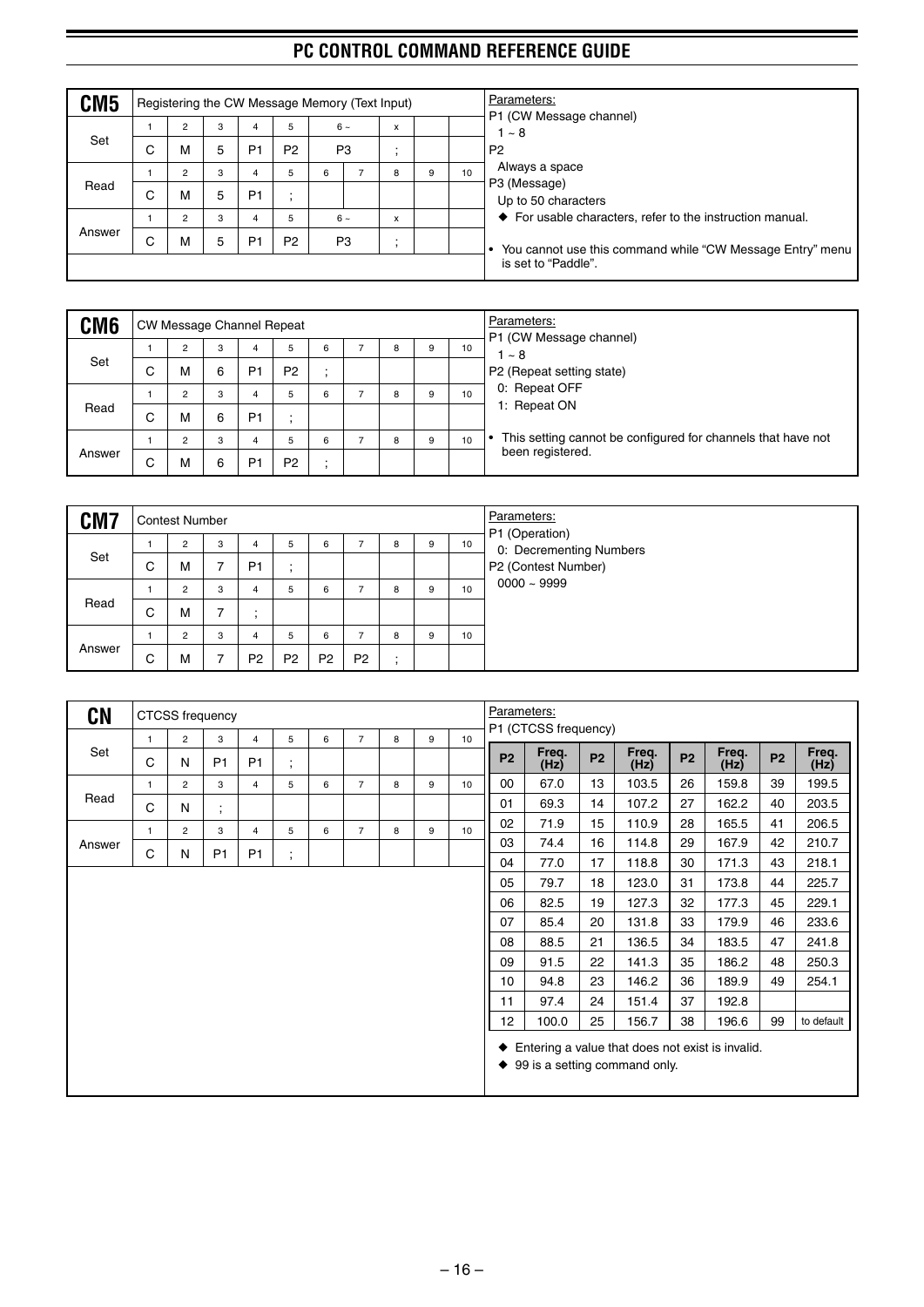| <b>CP</b> |   |   |                |                |    | Internal Memory / USB Flash Drive Remaining |   |   |    | Parameters:<br>P1 (Memory type)       |
|-----------|---|---|----------------|----------------|----|---------------------------------------------|---|---|----|---------------------------------------|
|           |   |   | 3              |                | b. | 6                                           | 8 | 9 | 10 | 0: Internal Memory                    |
| Read      | С | P | P <sub>1</sub> |                |    |                                             |   |   |    | 1: USB Flash Drive                    |
|           |   |   | 3              |                | b. | 6                                           | 8 | 9 | 10 | P2 (Remaining)                        |
| Answer    | С | D | P <sub>1</sub> | P <sub>2</sub> |    |                                             |   |   |    | 0: Sufficient<br>1: Low               |
|           |   |   |                |                |    |                                             |   |   |    | 3: Not mounted (USB Flash Drive only) |

| <b>DDO</b> |   |                |   |                          | Bandscope Display Data Output Control |   |                |   |   |    | Parameters:                                                                                                                                                                                                                                                                                                                                                                                                                                                                                                                                                                                                                                                  |
|------------|---|----------------|---|--------------------------|---------------------------------------|---|----------------|---|---|----|--------------------------------------------------------------------------------------------------------------------------------------------------------------------------------------------------------------------------------------------------------------------------------------------------------------------------------------------------------------------------------------------------------------------------------------------------------------------------------------------------------------------------------------------------------------------------------------------------------------------------------------------------------------|
|            | 1 | $\overline{2}$ | 3 | 4                        | 5                                     | 6 | 7              | 8 | 9 | 10 | P1 (Bandscope display data output control)<br>0: No Output                                                                                                                                                                                                                                                                                                                                                                                                                                                                                                                                                                                                   |
| Set        | D | D              | 0 | P <sub>1</sub>           | $\cdot$                               |   |                |   |   |    | 1: Output to LAN (High cycle)                                                                                                                                                                                                                                                                                                                                                                                                                                                                                                                                                                                                                                |
|            | 1 | $\overline{2}$ | 3 | 4                        | 5                                     | 6 | $\overline{7}$ | 8 | 9 | 10 | 2: Output to LAN (Medium cycle)                                                                                                                                                                                                                                                                                                                                                                                                                                                                                                                                                                                                                              |
| Read       | D | D              | 0 | $\bullet$                |                                       |   |                |   |   |    | 3: Output to LAN (Low cycle)                                                                                                                                                                                                                                                                                                                                                                                                                                                                                                                                                                                                                                 |
|            |   |                |   | $\overline{\phantom{a}}$ |                                       |   |                |   |   |    | 4: Output to COM/USB (AI function linked)                                                                                                                                                                                                                                                                                                                                                                                                                                                                                                                                                                                                                    |
|            | 1 | $\overline{2}$ | 3 | 4                        | 5                                     | 6 | $\overline{7}$ | 8 | 9 | 10 | 5: Output to COM/USB (AI function not linked)                                                                                                                                                                                                                                                                                                                                                                                                                                                                                                                                                                                                                |
| Answer     | D | D              | 0 | P <sub>1</sub>           |                                       |   |                |   |   |    | When "output to LAN" is set, the display information is ##DD2<br>$\bullet$                                                                                                                                                                                                                                                                                                                                                                                                                                                                                                                                                                                   |
|            |   |                |   |                          |                                       |   |                |   |   |    | command.<br>When "Output to COM/USB (AI function linked)" is set, the<br>output information is DD2 command.<br>When "Output to COM/USB (AI function not linked)" is set, the<br>output information is DD4 command including scope mode and<br>scope range information.<br>"Output to COM/USB (AI function not linked)" can be set only<br>for communication connectors that do not use the AI function. (If<br>you attempt to set to a communication connector that uses the<br>Al function, an error occurs.)<br>The AI function cannot be used with the communication<br>$\bullet$<br>connector that sets "Output to COM/USB (AI function not<br>linked)". |

| DD <sub>1</sub> |   |                |   | Filter Scope Display Data Output Control |    |   |   |   |    | Parameters:                                                   |
|-----------------|---|----------------|---|------------------------------------------|----|---|---|---|----|---------------------------------------------------------------|
|                 |   | $\overline{2}$ | 3 | 4                                        | b. | 6 | 8 | 9 | 10 | P1 (Filter scope display data output control)<br>0: No Output |
| Set             | D | D              |   | P <sub>1</sub>                           |    |   |   |   |    | 1: Output to LAN (High cycle)                                 |
|                 |   | $\overline{2}$ | 3 | 4                                        | b. | 6 | 8 | 9 | 10 | 2: Output to COM/USB (Low cycle)                              |
| Read            | D | D              |   |                                          |    |   |   |   |    |                                                               |
|                 |   | $\overline{c}$ | 3 | 4                                        | b. | 6 | 8 | 9 | 10 |                                                               |
| Answer          | D | D              |   | P <sub>1</sub>                           |    |   |   |   |    |                                                               |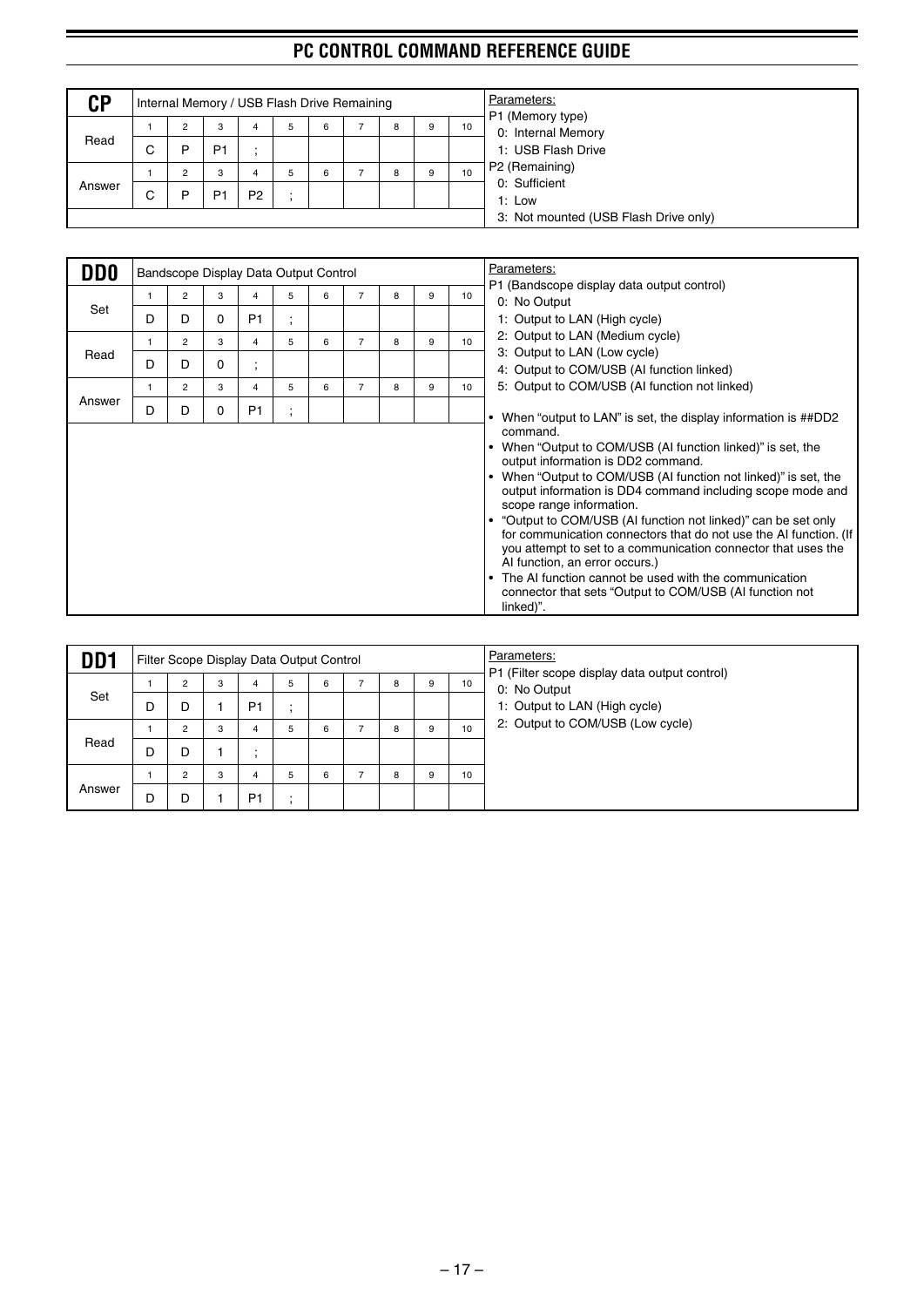| D <sub>D</sub> <sub>2</sub> |              | output only)   |   |                |                | Bandscope Display Information (AI function linked) (COM/USB |    |  | Parameters:<br>P1 (Split number)                                                                                                                                                                |
|-----------------------------|--------------|----------------|---|----------------|----------------|-------------------------------------------------------------|----|--|-------------------------------------------------------------------------------------------------------------------------------------------------------------------------------------------------|
|                             | $\mathbf{1}$ | $\overline{2}$ | 3 | 4              | 5              | $6 - 45$                                                    | 46 |  | $00 \sim 31$                                                                                                                                                                                    |
| Answer                      | D            | D              | 2 | P <sub>1</sub> | P <sub>1</sub> | P <sub>2</sub>                                              |    |  | P2 (Bandscope Spectrum Display Information (40 digits))                                                                                                                                         |
|                             |              |                |   |                |                |                                                             |    |  | 20 spectrum information are each expressed as 2 ASCII digits.                                                                                                                                   |
|                             |              |                |   |                |                |                                                             |    |  | Two digits of the beginning of division No. 00 are spectrum<br>information of the left side, and two digits of the end of division<br>No. 31 become the spectrum information of the right side. |
|                             |              |                |   |                |                |                                                             |    |  | When EXPAND (spectrum analysis range enlargement) is<br>ON, display information in the range enlarged than the range<br>displayed on the transceiver is output.                                 |
|                             |              |                |   |                |                |                                                             |    |  | Example:                                                                                                                                                                                        |
|                             |              |                |   |                |                |                                                             |    |  | When the display span is 100 kHz, spectral display<br>٠<br>information in the range enlarged to 300 kHz is output.                                                                              |
|                             |              |                |   |                |                |                                                             |    |  | When the display span is 200 kHz, spectral display<br>information in the range enlarged to 400 kHz is output.                                                                                   |
|                             |              |                |   |                |                |                                                             |    |  | The range of value for each spectrum information is from 00h $\sim$<br>8Ch (hexadecimal numbering).                                                                                             |
|                             |              |                |   |                |                |                                                             |    |  | 00h shows the state where the spectrum is extended to the<br>top (signal strength $= 0$ dB) and 8Ch shows a state where the<br>spectrum is not displayed (signal strength $= -100$ dB).         |
|                             |              |                |   |                |                |                                                             |    |  | The respective spectrum information is converted to ASCII code<br>of the hexadecimal number of from the upper byte digits. For<br>8Ch, the order becomes "8", "C".                              |
|                             |              |                |   |                |                |                                                             |    |  | • When the AI function is ON and the DD0 command is set to<br>"Output to COM/USB (AI function linked", division No. 00 to No.<br>31 are output in order.                                        |
|                             |              |                |   |                |                |                                                             |    |  | This command operates only at a baud rate of 115200 bps.<br>$\bullet$                                                                                                                           |

| DD <sub>3</sub> |   |   |   |                |                | Filter Scope Display Information (COM/USB output only) |    |  | Parameters:                                                                                                                                                                                  |
|-----------------|---|---|---|----------------|----------------|--------------------------------------------------------|----|--|----------------------------------------------------------------------------------------------------------------------------------------------------------------------------------------------|
|                 |   | 2 | 3 | 4              | 5              | $6 - 43$                                               | 44 |  | P1 (Split number)<br>$00 - 11$                                                                                                                                                               |
| Answer          | D | D | 3 | P <sub>1</sub> | P <sub>1</sub> | P <sub>2</sub>                                         |    |  | P2 (Filter scope display information (38 digits))                                                                                                                                            |
|                 |   |   |   |                |                |                                                        |    |  | 19 spectrum information are each expressed as 2 ASCII digits.                                                                                                                                |
|                 |   |   |   |                |                |                                                        |    |  | Two digits of the beginning of division No. 00 are spectrum<br>information of the left side, and 7th and 8th digits of division No.<br>11 become the spectrum information of the right side. |
|                 |   |   |   |                |                |                                                        |    |  | The range of value for each spectrum information is from 00h $\sim$<br>32h (hexadecimal numbering).                                                                                          |
|                 |   |   |   |                |                |                                                        |    |  | 00h shows the state where the spectrum is extended to the<br>top (signal strength $= 0$ dB) and 32h shows a state where the<br>spectrum is not displayed (signal strength $= -50$ dB).       |
|                 |   |   |   |                |                |                                                        |    |  | The respective spectrum information is converted to ASCII code<br>of the hexadecimal number of from the upper byte digits. For<br>32h, the order becomes "3", "2".                           |
|                 |   |   |   |                |                |                                                        |    |  | When the AI function is ON and the DD1 command is set to<br>"Output to COM/USB", division No. 00 to No. 11 are output in<br>order.                                                           |
|                 |   |   |   |                |                |                                                        |    |  | When the transceiver is displaying the Audio scope, display<br>$\bullet$<br>Information is not output.                                                                                       |
|                 |   |   |   |                |                |                                                        |    |  | This command operates only at a baud rate of 115200 bps.                                                                                                                                     |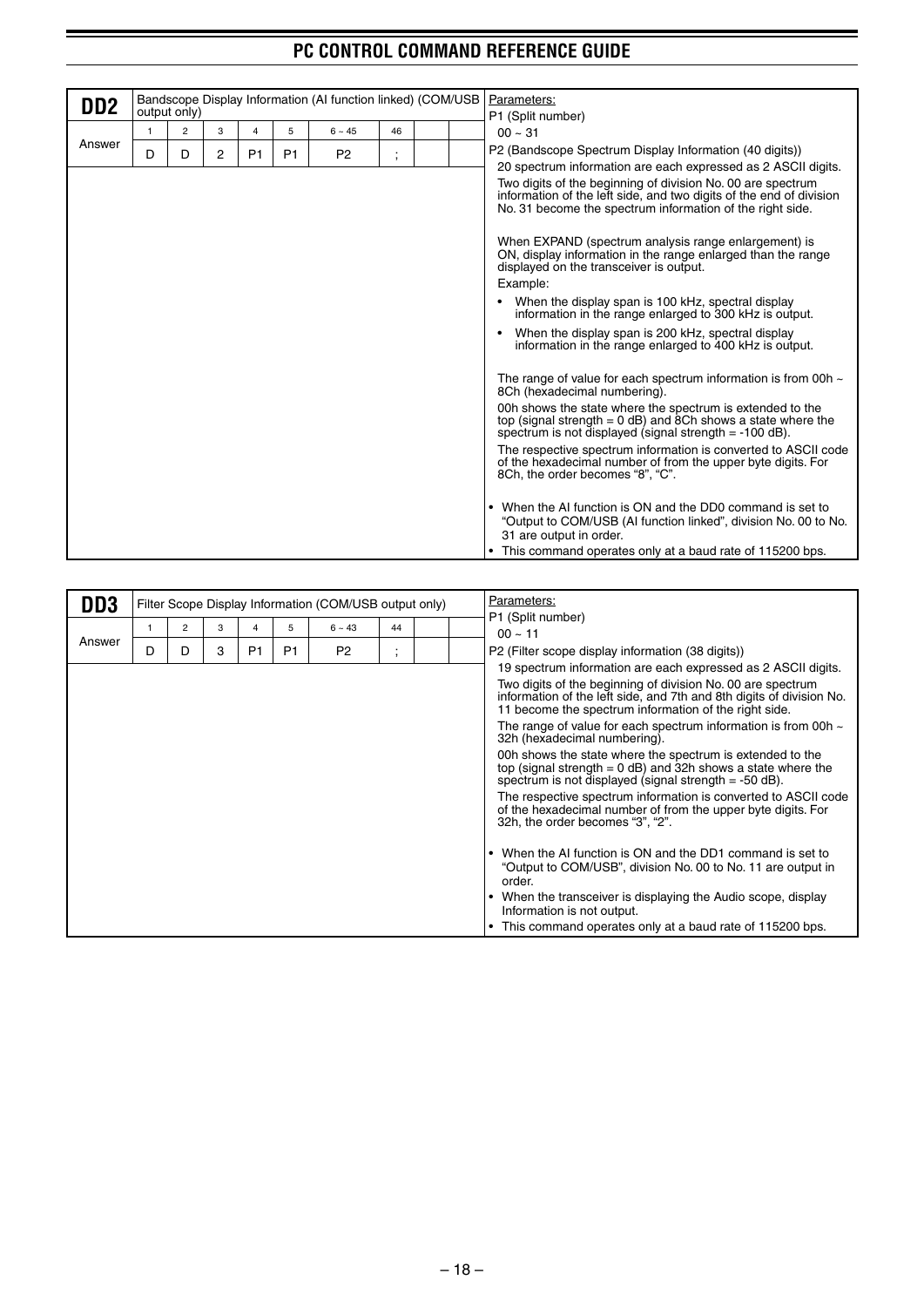| DD <sub>4</sub> |                | Scope mode and Scope range information) |   |                |    |                |                |          | Bandscope Display Information (AI function not linked, with |                | Parameters:                                                                                                                                                                                                                                            |
|-----------------|----------------|-----------------------------------------|---|----------------|----|----------------|----------------|----------|-------------------------------------------------------------|----------------|--------------------------------------------------------------------------------------------------------------------------------------------------------------------------------------------------------------------------------------------------------|
|                 |                |                                         |   |                |    |                |                |          |                                                             |                | P1 (Split number)                                                                                                                                                                                                                                      |
|                 | $\mathbf{1}$   | $\overline{2}$                          | 3 |                | 5  | 6              |                | $7 - 17$ | $18 - 28$                                                   |                | $0 - 32$                                                                                                                                                                                                                                               |
|                 | D              | D                                       | 4 | P <sub>1</sub> | P1 | P <sub>2</sub> |                | P3       |                                                             | P <sub>4</sub> | P2 (Operation mode of Bandscope)                                                                                                                                                                                                                       |
| Answer 1        | 29             | 30                                      |   |                |    |                |                |          |                                                             |                | 0: Center mode                                                                                                                                                                                                                                         |
|                 |                |                                         |   |                |    |                |                |          |                                                             |                | 1: Fixed mode                                                                                                                                                                                                                                          |
|                 | P <sub>5</sub> |                                         |   |                |    |                |                |          |                                                             |                | 2: Auto scroll mode                                                                                                                                                                                                                                    |
|                 | $\mathbf{1}$   | $\overline{2}$                          | 3 | $\overline{4}$ | 5  |                | $6 - 45$       | 46       |                                                             |                | P3 (Scope range information 1)                                                                                                                                                                                                                         |
| Answer 2        | D              | D                                       | 4 | P <sub>1</sub> | P1 |                | P <sub>6</sub> |          |                                                             |                | In Center mode, the span frequency will notify you.                                                                                                                                                                                                    |
|                 |                |                                         |   |                |    |                |                |          |                                                             |                | In Fixed or Auto scroll mode, the Lower limit frequency of the<br>scope will notify you.                                                                                                                                                               |
|                 |                |                                         |   |                |    |                |                |          |                                                             |                | Unit is Hz, blank digits must be entered as "0".                                                                                                                                                                                                       |
|                 |                |                                         |   |                |    |                |                |          |                                                             |                | P4 (Scope range information 2)                                                                                                                                                                                                                         |
|                 |                |                                         |   |                |    |                |                |          |                                                             |                | In Center mode, the current center frequency will notify you.                                                                                                                                                                                          |
|                 |                |                                         |   |                |    |                |                |          |                                                             |                | In Fixed or Auto scroll mode, the upper limit frequency of the<br>scope will notify you.                                                                                                                                                               |
|                 |                |                                         |   |                |    |                |                |          |                                                             |                | Unit is Hz, blank digits must be entered as "0".                                                                                                                                                                                                       |
|                 |                |                                         |   |                |    |                |                |          |                                                             |                | P5 (Scope display out of range information)                                                                                                                                                                                                            |
|                 |                |                                         |   |                |    |                |                |          |                                                             |                | 0: In range                                                                                                                                                                                                                                            |
|                 |                |                                         |   |                |    |                |                |          |                                                             |                | 1: Out of range ("Outside of the measuring range" is displayed<br>on the scope screen)                                                                                                                                                                 |
|                 |                |                                         |   |                |    |                |                |          |                                                             |                | P6 (Band scope spectrum display information)                                                                                                                                                                                                           |
|                 |                |                                         |   |                |    |                |                |          |                                                             |                | 20 spectrum information are each expressed as 2 ASCII digits.                                                                                                                                                                                          |
|                 |                |                                         |   |                |    |                |                |          |                                                             |                | 2 digits of the beginning of division No. 01 are Spectrum<br>information of the lower limit frequency of the scope range, and<br>two digits of the end of division No. 32 are Spectrum information<br>of the lower upper frequency of the scope range. |
|                 |                |                                         |   |                |    |                |                |          |                                                             |                | The range of value for each spectrum information is from 00h $\sim$<br>8Ch (hexadecimal numbering).                                                                                                                                                    |
|                 |                |                                         |   |                |    |                |                |          |                                                             |                | 00h shows the state where the spectrum is extended to the<br>top (signal strength = $0$ dB) and 8Ch shows a state where the<br>spectrum is not displayed (signal strength $= -100$ dB).                                                                |
|                 |                |                                         |   |                |    |                |                |          |                                                             |                | The respective spectrum information is converted to ASCII code<br>of the hexadecimal number of from the upper byte digits. For<br>8Ch, the order becomes "8", "C".                                                                                     |
|                 |                |                                         |   |                |    |                |                |          |                                                             |                | • When the DD0 command set to "Output to COM / USB<br>(AI function linked)", it is output from division No. 00 to 32<br>sequentially.                                                                                                                  |
|                 |                |                                         |   |                |    |                |                |          |                                                             |                | • In the Center mode and Auto scroll mode, this command is not<br>output when the EXPAND function is ON.                                                                                                                                               |
|                 |                |                                         |   |                |    |                |                |          |                                                             |                | • This command operates only at a baud rate of 115200 bps.                                                                                                                                                                                             |

| DF     |                | $\Delta$ F Display |                |                |                |                      |                |                |                |                | Parameters:                                                             |
|--------|----------------|--------------------|----------------|----------------|----------------|----------------------|----------------|----------------|----------------|----------------|-------------------------------------------------------------------------|
|        |                | 2                  | 3              | 4              | b.             | 6                    |                | 8              | 9              | 10             | P1 (State)<br>0: Simplex mode                                           |
| Read   | D              | F                  | ٠,             |                |                |                      |                |                |                |                | 1: During split mode or split frequency operation                       |
|        |                | $\overline{2}$     | 3              | 4              | 5              | 6                    |                | 8              | 9              | 10             | P2 (Code)                                                               |
|        | D              | F                  | P <sub>1</sub> | P <sub>2</sub> | P <sub>3</sub> | P <sub>3</sub>       | P <sub>3</sub> | P <sub>3</sub> | P <sub>3</sub> | P <sub>3</sub> | 0: Plus<br>1: Minus                                                     |
| Answer | 11             | 12                 | 13             | 14             | 15             | 16                   | 17             | 18             | 19             | 20             | $\blacklozenge$ When P1 is 0, P2 also becomes 0.                        |
|        | P <sub>3</sub> | P <sub>3</sub>     | P <sub>3</sub> | P <sub>3</sub> | P <sub>3</sub> | $\bullet$<br>$\cdot$ |                |                |                |                | P <sub>3</sub>                                                          |
|        |                |                    |                |                |                |                      |                |                |                |                | 11 digit frequency in Hz<br>$\blacklozenge$ Enter unused digits as "0". |
|        |                |                    |                |                |                |                      |                |                |                |                | When P1 is set to "0", all digits are returned as "0".                  |

| <b>DMO</b> | Dimmer |             |   |                |   |   |   |   |   |    | Parameters:                          |
|------------|--------|-------------|---|----------------|---|---|---|---|---|----|--------------------------------------|
|            |        | $\sim$<br>۷ | 3 | 4              | 5 | 6 | - | 8 | 9 | 10 | P1 (Dimmer preset number)<br>$1 - 4$ |
| Set        | D      | м           | 0 | P <sub>1</sub> |   |   |   |   |   |    |                                      |
|            |        | $\Omega$    | 3 | 4              | 5 | 6 | - | 8 | 9 | 10 |                                      |
| Read       | D      | M           | 0 |                |   |   |   |   |   |    |                                      |
|            |        | $\sim$<br>∠ | 3 | 4              | 5 | 6 | - | 8 | 9 | 10 |                                      |
| Answer     | D      | M           | 0 | P <sub>1</sub> | ٠ |   |   |   |   |    |                                      |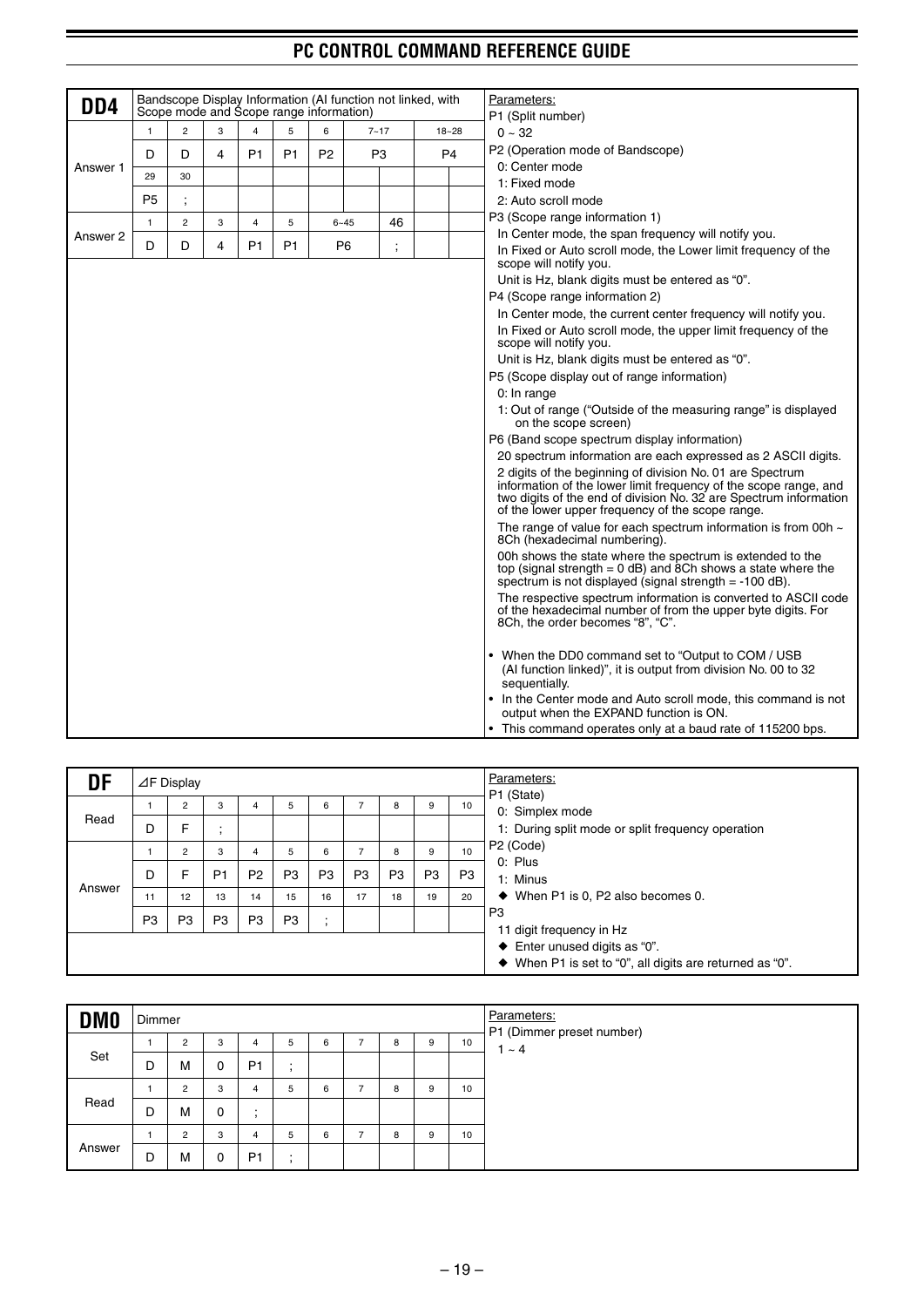| DM1    |   | Dimmer Adjustment |   |                |                |                |                |                |     |    | Parameters:                                                                                               |
|--------|---|-------------------|---|----------------|----------------|----------------|----------------|----------------|-----|----|-----------------------------------------------------------------------------------------------------------|
|        |   |                   |   |                |                |                |                |                |     |    | P1 (Dimmer preset number)                                                                                 |
|        |   | $\overline{2}$    | 3 | 4              | 5              | 6              |                | 8              | 9   | 10 | $\sim 4$                                                                                                  |
| Set    | D | M                 |   | P <sub>1</sub> | P <sub>2</sub> | P <sub>3</sub> | P <sub>3</sub> | P <sub>3</sub> | ٠.  |    | P2 (Adjusted item)                                                                                        |
|        |   | $\overline{2}$    | 3 | 4              | b.             | 6              | ⇁              | 8              | 9   | 10 | 0: Display                                                                                                |
| Read   |   |                   |   |                |                |                |                |                |     |    | 1: LED                                                                                                    |
|        | D | M                 |   | P <sub>1</sub> | P <sub>2</sub> |                |                |                |     |    | P3 (Dimmer adjustment value (In steps of 5.))                                                             |
|        |   | 2                 | 3 | 4              | 5              | 6              | 7              | 8              | 9   | 10 | $005 - 100$                                                                                               |
| Answer |   |                   |   |                |                |                |                |                |     |    | 999: Initial value setting (setting command only)                                                         |
|        | D | M                 |   | P <sub>1</sub> | P2             | P <sub>3</sub> | P <sub>3</sub> | P <sub>3</sub> | . . |    | $\blacklozenge$ Values that are not in steps of 5 are rounded down.                                       |
|        |   |                   |   |                |                |                |                |                |     |    | Dimmer adjusted value 000 (back light off) for the screen is<br>supported by dimmer preset number 4 only. |

| DN/UP |     |     |                |                | Microphone UP/DOWN Switch Operation |   |   |   |    | Parameters:<br>P1 (Step Count)                                                                                                                                                                                                                                                                                                                                                                                                                         |
|-------|-----|-----|----------------|----------------|-------------------------------------|---|---|---|----|--------------------------------------------------------------------------------------------------------------------------------------------------------------------------------------------------------------------------------------------------------------------------------------------------------------------------------------------------------------------------------------------------------------------------------------------------------|
|       |     | 2   |                |                | 5                                   | 6 | 8 | 9 | 10 | $00 \sim 99$                                                                                                                                                                                                                                                                                                                                                                                                                                           |
| Set   | D/U | N/P | P <sub>1</sub> | P <sub>1</sub> |                                     |   |   |   |    |                                                                                                                                                                                                                                                                                                                                                                                                                                                        |
|       |     |     |                |                |                                     |   |   |   |    | If the parameter is skipped, the "DN;" and "UP;" commands will<br>adjust by 1 step.<br>When setting the parameter from 00 to 99, the frequency is<br>adjusted by the specified step size.<br>In the memory channel mode, if you added a parameter, the<br>frequency becomes variable, and if you not added a parameter,<br>the memory channel becomes variable.<br>When setting the parameter to 00, the command is accepted,<br>but no changes occur. |

| <b>DSO</b> |   |                     |          | Screen Display State (Basic Screen) |         |   |   |   |   |    | Parameters:<br>P <sub>1</sub>      |
|------------|---|---------------------|----------|-------------------------------------|---------|---|---|---|---|----|------------------------------------|
| Set        | D | $\overline{2}$<br>S | 3<br>0   | 4<br>P <sub>1</sub>                 | 5       | 6 | - | 8 | 9 | 10 | 0: Standard<br>1: SWL Display Mode |
|            |   | $\overline{2}$      | 3        | 4                                   | 5       | 6 | - | 8 | 9 | 10 |                                    |
| Read       | D | S                   | 0        | $\cdot$                             |         |   |   |   |   |    |                                    |
|            |   | $\overline{2}$      | 3        | 4                                   | 5       | 6 | - | 8 | 9 | 10 |                                    |
| Answer     | D | S                   | $\Omega$ | P <sub>1</sub>                      | $\cdot$ |   |   |   |   |    |                                    |

| DS <sub>1</sub> |   |   |    | Screen Display State (Function Configuration Screen) |                |   |   |    | Parameters:<br>P                                                                                                           |
|-----------------|---|---|----|------------------------------------------------------|----------------|---|---|----|----------------------------------------------------------------------------------------------------------------------------|
|                 |   | 3 |    |                                                      | 6              | 8 | 9 | 10 | 3-digit Screen ID (refer to the Screen ID table below)                                                                     |
| Read            | D |   |    |                                                      |                |   |   |    |                                                                                                                            |
|                 |   | 3 |    |                                                      | 6              |   |   | 10 | Various operations via commands may be limited, such as<br>the panel operation of the transceiver, due to the state of the |
| Answer          |   |   | D٠ |                                                      | P <sub>1</sub> |   |   |    | function setting screen.                                                                                                   |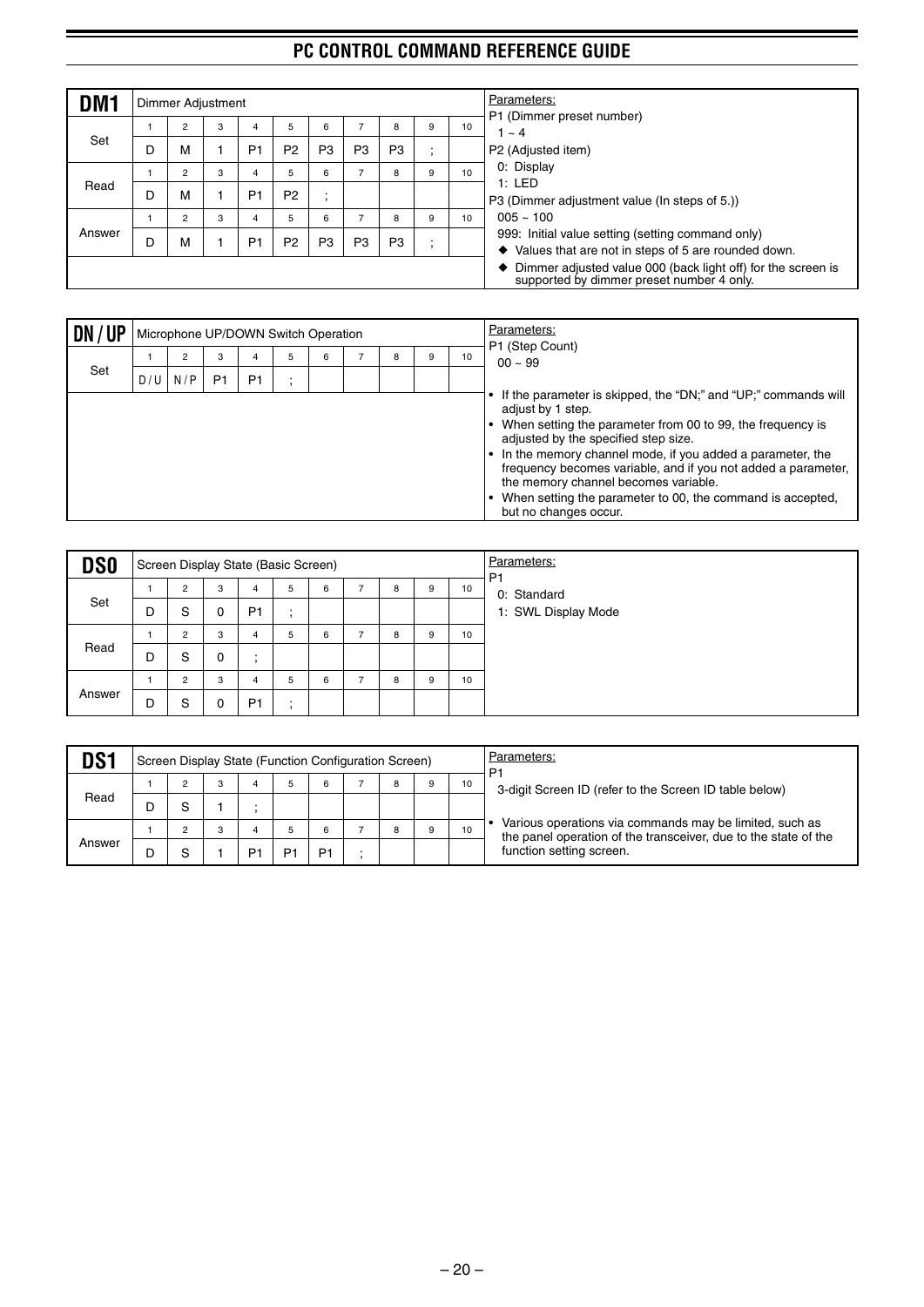| <b>P1</b>                                                   | <b>Screen</b>                                        |
|-------------------------------------------------------------|------------------------------------------------------|
| 000                                                         | No Setting Screen                                    |
| 001, 002                                                    | Unused                                               |
| 003                                                         | <b>AGC Setting Screen</b>                            |
| 004                                                         | <b>AGC Quick Recovery Setting Screen</b>             |
| 005                                                         | Transmission Voice Input Sound Source Setting Screen |
| 006                                                         | Transmission Output Limit Setting Screen             |
| 007                                                         | Carrier Level Setting Screen                         |
| 008                                                         | <b>VOX Level Setting Screen</b>                      |
| 009                                                         | Transmission Monitor Level Setting Screen            |
| 010                                                         | Speech Processor Setting Screen                      |
| $011 - 014$                                                 | CW Message Screen                                    |
| 015, 016, 132                                               | <b>CW Communication Screen</b>                       |
| 017, 133                                                    | <b>RTTY Communication Screen</b>                     |
| 018, 019                                                    | RTTY Message Screen                                  |
| 020, 134                                                    | <b>PSK Communication Screen</b>                      |
| 021, 022                                                    | PSK Message Screen                                   |
| 023                                                         | FM Tone Setting Screen                               |
| 024                                                         | FM CTCSS Setting Screen                              |
| 025                                                         | FM Cross Tone Setting Screen                         |
| 026                                                         | Reception Filter Setting Screen                      |
| 027                                                         | Audio Peak Filter Setting Screen                     |
| 028                                                         | NB1 Level Setting Screen                             |
| 029                                                         | NB2 Level Setting Screen                             |
| 030                                                         | NR1 Level Setting Screen                             |
| 031                                                         | NR2 Level Setting Screen                             |
| 032                                                         | Fixed Mode Scope Range Setting Screen                |
| 033, 135                                                    | Memory Channel List Screen                           |
| 034                                                         | VFO/ Program Scan Section Setting Screen             |
| 035                                                         | Program Slow Scan Point Setting Screen               |
| 036                                                         | Memory Scan Group Setting Screen                     |
| 037                                                         | Voice Message Screen                                 |
| 038~040, 041~043,<br>045~048, 161~164,<br>174, 176, 178~183 | <b>File Selection Screen</b>                         |
| 044, 177                                                    | <b>LOG View Screen</b>                               |
| 049~127                                                     | Unused                                               |
| 128                                                         | Reception Equalizer Screen                           |
| 129                                                         | Reception Equalizer Adjustment Screen                |
| 130                                                         | Transmission Equalizer Screen                        |
| 131                                                         | Transmission Adjustment Screen                       |
| 136~159                                                     | <b>Menu Related Screen</b>                           |
| 165, 166                                                    | <b>Timer Setting Screen</b>                          |
| 167                                                         | <b>Dimmer Setting Screen</b>                         |
| 168                                                         | Linear Amplifier Menu Setting Screen                 |
| 169~172                                                     | <b>KNS Related Screen</b>                            |
| 173                                                         | Frequency Marker List Screen                         |
| 160, 184~186                                                | USB/File Management Menu Related Screen              |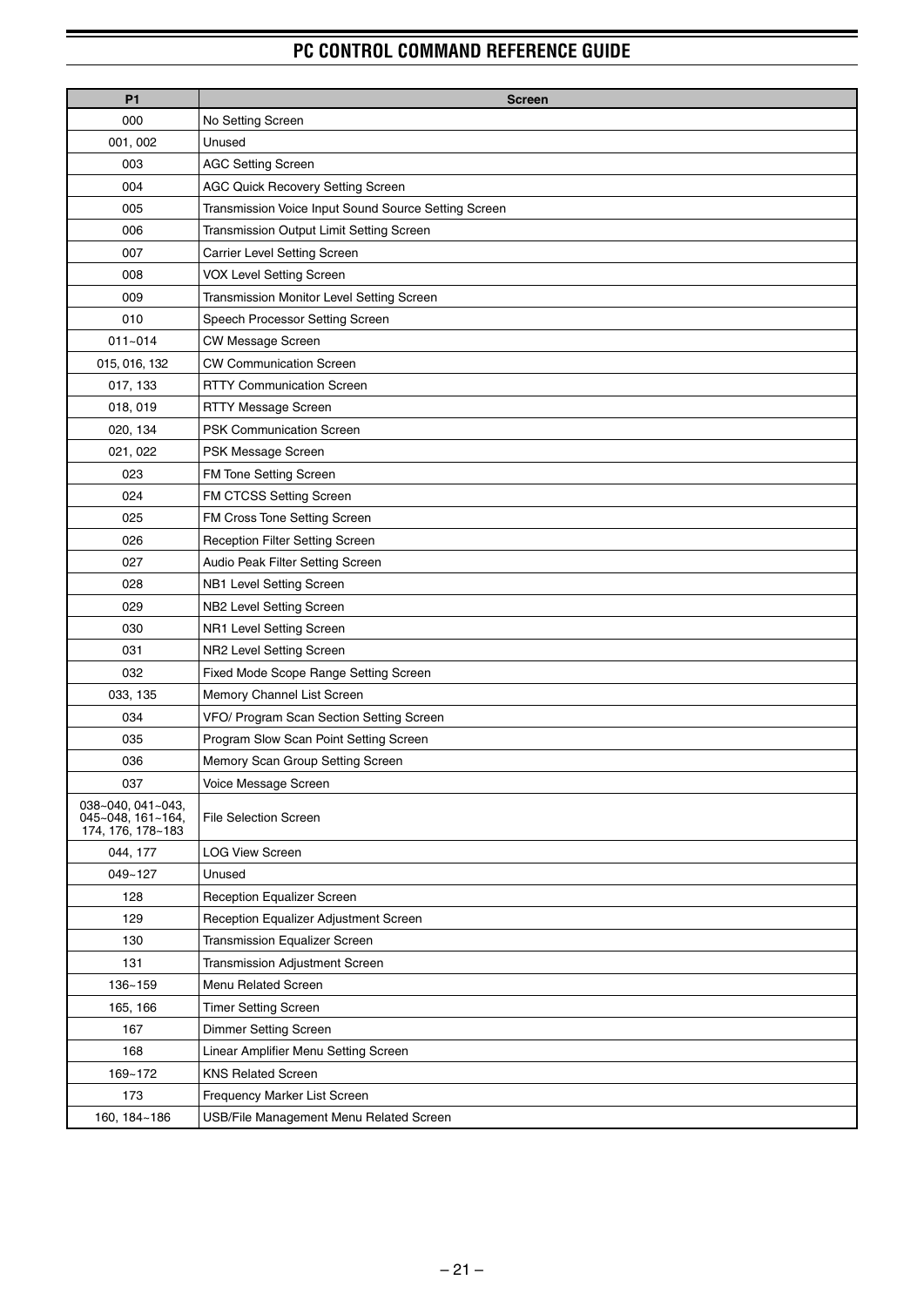| DS2    |   |                     |        | Screen Display State (Other) |                     |   |   |   |    | Parameters:<br>P <sub>1</sub>                                                                                                                                                                                                                                          |
|--------|---|---------------------|--------|------------------------------|---------------------|---|---|---|----|------------------------------------------------------------------------------------------------------------------------------------------------------------------------------------------------------------------------------------------------------------------------|
| Read   | D | $\overline{2}$<br>S | 3<br>2 | 4                            | 5                   | 6 | 8 | 9 | 10 | 0: Various edit screen display OFF<br>1: Frequency is being entered                                                                                                                                                                                                    |
| Answer | D | $\overline{2}$<br>S | 3<br>2 | 4<br>P <sub>1</sub>          | 5<br>$\blacksquare$ | 6 | 8 | 9 | 10 | 2: Frequency entry log is being displayed<br>3: Channel number is being entered<br>4: Character string is being edited                                                                                                                                                 |
|        |   |                     |        |                              |                     |   |   |   |    | 5: Memory Channel is being registered<br>During various character string editing, various operations by<br>the command may be limited, such as panel operation of the<br>transceiver during frequency entry, channel number entry, and<br>memory channel registration. |

| DS3 |  |   | <b>End the Function Setting Screen</b> |  |  |    | Parameters:<br>No parameters are used with this command.                 |
|-----|--|---|----------------------------------------|--|--|----|--------------------------------------------------------------------------|
|     |  |   |                                        |  |  | 10 |                                                                          |
| Set |  | ◠ |                                        |  |  |    | • The same transceiver behavior as when transceiver [ESC] is<br>pressed. |
|     |  |   |                                        |  |  |    |                                                                          |

| <b>DV</b> | <b>DATA VOX</b> |                |                |           |   |   |               |   |   |    | Parameters:<br>P <sub>1</sub> |
|-----------|-----------------|----------------|----------------|-----------|---|---|---------------|---|---|----|-------------------------------|
|           |                 | $\overline{2}$ | 3              | 4         | 5 | 6 |               | 8 | 9 | 10 | 0: OFF                        |
| Set       | D               | v              | P <sub>1</sub> | $\bullet$ |   |   |               |   |   |    | 1: ACC 2                      |
|           |                 | $\overline{2}$ | 3              | 4         | 5 | 6 | -             | 8 | 9 | 10 | 2: USB Audio                  |
| Read      | D               | v              |                |           |   |   |               |   |   |    | 3: LAN                        |
|           |                 | $\overline{2}$ | 3              | 4         | 5 | 6 | $\rightarrow$ | 8 | 9 | 10 |                               |
| Answer    | D               | v              | P <sub>1</sub> | $\cdot$   |   |   |               |   |   |    |                               |

| <b>EC</b><br>cu | VFO A and VFO B Frequency Information Exchange |  |  |  |    | Parameters:<br>No parameters are used with this command. |
|-----------------|------------------------------------------------|--|--|--|----|----------------------------------------------------------|
|                 |                                                |  |  |  | 10 |                                                          |
| Set             |                                                |  |  |  |    |                                                          |

| <b>EM</b> |   |   | <b>Emergency Communication Frequency Mode</b> |   |   |   |    | Parameters:<br>No parameters are used with this command.                                                                           |
|-----------|---|---|-----------------------------------------------|---|---|---|----|------------------------------------------------------------------------------------------------------------------------------------|
|           |   | 3 |                                               | 6 | 8 | 9 | 10 |                                                                                                                                    |
| Set       | м |   |                                               |   |   |   |    | • The transceiver switches to the Emergency frequency after<br>sending this command. When using split operation, switching to      |
|           |   |   |                                               |   |   |   |    | Emergency also switches to simplex operation.<br>$\cdot$ This command is not available for E market versions (an error<br>occurs). |

| <b>EQRO</b> |   | <b>Reception Equalizer</b> |                   |   |                     |   |   |   |    | Parameters:<br>P <sub>1</sub>                               |
|-------------|---|----------------------------|-------------------|---|---------------------|---|---|---|----|-------------------------------------------------------------|
| Set         | E | $\overline{2}$<br>Q        | 3<br>$\mathsf{R}$ | 4 | 5<br>P <sub>1</sub> | 6 | 8 | 9 | 10 | 0: Reception Equalizer OFF<br>1: Reception Equalizer ON     |
| Read        |   | $\overline{2}$             | 3                 |   | 5                   | 6 | 8 | 9 | 10 | The setting command is valid for the selected receive mode. |
|             | Е | Q                          | $\mathsf{R}$      | 0 |                     |   |   |   |    |                                                             |
| Answer      |   | 2                          | 3                 | 4 | 5                   | 6 | 8 | 9 | 10 |                                                             |
|             | E | Q                          | $\mathsf{R}$      |   | P <sub>1</sub>      |   |   |   |    |                                                             |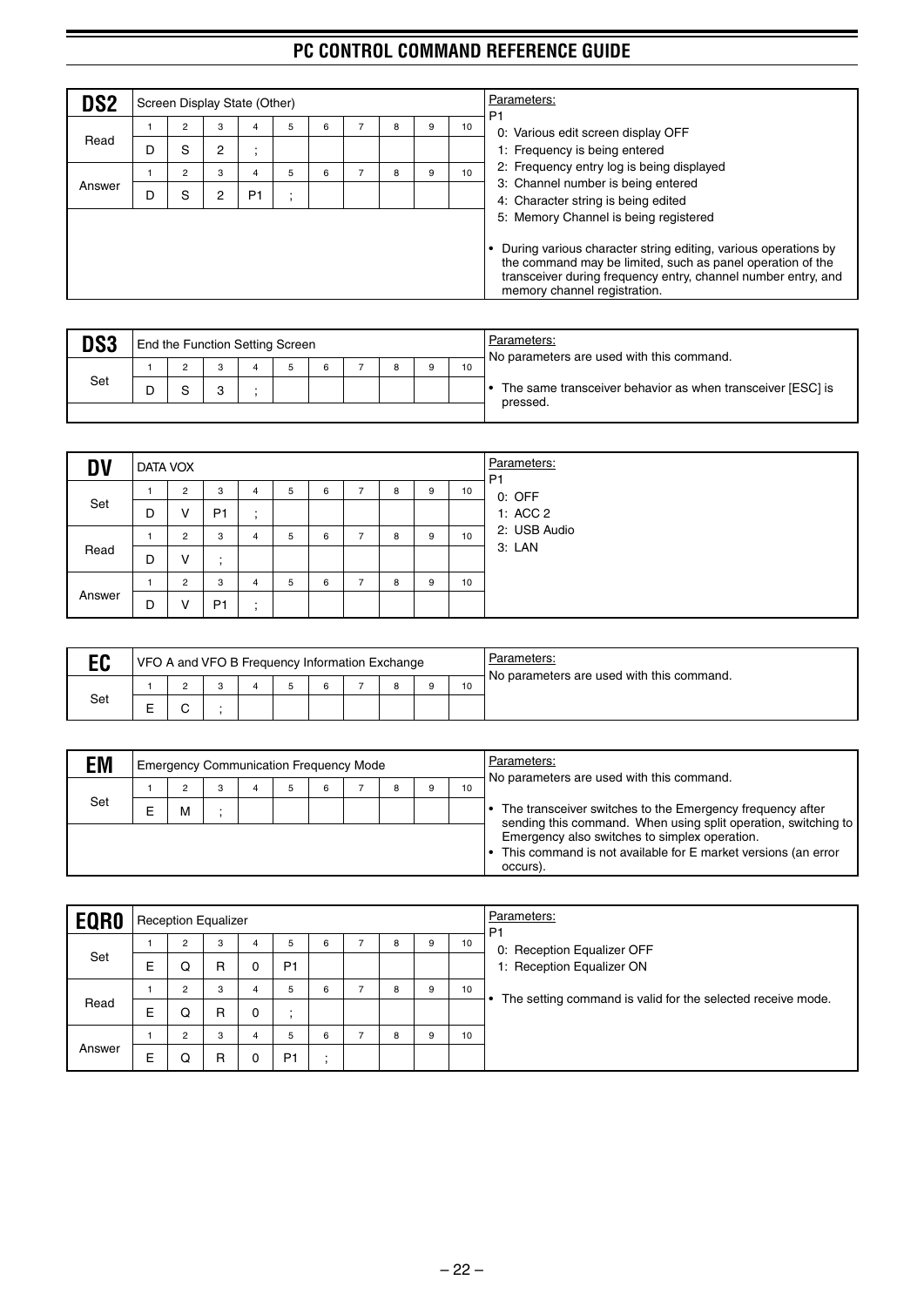| EQR1   |   | <b>Reception Equalizer Effect</b> |                   |   |                     |                                          |                |   |   |    | Parameters:<br>P <sub>1</sub>                                                                                                                      |
|--------|---|-----------------------------------|-------------------|---|---------------------|------------------------------------------|----------------|---|---|----|----------------------------------------------------------------------------------------------------------------------------------------------------|
| Set    | E | 2<br>Q                            | 3<br>$\mathsf{R}$ | 4 | 5<br>P <sub>1</sub> | 6<br>$\bullet$<br>$\cdot$                | $\overline{ }$ | 8 | 9 | 10 | 0: High Boost 1<br>1: High Boost 2                                                                                                                 |
| Read   | E | $\overline{2}$<br>Q               | 3<br>$\mathsf{R}$ | 4 | 5<br>٠              | 6                                        | $\overline{ }$ | 8 | 9 | 10 | 2: Formant Pass<br>3: Bass Boost 1<br>4: Bass Boost 2                                                                                              |
| Answer | E | 2<br>Q                            | 3<br>$\mathsf{R}$ | 4 | 5<br>P <sub>1</sub> | 6<br>$\cdot$<br>$\overline{\phantom{a}}$ | 7              | 8 | 9 | 10 | 5: Flat<br>6: User 1<br>7: User 2                                                                                                                  |
|        |   |                                   |                   |   |                     |                                          |                |   |   |    | 8: User 3<br>The setting command is valid for the selected receive mode.<br>$\bullet$<br>• Use the UR command for equalizing of the chosen effect. |

| 10<br>3<br>6<br>9<br>8<br>4<br>0: User 1<br>Set<br>1: User 2<br>E<br>P <sub>1</sub><br>R<br>ົ<br>2: User 3 | EQR2 | <b>Reception Equalizer Copy</b> |  |  |  |  | Parameters:<br>P1 (Copy to)                                     |
|------------------------------------------------------------------------------------------------------------|------|---------------------------------|--|--|--|--|-----------------------------------------------------------------|
|                                                                                                            |      |                                 |  |  |  |  |                                                                 |
| selected are copied first.                                                                                 |      |                                 |  |  |  |  | The adjustment contents in the effect which are currently being |

| <b>EQTO</b> |   | <b>Transmission Equalizer</b> |   |   |    |   |   |   |    | Parameters:<br>P <sub>1</sub>                                                      |
|-------------|---|-------------------------------|---|---|----|---|---|---|----|------------------------------------------------------------------------------------|
|             |   | 2                             | 3 |   | b  | 6 | 8 | 9 | 10 | 0: Transmission Equalizer OFF                                                      |
| Set         | E |                               |   |   | P1 |   |   |   |    | 1: Transmission Equalizer ON                                                       |
|             |   | 2                             | 3 | 4 | b. | 6 | 8 | 9 | 10 |                                                                                    |
| Read        | E |                               |   |   |    |   |   |   |    | You cannot setting and reading while the transmission mode is<br>CW, FSK, and PSK. |
|             |   | 2                             | 3 |   | 5  | 6 | 8 | 9 | 10 | The setting command is effective for the selected transmit<br>mode.                |
| Answer      | Е |                               |   |   | P1 |   |   |   |    |                                                                                    |

| <b>EQT1</b> |   | <b>Transmission Equalizer Effect</b> |                     |   |                     |                           |                |   |   |                 | Parameters:<br>P <sub>1</sub>                                                                                                                                                                                        |
|-------------|---|--------------------------------------|---------------------|---|---------------------|---------------------------|----------------|---|---|-----------------|----------------------------------------------------------------------------------------------------------------------------------------------------------------------------------------------------------------------|
| Set         | E | $\overline{2}$<br>Q                  | 3                   | 4 | 5<br>P <sub>1</sub> | 6<br>$\bullet$<br>$\cdot$ | 7              | 8 | 9 | 10 <sup>1</sup> | 0: High Boost 1<br>1: High Boost 2                                                                                                                                                                                   |
| Read        | E | $\overline{2}$<br>Q                  | 3<br>$\mathbf \tau$ | 4 | 5<br>٠<br>л.        | 6                         | 7              | 8 | 9 | 10              | 2: Formant Pass<br>3: Bass Boost 1<br>4: Bass Boost 2                                                                                                                                                                |
| Answer      | E | $\overline{2}$<br>Q                  | 3                   | 4 | 5<br>P <sub>1</sub> | 6<br>$\overline{ }$       | $\overline{7}$ | 8 | 9 | 10 <sup>1</sup> | 5: Conventional<br>6: User 1<br>7: User 2<br>8: User 3                                                                                                                                                               |
|             |   |                                      |                     |   |                     |                           |                |   |   |                 | You cannot setting and reading while the transmission mode is<br>CW, FSK, and PSK.<br>The setting command is effective for the selected transmit<br>mode.<br>Use the UT command for equalizing of the chosen effect. |

| EQT <sub>2</sub> |   |   | <b>Transmission Equalizer Copy</b> |        |                     |   |   |   |    | Parameters:                                                                                   |
|------------------|---|---|------------------------------------|--------|---------------------|---|---|---|----|-----------------------------------------------------------------------------------------------|
| Set              | E | ◠ | 3                                  | 4<br>ົ | 5<br>P <sub>1</sub> | 6 | 8 | 9 | 10 | P1 (Copy to)<br>0: User 1<br>1: User $2$                                                      |
|                  |   |   |                                    |        |                     |   |   |   |    | 2: User 3                                                                                     |
|                  |   |   |                                    |        |                     |   |   |   |    | The adjustment contents in the effect which are currently being<br>selected are copied first. |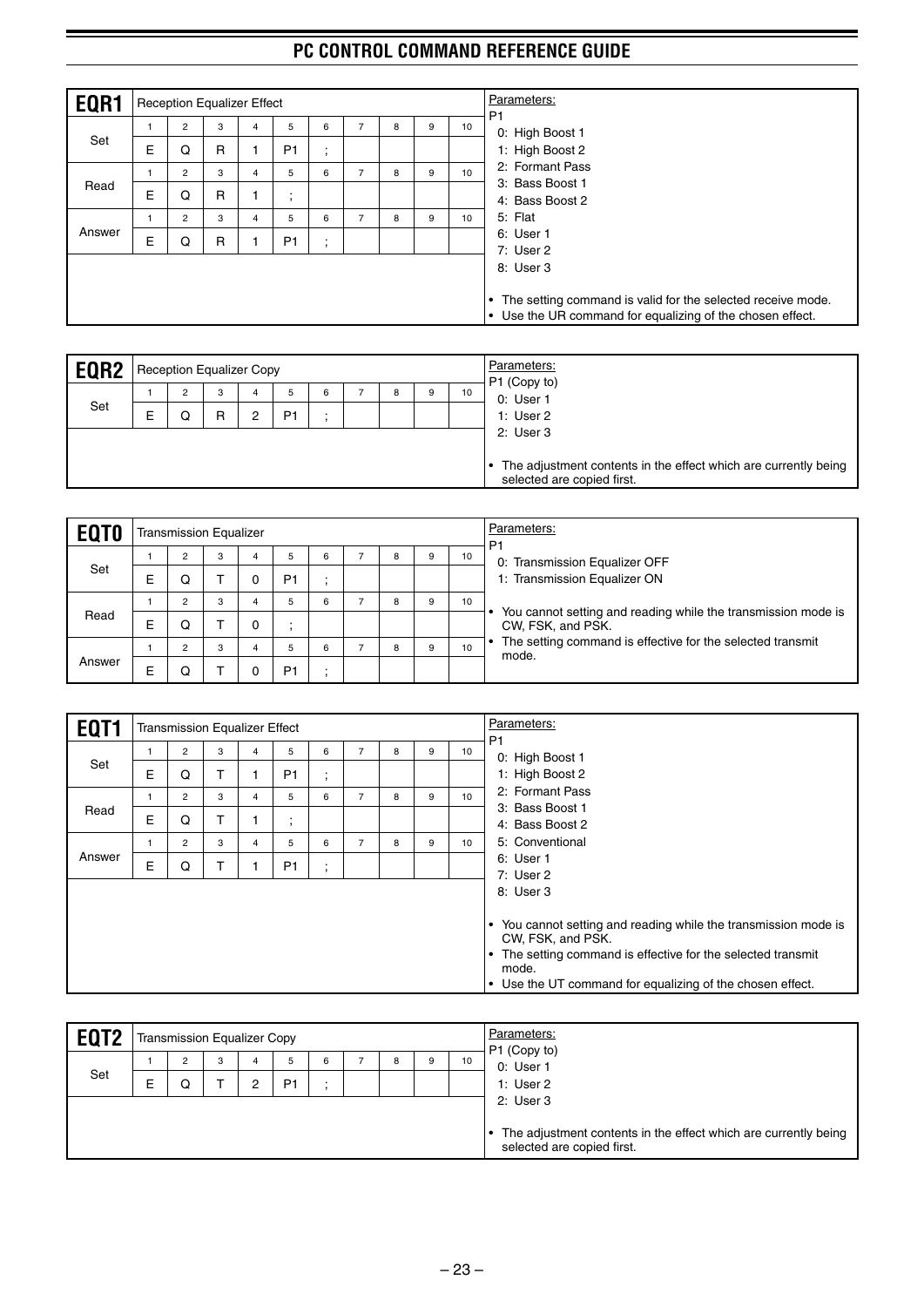۰

| EX     |              | Menu Setting   |                |                |                |                |                |                          |   |                | Parameters:                                                                    |
|--------|--------------|----------------|----------------|----------------|----------------|----------------|----------------|--------------------------|---|----------------|--------------------------------------------------------------------------------|
|        | 1            | $\overline{2}$ | 3              | $\overline{4}$ | 5              | 6              | $\overline{7}$ | 8                        |   | $9 -$          | P1 (Menu type number)<br>0: Menu                                               |
|        | Е            | х              | P <sub>1</sub> | P <sub>2</sub> | P <sub>2</sub> | P <sub>3</sub> | P <sub>3</sub> | P <sub>4</sub>           |   | P <sub>5</sub> | 1: Advanced Menu                                                               |
| Set    | x            |                |                |                |                |                |                |                          |   |                | P2 (Category number)                                                           |
|        |              |                |                |                |                |                |                |                          |   |                | $00 \sim 99$                                                                   |
|        | $\cdot$      |                |                |                |                |                |                |                          |   |                | ♦ Entering a non-existing number causes an error to occur.                     |
|        | $\mathbf{1}$ | $\overline{2}$ | 3              | 4              | 5              | 6              | $\overline{7}$ | 8                        | 9 | 10             | Enter any value when using the Advanced Menu.                                  |
| Read   | E            | X              | P <sub>1</sub> | P <sub>2</sub> | P <sub>2</sub> | P <sub>3</sub> | P <sub>3</sub> | $\overline{\phantom{a}}$ |   |                | P3 (Item number)                                                               |
|        | $\mathbf{1}$ | $\overline{2}$ | 3              | $\overline{4}$ | 5              | 6              | $\overline{7}$ | 8                        |   |                | $00 - 99$                                                                      |
|        |              |                |                |                |                |                |                |                          |   | $9 -$          | ♦ Entering a non-existing number causes an error to occur.                     |
| Answer | E            | x              | P <sub>1</sub> | P <sub>2</sub> | P <sub>2</sub> | P <sub>3</sub> | P <sub>3</sub> | P <sub>4</sub>           |   | P <sub>5</sub> | Entering a number that cannot be set also causes an error to<br>occur.         |
|        | x            |                |                |                |                |                |                |                          |   |                | P4 (Configuration classification)                                              |
|        | $\,$         |                |                |                |                |                |                |                          |   |                | Space: Normal Configuration                                                    |
|        |              |                |                |                |                |                |                |                          |   |                | 9: Initial value setting (setting command only)                                |
|        |              |                |                |                |                |                |                |                          |   |                | ◆ Response is always a space.                                                  |
|        |              |                |                |                |                |                |                |                          |   |                | P5 (String of alphanumeric characters for the Menu setting)                    |
|        |              |                |                |                |                |                |                |                          |   |                | Normally a 3-digit number (blank digits must be entered as "0".)               |
|        |              |                |                |                |                |                |                |                          |   |                | PF key settings use 4 digits (refer to the PF Key assignment ID<br>lists).     |
|        |              |                |                |                |                |                |                |                          |   |                | A power-on message can vary in length from 0 to 15 characters.                 |
|        |              |                |                |                |                |                |                |                          |   |                | Screen saver text can vary in length from 0 to 10 characters.                  |
|        |              |                |                |                |                |                |                |                          |   |                | Refer to the Menu tables below for the EX Command<br>Parameter lists.          |
|        |              |                |                |                |                |                |                |                          |   |                | Entering a value larger than the size limit causes an error to<br>٠<br>occur.) |
|        |              |                |                |                |                |                |                |                          |   |                | $\blacklozenge$ When the P4 is set to the initial value, omit this parameter.  |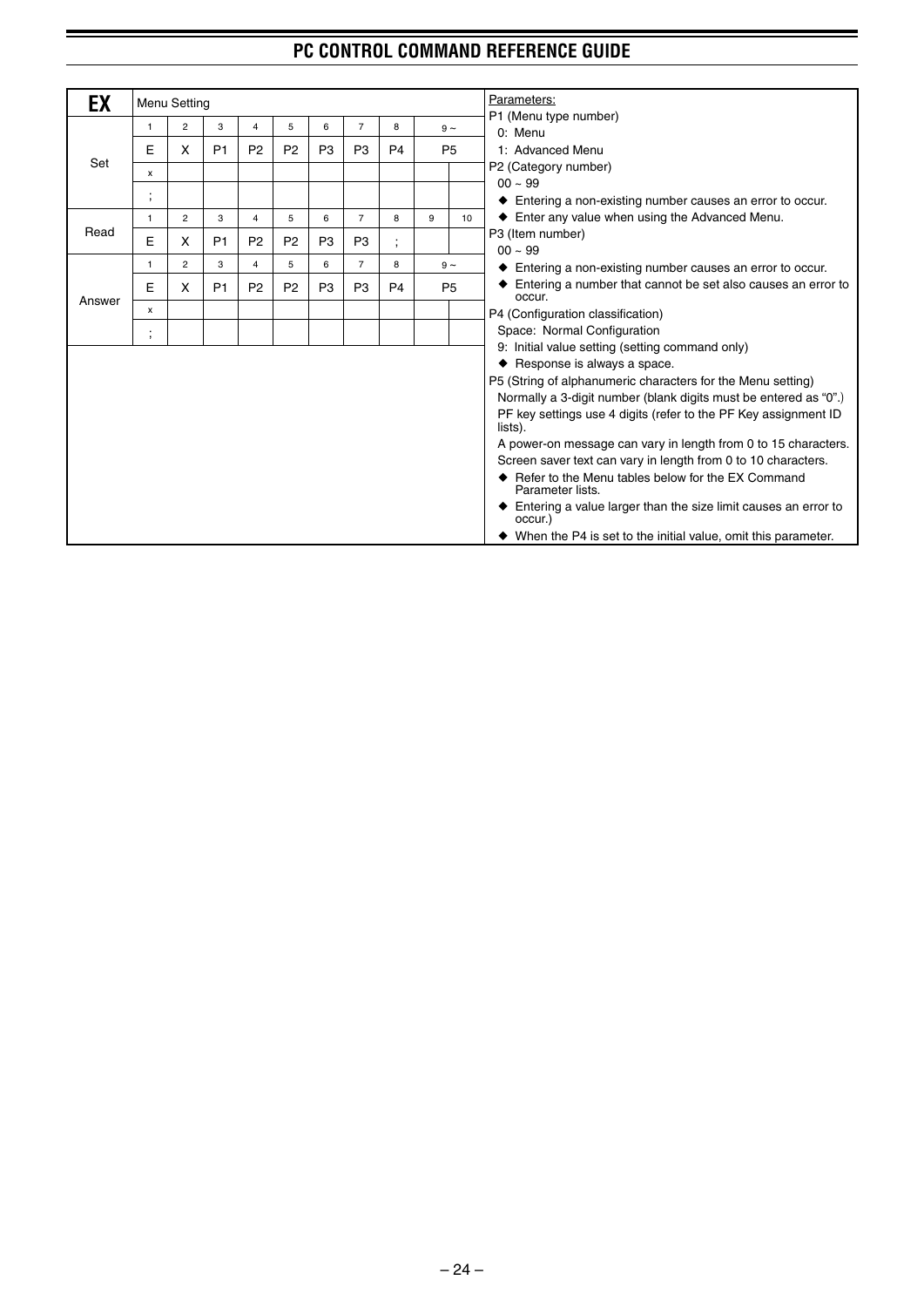-

#### **EX Command Parameter Lists**

|             |                |                |                                                        |                                   | <b>Menu</b>       |                   |                                                                |             |          |                                      |
|-------------|----------------|----------------|--------------------------------------------------------|-----------------------------------|-------------------|-------------------|----------------------------------------------------------------|-------------|----------|--------------------------------------|
|             |                |                |                                                        |                                   |                   |                   | P <sub>5</sub>                                                 |             |          |                                      |
| <b>P1</b>   | P <sub>2</sub> | P <sub>3</sub> | <b>Function</b>                                        | 000                               | 001               | 002               | 003                                                            | 004         | 005      | $006 -$                              |
| 0           | 00             | 00             | Color Display Pattern                                  | Type 1                            | Type 2            | Type 3            |                                                                |             |          |                                      |
| 0           | 00             | 01             | <b>Function Key Style</b>                              | Type 1                            | Type 2            | Type 3            |                                                                |             |          |                                      |
| 0           | 00             | 02             | Font Style (Frequency Display)                         | Font 1                            | Font 2            | Font 3            | Font 4                                                         | Font 5      |          |                                      |
| 0           | 00             | 03             | <b>Screen Saver</b>                                    | Off                               | Type 1            | Type 2            | Type 3                                                         | Display Off |          |                                      |
| 0           | 00             | 04             | Screen Saver Wait Time                                 | Preview (5<br>[sec]               | 5 [min]           | $15$ [min]        | 30 [min]                                                       | $60$ [min]  |          |                                      |
| 0           | 00             | 05             | Screen Saver Message                                   |                                   |                   |                   | Up to 10 alphanumeric characters                               |             |          |                                      |
| 0           | 00             | 06             | Power-on Message                                       |                                   |                   |                   | Up to 15 alphanumeric characters                               |             |          |                                      |
| 0           | 00             | 07             | FM Mode S-Meter Sensitivity                            | Normal                            | High              |                   |                                                                |             |          |                                      |
| $\mathbf 0$ | 00             | 08             | Meter Response Speed (Analog)                          |                                   | 1                 | $\overline{c}$    | 3                                                              | 4           |          |                                      |
| 0           | 00             | 09             | Meter Display Pattern                                  | Digital                           | Analog<br>(White) | Analog<br>(Black) |                                                                |             |          |                                      |
| 0           | 00             | 10             | Meter Display Peak Hold                                | Off                               | On                |                   |                                                                |             |          |                                      |
| 0           | 00             | 11             | S-Meter Scale                                          | Type 1                            | Type 2            |                   |                                                                |             |          |                                      |
| 0           | 00             | 12             | <b>TX Digital Meter</b>                                | Off                               | On                |                   |                                                                |             |          |                                      |
| 0           | 00             | 13             | Long Press Duration of Panel Keys                      | 200 [ms]                          | 300 [ms]          | $400$ [ms]        | 500 [ms]                                                       | 600 [ms]    | 700 [ms] | Up to 2000 [ms]<br>(in steps of 100) |
| 0           | 00             | 14             | <b>Touchscreen Tuning</b>                              | Off                               | On                |                   |                                                                |             |          |                                      |
| 0           | 00             | 15             | PF A: Key Assignment                                   |                                   |                   |                   | Refer to the list of function allotment numbers for the PF key |             |          |                                      |
| 0           | 00             | 16             | PF B: Key Assignment                                   |                                   |                   |                   | Refer to the list of function allotment numbers for the PF key |             |          |                                      |
| 0           | 00             | 17             | PF C: Key Assignment                                   |                                   |                   |                   | Refer to the list of function allotment numbers for the PF key |             |          |                                      |
| 0           | 00             | 18             | External PF 1: Key Assignment                          |                                   |                   |                   | Refer to the list of function allotment numbers for the PF key |             |          |                                      |
| 0           | 00             | 19             | External PF 2: Key Assignment                          |                                   |                   |                   | Refer to the list of function allotment numbers for the PF key |             |          |                                      |
| 0           | 00             | 20             | External PF 3: Key Assignment                          |                                   |                   |                   | Refer to the list of function allotment numbers for the PF key |             |          |                                      |
| 0           | 00             | 21             | External PF 4: Key Assignment                          |                                   |                   |                   | Refer to the list of function allotment numbers for the PF key |             |          |                                      |
| 0           | 00             | 22             | External PF 5: Key Assignment                          |                                   |                   |                   | Refer to the list of function allotment numbers for the PF key |             |          |                                      |
| 0           | 00             | 23             | External PF 6: Key Assignment                          |                                   |                   |                   | Refer to the list of function allotment numbers for the PF key |             |          |                                      |
| 0           | 00             | 24             | External PF 7: Key Assignment                          |                                   |                   |                   | Refer to the list of function allotment numbers for the PF key |             |          |                                      |
| 0           | 00             | 25             | External PF 8: Key Assignment                          |                                   |                   |                   | Refer to the list of function allotment numbers for the PF key |             |          |                                      |
| 0           | 00             | 26             | Microphone PF 1: Key Assignment                        |                                   |                   |                   | Refer to the list of function allotment numbers for the PF key |             |          |                                      |
| 0           | 00             | 27             | Microphone PF 2: Key Assignment                        |                                   |                   |                   | Refer to the list of function allotment numbers for the PF key |             |          |                                      |
| $\mathbf 0$ | 00             | 28             | Microphone PF 3: Key Assignment                        |                                   |                   |                   | Refer to the list of function allotment numbers for the PF key |             |          |                                      |
| 0           | 00             | 29             | Microphone PF 4: Key Assignment                        |                                   |                   |                   | Refer to the list of function allotment numbers for the PF key |             |          |                                      |
| 0           | 00             |                | 30 Microphone DOWN: Key Assignment                     |                                   |                   |                   | Refer to the list of function allotment numbers for the PF key |             |          |                                      |
| 0           | 00             | 31             | Microphone UP: Key Assignment                          |                                   |                   |                   | Refer to the list of function allotment numbers for the PF key |             |          |                                      |
| 0           | 00             | 32             | Automatic Power Off                                    | Off                               | 60 [min]          | 120 [min]         | 180 [min]                                                      |             |          |                                      |
| 0           | 01             | 00             | Beep Volume                                            | Off                               | 1                 | 2                 | 3                                                              | 4           | 5        | Up to 20                             |
| 0           | 01             | 01             | Voice Message Volume (Play)                            | Off                               | 1                 | 2                 | 3                                                              | 4           | 5        | Up to 20                             |
| 0           | 01             | 02             | Sidetone Volume                                        | Linked with<br>Monitor<br>Control | Off               | 1                 | 2                                                              | 3           | 4        | Up to 20                             |
| 0           | 01             | 03             | Voice Guidance Volume                                  | Off                               | 1                 | $\overline{c}$    | 3                                                              | 4           | 5        | Up to 20                             |
| 0           | 01             | 04             | <b>Voice Guidance Speed</b>                            |                                   | 1                 | $\overline{2}$    | 3                                                              | 4           |          |                                      |
| 0           | 01             | 05             | User Interface Language (Voice<br>Guidance & Messages) | English                           | Japanese          |                   |                                                                |             |          |                                      |
| 0           | 01             | 06             | Automatic Voice Guidance                               | Off                               | On                |                   |                                                                |             |          |                                      |
| 0           | 02             | 00             | FFT Scope Averaging (RTTY Decode)                      | 0                                 | 1                 | 2                 | 3                                                              | 4           | 5        | Up to 9                              |
| 0           | 02             | 01             | RX UOS                                                 | Off                               | On                |                   |                                                                |             |          |                                      |
| 0           | 02             | 02             | Newline Code                                           | CR+LF                             | All               |                   |                                                                |             |          |                                      |
| 0           | 02             | 03             | Diddle                                                 | Off                               | Blank<br>Code     | Letters<br>Code   |                                                                |             |          |                                      |
| 0           | 02             | 04             | <b>TX UOS</b>                                          | Off                               | On                |                   |                                                                |             |          |                                      |
| 0           | 02             | 05             | Automatic Newline Insertion                            | Off                               | On                |                   |                                                                |             |          |                                      |
| 0           | 02             | 06             | <b>FSK Spacing</b>                                     | 170 [Hz]                          | 200 [Hz]          | 425 [Hz]          | 850 [Hz]                                                       |             |          |                                      |
| 0           | 02             | 07             | <b>FSK Keying Polarity</b>                             | Off                               | On                |                   |                                                                |             |          |                                      |
| 0           | 02             | 08             | FSK Tone Frequency                                     | 1275 [Hz]                         | 2125 [Hz]         |                   |                                                                |             |          |                                      |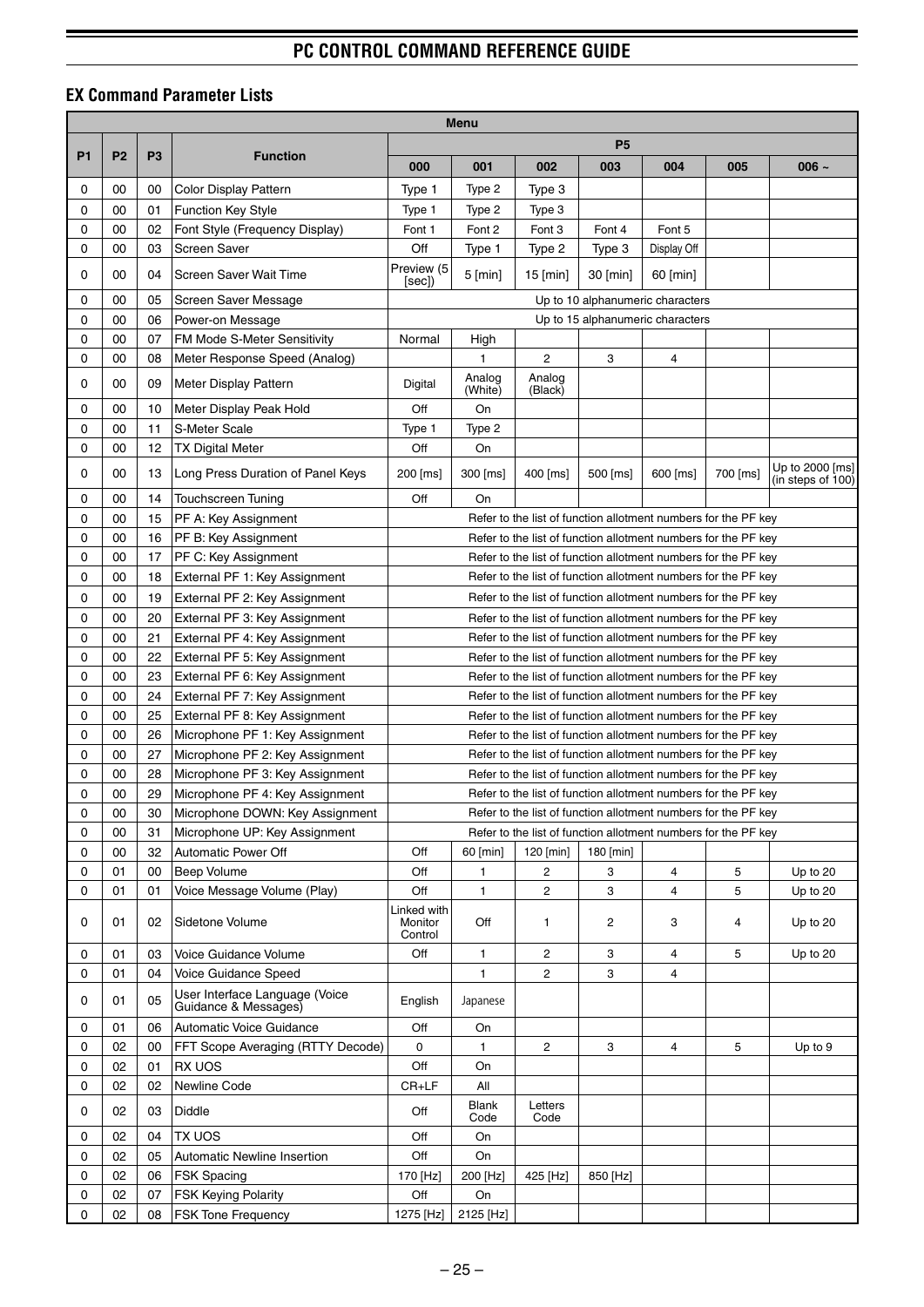|           |                |                |                                                                |                   | Menu                                  |                                       |                |                |          |                                                                   |
|-----------|----------------|----------------|----------------------------------------------------------------|-------------------|---------------------------------------|---------------------------------------|----------------|----------------|----------|-------------------------------------------------------------------|
|           |                |                |                                                                |                   |                                       |                                       | P <sub>5</sub> |                |          |                                                                   |
| <b>P1</b> | P <sub>2</sub> | P <sub>3</sub> | <b>Function</b>                                                | 000               | 001                                   | 002                                   | 003            | 004            | 005      | $006 -$                                                           |
| 0         | 02             | 09             | <b>RTTY Tuning Scope</b>                                       | FFT Scope         | X-Y Scope                             |                                       |                |                |          |                                                                   |
| 0         | 02             | 10             | <b>FFT Scope Averaging (PSK Decode)</b>                        | $\mathbf 0$       | $\mathbf{1}$                          | $\overline{2}$                        | 3              | 4              | 5        | Up to 9                                                           |
| 0         | 02             | 11             | <b>PSK AFC Tuning Range</b>                                    | $±8$ [Hz]         | $±15$ [Hz]                            |                                       |                |                |          |                                                                   |
| 0         | 02             | 12             | <b>PSK Tone Frequency</b>                                      | 1.0 [kHz]         | $1.5$ [kHz]                           | 2.0 [kHz]                             |                |                |          |                                                                   |
| 0         | 02             | 13             | <b>PSK Tuning Scope</b>                                        | FFT Scope         | Vector<br>Scope                       |                                       |                |                |          |                                                                   |
| 0         | 02             | 14             | CW/RTTY/PSK Log File Format                                    | html              | txt                                   |                                       |                |                |          |                                                                   |
| 0         | 02             | 15             | CW/RTTY/PSK Time Stamp                                         | Off               | Time<br>Stamp                         | Stamp +<br>Frequency                  |                |                |          |                                                                   |
| 0         | 02             | 16             | Clock (CW/RTTY/PSK Time Stamp)                                 | Local<br>Clock    | Secondary<br><b>Clock</b>             |                                       |                |                |          |                                                                   |
| 0         | 02             | 17             | Waterfall when Tuning (RTTY/PSK)<br>Audio Scope)               | Straight          | Follow                                |                                       |                |                |          |                                                                   |
| 0         | 03             | 00             | Frequency Rounding Off (Multi/<br>Channel Control)             | Off               | On                                    |                                       |                |                |          |                                                                   |
| 0         | 03             | 01             | SSB Mode Frequency Step Size<br>(Multi/Channel Control)        | $0.5$ [kHz]       | $1$ [kHz]                             | 2.5 [kHz]                             | 5 [kHz]        | 10 [kHz]       |          |                                                                   |
| 0         | 03             | 02             | CW/FSK/PSK Mode Frequency Step<br>Size (Multi/Channel Control) | 0.5 [kHz]         | $1$ [kHz]                             | 2.5 [kHz]                             | 5 [kHz]        | 10 [kHz]       |          |                                                                   |
| 0         | 03             | 03             | FM Mode Frequency Step Size (Multi/<br><b>Channel Control)</b> | 5 [kHz]           | 6.25 [kHz]                            | 10 [kHz]                              | 12.5 [kHz]     | 15 [kHz]       | 20 [kHz] | 006: 25 [kHz]<br>007: 30 [kHz]<br>008: 50 [kHz]<br>009: 100 [kHz] |
| 0         | 03             | 04             | AM Mode Frequency Step Size (Multi/<br>Channel Control)        | 5 [kHz]           | 6.25 [kHz]                            | 10 [kHz]                              | 12.5 [kHz]     | 15 [kHz]       | 20 [kHz] | 006: 25 [kHz]<br>007: 30 [kHz]<br>008: 50 [kHz]<br>009: 100 [kHz] |
| 0         | 03             | 05             | 9 kHz Step in AM Broadcast Band<br>(Multi/Channel Control)     | Off               | On                                    |                                       |                |                |          |                                                                   |
| 0         | 03             | 06             | MHz Step                                                       | 100 [kHz]         | 500 [kHz]                             | 1000 [kHz]                            |                |                |          |                                                                   |
| 0         | 03             | 07             | Tuning Control:                                                | 250 [Step]        | 500 [Step]                            | 1000 [Step]                           |                |                |          |                                                                   |
| 0         | 03             | 08             | <b>Tuning Speed Control</b>                                    |                   | Off                                   | 2                                     | 3              | 4              | 5        | Up to 10                                                          |
| 0         | 03             | 09             | <b>Tuning Speed Control Sensitivity</b>                        |                   | $\mathbf{1}$                          | $\overline{2}$                        | 3              | $\overline{4}$ | 5        | Up to 10                                                          |
| 0         | 03             | 10             | Lock Function                                                  | Frequency<br>Lock | Tuning<br>Control<br>Lock             |                                       |                |                |          |                                                                   |
| 0         | 03             | 11             | Number of Band Memories                                        | 1                 | 3                                     | 5                                     |                |                |          |                                                                   |
| 0         | 03             | 12             | Split Frequency Offset by RIT/XIT<br>Control                   | Off               | ТX<br>Frequency<br>Offset while<br>RX | RX<br>Frequency<br>Offset<br>while TX | Both           |                |          |                                                                   |
| 0         | 03             | 13             | Band Direct Keys in Split Mode                                 | RX Band           | RX Band<br>and Cancel<br>Split Mode   | RX/TX<br>Band                         |                |                |          |                                                                   |
| 0         | 04             | 00             | Number of Quick Memory Channels                                | 3 [ch]            | 5 [ch]                                | 10 [ch]                               |                |                |          |                                                                   |
| 0         | 04             | 01             | Temporary Change (Memory Channel<br>Configurations)            | Off               | On                                    |                                       |                |                |          |                                                                   |
| 0         | 04             | 02             | Program Slow Scan                                              | Off               | On                                    |                                       |                |                |          |                                                                   |
| 0         | 04             | 03             | Program Slow Scan Range                                        | 100 [Hz]          | 200 [Hz]                              | 300 [Hz]                              | 400 [Hz]       | 500 [Hz]       |          |                                                                   |
| 0         | 04             | 04             | Scan Hold                                                      | Off               | On                                    |                                       |                |                |          |                                                                   |
| 0         | 04             | 05             | Scan Resume                                                    | Time-<br>operated | Carrier-<br>operated                  |                                       |                |                |          |                                                                   |
| 0         | 05             | 00             | Paddle Jack Configuration (Front)                              | Key               | Paddle                                | Paddle<br>(Bug Key<br>Mode)           |                |                |          |                                                                   |
| 0         | 05             | 01             | Key Jack Configuration (Rear)                                  | Key               | Paddle                                | Paddle<br>(Bug Key<br>Mode)           |                |                |          |                                                                   |
| 0         | 05             | 02             | Electronic Keyer Squeeze Mode                                  | Mode A            | Mode B                                |                                       |                |                |          |                                                                   |
| 0         | 05             | 03             | Dot and Dash Reversed Keying                                   | Off               | On                                    |                                       |                |                |          |                                                                   |
| 0         | 05             | 04             | Paddle (Microphone Up/Down Keys)                               | Off               | On                                    |                                       |                |                |          |                                                                   |
| 0         | 05             | 05             | CW BFO Sideband                                                | <b>USB</b>        | LSB                                   |                                       |                |                |          |                                                                   |
| 0         | 05             | 06             | Automatic CW TX with Keying in SSB<br>Mode                     | Off               | On                                    |                                       |                |                |          |                                                                   |
| 0         | 05             | 07             | <b>Carrier Frequency Offset</b>                                | Off               | On                                    |                                       |                |                |          |                                                                   |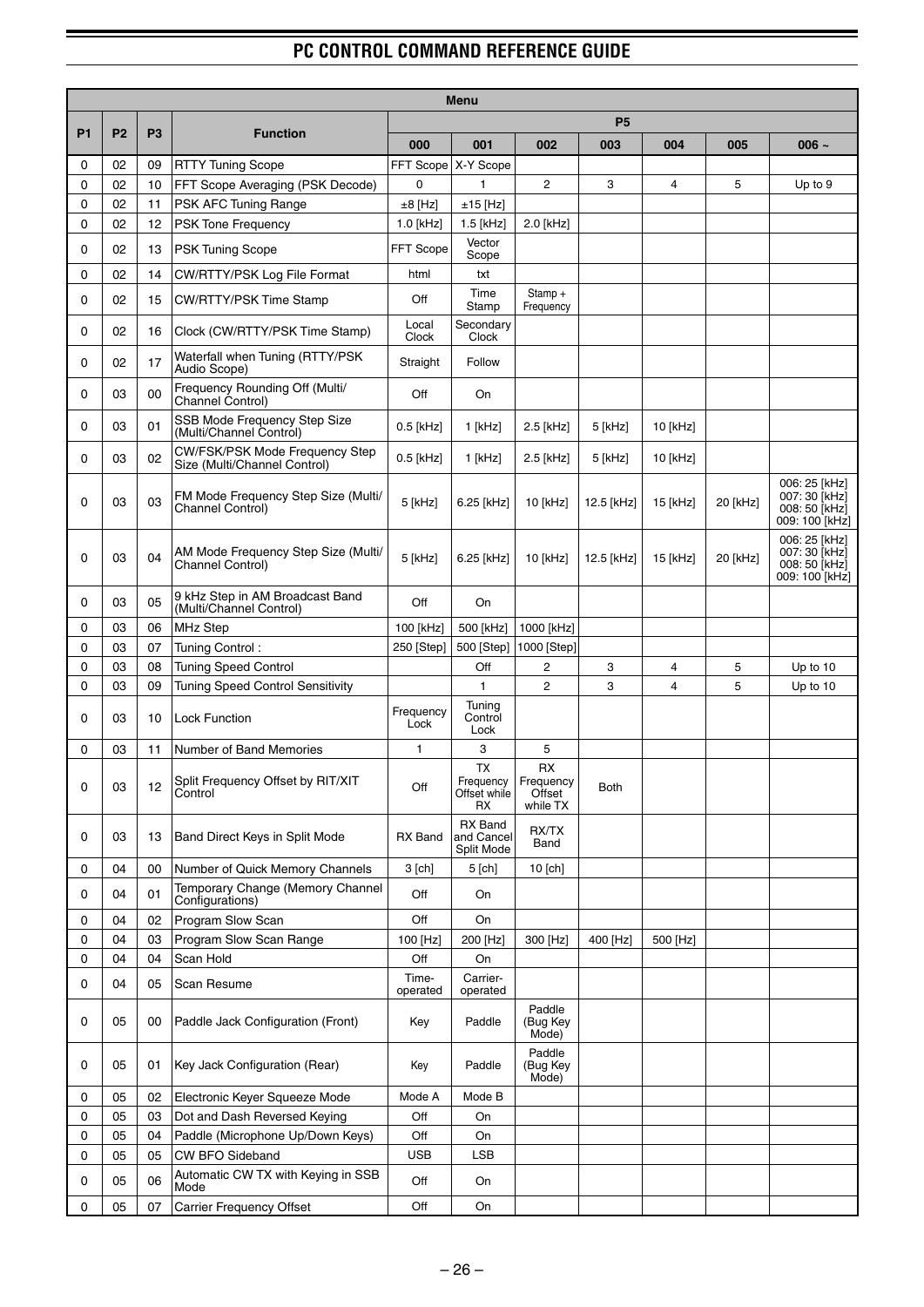|           |                |                |                                                                   |                       | <b>Menu</b>           |                |                |                                             |                 |                                                               |
|-----------|----------------|----------------|-------------------------------------------------------------------|-----------------------|-----------------------|----------------|----------------|---------------------------------------------|-----------------|---------------------------------------------------------------|
|           |                |                |                                                                   |                       |                       |                | P <sub>5</sub> |                                             |                 |                                                               |
| <b>P1</b> | P <sub>2</sub> | P <sub>3</sub> | <b>Function</b>                                                   | 000                   | 001                   | 002            | 003            | 004                                         | 005             | $006 -$                                                       |
| 0         | 05             | 08             | <b>CW Keying Weight Ratio</b>                                     | Automatic             | 2.5                   | 2.6            | 2.7            | 2.8                                         | 2.9             | Up to $4.0$<br>(in steps of $0.1$ )                           |
| 0         | 05             | 09             | <b>CW Keying Reversed Weight Ratio</b>                            | Off                   | On                    |                |                |                                             |                 |                                                               |
| 0         | 05             | 10             | Interrupt Keying                                                  | Off                   | On                    |                |                |                                             |                 |                                                               |
| 0         | 05             | 11             | <b>CW Message Entry</b>                                           | <b>Text String</b>    | Paddle                |                |                |                                             |                 |                                                               |
| 0         | 05             | 12             | <b>Contest Number</b>                                             |                       |                       |                |                | $0001 \sim 9999$ (Must be a 4-digit number) |                 |                                                               |
| 0         | 05             | 13             | <b>Contest Number Format</b>                                      | Off                   | 190 to ANO            | 190 to ANT     | 90 to NO       | 90 to NT                                    |                 |                                                               |
| 0         | 05             | 14             | Channel Number (Countup Message)                                  | Off                   | Channel 1             | Channel 2      | Channel 3      | Channel 4                                   | Channel 5       | 006: Channel 6<br>007: Channel 7<br>008: Channel 8            |
| 0         | 05             | 15             | <b>CW Rise Time</b>                                               | $1$ [ms]              | $2$ [ms]              | $4$ [ms]       | $6$ [ms]       |                                             |                 |                                                               |
| 0         | 05             | 16             | CW/ Voice Message Retransmit<br><b>Interval Time</b>              | 0 <sub>[s]</sub>      | 1 <sub>[s]</sub>      | 2[s]           | 3[s]           | 4 [s]                                       | 5[s]            | Up to $60$ [s]                                                |
| 0         | 06             | 00             | Playback Time (Fulltime Recording)                                | Last $10$ [s]         | Last $20$ [s]         | Last $30$ [s]  |                |                                             |                 |                                                               |
| 0         | 06             | 01             | Recording with Squelch                                            | Off                   | On                    |                |                |                                             |                 |                                                               |
| 0         | 06             | 02             | <b>Time-out Timer</b>                                             | Off                   | $3$ [min]             | $5$ [min]      | $10$ [min]     | 20 [min]                                    | 30 [min]        |                                                               |
| 0         | 06             | 03             | <b>TX Inhibit</b>                                                 | Off                   | On                    |                |                |                                             |                 |                                                               |
| 0         | 06             | 04             | <b>Transmit Power Step Size</b>                                   | $1$ [W]               | 5 [W]                 |                |                |                                             |                 |                                                               |
| 0         | 06             | 05             | <b>ID Beep</b>                                                    | Off                   | $1$ [min]             | $2$ [min]      | $3$ [min]      | $4$ [min]                                   | $5$ [min]       |                                                               |
| 0         | 06             | 06             | TX Filter Low Cut (SSB/AM)                                        | 10 [Hz]               | 100 [Hz]              | 200 [Hz]       | 300 [Hz]       | 400 [Hz]                                    | 500 [Hz]        |                                                               |
| 0         | 06             | 07             | TX Filter High Cut (SSB/AM)                                       | 2500 [Hz]             | 2600 [Hz]             | 2700 [Hz]      | 2800 [Hz]      | 2900 [Hz]                                   | 3000 [Hz]       | 006: 3500 [Hz]<br>007: 4000 [Hz]                              |
| 0         | 06             | 08             | TX Filter Low Cut (SSB-DATA/AM-<br>DATA)                          | 10 [Hz]               | 100 [Hz]              | 200 [Hz]       | 300 [Hz]       | 400 [Hz]                                    | 500 [Hz]        |                                                               |
| 0         | 06             | 09             | TX Filter High Cut (SSB-DATA/AM-<br>DATA)                         | 2500 [Hz]             | 2600 [Hz]             | 2700 [Hz]      | 2800 [Hz]      | 2900 [Hz]                                   | 3000 [Hz]       | 006: 3500 [Hz]<br>007: 4000 [Hz]                              |
| 0         | 06             | 10             | <b>RX Filter Numbers</b>                                          | $\overline{c}$        | 3                     |                |                |                                             |                 |                                                               |
| 0         | 06             | 11             | Filter Control in SSB Mode (High/Low<br>and Shift/Width)          | High & Low<br>Cut     | Shift &<br>Width      |                |                |                                             |                 |                                                               |
| 0         | 06             | 12             | Filter Control in SSB-DATA Mode<br>(High/Low and Shift/Width)     | High & Low<br>Cut     | Shift &<br>Width      |                |                |                                             |                 |                                                               |
| 0         | 06             | 13             | VOX Voice Delay (Microphone)                                      | Off                   | Short                 | Middle         | Long           |                                             |                 |                                                               |
| 0         | 06             | 14             | VOX Voice Delay (Except Microphone)                               | Off                   | Short                 | Middle         | Long           |                                             |                 |                                                               |
| 0         | 06             | 15             | Delta Frequency Display                                           | Off                   | On                    |                |                |                                             |                 |                                                               |
| 0         | 07             | 00             | Baud Rate (COM Port)                                              | 4800 [bps]            | 9600 [bps]            | 19200<br>[bps] | 38400<br>[bps] | 57600<br>[bps]                              | 115200<br>[bps] |                                                               |
| 0         | 07             | 01             | Baud Rate (Virtual Standard COM)                                  | 9600 [bps]            | 19200 [bps]           | 38400<br>[bps] | 57600<br>[bps] | 115200<br>[bps]                             |                 |                                                               |
| 0         | 07             | 02             | Baud Rate (Virtual Enhanced COM)                                  | 9600 [bps]            | 19200 [bps]           | 38400<br>[bps] | 57600<br>[bps] | 115200<br>[bps]                             |                 |                                                               |
| 0         | 07             | 03             | Decoded Character Output                                          | Off                   | On                    |                |                |                                             |                 |                                                               |
| 0         | 07             | 04             | Quick Data Transfer                                               | Off                   | 1(TX/RX)              | $1$ (Sub RX)   | $\mathbf{2}$   |                                             |                 |                                                               |
| 0         | 07             | 05             | Overwrite Location (Quick Data<br>Transfer)                       | <b>VFO</b>            | Quick<br>Memory       |                |                |                                             |                 |                                                               |
| 0         | 07             | 06             | USB: Audio Input Level                                            | 0                     | 1                     | $\overline{c}$ | 3              | 4                                           | 5               | Up to $100$                                                   |
| 0         | 07             | 07             | ACC 2: Audio Input Level                                          | 0                     | 1                     | 2              | 3              | 4                                           | 5               | Up to $100$                                                   |
| 0         | 07             | 08             | USB: Audio Output Level                                           | 0                     | 1                     | 2              | 3              | 4                                           | 5               | Up to $100$                                                   |
| 0         | 07             | 09             | ACC 2: Audio Output Level                                         | 0                     | 1                     | $\overline{2}$ | 3              | $\overline{\mathbf{4}}$                     | 5               | Up to 100                                                     |
| 0         | 07             | 10             | TX Monitor Level (Rear Connectors)                                | Linked                | 0<br>Received         |                |                |                                             |                 |                                                               |
| 0         | 07             | 11             | Audio Output Type (Rear Connectors)                               | All                   | Audio Only            |                |                |                                             |                 |                                                               |
| 0         | 08             | 00             | Bandscope Display during TX                                       | Off                   | On                    |                |                |                                             |                 |                                                               |
| 0         | 08             | 01             | TX Audio Waveform Display                                         | Off                   | On                    |                |                |                                             |                 |                                                               |
| 0         | 08             | 02             | Bandscope Maximum Hold                                            | 10 [s]                | Continuous            |                |                |                                             |                 |                                                               |
| 0         | 08             | 03             | Waterfall when Tuning (Center Mode)                               | Straight              | Follow                |                |                |                                             |                 |                                                               |
| 0<br>0    | 08<br>08       | 04<br>05       | <b>Waterfall Gradation Level</b><br>Tuning Assist Line (SSB Mode) | Off                   | 1<br>300 [Hz]         | 2<br>400 [Hz]  | 3<br>500 [Hz]  | 4<br>600 [Hz]                               | 5<br>700 [Hz]   | Up to 10<br>006: 800 [Hz]<br>007: 1000 [Hz]<br>008: 1500 [Hz] |
| 0         | 08             | 06             | Frequency Scale (Center Mode)                                     | Relative<br>Frequency | Absolute<br>Frequency |                |                |                                             |                 | 009: 2210 [Hz]                                                |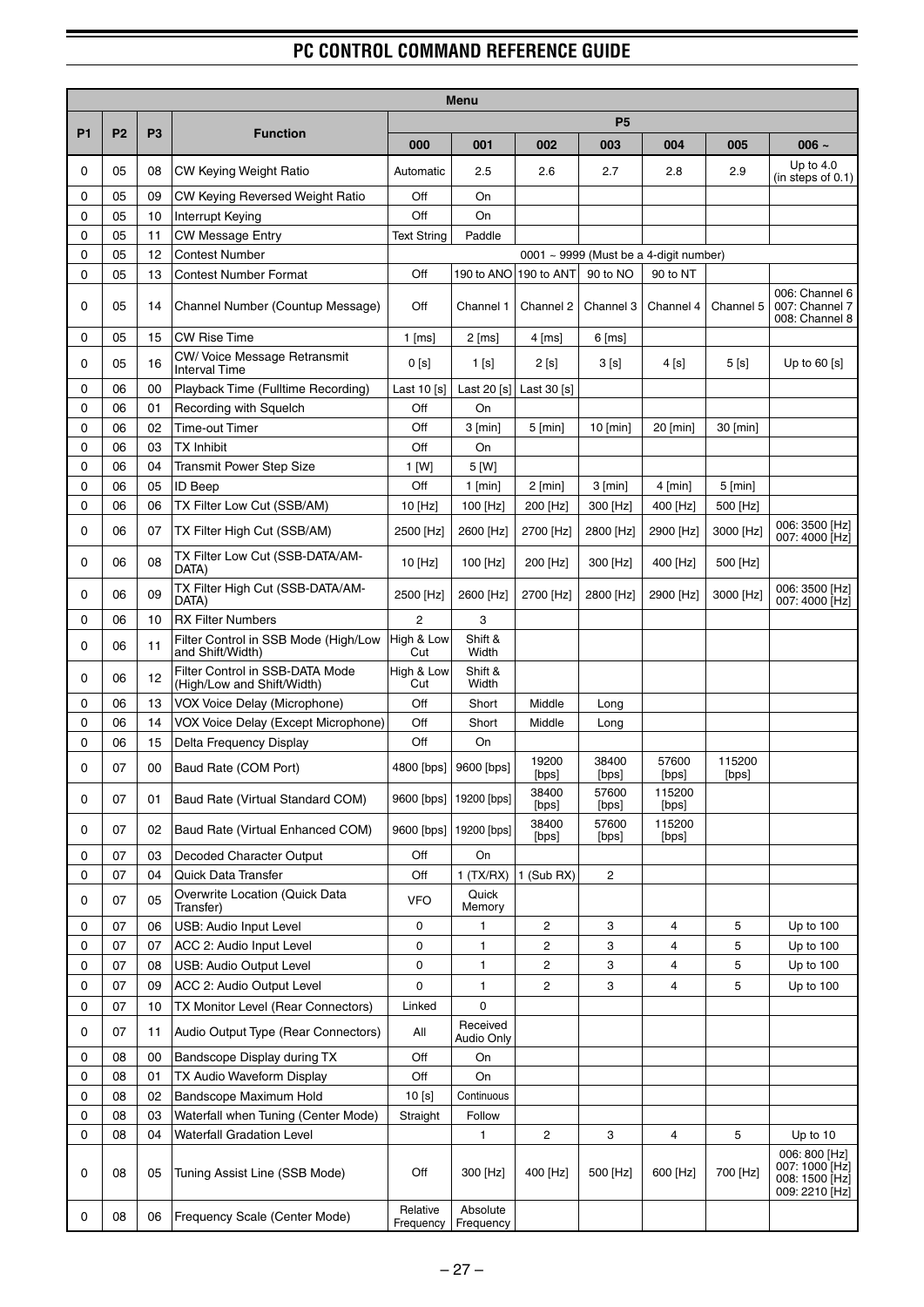|              |                |                |                                                   |          | <b>Menu</b>     |                 |           |                      |        |                                                                                                                       |
|--------------|----------------|----------------|---------------------------------------------------|----------|-----------------|-----------------|-----------|----------------------|--------|-----------------------------------------------------------------------------------------------------------------------|
|              |                | P <sub>3</sub> |                                                   |          |                 |                 | <b>P5</b> |                      |        |                                                                                                                       |
| <b>P1</b>    | P <sub>2</sub> |                | <b>Function</b>                                   | 000      | 001             | 002             | 003       | 004                  | 005    | $006 -$                                                                                                               |
| 0            | 08             | 07             | Automatic Correction Step<br>(Touchscreen Tuning) | 100 [Hz] | 250 [Hz]        | 500 [Hz]        | 1000 [Hz] |                      |        |                                                                                                                       |
| 0            | 09             | 00             | Send Message by Function Keys<br>(USB Keyboard)   | Off      | On              |                 |           |                      |        |                                                                                                                       |
| 0            | 09             | 01             | Keyboard Language (USB Keyboard)                  | Japanese | English<br>(US) | English<br>(UK) | French    | French<br>(Canadian) | German | 006: Portuguese<br>007: Portuguese<br>(Brazilian)<br>008: Spanish<br>009: Spanish<br>(Latin American)<br>010: Italian |
| $\mathbf{0}$ | 09             | 02             | Repeat Delay Time (USB Keyboard)                  |          |                 | $\overline{2}$  | 3         | 4                    |        |                                                                                                                       |
| $\Omega$     | 09             | 03             | Repeat Speed (USB Keyboard)                       |          | 2               | 3               | 4         | 5                    |        | Up to 32                                                                                                              |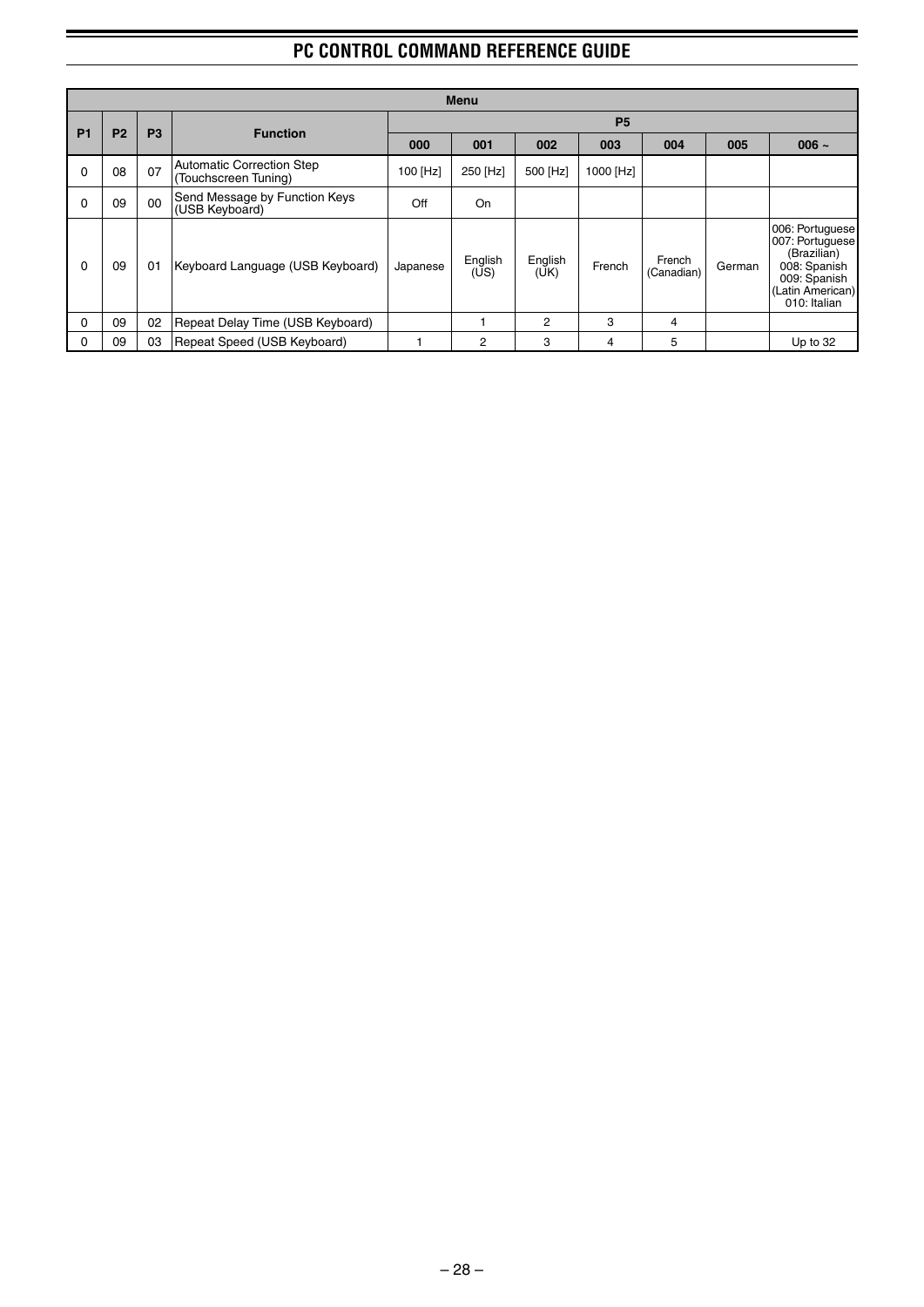.

|              |                |                |                                                     | <b>Advanced Menu</b>                                                                                                                                                                            |                  |                       |                                                                                              |                                |              |                  |  |  |  |  |
|--------------|----------------|----------------|-----------------------------------------------------|-------------------------------------------------------------------------------------------------------------------------------------------------------------------------------------------------|------------------|-----------------------|----------------------------------------------------------------------------------------------|--------------------------------|--------------|------------------|--|--|--|--|
|              |                |                |                                                     |                                                                                                                                                                                                 |                  |                       | P <sub>5</sub>                                                                               |                                |              |                  |  |  |  |  |
| <b>P1</b>    | P <sub>2</sub> | P <sub>3</sub> | <b>Function</b>                                     | 000                                                                                                                                                                                             | 001              | 002                   | 003                                                                                          | 004                            | 005          | $006 -$          |  |  |  |  |
| 1            | 00             | 00             | Indication Signal Type (External Meter 1)           | Automatic                                                                                                                                                                                       | <b>TX Power</b>  | <b>ALC</b>            | Drain<br>Voltage (Vd)                                                                        | Compression<br>Level<br>(COMP) | Current (Id) | 006: SWR         |  |  |  |  |
| 1            | 00             | 01             | Indication Signal Type (External Meter 2)           | Compression<br>Drain<br><b>TX Power</b><br><b>ALC</b><br>006: SWR<br>Automatic<br>Level<br>Current (Id)<br>Voltage (Vd)<br>(COMP)<br>0 [%]<br>1 [%]<br>2 [%]<br>$3^{[%]}$<br>4 [%]<br>$5^{[%]}$ |                  |                       |                                                                                              |                                |              |                  |  |  |  |  |
| $\mathbf{1}$ | 00             | 02             | Output Level (External Meter 1)                     | Up to 100<br>[%]<br>2 [%]<br>$5^{96}$<br>0 [%]<br>$1^{96}$<br>$3^{96}$<br>4 [%]                                                                                                                 |                  |                       |                                                                                              |                                |              |                  |  |  |  |  |
| 1            | 00             | 03             | Output Level (External Meter 2)                     |                                                                                                                                                                                                 |                  |                       |                                                                                              |                                |              | Up to 100<br>[%] |  |  |  |  |
| 1.           | 00             | 04             | Reference Signal Source                             | Internal                                                                                                                                                                                        | External         |                       |                                                                                              |                                |              |                  |  |  |  |  |
| 1            | 00             | 05             | <b>Reference Oscillator Calibration</b>             |                                                                                                                                                                                                 |                  |                       | Parameter value of $0000 \sim 1000$ ,<br>corresponding to setting values of -500 $\sim$ +500 |                                |              |                  |  |  |  |  |
| 1            | 00             | 06             | TX Power Down with Transverter Enabled              | Off                                                                                                                                                                                             | On               |                       |                                                                                              |                                |              |                  |  |  |  |  |
| $\mathbf{1}$ | 00             | 07             | TX Hold After Antenna Tuning                        | Off                                                                                                                                                                                             | On               |                       |                                                                                              |                                |              |                  |  |  |  |  |
| 1.           | 00             | 08             | Antenna Tuner during RX                             | Off                                                                                                                                                                                             | On               |                       |                                                                                              |                                |              |                  |  |  |  |  |
| 1            | 00             | 09             | Antenna Tuner Operation per Band                    | Off                                                                                                                                                                                             | On               |                       |                                                                                              |                                |              |                  |  |  |  |  |
| 1            | 00             | 10             | Microphone Gain (FM Mode)                           | $\Omega$                                                                                                                                                                                        | $\mathbf{1}$     | $\overline{2}$        | 3                                                                                            | 4                              | 5            | Up to 100        |  |  |  |  |
| 1            | 00             | 11             | <b>PKS Polarity Reverse</b>                         | Off<br>On                                                                                                                                                                                       |                  |                       |                                                                                              |                                |              |                  |  |  |  |  |
| 1            | 00             | 12             | TX Inhibit While Busy                               | Off<br>On                                                                                                                                                                                       |                  |                       |                                                                                              |                                |              |                  |  |  |  |  |
| $\mathbf{1}$ | 00             | 13             | <b>CTCSS Unmute for Internal Speaker</b>            | Mute<br>Unmute                                                                                                                                                                                  |                  |                       |                                                                                              |                                |              |                  |  |  |  |  |
| $\mathbf{1}$ | 00             | 14             | <b>PSQ Logic State</b>                              | Low<br>Open                                                                                                                                                                                     |                  |                       |                                                                                              |                                |              |                  |  |  |  |  |
| 1            | 00             | 15             | <b>PSQ Reverse Condition</b>                        | Off<br>Send<br>Busy-Send<br>Sql-Send<br>Busy<br>Sql                                                                                                                                             |                  |                       |                                                                                              |                                |              |                  |  |  |  |  |
| 1            | 00             | 16             | PSQ/PKS Pin Assignment (COM<br>Connector)           | Off<br>On                                                                                                                                                                                       |                  |                       |                                                                                              |                                |              |                  |  |  |  |  |
| 1            | 00             | 17             | Virtual Standard COM Port - RTS                     | Flow<br><b>RTTY</b><br><b>DATA</b><br><b>CW Keying</b><br><b>PTT</b><br><b>SEND</b><br>Control<br>Keying                                                                                        |                  |                       |                                                                                              |                                |              |                  |  |  |  |  |
| 1            | 00             | 18             | Virtual Standard COM Port - DTR                     | Off                                                                                                                                                                                             | <b>CW Keying</b> | <b>RTTY</b><br>Keying | <b>PTT</b>                                                                                   | <b>DATA</b><br><b>SEND</b>     |              |                  |  |  |  |  |
| 1            | 00             | 19             | Virtual Enhanced COM Port - RTS                     | <b>RTTY</b><br><b>DATA</b><br>Off<br><b>PTT</b><br><b>CW Keying</b><br><b>SEND</b><br>Keying                                                                                                    |                  |                       |                                                                                              |                                |              |                  |  |  |  |  |
| 1            | 00             | 20             | Virtual Enhanced COM Port - DTR                     | <b>RTTY</b><br><b>DATA</b><br>Off<br>CW Keying<br><b>PTT</b><br><b>SEND</b><br>Keying                                                                                                           |                  |                       |                                                                                              |                                |              |                  |  |  |  |  |
| 1            | 00             | 21             | <b>External Display</b>                             | Off                                                                                                                                                                                             | On               |                       |                                                                                              |                                |              |                  |  |  |  |  |
| 1            | 00             | 22             | <b>Resolution (External Display)</b>                | 800x600                                                                                                                                                                                         | 848x480          |                       |                                                                                              |                                |              |                  |  |  |  |  |
| 1            | 00             | 23             | <b>Touchscreen Calibration</b>                      |                                                                                                                                                                                                 |                  |                       | Does not correspond to a command                                                             |                                |              |                  |  |  |  |  |
| $\mathbf{1}$ | 00             | 24             | Software License Agreement                          |                                                                                                                                                                                                 |                  |                       | Does not correspond to a command                                                             |                                |              |                  |  |  |  |  |
| 1            | 00             | 25             | Important Notices concerning Free Open<br>Source    |                                                                                                                                                                                                 |                  |                       | Does not correspond to a command                                                             |                                |              |                  |  |  |  |  |
| 1            | 00             | 26             | <b>About Various Software License</b><br>Agreements |                                                                                                                                                                                                 |                  |                       | Does not correspond to a command                                                             |                                |              |                  |  |  |  |  |
| 1            |                | 27             | <b>Firmware Version</b>                             | Reading command only                                                                                                                                                                            |                  |                       |                                                                                              |                                |              |                  |  |  |  |  |

◆ P2 is any value.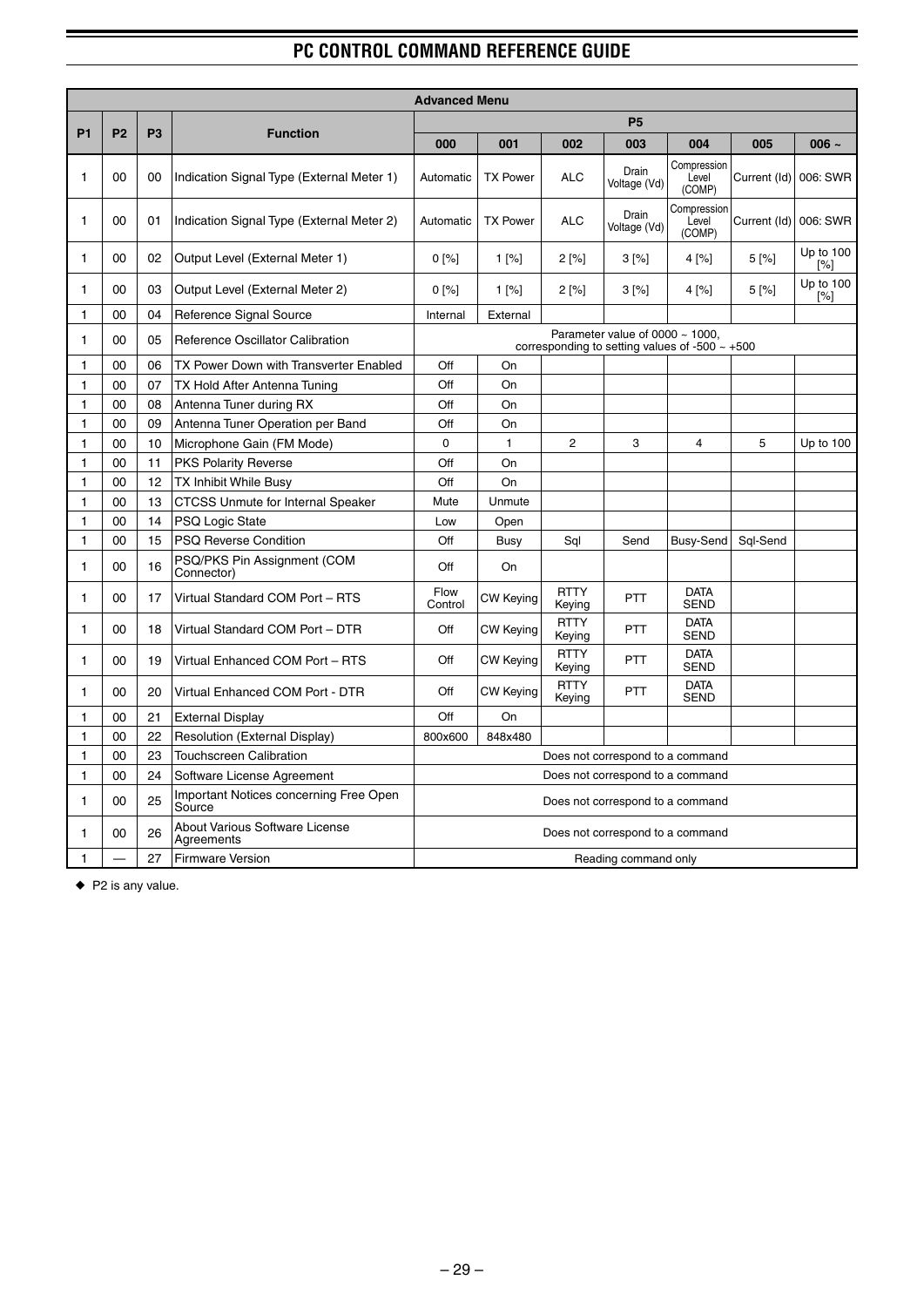.

## **PF Key Assignment Lists**

| <b>Function</b>                          | PF Key Allotment ID  | <b>Function</b>                 | PF Key Allotment ID |  |  |
|------------------------------------------|----------------------|---------------------------------|---------------------|--|--|
| <b>Menus</b>                             |                      | IF FIL                          | 1039                |  |  |
| Menu 00-00                               | 0000                 | <b>LOCK</b>                     | 1040                |  |  |
| Menu 00-01                               | 0001                 | LSB/USB                         | 1041                |  |  |
| ▼                                        | $\blacktriangledown$ | M.IN                            | 1042                |  |  |
| Menu 09-03                               | 0903                 | M/V, M>V                        | 1043                |  |  |
| <b>Advanced Menus</b>                    |                      | MAX-Po                          | 1044                |  |  |
| Advanced MENU 0                          | 2000                 | Message Memory CH 1             | 1045                |  |  |
| <b>Advanced MENU 1</b>                   | 2001                 | Message Memory CH 2             | 1046                |  |  |
|                                          |                      | Message Memory CH 3             | 1047                |  |  |
| Advanced MENU 27                         | 2027                 | Message Memory CH 4             | 1048                |  |  |
| <b>Various functions</b>                 |                      | Message Memory CH 5             | 1049                |  |  |
| $A/B, A=B$                               | 1000                 | Message Memory CH 6             | 1050                |  |  |
| <b>AGC</b>                               | 1001                 | Message Memory CH 7             | 1051                |  |  |
| AGC OFF                                  | 1002                 | Message Memory CH 8             | 1052                |  |  |
| ANT                                      | 1003                 | <b>METER</b>                    | 1053                |  |  |
| <b>APF</b>                               | 1004                 | MHz                             | 1054                |  |  |
| AT                                       | 1005                 | <b>MONI</b>                     | 1055                |  |  |
| <b>ATT</b>                               | 1006                 | Mute (Sub Receiver)             | 1056                |  |  |
| Band Direct (1.8MHz)                     | 1007                 | NB1                             | 1057                |  |  |
| Band Direct (3.5MHz)                     | 1008                 | NB <sub>2</sub>                 | 1058                |  |  |
| Band Direct (7MHz)                       | 1009                 | <b>NCH</b>                      | 1059                |  |  |
| Band Direct (10MHz)                      | 1010                 | <b>NR</b>                       | 1060                |  |  |
| Band Direct (14MHz)                      | 1011                 | <b>PLAY</b>                     | 1061                |  |  |
|                                          | 1012                 | PRE                             | 1062                |  |  |
| Band Direct (18MHz)                      | 1013                 | <b>PROC</b>                     | 1063                |  |  |
| Band Direct (21MHz)                      |                      |                                 |                     |  |  |
| Band Direct (24MHz)                      | 1014<br>1015         | Q-M.IN<br>Q-MR                  | 1064<br>1065        |  |  |
| Band Direct (28MHz)                      | 1016                 | <b>REC</b>                      | 1066                |  |  |
| Band Direct (50MHz)<br>BC                | 1017                 | <b>RIT</b>                      | 1067                |  |  |
|                                          | 1018                 | <b>RX ANT</b>                   | 1068                |  |  |
| Capture<br>CAR                           | 1019                 | RX EQ                           | 1069                |  |  |
| CL                                       | 1020                 | <b>RX Monitor</b>               | 1070                |  |  |
| <b>Contest Number Decrement</b>          | 1021                 | Safe Removal of USB Flash Drive | 1071                |  |  |
| CWT.                                     | 1022                 | <b>SCAN</b>                     | 1072                |  |  |
| CW/CW-R                                  | 1023                 | <b>SCP</b>                      | 1073                |  |  |
| <b>DATA</b>                              | 1024                 | <b>SEND</b>                     | 1074                |  |  |
| <b>DATA SEND</b>                         | 1025                 | <b>SPLIT</b>                    | 1075                |  |  |
| DATA VOX                                 | 1026                 | <b>STOP</b>                     | 1076                |  |  |
| <b>DIMMER</b>                            | 1027                 | SWL                             | 1077                |  |  |
| DOWN Key(Microphone)                     | 1028                 | TF-SET                          | 1078                |  |  |
| <b>DRV</b>                               | 1029                 | TX EQ                           | 1079                |  |  |
| <b>DSP Monitor</b>                       | 1030                 | TX TUNE1                        | 1080                |  |  |
|                                          | 1031                 | TX TUNE2                        | 1081                |  |  |
| <b>Emergency Frequency</b><br><b>ESC</b> | 1032                 | UP Key (Microphone)             | 1082                |  |  |
|                                          |                      |                                 |                     |  |  |
| <b>Extended Memory Channel</b>           | 1033                 | VOICE1                          | 1083<br>1084        |  |  |
| FIL CLR                                  | 1034                 | VOICE2                          | 1085                |  |  |
| <b>FINE</b>                              | 1035                 | VOICE3                          |                     |  |  |
| FM/AM                                    | 1036                 | <b>VOX</b>                      | 1086                |  |  |
| FSK/PSK                                  | 1037                 | XIT                             | 1087                |  |  |
| <b>GENE</b>                              | 1038                 | Off                             | 9999                |  |  |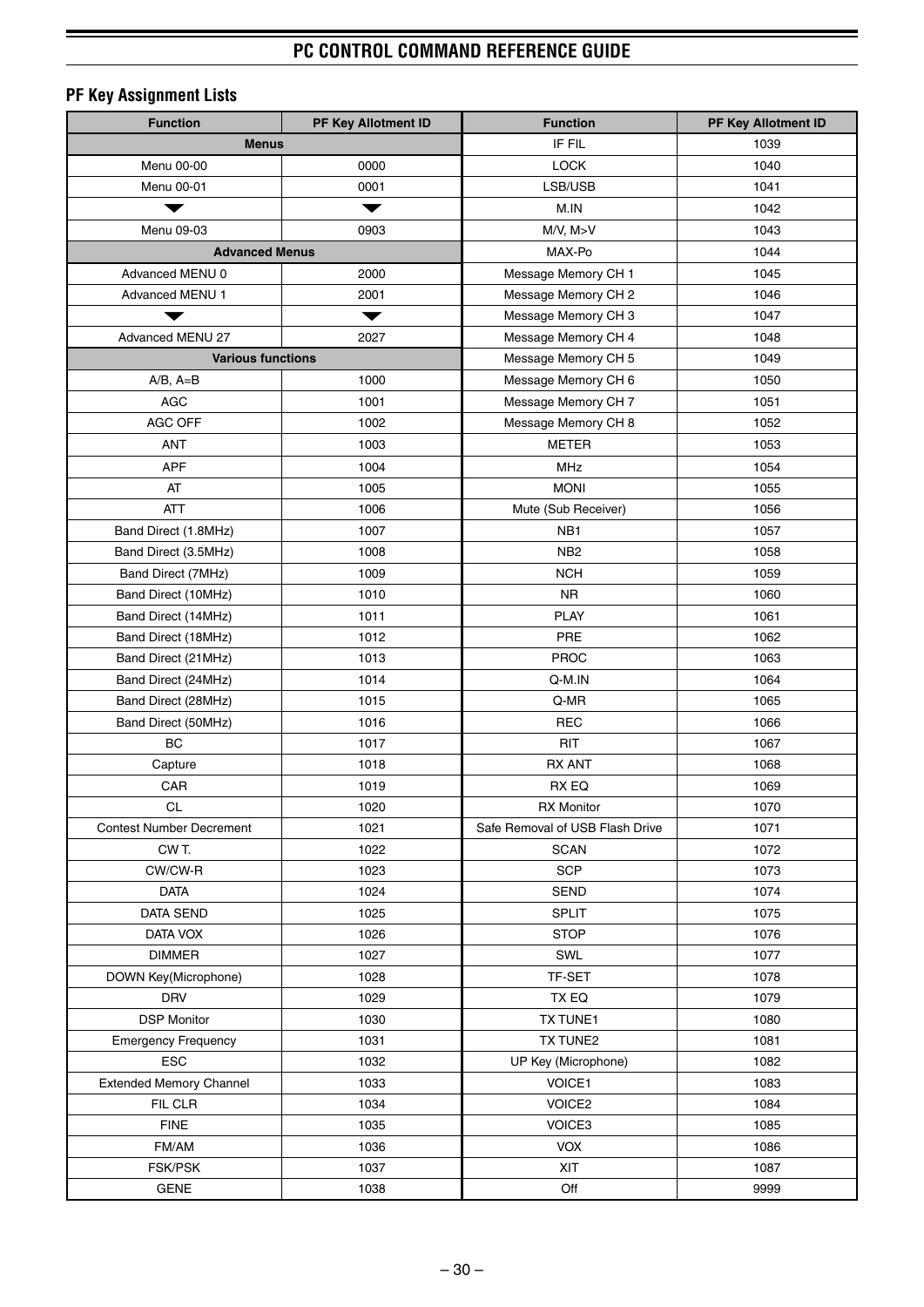| FA     |                | VFO A Frequency |                      |                                       |                |                |                |                |                |           | Parameters:                                                                      |
|--------|----------------|-----------------|----------------------|---------------------------------------|----------------|----------------|----------------|----------------|----------------|-----------|----------------------------------------------------------------------------------|
|        |                | 2               | 3                    | 4                                     | 5              | 6              | $\overline{7}$ | 8              | 9              | 10        | P1 (Frequency)<br>11 digits in Hz                                                |
|        | F              | A               | P <sub>1</sub>       | P <sub>1</sub>                        | P <sub>1</sub> | P <sub>1</sub> | P <sub>1</sub> | P <sub>1</sub> | P <sub>1</sub> | <b>P1</b> | ◆ Blank digits must be entered as "0".                                           |
| Set    | 11             | 12              | 13                   | 14                                    | 15             | 16             | 17             | 18             | 19             | 20        |                                                                                  |
|        | P <sub>1</sub> | P <sub>1</sub>  | P <sub>1</sub>       | $\bullet$<br>$\overline{\phantom{a}}$ |                |                |                |                |                |           | The frequency set with this command is the frequency before<br>RIT/XIT is added. |
|        |                | $\overline{2}$  | 3                    | 4                                     | 5              | 6              | 7              | 8              | 9              | 10        |                                                                                  |
| Read   | F              | A               | $\bullet$<br>$\cdot$ |                                       |                |                |                |                |                |           |                                                                                  |
|        |                | $\overline{2}$  | 3                    | 4                                     | 5              | 6              | 7              | 8              | 9              | 10        |                                                                                  |
|        | F              | A               | P <sub>1</sub>       | P <sub>1</sub>                        | P <sub>1</sub> | P <sub>1</sub> | P <sub>1</sub> | P <sub>1</sub> | P <sub>1</sub> | <b>P1</b> |                                                                                  |
| Answer | 11             | 12              | 13                   | 14                                    | 15             | 16             | 17             | 18             | 19             | 20        |                                                                                  |
|        | P <sub>1</sub> | P <sub>1</sub>  | P <sub>1</sub>       | $\bullet$<br>$\overline{\phantom{a}}$ |                |                |                |                |                |           |                                                                                  |

| FB     |                | <b>VFO B Frequency</b> |                      |                      |                |                |                |                |                |                | Parameters:                                                      |
|--------|----------------|------------------------|----------------------|----------------------|----------------|----------------|----------------|----------------|----------------|----------------|------------------------------------------------------------------|
|        |                | $\overline{2}$         | 3                    | $\overline{4}$       | 5              | 6              | 7              | 8              | 9              | 10             | P1 (Frequency)<br>11 digits in Hz                                |
|        | F              | B                      | P <sub>1</sub>       | P <sub>1</sub>       | P <sub>1</sub> | P <sub>1</sub> | P <sub>1</sub> | P <sub>1</sub> | P <sub>1</sub> | <b>P1</b>      | ♦ Blank digits must be entered as "0".                           |
| Set    | 11             | 12                     | 13                   | 14                   | 15             | 16             | 17             | 18             | 19             | 20             | The frequency set with this command is the frequency before<br>٠ |
|        | P <sub>1</sub> | P <sub>1</sub>         | P <sub>1</sub>       | $\ddot{\phantom{0}}$ |                |                |                |                |                |                | RIT/XIT is added.                                                |
|        |                | $\overline{2}$         | 3                    | $\overline{4}$       | 5              | 6              | $\overline{7}$ | 8              | 9              | 10             |                                                                  |
| Read   | F              | B                      | $\bullet$<br>$\cdot$ |                      |                |                |                |                |                |                |                                                                  |
|        |                | $\overline{2}$         | 3                    | 4                    | 5              | 6              | $\overline{7}$ | 8              | 9              | 10             |                                                                  |
|        | F              | B                      | P <sub>1</sub>       | P <sub>1</sub>       | P <sub>1</sub> | P <sub>1</sub> | P <sub>1</sub> | P <sub>1</sub> | P <sub>1</sub> | P <sub>1</sub> |                                                                  |
| Answer | 11             | 12                     | 13                   | 14                   | 15             | 16             | 17             | 18             | 19             | 20             |                                                                  |
|        | P <sub>1</sub> | P <sub>1</sub>         | P <sub>1</sub>       | $\cdot$<br>$\cdot$   |                |                |                |                |                |                |                                                                  |

| FC  |   |                |                | Change the Frequency (Tuning Control) |   |   |   |                               |                                   | Parameters:                          |
|-----|---|----------------|----------------|---------------------------------------|---|---|---|-------------------------------|-----------------------------------|--------------------------------------|
|     |   | $\overline{2}$ | 3              |                                       | 5 | 6 | 8 | 10                            | P1 (Direction to change)<br>0:Up  |                                      |
| Set | F | C              | P <sub>1</sub> | P <sub>2</sub>                        |   |   |   |                               | 1: Down                           |                                      |
|     |   |                |                |                                       |   |   |   |                               |                                   | P2 (Size to change)                  |
|     |   |                |                |                                       |   |   |   | 0: Normal frequency step size |                                   |                                      |
|     |   |                |                |                                       |   |   |   |                               | 1: Double the frequency step size |                                      |
|     |   |                |                |                                       |   |   |   |                               |                                   | 2: 5 times the frequency step size   |
|     |   |                |                |                                       |   |   |   |                               |                                   | 3: 10 times the frequency step size  |
|     |   |                |                |                                       |   |   |   |                               |                                   | 4: 50 times the frequency step size  |
|     |   |                |                |                                       |   |   |   |                               |                                   | 5: 100 times the frequency step size |

| <b>FLO</b> |   | Select the Receive Filter |   |                |                |                                       |   |   |    | Parameters:                                                                        |
|------------|---|---------------------------|---|----------------|----------------|---------------------------------------|---|---|----|------------------------------------------------------------------------------------|
|            |   |                           | 3 | 4              | 5              | 6                                     | 8 | 9 | 10 | P1 (RX filter selection)<br>0: A                                                   |
| Set        | F |                           | 0 | P <sub>1</sub> | $\cdot$        |                                       |   |   |    | 1: B                                                                               |
|            |   | $\overline{2}$            | 3 | 4              | 5              | 6                                     | 8 | 9 | 10 | 2: C                                                                               |
| Read       | F |                           | 0 | P <sub>1</sub> | $\cdot$        |                                       |   |   |    | ◆ You cannot select "C" when the menu [6-10] (RX Filter<br>Numbers) is set to "2". |
|            |   | $\overline{2}$            | 3 | 4              | 5              | 6                                     | 8 | 9 | 10 | P2 (270 Hz Option)                                                                 |
| Answer     | F |                           | 0 | P <sub>1</sub> | P <sub>2</sub> | $\bullet$<br>$\overline{\phantom{a}}$ |   |   |    | 0: Not installed<br>1: Installed                                                   |
|            |   |                           |   |                |                |                                       |   |   |    |                                                                                    |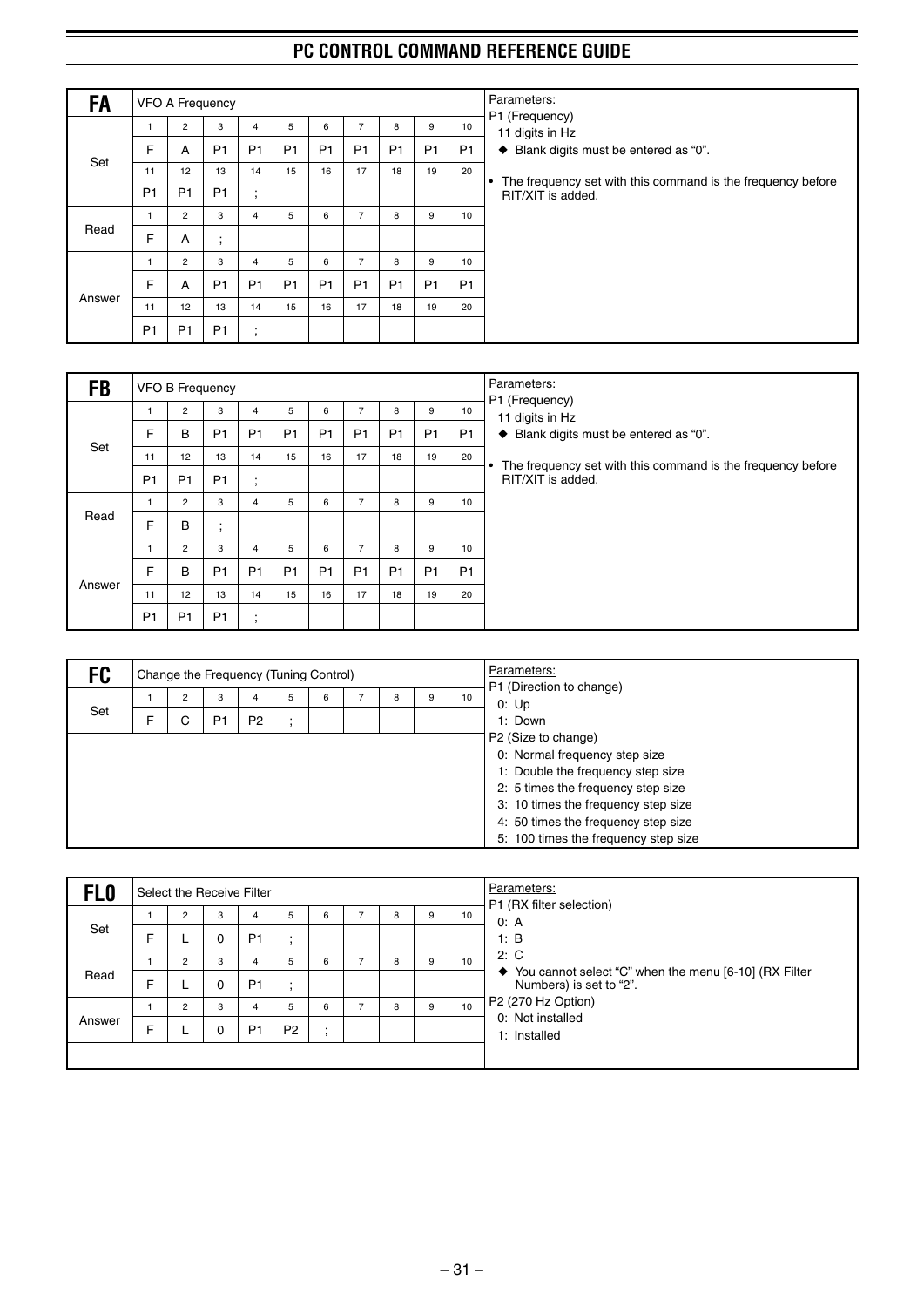| FL1    |   | <b>Roofing Filter</b> |   |                |                |                      |                |    |                |                               | Parameters:                                                                                                                       |
|--------|---|-----------------------|---|----------------|----------------|----------------------|----------------|----|----------------|-------------------------------|-----------------------------------------------------------------------------------------------------------------------------------|
|        |   | 2                     | 3 | 4              | 5              | 6                    | $\overline{ }$ | 8  | 9              | 10                            | P1 (RX filter selection)<br>0: A                                                                                                  |
| Set    | F |                       | 1 | P <sub>1</sub> | P <sub>2</sub> | $\bullet$<br>$\cdot$ |                |    |                |                               | 1: B                                                                                                                              |
|        |   | 2                     | 3 | 4              | 5              | 6                    | $\overline{7}$ | 8  | 9              | 10                            | 2: C                                                                                                                              |
| Read   | F |                       |   | P <sub>1</sub> | $\cdot$        |                      |                |    |                |                               | $\blacklozenge$ You cannot select "C" when the menu [6-10] (RX Filter<br>Numbers) is set to "2".                                  |
|        |   | 2                     | 3 | 4              | 5              | 6                    | 7              | 8  | 9              | 10                            | P2 (Roofing filter selection)                                                                                                     |
| Answer | F |                       |   | P <sub>1</sub> | P <sub>2</sub> | P <sub>3</sub>       | P <sub>3</sub> | P3 | P <sub>3</sub> | ٠<br>$\overline{\phantom{a}}$ | 0: Auto<br>1: $270$ Hz                                                                                                            |
|        |   |                       |   |                |                |                      |                |    |                |                               | 2: 500 Hz                                                                                                                         |
|        |   |                       |   |                |                |                      |                |    |                |                               | 3: 2.7 kHz                                                                                                                        |
|        |   |                       |   |                |                |                      |                |    |                |                               | 4: $6$ kHz                                                                                                                        |
|        |   |                       |   |                |                |                      |                |    |                |                               | 5: 15 kHz                                                                                                                         |
|        |   |                       |   |                |                |                      |                |    |                |                               | 9: Initial value setting (setting command only)                                                                                   |
|        |   |                       |   |                |                |                      |                |    |                |                               | ◆ You cannot set in FM mode (Fixed at 15 kHz).                                                                                    |
|        |   |                       |   |                |                |                      |                |    |                |                               | P3 (Roofing Filter Bandwidth)                                                                                                     |
|        |   |                       |   |                |                |                      |                |    |                |                               | 0027 ~ 1500 (in steps of 10 Hz)                                                                                                   |
|        |   |                       |   |                |                |                      |                |    |                |                               | When P2 is set to Auto, this parameter will tell you the<br>٠<br>bandwidth of the chosen roofing filter by the reception circuit. |

| FL <sub>2</sub> |   | IF Filter Shape |   |                |                      |                                       |   |   |    | Parameters:                                                                      |
|-----------------|---|-----------------|---|----------------|----------------------|---------------------------------------|---|---|----|----------------------------------------------------------------------------------|
|                 |   | $\overline{2}$  | 3 | 4              | 5                    | 6                                     | 8 | 9 | 10 | P1 (RX filter selection)<br>0: A                                                 |
| Set             | F |                 | 2 | P <sub>1</sub> | P <sub>2</sub>       | $\bullet$<br>$\overline{\phantom{a}}$ |   |   |    | 1: B                                                                             |
|                 |   | 2               | 3 | 4              | 5                    | 6                                     | 8 | 9 | 10 | 2: C                                                                             |
| Read            | F |                 | 2 | P <sub>1</sub> | $\bullet$<br>$\cdot$ |                                       |   |   |    | You cannot select "C" when the menu [6-10] (RX Filter<br>Numbers) is set to "2". |
|                 |   | $\overline{2}$  | 3 | 4              | 5                    | 6                                     | 8 | 9 | 10 | P2 (IF filter shape selection)                                                   |
| Answer          | F |                 | 2 | P <sub>1</sub> | P <sub>2</sub>       | $\bullet$<br>$\overline{ }$           |   |   |    | 0: Sharp<br>1: Medium                                                            |
|                 |   |                 |   |                |                      |                                       |   |   |    | 2: Soft                                                                          |
|                 |   |                 |   |                |                      |                                       |   |   |    | 3: None (FM mode only)                                                           |
|                 |   |                 |   |                |                      |                                       |   |   |    | 9: Initial value setting (setting command only)                                  |
|                 |   |                 |   |                |                      |                                       |   |   |    | Read only in FM mode.<br>٠                                                       |

| FL <sub>3</sub> |   | AF Filter Type |   |                |                |           |   |   |                                                            |    | Parameters:                                                       |
|-----------------|---|----------------|---|----------------|----------------|-----------|---|---|------------------------------------------------------------|----|-------------------------------------------------------------------|
|                 |   | $\overline{2}$ | 3 | 4              | 5              | 6         |   | 8 | 9                                                          | 10 | P1 (RX filter selection)<br>0. A                                  |
| Set             | F |                | 3 | P <sub>1</sub> | P <sub>2</sub> | $\bullet$ |   |   |                                                            |    | 1: B                                                              |
|                 |   | $\overline{2}$ | 3 | 4              | 5              | 6         | ⇁ | 8 | 9                                                          | 10 | 2: C<br>You cannot selects to "C" when the menu [6-10] (RX Filter |
| Read            | F |                | 3 | P <sub>1</sub> | $\blacksquare$ |           |   |   |                                                            |    | Numbers) is set to "2".                                           |
|                 |   | $\overline{2}$ | 3 | 4              | 5              | 6         | 7 | 8 | 9                                                          | 10 | P2 (AF filter type selection)                                     |
| Answer          | F |                | 3 | P <sub>1</sub> | P <sub>2</sub> |           |   |   |                                                            |    | 0: Narrow<br>1: Medium                                            |
|                 |   |                |   |                |                |           |   |   | 2: Wide<br>9: Initial value setting (setting command only) |    |                                                                   |

| <b>FMO</b> |   | Frequency Marker Function |        |                     |   |   |   |   |    | Parameters:<br>P <sub>1</sub>                                     |
|------------|---|---------------------------|--------|---------------------|---|---|---|---|----|-------------------------------------------------------------------|
| Set        | E | 2<br>M                    | 3<br>0 | 4<br>P <sub>1</sub> | 5 | 6 | 8 | 9 | 10 | 0: Frequency Marker Display OFF<br>1: Frequency Marker Display ON |
| Read       |   | 2                         | 3      | 4                   | 5 | 6 | 8 | 9 | 10 |                                                                   |
|            | E | M<br>2                    | 0<br>3 | 4                   | 5 | 6 | 8 | 9 | 10 |                                                                   |
| Answer     | E | М                         | 0      | P <sub>1</sub>      |   |   |   |   |    |                                                                   |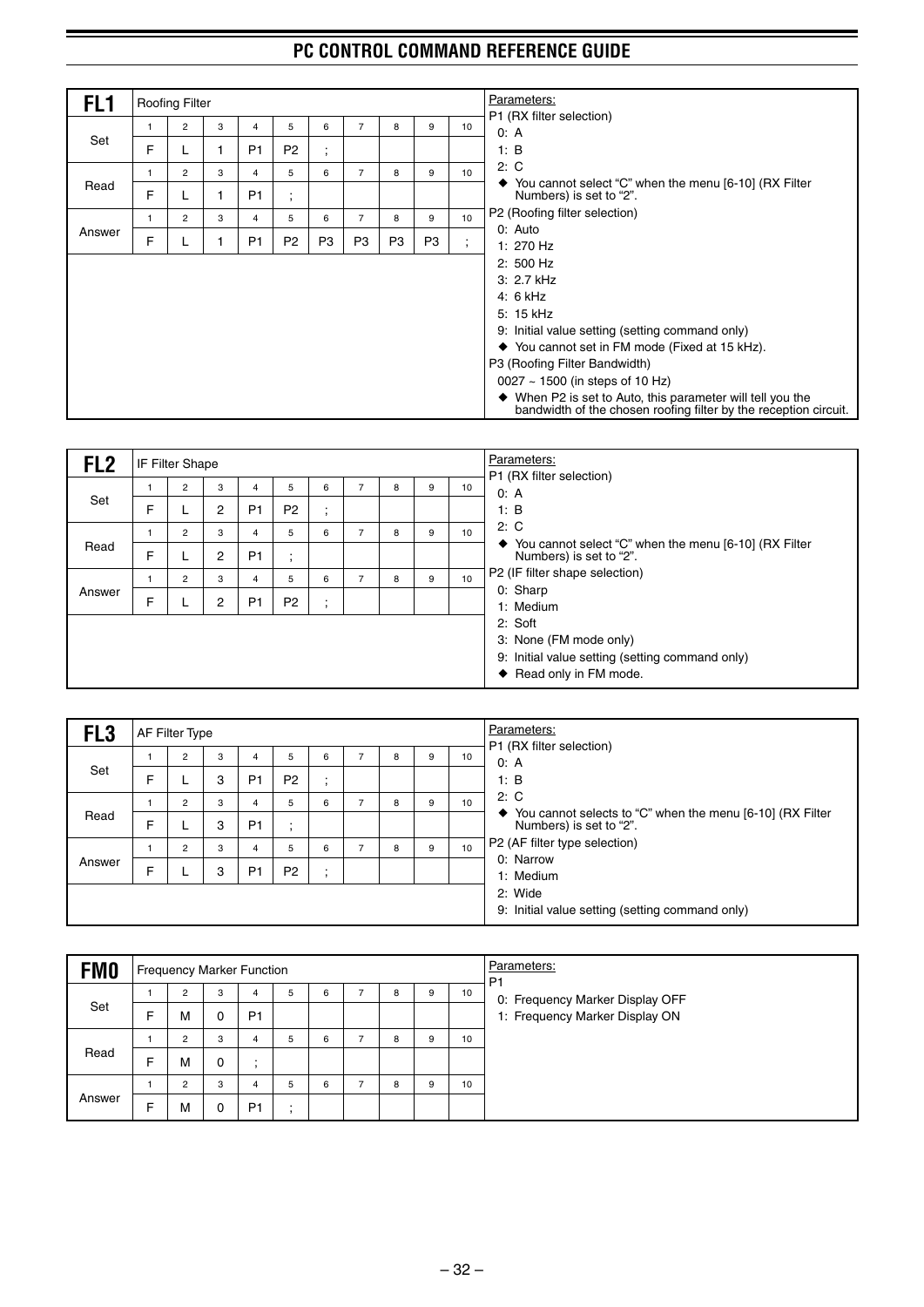| FM1   |                |                |                |                | <b>Frequency Marker List Registration</b> |                |                |                |                |                                                                       | Parameters:                                                                          |
|-------|----------------|----------------|----------------|----------------|-------------------------------------------|----------------|----------------|----------------|----------------|-----------------------------------------------------------------------|--------------------------------------------------------------------------------------|
|       |                | 2              | 3              | 4              | 5                                         | 6              |                | 8              | 10             | P1 (Additional frequency to frequency marker list)<br>11 digits in Hz |                                                                                      |
| Set 1 | F              | М              |                | $\cdot$        |                                           |                |                |                |                |                                                                       | ◆ Unused upper digits must be entered as "0".                                        |
|       |                | $\overline{2}$ | 3              | 4              | 5                                         | 6              | ⇁              | R              | 9              | 10                                                                    | Use the setting command 1, you can register the current                              |
|       | F              | м              |                | P <sub>1</sub> | P <sub>1</sub>                            | P <sub>1</sub> | P <sub>1</sub> | P <sub>1</sub> | P <sub>1</sub> | P <sub>1</sub>                                                        | receiving frequency.                                                                 |
| Set 2 | 11             | 12             | 13             | 14             | 15                                        | 16             | 17             | 18             | 19             | 20                                                                    | Use the setting command 2, you can register the specified<br>frequency.              |
|       | P <sub>1</sub> | P <sub>1</sub> | P <sub>1</sub> | P <sub>1</sub> | ٠.                                        |                |                |                |                |                                                                       | You cannot be newly registered when the total number of                              |
|       |                |                |                |                |                                           |                |                |                |                |                                                                       | registrations has reached 50.<br>You cannot register already registered frequencies. |

| FM <sub>2</sub> |                                       | Total Number Registered of Frequency Marker List |   |                |                |   |  |   |   |    | Parameters:<br>P1 (Total number) |
|-----------------|---------------------------------------|--------------------------------------------------|---|----------------|----------------|---|--|---|---|----|----------------------------------|
|                 | 10<br>ົ<br>3<br>6<br>9<br>8<br>4<br>▱ |                                                  |   |                |                |   |  |   |   |    | $00 - 50$                        |
| Read            | -                                     | M                                                | 2 |                |                |   |  |   |   |    |                                  |
|                 |                                       | ◠<br>▱                                           | 3 | 4              |                | 6 |  | 8 | 9 | 10 |                                  |
| Answer          | −                                     | м                                                | ົ | P <sub>1</sub> | P <sub>1</sub> |   |  |   |   |    |                                  |

| FM <sub>3</sub> |                | Frequency Marker List Readout |                |                |                |                |                |                |                                                                                                                        |                                                                                               | Parameters:                                                 |
|-----------------|----------------|-------------------------------|----------------|----------------|----------------|----------------|----------------|----------------|------------------------------------------------------------------------------------------------------------------------|-----------------------------------------------------------------------------------------------|-------------------------------------------------------------|
|                 |                | 2                             | 3              | 4              | 5              | 6              |                | 8              | 9                                                                                                                      | 10                                                                                            | P1 (List number)<br>$01 - 50$                               |
| Read            | F              | M                             | 3              | P <sub>1</sub> | P <sub>1</sub> |                |                |                |                                                                                                                        | The list number is not displayed on the transceiver, It is 01,<br>02,  in order from the top. |                                                             |
|                 |                | 2                             | 3              | 4              | 5              | 6              | ⇁              | 8              | 9                                                                                                                      | 10                                                                                            | P2 (Frequency of the specified list number)                 |
|                 | E              | M                             | 3              | P <sub>1</sub> | P <sub>1</sub> | P <sub>2</sub> | P <sub>2</sub> | P <sub>2</sub> | P <sub>2</sub>                                                                                                         | P <sub>2</sub>                                                                                | 11 digits in Hz                                             |
| Answer          | 11             | 12                            | 13             | 14             | 15             | 16             | 17             | 18             | 19                                                                                                                     | 20                                                                                            | $\blacklozenge$ Unused upper digits must be entered as "0". |
|                 | P <sub>2</sub> | P <sub>2</sub>                | P <sub>2</sub> | P <sub>2</sub> | P <sub>2</sub> | P <sub>2</sub> |                |                |                                                                                                                        |                                                                                               | If the specified P1 parameter is exceeds the total number   |
|                 |                |                               |                |                |                |                |                |                | registered, parameter P2 is all 0.<br>Even when the AI function is ON, this command does not<br>automatically respond. |                                                                                               |                                                             |

| FM4   |                |                |                | <b>Frequency Marker List Delete</b> |                |                |                |                |                |                | Parameters:                                                                                                                                              |
|-------|----------------|----------------|----------------|-------------------------------------|----------------|----------------|----------------|----------------|----------------|----------------|----------------------------------------------------------------------------------------------------------------------------------------------------------|
|       |                | 2              | 3              | 4                                   | 5              | 6              |                | 8              | 9              | 10             | P1 (List number)<br>$01 - 50$                                                                                                                            |
| Set 1 | F              | M              | 4              | $\cdot$                             |                |                |                |                |                |                | The list number is not displayed on the transceiver, It is 01,<br>$\bullet$                                                                              |
|       |                | 2              | 3              | 4                                   | 5              | 6              | $\overline{ }$ | 8              | 9              | 10             | 02,  in order from the top.                                                                                                                              |
| Set 2 |                |                |                |                                     |                |                |                |                |                |                | P2 (Frequency to be deleted from the list)                                                                                                               |
|       | F              | М              | 4              | P <sub>1</sub>                      | P <sub>1</sub> | $\overline{ }$ |                |                |                |                | 11 digits in Hz                                                                                                                                          |
|       |                | $\overline{2}$ | 3              | 4                                   | 5              | 6              | $\overline{ }$ | 8              | 9              | 10             | Unused upper digits must be entered as "0".<br>٠                                                                                                         |
| Set 3 | F              | М              | 4              | P <sub>2</sub>                      | P <sub>2</sub> | P <sub>2</sub> | P <sub>2</sub> | P <sub>2</sub> | P <sub>2</sub> | P <sub>2</sub> | Use the setting command 1, you can delete all registered                                                                                                 |
|       | 11             | 12             | 13             | 14                                  | 15             | 16             | 17             | 18             | 19             | 20             | frequencies.                                                                                                                                             |
|       | P <sub>2</sub> | P <sub>2</sub> | P <sub>2</sub> | P <sub>2</sub>                      |                |                |                |                |                |                | Use the setting command 2, you can delete a frequency with<br>the specified list number.                                                                 |
|       |                |                |                |                                     |                |                |                |                |                |                | Use the setting command 3, you can delete only the specified<br>frequency. If the specified frequency is not registered in the list,<br>an error occurs. |

| FR     |   |                |                | Receiver Function (VFO A / VFO B / Memory channel) |   |   |         |    | Parameters:<br>P <sub>1</sub>                                                                     |
|--------|---|----------------|----------------|----------------------------------------------------|---|---|---------|----|---------------------------------------------------------------------------------------------------|
|        |   | 2              | 3              | 5                                                  | 6 | 8 | 9       | 10 | 0: VFO A                                                                                          |
| Set    | F | R              | P <sub>1</sub> |                                                    |   |   | 1: VFOB |    |                                                                                                   |
|        |   |                | 3              | 5                                                  | 6 | 8 | 9       | 10 | 3: Memory Channel                                                                                 |
| Read   | F | R              |                |                                                    |   |   |         |    | • When using this command to select VFO A or VFO B, the                                           |
|        |   | $\overline{2}$ | 3              | 5                                                  | 6 | 8 | 9       | 10 | selected VFO changes to the simplex mode.<br>When using this command to select Memory Channel, it |
| Answer | F | R              | P <sub>1</sub> |                                                    |   |   |         |    | switches to simplex mode or split mode depending on the                                           |
|        |   |                |                |                                                    |   |   |         |    | recalled channel.                                                                                 |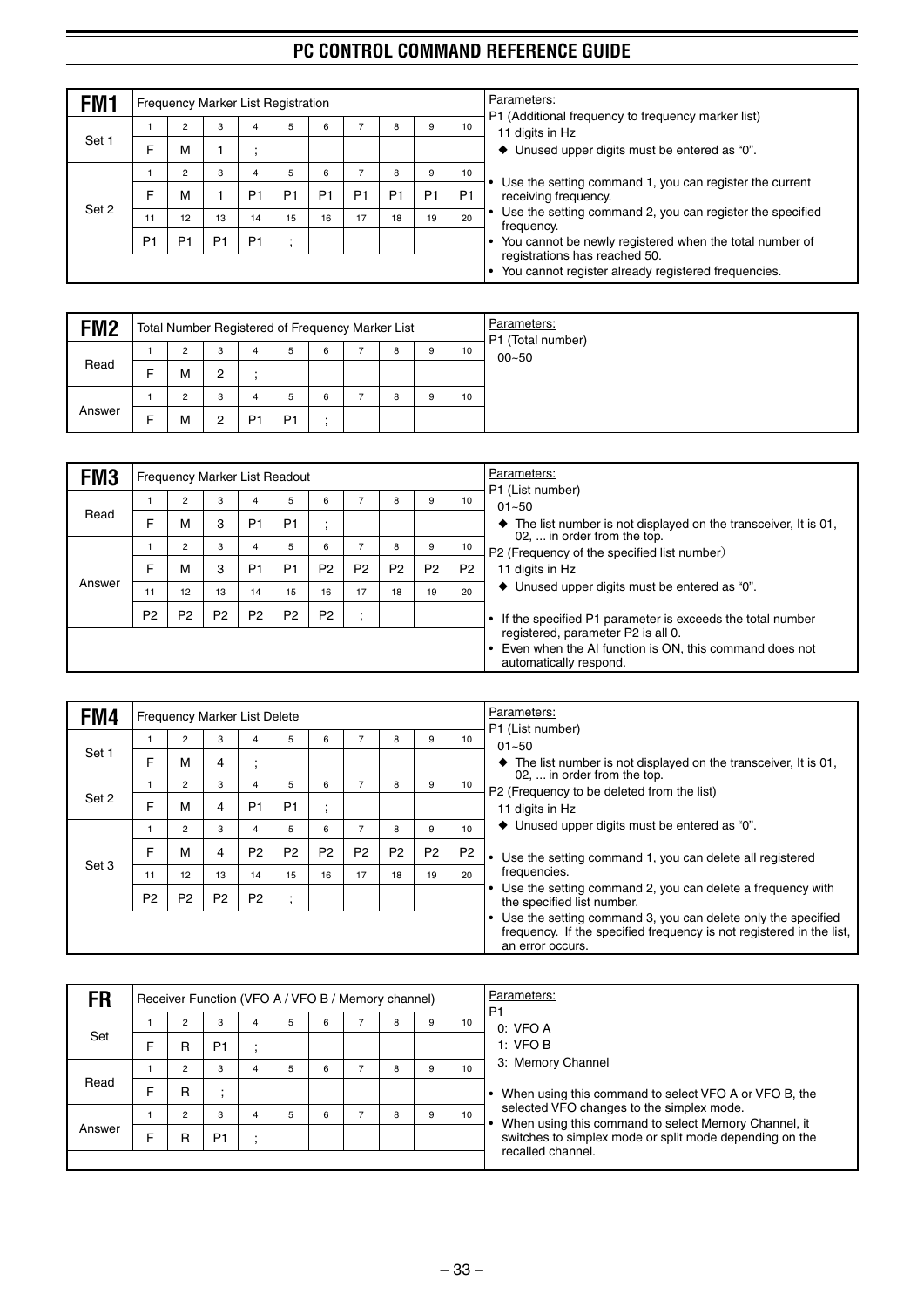| FS     |   | <b>FINE Function</b> |                |                |         |   |   |   |   | Parameters: |                                                    |
|--------|---|----------------------|----------------|----------------|---------|---|---|---|---|-------------|----------------------------------------------------|
|        |   | 2                    | 3              | 4              | b.      | 6 |   | 8 | 9 | 10          | P1 (FINE function setting)<br>0: FINE Function OFF |
| Set    | F | S                    | P <sub>1</sub> | $\bullet$      |         |   |   |   |   |             | 1: FINE Function ON                                |
|        |   | $\overline{2}$       | 3              | 4              | 5       | 6 |   | 8 | 9 | 10          | P2 (RX VFO FINE state)<br>0: FINE Function OFF     |
| Read   | Ë | S                    | ٠.             |                |         |   |   |   |   |             | 1: FINE Function ON                                |
|        |   | $\overline{2}$       | 3              | 4              | 5       | 6 | ⇁ | 8 | 9 | 10          | P3 (TX VFO FINE state)                             |
| Answer | F | S                    | P <sub>2</sub> | P <sub>3</sub> | $\cdot$ |   |   |   |   |             | 0: FINE Function OFF<br>1: FINE Function ON        |
|        |   |                      |                |                |         |   |   |   |   |             |                                                    |

|        |   |                | Transmitter Function (VFO A / VFO B) |   |   |   |   | Parameters:<br>P <sub>1</sub> |                                                                                                           |
|--------|---|----------------|--------------------------------------|---|---|---|---|-------------------------------|-----------------------------------------------------------------------------------------------------------|
|        |   |                | 3                                    |   | 6 | 8 | 9 | 10                            | 0: VFO A                                                                                                  |
| Set    | ⊏ |                | P <sub>1</sub>                       |   |   |   |   |                               | 1: VFOB                                                                                                   |
|        |   |                | 3                                    |   | 6 | 8 | 9 | 10                            | 3: Memory Channel (Answer only)                                                                           |
| Read   | E |                |                                      |   |   |   |   |                               | If you set a different VFO for the transmitter function and                                               |
|        |   | $\overline{2}$ | 3                                    | 4 | 6 | 8 | 9 | 10                            | receiver function, become in split mode.<br>In the memory channel mode, you cannot switch the transmitter |
| Answer | ⊏ |                | P <sub>1</sub>                       |   |   |   |   |                               | function by this command.                                                                                 |

| <b>FV</b> |  | <sup>1</sup> Firmware Version |                |                |                |    |   |   | Parameters:<br>P <sub>1</sub> |                                                |
|-----------|--|-------------------------------|----------------|----------------|----------------|----|---|---|-------------------------------|------------------------------------------------|
|           |  |                               |                |                | 6              |    | 8 | 9 | 10                            | Character string of the firmware version.      |
| Read      |  |                               |                |                |                |    |   |   |                               |                                                |
|           |  |                               |                |                | 6              |    |   |   | 10                            | For example: "FV1.00;" (firmware version 1.00) |
| Answer    |  | D <sub>1</sub>                | P <sub>1</sub> | P <sub>1</sub> | P <sub>1</sub> | ۰. |   |   |                               |                                                |

| <b>FW</b> |   |   | <b>FM Normal/Narrow</b> |                      |         |   |                |   |   |    | Parameters:                                                                               |
|-----------|---|---|-------------------------|----------------------|---------|---|----------------|---|---|----|-------------------------------------------------------------------------------------------|
| Set       |   | 2 | 3                       | 4                    | 5       | 6 |                | 8 | 9 | 10 | P1 (Read / Response target)<br>In the case of simplex                                     |
|           | F | w | P <sub>1</sub>          | P <sub>2</sub>       | $\cdot$ |   |                |   |   |    | 0: Normal / narrow setting information of the frequency display<br>area on the left side. |
| Read      |   | 2 | 3                       | $\overline{4}$       | 5       | 6 | -              | 8 | 9 | 10 | In case of split (including when using TF-SET)                                            |
|           | F | w | P <sub>1</sub>          | $\bullet$<br>$\cdot$ |         |   |                |   |   |    | 0: Normal / narrow setting information of the frequency display<br>area on the left side. |
|           |   | 2 | 3                       | 4                    | 5       | 6 | $\overline{ }$ | 8 | 9 | 10 | 1: Normal / narrow setting information of the frequency display                           |
| Answer    | F | w | P <sub>1</sub>          | P <sub>2</sub>       | $\cdot$ |   |                |   |   |    | area on the right side.                                                                   |
|           |   |   |                         |                      |         |   |                |   |   |    | Invalid with the setting command. Enter any value.                                        |
|           |   |   |                         |                      |         |   |                |   |   |    | P2 (Normal / Narrow)                                                                      |
|           |   |   |                         |                      |         |   |                |   |   |    | 0: Normal                                                                                 |
|           |   |   |                         |                      |         |   |                |   |   |    | 1: Narrow                                                                                 |
|           |   |   |                         |                      |         |   |                |   |   |    | • This command can be used only in FM mode.                                               |

| GC     |   |                | <b>AGC Time Constant</b> |              |    |   |   |   | Parameters: |                                                                                                                             |
|--------|---|----------------|--------------------------|--------------|----|---|---|---|-------------|-----------------------------------------------------------------------------------------------------------------------------|
| Set    | G | 2<br>C         | 3<br>P <sub>1</sub>      | 4<br>$\cdot$ |    | 6 | 8 | 9 | 10          | P <sub>1</sub><br>0: AGC OFF<br>1: AGC SLOW                                                                                 |
| Read   |   | $\overline{2}$ | 3                        | 4            | h  | 6 | 8 | 9 | 10          | 2: AGC MID<br>3: AGC FAST                                                                                                   |
|        | G | C              | ٠.                       |              |    |   |   |   |             | 4: AGC OFF $\rightarrow$ ON (Setting command only)                                                                          |
| Answer |   | $\overline{2}$ | 3                        | 4            | b. | 6 | 8 | 9 | 10          |                                                                                                                             |
|        | G | C              | P <sub>1</sub>           | $\cdot$      |    |   |   |   |             | • This command cannot be performed in FM mode.<br>Setting the AGC to AGC Off $\rightarrow$ On will turn the AGC On and will |
|        |   |                |                          |              |    |   |   |   |             | set the previous AGC state (SLOW/MID/FAST).                                                                                 |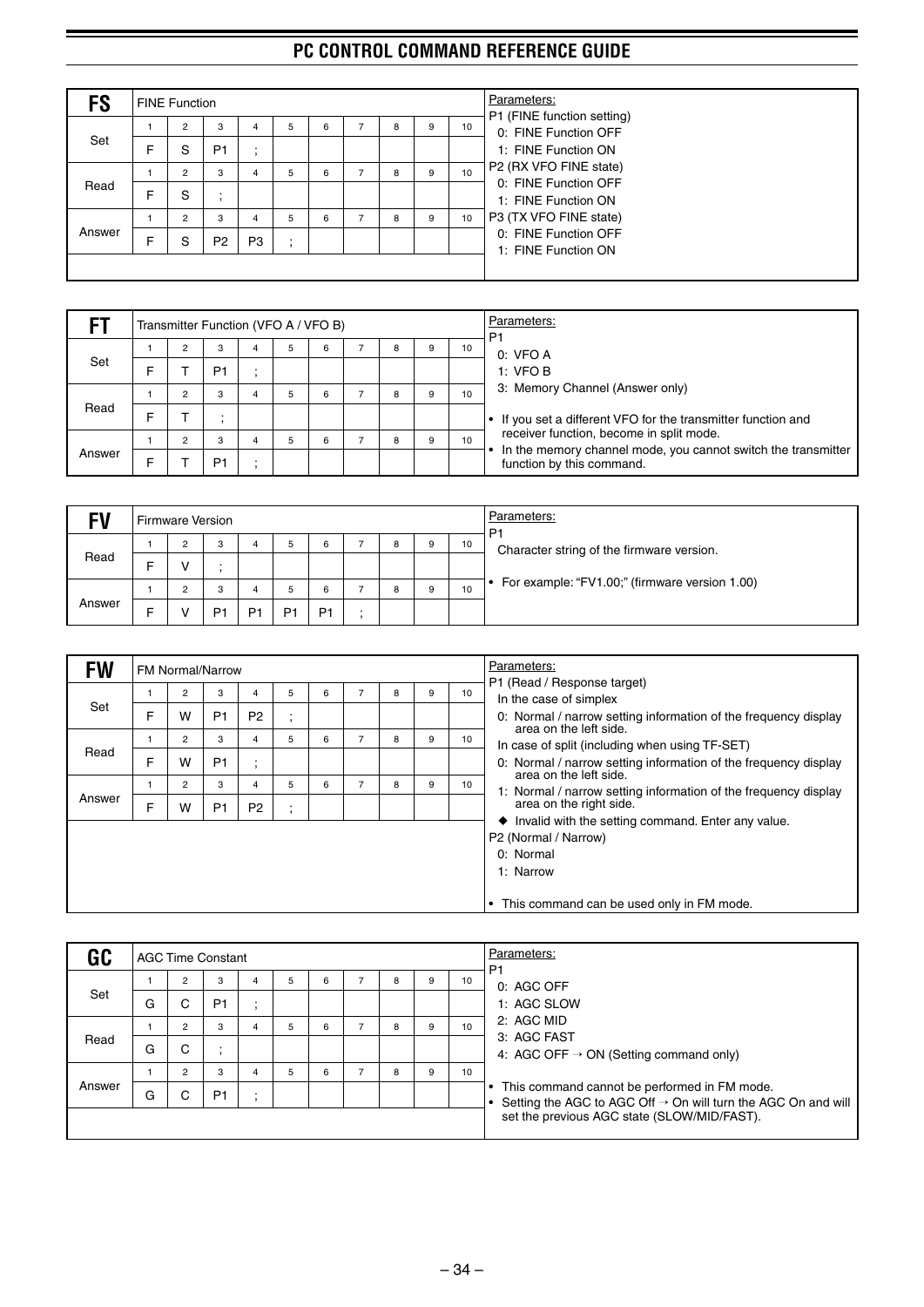| G1     |   |                | <b>AGC Time Constant Preset</b> |                |                |                |                |                |                      | Parameters:     |                                                                                                                             |
|--------|---|----------------|---------------------------------|----------------|----------------|----------------|----------------|----------------|----------------------|-----------------|-----------------------------------------------------------------------------------------------------------------------------|
|        |   | $\overline{2}$ | 3                               |                | 5              | 6              |                | 8              | 9                    | 10              | P1 (Slow preset value)<br>$01 - 20$                                                                                         |
| Set    | G |                | P <sub>1</sub>                  | P <sub>1</sub> | P <sub>2</sub> | P <sub>2</sub> | P <sub>3</sub> | P <sub>3</sub> | $\bullet$<br>$\cdot$ |                 | 99: Initial value setting (setting command only)                                                                            |
|        |   | $\overline{2}$ | 3                               | 4              | 5              | 6              |                | 8              | 9                    | 10 <sup>1</sup> | P2 (Mid preset value)<br>$01 - 20$                                                                                          |
| Read   | G |                | ٠.<br>$\cdot$                   |                |                |                |                |                |                      |                 | 99: Initial value setting (setting command only)                                                                            |
|        |   | $\overline{2}$ | 3                               | 4              | 5              | 6              |                | 8              | 9                    | 10              | P3 (Fast preset value)                                                                                                      |
| Answer | G |                | P <sub>1</sub>                  | P <sub>1</sub> | P <sub>2</sub> | P <sub>2</sub> | P <sub>3</sub> | P <sub>3</sub> | $\bullet$<br>$\cdot$ |                 | $01 - 20$<br>99: Initial value setting (setting command only)                                                               |
|        |   |                |                                 |                |                |                |                |                |                      |                 | • While the AGC is OFF, the GT command can still be set or read.<br>While in FM mode, the GT command cannot be set or read. |

| ID     | Transceiver ID Number |                |                |                |   |   |   | Parameters:<br>P <sub>1</sub> |              |
|--------|-----------------------|----------------|----------------|----------------|---|---|---|-------------------------------|--------------|
| Read   |                       | -3             |                |                | 6 | 8 | 9 | 10                            | 024: TS-890S |
|        | D                     |                |                |                |   |   |   |                               |              |
|        |                       | -3             |                |                | 6 | 8 | 9 | 10                            |              |
| Answer | D                     | P <sub>1</sub> | P <sub>1</sub> | P <sub>1</sub> |   |   |   |                               |              |

| <b>PO</b> | <b>DHCP</b>    |                |                |                |                |                |                |    |                | Parameters:    |                                                                                                |
|-----------|----------------|----------------|----------------|----------------|----------------|----------------|----------------|----|----------------|----------------|------------------------------------------------------------------------------------------------|
|           |                | $\overline{2}$ | 3              | 4              |                | 6              |                | 8  | 9              | 10             | P1 (DHCP ON/OFF)<br>0: DHCP OFF                                                                |
| Set       |                | P              | 0              | P <sub>1</sub> |                |                |                |    |                |                | 1: DHCP ON                                                                                     |
|           |                | $\overline{2}$ | 3              | 4              |                | 6              |                | 8  | 9              | 10             | $P2 \sim P5$ (IP address (each 3-digits number))                                               |
| Read      |                | P              | 0              |                |                |                |                |    |                |                | 001.000.000.000 223.255.255.255<br>If no IP address is acquired when DHCP is turned ON, the IP |
|           |                | 2              | 3              | 4              |                | 6              | ⇁              | 8  | 9              | 10             | address is replaced with hyphens: ---.---.---.---                                              |
|           |                | P              | $\Omega$       | P <sub>1</sub> | P <sub>2</sub> | P <sub>2</sub> | P <sub>2</sub> | P3 | P <sub>3</sub> | P <sub>3</sub> | When DHCP is ON, the IP address acquired automatically is                                      |
| Answer    | 11             | 12             | 13             | 14             | 15             | 16             | 17             | 18 | 19             | 20             | output as a response. When DHCP is OFF, the set fixed IP<br>address is output as a response.   |
|           | P <sub>4</sub> | P <sub>4</sub> | P <sub>4</sub> | P <sub>5</sub> | P <sub>5</sub> | P <sub>5</sub> |                |    |                |                |                                                                                                |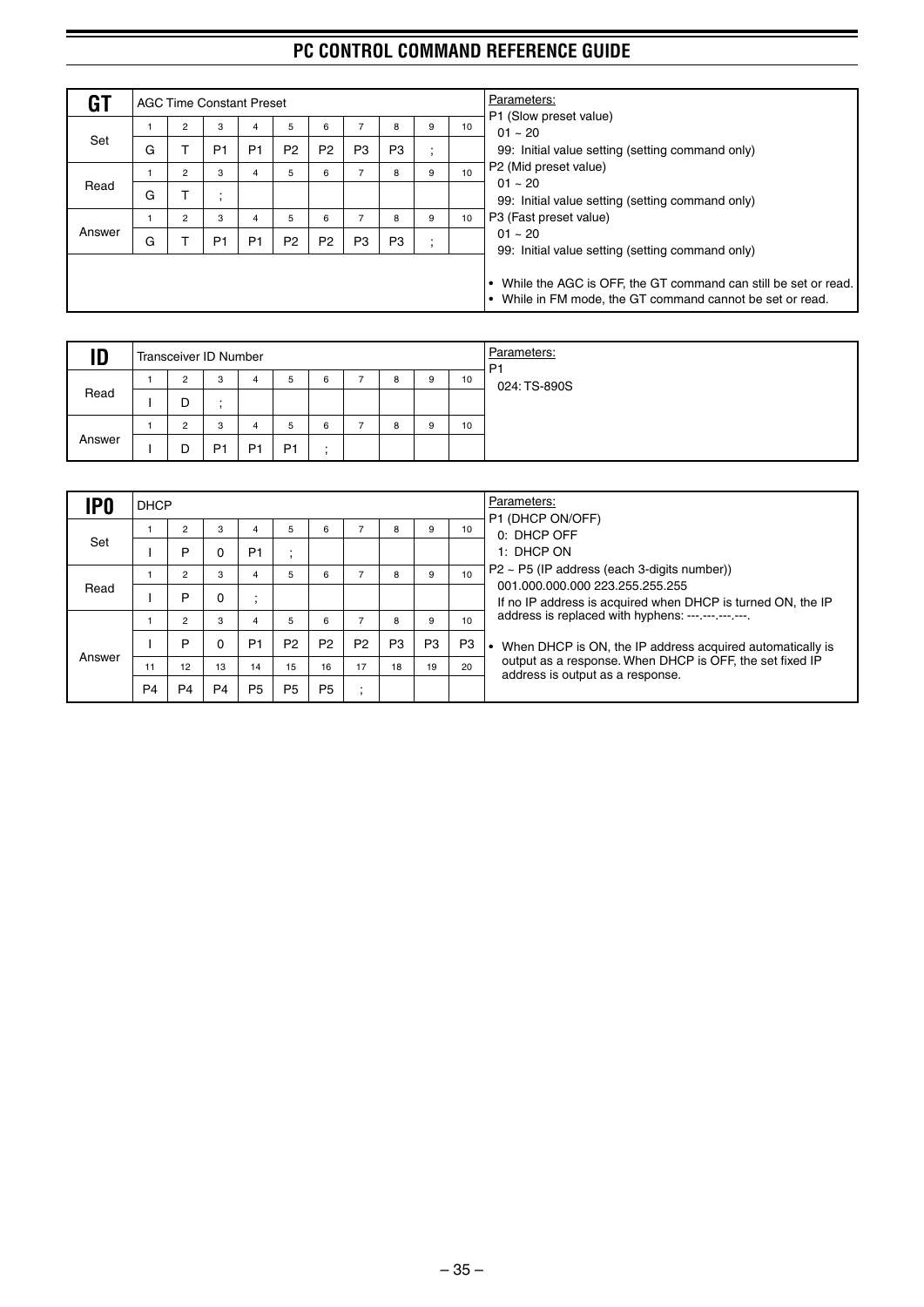| IP <sub>1</sub> |                 | IP Address (Manual Configuration) |                       |                         |                 |                       |                       |                       |                  |                       | Parameters:                                                                                                       |
|-----------------|-----------------|-----------------------------------|-----------------------|-------------------------|-----------------|-----------------------|-----------------------|-----------------------|------------------|-----------------------|-------------------------------------------------------------------------------------------------------------------|
|                 | $\mathbf{1}$    | $\overline{2}$                    | 3                     | $\overline{4}$          | 5               | 6                     | $\overline{7}$        | 8                     | 9                | 10                    | P1 ~ P4 (IP address (each 3-digits number))                                                                       |
|                 | $\mathsf{I}$    | P                                 | $\mathbf{1}$          | P <sub>1</sub>          | P <sub>1</sub>  | P <sub>1</sub>        | P <sub>2</sub>        | P <sub>2</sub>        | P <sub>2</sub>   | P <sub>3</sub>        | 001.000.000.000 ~ 223.255.255.255<br>P5 ~ P8 (Subnet Mask address (each 3-digits number))                         |
|                 | 11              | 12                                | 13                    | 14                      | 15              | 16                    | 17                    | 18                    | 19               | 20                    | 000.000.000.000 ~ 255.255.255.252                                                                                 |
|                 | P <sub>3</sub>  | P <sub>3</sub>                    | P <sub>4</sub>        | P <sub>4</sub>          | P <sub>4</sub>  | P <sub>5</sub>        | P <sub>5</sub>        | P <sub>5</sub>        | P <sub>6</sub>   | P6                    | P9 ~ P12 (Default Gateway address (each 3-digits number))                                                         |
|                 | 21              | 22                                | 23                    | 24                      | 25              | 26                    | 27                    | 28                    | 29               | 30                    | 001.000.000.000 ~ 223.255.255.255<br>♦ If P9 ~ P12 are not set, they will become all blank.                       |
|                 | P <sub>6</sub>  | P7                                | P7                    | P7                      | P <sub>8</sub>  | P <sub>8</sub>        | P <sub>8</sub>        | P <sub>9</sub>        | P <sub>9</sub>   | P.9                   | P13 ~ P16 (Priority DNS Server address (each 3-digits number))                                                    |
|                 | 31              | 32                                | 33                    | 34                      | 35              | 36                    | 37                    | 38                    | 39               | 40                    | 001.000.000.000 ~ 223.255.255.255                                                                                 |
| Set             | P <sub>10</sub> | P <sub>10</sub>                   | P <sub>10</sub>       | P11                     | P11             | P11                   | P <sub>12</sub>       | P <sub>12</sub>       | P <sub>12</sub>  | P <sub>13</sub>       | ♦ If P13 ~ P16 are not set, they will become all blank.<br>P17 ~ P20 (Secondary DNS Server address (each 3-digits |
|                 | 41              | 42                                | 43                    | 44                      | 45              | 46                    | 47                    | 48                    | 49               | 50                    | number))                                                                                                          |
|                 | P <sub>13</sub> | P <sub>13</sub>                   | P <sub>14</sub>       | P <sub>14</sub>         | P <sub>14</sub> | P <sub>15</sub>       | P <sub>15</sub>       | P <sub>15</sub>       | P <sub>16</sub>  | P <sub>16</sub>       | 001.000.000.000 ~ 223.255.255.255<br>$\blacklozenge$ If P17 ~ P20 are not set, they will become all blank.        |
|                 | 51              | 52                                | 53                    | 54                      | 55              | 56                    | 57                    | 58                    | 59               | 60                    |                                                                                                                   |
|                 |                 |                                   |                       |                         |                 |                       |                       |                       | P <sub>19</sub>  |                       |                                                                                                                   |
|                 | P <sub>16</sub> | P17<br>62                         | P <sub>17</sub><br>63 | P <sub>17</sub><br>64   | P <sub>18</sub> | P <sub>18</sub><br>66 | P <sub>18</sub><br>67 | P <sub>19</sub><br>68 | 69               | P <sub>19</sub><br>70 |                                                                                                                   |
|                 | 61              |                                   |                       |                         | 65              |                       |                       |                       |                  |                       |                                                                                                                   |
|                 | P <sub>20</sub> | P <sub>20</sub>                   | P <sub>20</sub>       | $\frac{1}{2}$           |                 |                       |                       |                       |                  |                       |                                                                                                                   |
| Read            | $\mathbf{1}$    | $\overline{2}$                    | 3                     | $\overline{4}$          | 5               | 6                     | $\overline{7}$        | 8                     | 9                | 10                    |                                                                                                                   |
|                 | ı               | P                                 | 1                     | $\frac{1}{2}$           |                 |                       |                       |                       |                  |                       |                                                                                                                   |
|                 | $\mathbf{1}$    | $\overline{2}$                    | 3                     | $\overline{\mathbf{4}}$ | 5               | 6                     | $\overline{7}$        | 8                     | $\boldsymbol{9}$ | 10                    |                                                                                                                   |
|                 | $\mathbf{I}$    | P                                 | 1                     | P <sub>1</sub>          | P <sub>1</sub>  | P <sub>1</sub>        | P <sub>2</sub>        | P <sub>2</sub>        | P <sub>2</sub>   | P3                    |                                                                                                                   |
|                 | 11              | 12                                | 13                    | 14                      | 15              | 16                    | 17                    | 18                    | 19               | 20                    |                                                                                                                   |
|                 | P <sub>3</sub>  | P <sub>3</sub>                    | P <sub>4</sub>        | P <sub>4</sub>          | P <sub>4</sub>  | P <sub>5</sub>        | P <sub>5</sub>        | P <sub>5</sub>        | P <sub>6</sub>   | P <sub>6</sub>        |                                                                                                                   |
|                 | 21              | 22                                | 23                    | 24                      | 25              | 26                    | 27                    | 28                    | 29               | 30                    |                                                                                                                   |
|                 | P <sub>6</sub>  | P7                                | P7                    | P7                      | P <sub>8</sub>  | P <sub>8</sub>        | P <sub>8</sub>        | P <sub>9</sub>        | P <sub>9</sub>   | P <sub>9</sub>        |                                                                                                                   |
| Answer          | 31              | 32                                | 33                    | 34                      | 35              | 36                    | 37                    | 38                    | 39               | 40                    |                                                                                                                   |
|                 | P <sub>10</sub> | P <sub>10</sub>                   | P <sub>10</sub>       | P <sub>11</sub>         | P <sub>11</sub> | P11                   | P <sub>12</sub>       | P <sub>12</sub>       | P <sub>12</sub>  | P <sub>13</sub>       |                                                                                                                   |
|                 | 41              | 42                                | 43                    | 44                      | 45              | 46                    | 47                    | 48                    | 49               | 50                    |                                                                                                                   |
|                 | P <sub>13</sub> | P <sub>13</sub>                   | P <sub>14</sub>       | P <sub>14</sub>         | P <sub>14</sub> | P <sub>15</sub>       | P <sub>15</sub>       | P <sub>15</sub>       | P <sub>16</sub>  | P <sub>16</sub>       |                                                                                                                   |
|                 | 51              | 52                                | 53                    | 54                      | 55              | 56                    | 57                    | 58                    | 59               | 60                    |                                                                                                                   |
|                 | P <sub>16</sub> | P <sub>17</sub>                   | P <sub>17</sub>       | P <sub>17</sub>         | P <sub>18</sub> | P <sub>18</sub>       | P <sub>18</sub>       | P <sub>19</sub>       | P <sub>19</sub>  | P <sub>19</sub>       |                                                                                                                   |
|                 | 61              | 62                                | 63                    | 64                      | 65              | 66                    | 67                    | 68                    | 69               | 70                    |                                                                                                                   |
|                 | P <sub>20</sub> | P <sub>20</sub>                   | P <sub>20</sub>       |                         |                 |                       |                       |                       |                  |                       |                                                                                                                   |

| IP2    | MAC Address    |                |                |                |                |                |                |                |                |                | Parameters:                                        |
|--------|----------------|----------------|----------------|----------------|----------------|----------------|----------------|----------------|----------------|----------------|----------------------------------------------------|
|        |                |                | 3              | 4              | 5              | 6              |                | 8              | 9              | 10             | $ P1 - P6$ (MAC address)<br>$00 \sim FF$           |
| Read   |                | P              | 2              |                |                |                |                |                |                |                | $\blacklozenge$ A ~ F entries must be capitalized. |
|        |                | $\sim$         | 3              | 4              | 5              | 6              |                | 8              | 9              | 10             |                                                    |
|        |                | P              | 2              | P <sub>1</sub> | P1             | P <sub>2</sub> | P <sub>2</sub> | P <sub>3</sub> | P <sub>3</sub> | P <sub>4</sub> |                                                    |
| Answer | 11             | 12             | 13             | 14             | 15             | 16             | 17             | 18             | 19             | 20             |                                                    |
|        | P <sub>4</sub> | P <sub>5</sub> | P <sub>5</sub> | P <sub>6</sub> | P <sub>6</sub> | $\mathbf{r}$   |                |                |                |                |                                                    |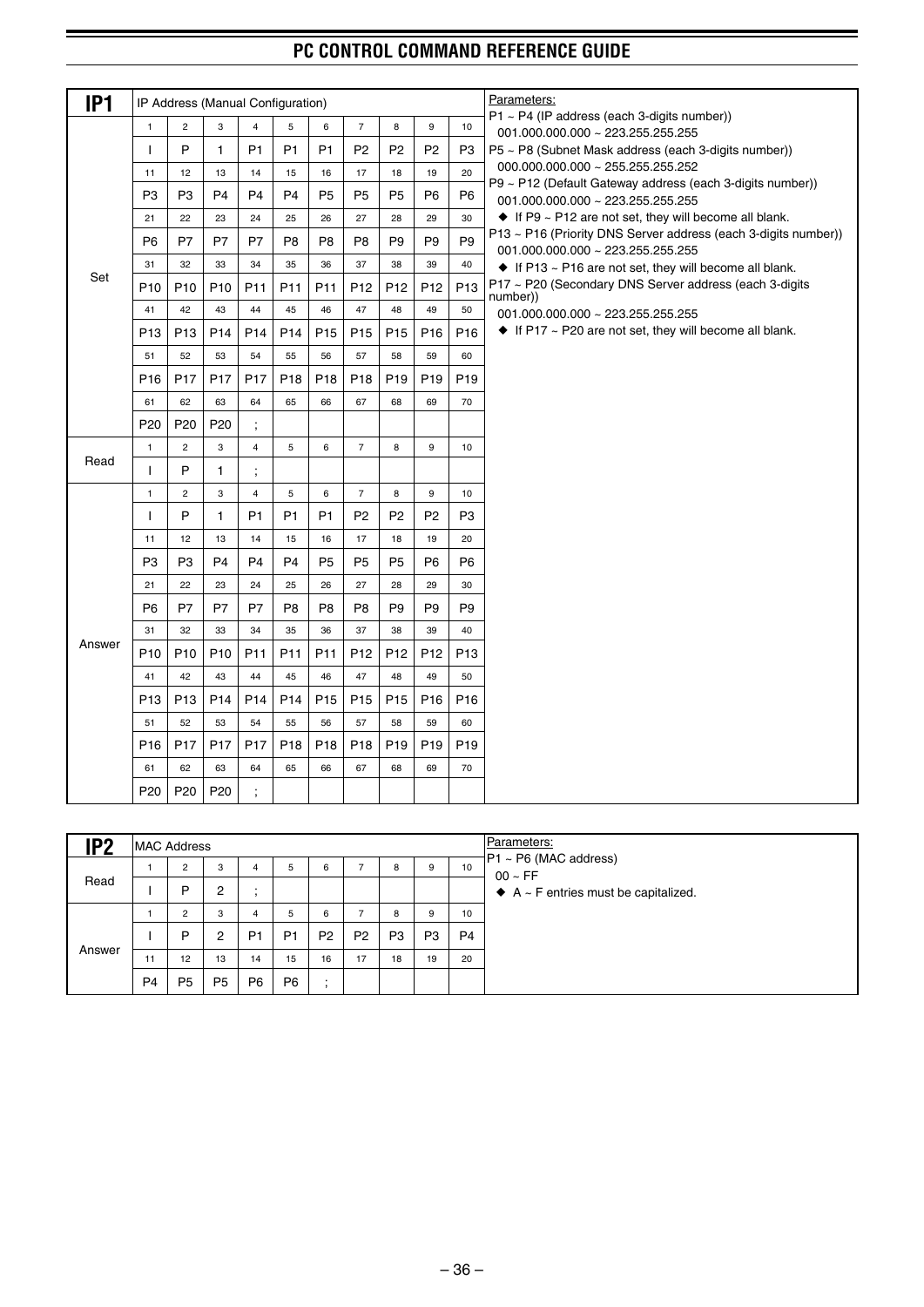| IS     |                |                | Receive Filter Shift Frequency |                |                |                |         |   |    | Parameters:<br>P <sub>1</sub>                                                                                                                               |
|--------|----------------|----------------|--------------------------------|----------------|----------------|----------------|---------|---|----|-------------------------------------------------------------------------------------------------------------------------------------------------------------|
| Set    | 2              | 3              | 4                              | 5              | 6              |                | 8       | 9 | 10 | +: Plus direction                                                                                                                                           |
|        | S              | P <sub>1</sub> | P <sub>2</sub>                 | P <sub>2</sub> | P <sub>2</sub> | P <sub>2</sub> | $\cdot$ |   |    | -: Minus direction                                                                                                                                          |
|        | $\overline{2}$ | 3              | 4                              | 5              | 6              |                | 8       | 9 | 10 | $\bullet$ If the shift frequency is 0 Hz, You can use either $+$ , $-$ , and<br>space.                                                                      |
| Read   | S              | ٠<br>$\cdot$   |                                |                |                |                |         |   |    | P <sub>2</sub>                                                                                                                                              |
|        | 2              | 3              | 4                              | 5              | 6              |                | 8       | 9 | 10 | Shift Frequency (4 digits in Hz)                                                                                                                            |
| Answer | S              | P <sub>1</sub> | P <sub>2</sub>                 | P <sub>2</sub> | P <sub>2</sub> | P <sub>2</sub> |         |   |    | ◆ For the settable shift frequency, refer to the table below.<br>If other shift frequency is specified, it is corrected to the<br>settable shift frequency. |
|        |                |                |                                |                |                |                |         |   |    | Entering a value of 9999 results in the initial value being<br>entered. (P1 can be use either $+$ , $-$ , and space)                                        |
|        |                |                |                                |                |                |                |         |   |    | Shift frequency range for SSB (Hz)<br>Shift frequency range for CW (Hz)                                                                                     |
|        |                |                |                                |                |                |                |         |   |    | 50 STEP<br>10 STEP<br>$50 - 2500$<br>$-800 - 800$                                                                                                           |
|        |                |                |                                |                |                |                |         |   |    |                                                                                                                                                             |

| <b>KS</b> |                     | <b>Keying Speed</b> |                |                |                |           |   |   |   |    | <b>Parameters:</b><br>P <sub>1</sub> |
|-----------|---------------------|---------------------|----------------|----------------|----------------|-----------|---|---|---|----|--------------------------------------|
|           |                     | $\overline{2}$      | 3              | 4              | h              | 6         | - | 8 | 9 | 10 | $004 - 060$                          |
| Set       | Κ                   | S                   | P <sub>1</sub> | P <sub>1</sub> | P <sub>1</sub> | $\cdot$   |   |   |   |    |                                      |
|           |                     | $\overline{2}$      | 3              | 4              | h              | 6         | - | 8 | 9 | 10 |                                      |
| Read      | $\overline{ }$<br>ĸ | S                   | ٠.             |                |                |           |   |   |   |    |                                      |
|           |                     | 2                   | 3              | 4              | 5              | 6         | ⇁ | 8 | 9 | 10 |                                      |
| Answer    | v<br>ĸ              | S                   | P <sub>1</sub> | P <sub>1</sub> | P <sub>1</sub> | $\bullet$ |   |   |   |    |                                      |

| KY     | <b>CW Keying</b> |                |                |                |                |                |                |   |   |    | Parameters:                                                                                                                                                                                                                                                    |                                                                                                                                                                                                                                                                                                                                                                                                                       |                |              |          |              |                          |              |             |                          |
|--------|------------------|----------------|----------------|----------------|----------------|----------------|----------------|---|---|----|----------------------------------------------------------------------------------------------------------------------------------------------------------------------------------------------------------------------------------------------------------------|-----------------------------------------------------------------------------------------------------------------------------------------------------------------------------------------------------------------------------------------------------------------------------------------------------------------------------------------------------------------------------------------------------------------------|----------------|--------------|----------|--------------|--------------------------|--------------|-------------|--------------------------|
|        | $\mathbf{1}$     | $\overline{2}$ | 3              |                | $4\sim$        | $\pmb{\times}$ |                |   |   |    | P1 (Keying string buffer state)                                                                                                                                                                                                                                |                                                                                                                                                                                                                                                                                                                                                                                                                       |                |              |          |              |                          |              |             |                          |
| Set 1  |                  |                | P <sub>1</sub> |                | P <sub>2</sub> |                |                |   |   |    |                                                                                                                                                                                                                                                                | For Setting 1, always enter a space or "2".                                                                                                                                                                                                                                                                                                                                                                           |                |              |          |              |                          |              |             |                          |
|        | Κ                | Υ              |                |                |                | ;              |                |   |   |    |                                                                                                                                                                                                                                                                | For Setting 2, entering 0 will cause Setting 1 to stop. An error will occur if any value other than 0 is entered.                                                                                                                                                                                                                                                                                                     |                |              |          |              |                          |              |             |                          |
| Set 2  | $\mathbf{1}$     | $\overline{c}$ | 3              | $\overline{4}$ | 5              | 6              | $\overline{7}$ | 8 | 9 | 10 |                                                                                                                                                                                                                                                                | In response command, outputs the following value.                                                                                                                                                                                                                                                                                                                                                                     |                |              |          |              |                          |              |             |                          |
|        | Κ                | Y              | P <sub>1</sub> | $\cdot$        |                |                |                |   |   |    |                                                                                                                                                                                                                                                                | 0: Character buffer space                                                                                                                                                                                                                                                                                                                                                                                             |                |              |          |              |                          |              |             |                          |
|        | $\mathbf{1}$     | $\overline{c}$ | 3              | $\overline{4}$ | 5              | 6              | $\overline{7}$ | 8 | 9 | 10 |                                                                                                                                                                                                                                                                | 1: No character buffer space                                                                                                                                                                                                                                                                                                                                                                                          |                |              |          |              |                          |              |             |                          |
| Read   | Κ                | Y              |                |                |                |                |                |   |   |    | P2 (Enter a character string for keying (1 to 24 characters))                                                                                                                                                                                                  |                                                                                                                                                                                                                                                                                                                                                                                                                       |                |              |          |              |                          |              |             |                          |
|        | $\mathbf{1}$     | $\overline{2}$ | 3              | $\overline{4}$ | 5              | 6              | $\overline{7}$ | 8 | 9 | 10 |                                                                                                                                                                                                                                                                | The characters listed in the following table can be entered.                                                                                                                                                                                                                                                                                                                                                          |                |              |          |              |                          |              |             |                          |
| Answer |                  |                |                |                |                |                |                |   |   |    | А                                                                                                                                                                                                                                                              | B                                                                                                                                                                                                                                                                                                                                                                                                                     | С              | D            | Е        | F            | G                        | н            |             | J                        |
|        | Κ                | Y              | P <sub>1</sub> | $\frac{1}{2}$  |                |                |                |   |   |    | K                                                                                                                                                                                                                                                              | L                                                                                                                                                                                                                                                                                                                                                                                                                     | M              | N            | $\circ$  | P            | Q                        | $\mathsf{R}$ | S           | T                        |
|        |                  |                |                |                |                |                |                |   |   |    | U                                                                                                                                                                                                                                                              | $\vee$                                                                                                                                                                                                                                                                                                                                                                                                                | W              | X            | Υ        | Z            |                          |              |             |                          |
|        |                  |                |                |                |                |                |                |   |   |    | a                                                                                                                                                                                                                                                              | b                                                                                                                                                                                                                                                                                                                                                                                                                     | C              | d            | e        | $\mathsf{f}$ | g                        | h            | i           |                          |
|        |                  |                |                |                |                |                |                |   |   |    | k                                                                                                                                                                                                                                                              |                                                                                                                                                                                                                                                                                                                                                                                                                       | m              | n            | $\Omega$ | p            | q                        | r            | s           | t                        |
|        |                  |                |                |                |                |                |                |   |   |    | u                                                                                                                                                                                                                                                              | $\mathsf{v}$                                                                                                                                                                                                                                                                                                                                                                                                          | W              | x            | v        | z            |                          |              |             |                          |
|        |                  |                |                |                |                |                |                |   |   |    | $\Omega$                                                                                                                                                                                                                                                       | 1                                                                                                                                                                                                                                                                                                                                                                                                                     | $\overline{c}$ | 3            | 4        | 5            | 6                        | 7            | 8           | 9                        |
|        |                  |                |                |                |                |                |                |   |   |    |                                                                                                                                                                                                                                                                | (space)                                                                                                                                                                                                                                                                                                                                                                                                               | $\mathbf{I}$   | $\mathbf{u}$ |          |              | $\star$                  | $^{+}$       |             | $\overline{\phantom{0}}$ |
|        |                  |                |                |                |                |                |                |   |   |    |                                                                                                                                                                                                                                                                |                                                                                                                                                                                                                                                                                                                                                                                                                       |                | $=$          | ?        | $\omega$     |                          |              |             |                          |
|        |                  |                |                |                |                |                |                |   |   |    |                                                                                                                                                                                                                                                                | Using abbreviations, you can enter the following symbols:                                                                                                                                                                                                                                                                                                                                                             |                |              |          |              |                          |              |             |                          |
|        |                  |                |                |                |                |                |                |   |   |    |                                                                                                                                                                                                                                                                | Abbreviation                                                                                                                                                                                                                                                                                                                                                                                                          |                | Symbol       |          |              | Abbreviation             |              | Symbol      |                          |
|        |                  |                |                |                |                |                |                |   |   |    |                                                                                                                                                                                                                                                                | $\overline{BT}$                                                                                                                                                                                                                                                                                                                                                                                                       |                |              |          |              | $\overline{\mathsf{SK}}$ |              | $\, > \,$   |                          |
|        |                  |                |                |                |                |                |                |   |   |    |                                                                                                                                                                                                                                                                | <b>AR</b>                                                                                                                                                                                                                                                                                                                                                                                                             |                |              |          |              | $\overline{KN}$          |              | 1           |                          |
|        |                  |                |                |                |                |                |                |   |   |    |                                                                                                                                                                                                                                                                | $\overline{AS}$                                                                                                                                                                                                                                                                                                                                                                                                       |                | $\,<\,$      |          |              | $\overline{\mathsf{BK}}$ |              | $\setminus$ |                          |
|        |                  |                |                |                |                |                |                |   |   |    |                                                                                                                                                                                                                                                                | $\overline{HH}$                                                                                                                                                                                                                                                                                                                                                                                                       |                | #            |          |              | $\overline{\text{SN}}$   |              | $\%$        |                          |
|        |                  |                |                |                |                |                |                |   |   |    | • When setting spaces in parameter P1, the parameter P2 has<br>space.<br>• When setting "2" in parameter P1, the parameter P2 has a<br>• Although you can use lower-case letters as well as upper-<br>• You cannot enter a semicolon (;) for the P2 parameter. | a fixed length of 24 bytes. Characters that are left blank will<br>be filled with spaces, but these spaces will not be converted to<br>morse code. Continuously set spaces are keying as a single<br>maximum variable length of 24 bytes. Continuously set spaces<br>are keying as continuous spaces.<br>case letters for the P2 parameter, there is no distinction made<br>between them when sending the morse code. |                |              |          |              |                          |              |             |                          |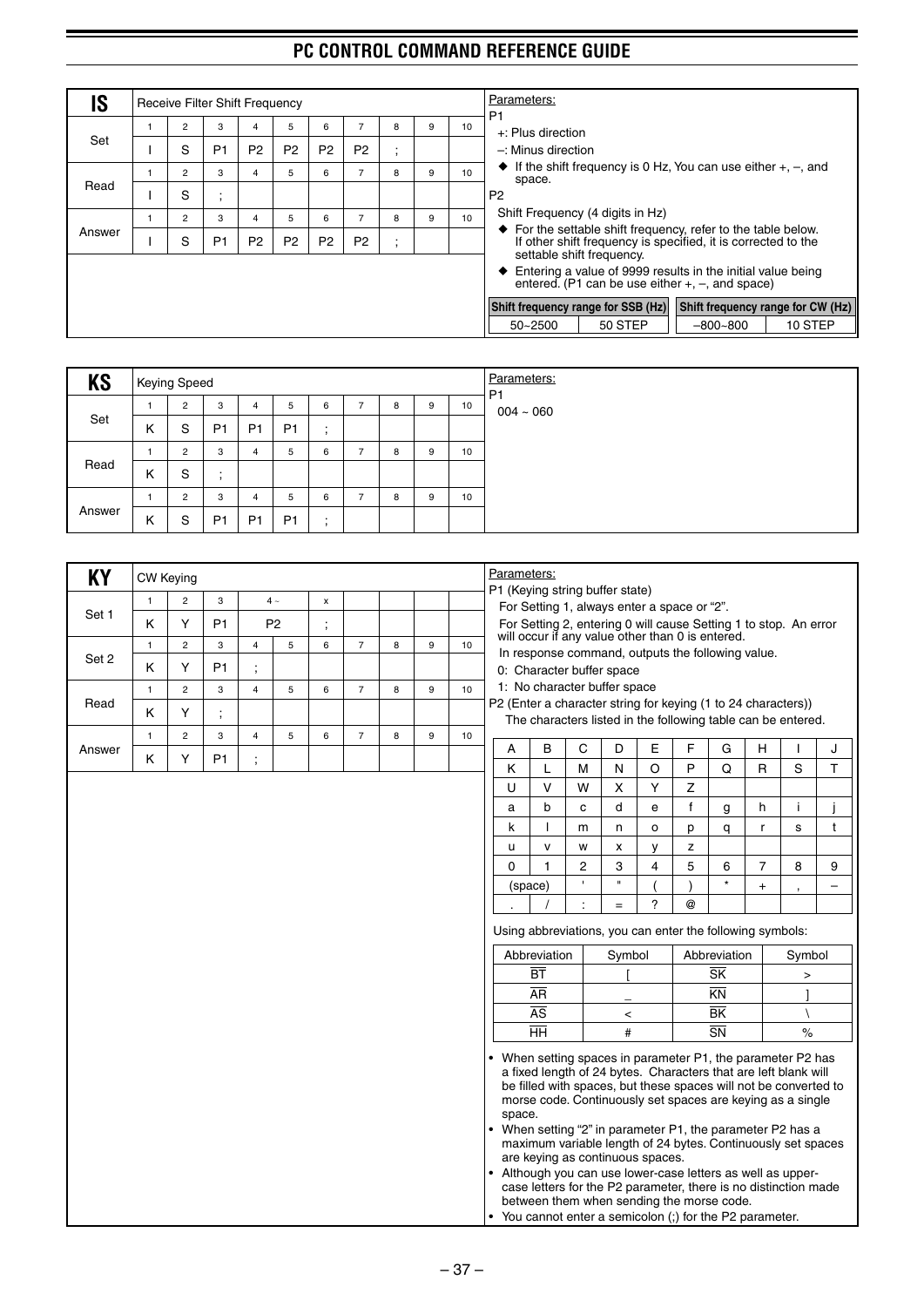| LA <sub>0</sub> |   |                |   | Target Band of Linear Amplifier Menu |   |   |   |   |    | Parameters:<br>P <sub>1</sub> |
|-----------------|---|----------------|---|--------------------------------------|---|---|---|---|----|-------------------------------|
|                 |   | $\overline{2}$ | 3 | 4                                    | 5 | 6 | 8 | 9 | 10 | 0: HF                         |
| Set             |   | A              | 0 | P <sub>1</sub>                       |   |   |   |   |    | 1: 50 MHz                     |
|                 |   | $\overline{2}$ | 3 | 4                                    | 5 | 6 | 8 | 9 | 10 | 2: 70 MHz                     |
| Read            | – | A              | 0 |                                      |   |   |   |   |    |                               |
|                 |   | $\overline{2}$ | 3 | 4                                    | 5 | 6 | 8 | 9 | 10 |                               |
| Answer          | – | A              | 0 | P <sub>1</sub>                       |   |   |   |   |    |                               |

| LA1    |   |                |   | Linear Amplifier ON/OFF |   |   |   |   |    | Parameters:<br>P <sub>1</sub>                   |
|--------|---|----------------|---|-------------------------|---|---|---|---|----|-------------------------------------------------|
| Set    |   | $\overline{2}$ | 3 | 4                       | 6 | - | 8 | 9 | 10 | 0: Linear Amplifier OFF                         |
|        |   | A              |   | P <sub>1</sub>          |   |   |   |   |    | 1: Linear Amplifier ON                          |
|        |   | $\overline{2}$ | 3 | 4                       | 6 | - | 8 | 9 | 10 | 9: Setting initial value (setting command only) |
| Read   | - | A              |   |                         |   |   |   |   |    |                                                 |
|        |   | $\overline{2}$ | 3 | 4                       | 6 | ⇁ | 8 | 9 | 10 |                                                 |
| Answer | - | A              |   | P <sub>1</sub>          |   |   |   |   |    |                                                 |

| LA2    |                |                | Linear Amplifier Transmission Control |   |   |   |   |    | Parameters:<br>P <sub>1</sub>                   |
|--------|----------------|----------------|---------------------------------------|---|---|---|---|----|-------------------------------------------------|
|        |                | 3              | 4                                     | 5 | 6 | 8 | 9 | 10 | 0: Active Low                                   |
| Set    | A              | 2              | P <sub>1</sub>                        |   |   |   |   |    | 1: Active High                                  |
|        | $\overline{2}$ | 3              |                                       | 5 | 6 | 8 | 9 | 10 | 9: Setting initial value (setting command only) |
| Read   | A              | $\overline{2}$ |                                       |   |   |   |   |    |                                                 |
|        | $\overline{2}$ | 3              | 4                                     | 5 | 6 | 8 | 9 | 10 |                                                 |
| Answer | A              | $\overline{2}$ | P <sub>1</sub>                        |   |   |   |   |    |                                                 |

| LA3    |   |   |                | Linear Amplifier Transmission Delay ON/OFF |   |   |   |    | Parameters:<br>P <sub>1</sub>                   |
|--------|---|---|----------------|--------------------------------------------|---|---|---|----|-------------------------------------------------|
|        | 2 | 3 | 4              | 5                                          | 6 | 8 | 9 | 10 | 0: Transmission Delay OFF                       |
| Set    | A | 3 | P <sub>1</sub> |                                            |   |   |   |    | 1: Transmission Delay ON                        |
|        | ົ | 3 | 4              | 5                                          | 6 | 8 | 9 | 10 | 9: Setting initial value (setting command only) |
| Read   | A | 3 |                |                                            |   |   |   |    |                                                 |
|        | 2 | 3 | 4              | 5                                          | 6 | R | 9 | 10 |                                                 |
| Answer | A | 3 | P <sub>1</sub> |                                            |   |   |   |    |                                                 |

| LA4    |   |                |   |                | Linear Amplifier Transmission Delay Time |                |                |   |   |    | Parameters:                                      |
|--------|---|----------------|---|----------------|------------------------------------------|----------------|----------------|---|---|----|--------------------------------------------------|
|        |   | 2              | 3 | 4              | 5                                        | 6              | $\overline{ }$ | 8 | 9 | 10 | P1 (Operation mode)<br>0: CW/FSK/PSK             |
| Set    |   | A              | 4 | P <sub>1</sub> | P <sub>2</sub>                           | P <sub>2</sub> |                |   |   |    | 1: SSB/FM/AM                                     |
|        |   | $\overline{2}$ | 3 | $\overline{a}$ | 5                                        | 6              |                | 8 | 9 | 10 | P2 (TX delay time)                               |
| Read   |   |                |   |                | ٠                                        |                |                |   |   |    | 00:5 ms                                          |
|        | ┕ | A              | 4 | P <sub>1</sub> | $\cdot$                                  |                |                |   |   |    | $01:10 \text{ ms}$                               |
|        |   | $\overline{2}$ | 3 | $\overline{4}$ | 5                                        | 6              |                | 8 | 9 | 10 | 02: 15 ms                                        |
| Answer |   | A              | 4 | P <sub>1</sub> | P <sub>2</sub>                           | P <sub>2</sub> | ٠<br>$\cdot$   |   |   |    | 03: 20 ms                                        |
|        |   |                |   |                |                                          |                |                |   |   |    | 04: 25 ms                                        |
|        |   |                |   |                |                                          |                |                |   |   |    | 05: 30 ms                                        |
|        |   |                |   |                |                                          |                |                |   |   |    | 06: 35 ms                                        |
|        |   |                |   |                |                                          |                |                |   |   |    | 07: 40 ms                                        |
|        |   |                |   |                |                                          |                |                |   |   |    | 08: 45 ms (When P1 is SSB/FM/AM)                 |
|        |   |                |   |                |                                          |                |                |   |   |    | 09: 50 ms (When P1 is SSB/FM/AM)                 |
|        |   |                |   |                |                                          |                |                |   |   |    | 99: Setting initial value (setting command only) |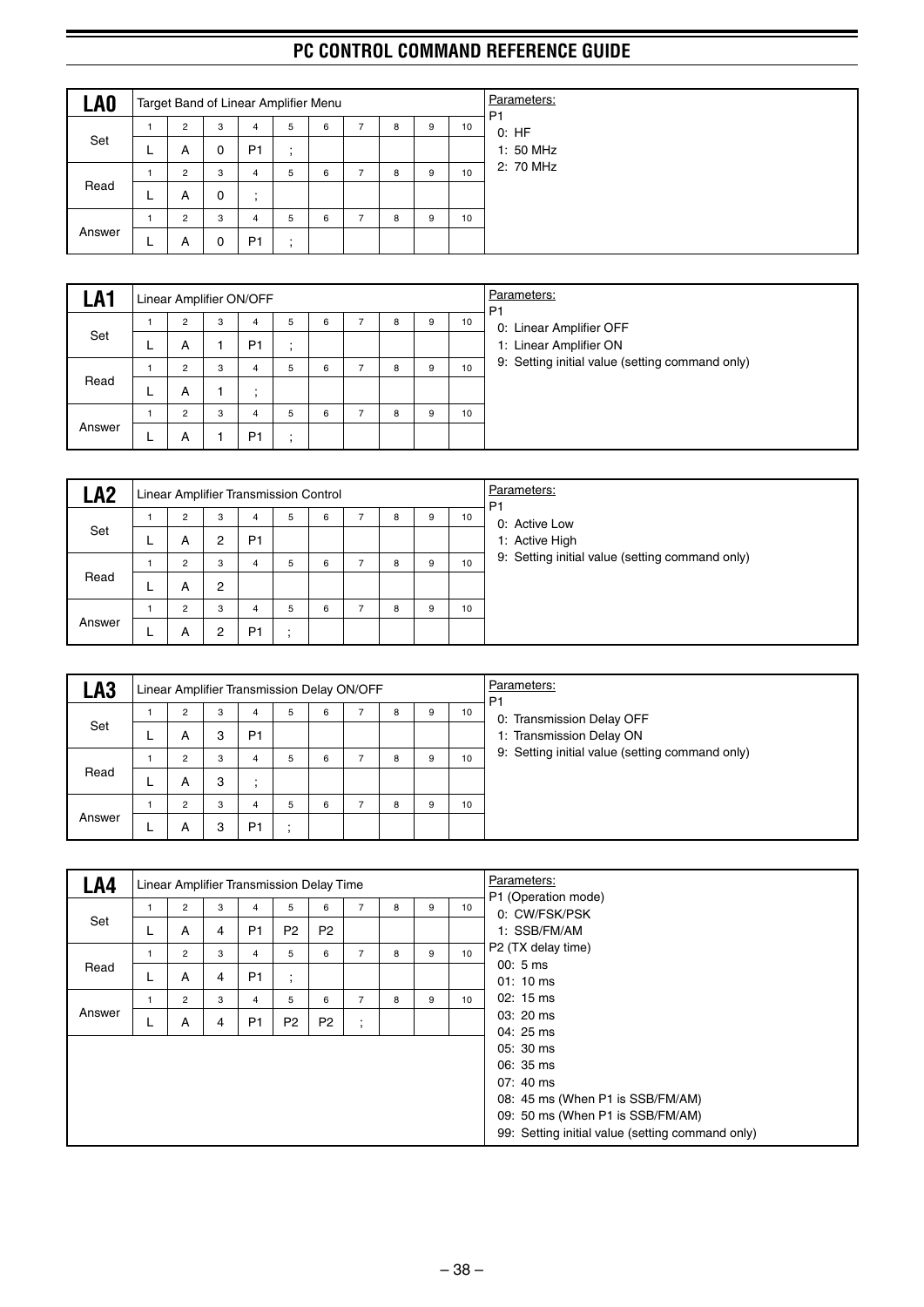| LA5    |   | Linear Amplifier Relay Control |   |                |    |   |   |   |   |    | Parameters:<br>P <sub>1</sub>                   |
|--------|---|--------------------------------|---|----------------|----|---|---|---|---|----|-------------------------------------------------|
|        |   | 2                              | 3 | 4              | 5  | 6 | - | 8 | 9 | 10 | 0: Relay Control OFF                            |
| Set    |   | A                              | 5 | P <sub>1</sub> | ٠  |   |   |   |   |    | 1: Relay Control ON                             |
|        |   | 2                              | 3 | 4              | b. | 6 | - | 8 | 9 | 10 | 9: Setting initial value (setting command only) |
| Read   | ┕ | A                              | 5 | $\cdot$        |    |   |   |   |   |    |                                                 |
|        |   | 2                              | 3 | 4              | 5  | 6 | - | 8 | 9 | 10 |                                                 |
| Answer | – | A                              | 5 | P <sub>1</sub> |    |   |   |   |   |    |                                                 |

| LA6    |   |                |   |                             | Linear Amplifier External ALC Voltage |                             |                |   |   |    |
|--------|---|----------------|---|-----------------------------|---------------------------------------|-----------------------------|----------------|---|---|----|
|        | 1 | $\overline{2}$ | 3 | $\overline{4}$              | 5                                     | 6                           | $\overline{7}$ | 8 | 9 | 10 |
| Set    |   | A              | 6 | P <sub>1</sub>              | P <sub>1</sub>                        | $\bullet$<br>$\overline{ }$ |                |   |   |    |
|        |   | 2              | 3 | $\overline{4}$              | 5                                     | 6                           | $\overline{7}$ | 8 | 9 | 10 |
| Read   |   | A              | 6 | $\bullet$<br>$\overline{ }$ |                                       |                             |                |   |   |    |
|        | 1 | $\overline{2}$ | 3 | $\overline{4}$              | 5                                     | 6                           | $\overline{7}$ | 8 | 9 | 10 |
| Answer |   | A              | 6 | P <sub>1</sub>              | P <sub>1</sub>                        | $\bullet$<br>$\overline{ }$ |                |   |   |    |
|        |   |                |   |                             |                                       |                             |                |   |   |    |
|        |   |                |   |                             |                                       |                             |                |   |   |    |
|        |   |                |   |                             |                                       |                             |                |   |   |    |

| -17<br>LN | Lock     |                |                |         |   |   |                |   |   |    | Parameters:<br>P <sub>1</sub> |
|-----------|----------|----------------|----------------|---------|---|---|----------------|---|---|----|-------------------------------|
|           |          | 2              | 3              | 4       | 5 | 6 | ۰.             | 8 | 9 | 10 | 0: Lock OFF                   |
| Set       | <b>.</b> | Κ              | P <sub>1</sub> | $\cdot$ |   |   |                |   |   |    | 1: Lock ON                    |
|           |          | $\overline{2}$ | 3              | 4       | 5 | 6 | $\overline{ }$ | 8 | 9 | 10 |                               |
| Read      | ►        | K              | ٠.             |         |   |   |                |   |   |    |                               |
|           |          | $\Omega$       | 3              | 4       | 5 | 6 | -              | 8 | 9 | 10 |                               |
| Answer    | −        | κ              | P <sub>1</sub> | $\cdot$ |   |   |                |   |   |    |                               |

| LM     |              |                |                | Voice Message Recording |                |                |                |           |   |                 | Parameters:                                                                                                                                                                                                                                                                                                                                                                     |
|--------|--------------|----------------|----------------|-------------------------|----------------|----------------|----------------|-----------|---|-----------------|---------------------------------------------------------------------------------------------------------------------------------------------------------------------------------------------------------------------------------------------------------------------------------------------------------------------------------------------------------------------------------|
|        | $\mathbf{1}$ | $\overline{2}$ | 3              | $\overline{4}$          | 5              | 6              | $\overline{7}$ | 8         | 9 | 10 <sup>1</sup> | P1 (Recording channel)<br>1: CH $1$                                                                                                                                                                                                                                                                                                                                             |
| Set    | L            | M              | P <sub>1</sub> | P <sub>2</sub>          | ٠<br>٠         |                |                |           |   |                 | 2:CH2                                                                                                                                                                                                                                                                                                                                                                           |
|        |              | 2              | 3              | $\overline{4}$          | 5              | 6              | $\overline{7}$ | 8         | 9 | 10              | 3: CH 3                                                                                                                                                                                                                                                                                                                                                                         |
| Read   | ┗            | M              | $\cdot$        |                         |                |                |                |           |   |                 | 4: CH 4<br>5: CH 5                                                                                                                                                                                                                                                                                                                                                              |
|        | 1            | $\overline{2}$ | 3              | $\overline{4}$          | 5              | 6              | $\overline{7}$ | 8         | 9 | 10 <sup>1</sup> | 6: CH 6                                                                                                                                                                                                                                                                                                                                                                         |
| Answer | ┗            | М              | P <sub>1</sub> | P <sub>2</sub>          | P <sub>3</sub> | P <sub>3</sub> | P <sub>3</sub> | $\bullet$ |   |                 | P2 (Operation)                                                                                                                                                                                                                                                                                                                                                                  |
|        |              |                |                |                         |                |                |                |           |   |                 | 0: Recording ends or stops<br>1: Recording is ready<br>2: Recording starts or while recording<br>3: Delete<br>P3 (Elapsed time of the sound recording)<br>$000 \sim 100$ (s)<br>Invalid when the Voice Message List display is OFF. (Use the<br>PB0 command to turn the Voice Message List display ON/OFF.)<br>The start of recording is possible only when recording is ready. |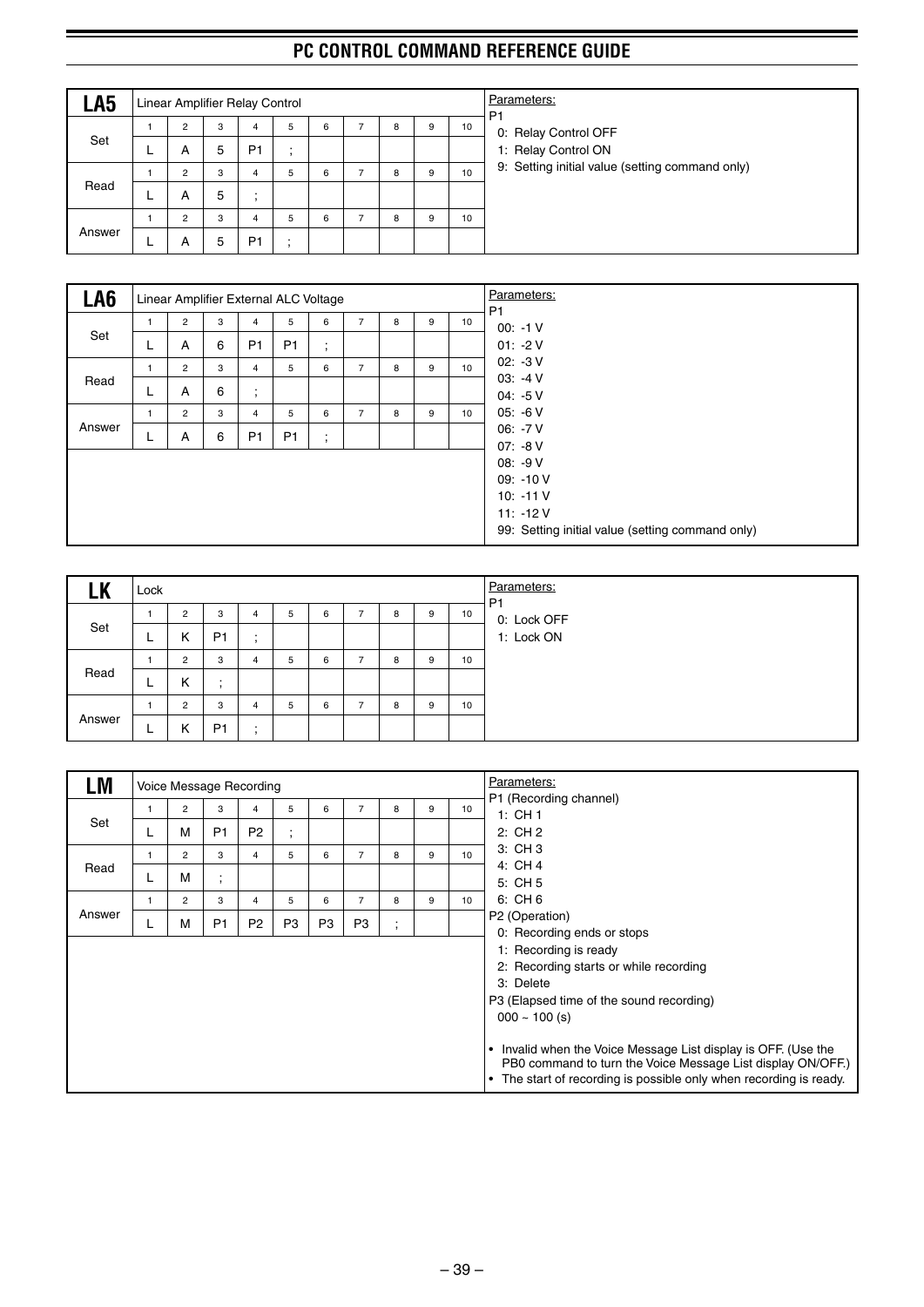| <b>LPO</b> | value) |   |   |    |    | Transmission Output Limiter (Reading the current setting |   |   |    | Parameters:<br>P1 (Transmission Power Upper Limit)              |
|------------|--------|---|---|----|----|----------------------------------------------------------|---|---|----|-----------------------------------------------------------------|
|            |        | c | 3 |    |    | 6                                                        | 8 | 9 | 10 | $005 \sim 100$ (W)                                              |
| Read       |        | D | 0 |    |    |                                                          |   |   |    | The upper power limit level response is given, depending on the |
|            |        | c | 3 |    |    | 6                                                        | 8 | 9 | 10 | current transmission frequency and mode.                        |
| Answer     |        |   |   | D٠ | D٠ | P <sub>1</sub>                                           |   |   |    |                                                                 |

| LP1    |              |                |   |                | Transmission Output Limiter Configuration |                |                |                |                |                             | Parameters:                                                                                                                                                                                                                                                                                                                                           |
|--------|--------------|----------------|---|----------------|-------------------------------------------|----------------|----------------|----------------|----------------|-----------------------------|-------------------------------------------------------------------------------------------------------------------------------------------------------------------------------------------------------------------------------------------------------------------------------------------------------------------------------------------------------|
|        | 1            | $\overline{2}$ | 3 | 4              | 5                                         | 6              | $\overline{7}$ | 8              | 9              | 10                          | P1 (Setting type)<br>0: Transmission power upper limit setting for SSB mode                                                                                                                                                                                                                                                                           |
| Set    | L            | P              |   | P <sub>1</sub> | P <sub>2</sub>                            | P <sub>2</sub> | P <sub>3</sub> | P <sub>3</sub> | P <sub>3</sub> | $\ddot{\phantom{a}}$        | 1: Transmission power upper limit setting for CW mode                                                                                                                                                                                                                                                                                                 |
|        | 1            | $\overline{2}$ | 3 | $\overline{4}$ | 5                                         | 6              | $\overline{7}$ | 8              | 9              | 10                          | 2: Transmission power upper limit setting for FSK/PSK mode                                                                                                                                                                                                                                                                                            |
| Read   | L            | P              |   | P <sub>1</sub> | P <sub>2</sub>                            | P <sub>2</sub> | $\vdots$       |                |                |                             | 3: Transmission power upper limit setting for FM/AM mode<br>4: Transmission power upper limit setting for DATA mode                                                                                                                                                                                                                                   |
|        | $\mathbf{1}$ | $\overline{2}$ | 3 | $\overline{4}$ | 5                                         | 6              | $\overline{7}$ | 8              | 9              | 10                          | 5: Transmission power upper limit setting during TX tuning                                                                                                                                                                                                                                                                                            |
| Answer | L            | P              |   | P <sub>1</sub> | P <sub>2</sub>                            | P <sub>2</sub> | P <sub>3</sub> | P <sub>3</sub> | P <sub>3</sub> | $\bullet$<br>$\overline{ }$ | P2 (Frequency Band)                                                                                                                                                                                                                                                                                                                                   |
|        |              |                |   |                |                                           |                |                |                |                |                             | 00: 1.8 MHz band<br>$01:3.5$ MHz band<br>$02: 5 MHz$ band<br>03: 7 MHz band<br>04: 10 MHz band<br>05: 14 MHz band<br>06: 18 MHz band<br>07: 21 MHz band<br>08: 24 MHz band<br>09: 28 MHz band<br>10: 50 MHz band<br>11: 70 MHz band<br>P3 (Transmission Power Upper Limit)<br>$005 \sim 100$ (W)<br>999: Initial value setting (setting command only) |

| LP <sub>2</sub> | Transmission Output Limiter ON/OFF |                     |                     |   |   |   |   |    | Parameters:<br>P <sub>1</sub>                                           |
|-----------------|------------------------------------|---------------------|---------------------|---|---|---|---|----|-------------------------------------------------------------------------|
| Set             | 2<br>P                             | 3<br>$\overline{2}$ | 4<br>P <sub>1</sub> | 5 | 6 | 8 | 9 | 10 | 0: Transmission Output Limiter OFF<br>1: Transmission Output Limiter ON |
|                 | $\overline{2}$                     | 3                   | 4                   | 5 | 6 | 8 | 9 | 10 |                                                                         |
| Read            | Þ                                  | $\overline{2}$      |                     |   |   |   |   |    |                                                                         |
| Answer          | 2                                  | 3                   | 4                   | 5 | 6 | 8 | 9 | 10 |                                                                         |
|                 | Þ                                  | $\overline{2}$      | P <sub>1</sub>      |   |   |   |   |    |                                                                         |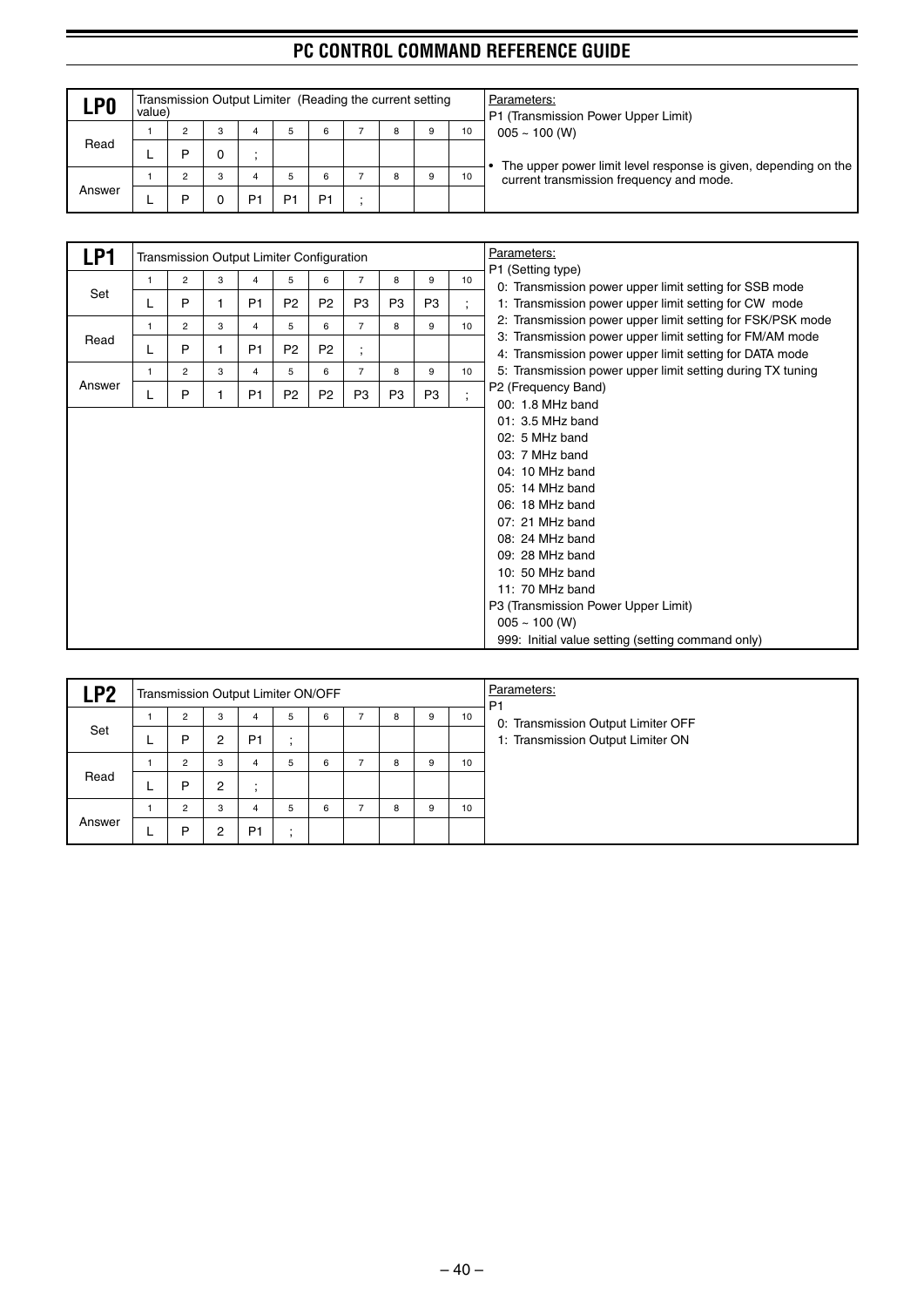| <b>MAO</b> |                 |                |                |                         | <b>Memory Channel Configuration</b> |                |                           |                 |                 |                 | Parameters:                                                                                                                                                     |
|------------|-----------------|----------------|----------------|-------------------------|-------------------------------------|----------------|---------------------------|-----------------|-----------------|-----------------|-----------------------------------------------------------------------------------------------------------------------------------------------------------------|
|            | $\mathbf{1}$    | $\overline{2}$ | 3              | $\overline{\mathbf{4}}$ | 5                                   | 6              | $\overline{7}$            | 8               | 9               | 10              | P1 (Channel number)<br>$000 - 119$                                                                                                                              |
|            | М               | А              | 0              | P <sub>1</sub>          | P <sub>1</sub>                      | P <sub>1</sub> | P <sub>2</sub>            | P <sub>2</sub>  | P <sub>2</sub>  | P <sub>2</sub>  | $\blacklozenge$ Channels P0 ~ P9 are represented as 100 ~ 109 and<br>channels E0 $\sim$ E9 are represented as 110 $\sim$ 119.                                   |
|            | 11              | 12             | 13             | 14                      | 15                                  | 16             | 17                        | 18              | 19              | 20              | P2 (Frequency information (11 digits in Hz.))                                                                                                                   |
|            | P <sub>2</sub>  | P <sub>2</sub> | P <sub>2</sub> | P <sub>2</sub>          | P <sub>2</sub>                      | P <sub>2</sub> | P <sub>2</sub>            | P <sub>3</sub>  | P <sub>4</sub>  | P <sub>5</sub>  | ◆ Blank digits must be entered as "0".                                                                                                                          |
|            | 21              | 22             | 23             | 24                      | 25                                  | 26             | 27                        | 28              | 29              | 30              | P3 (Mode Information)                                                                                                                                           |
| Set        |                 |                |                |                         |                                     |                |                           |                 |                 |                 | ♦ Refer to the P2 value of the OM command.                                                                                                                      |
|            | P6              | P <sub>6</sub> | P7             | P7                      | P8                                  | P8             | P <sub>8</sub>            | P <sub>8</sub>  | P8              | P8              | P4 (FM Normal/ Narrow information)                                                                                                                              |
|            | 31              | 32             | 33             | 34                      | 35                                  | 36             | 37                        | 38              | 39              | $40 -$          | 0: Normal                                                                                                                                                       |
|            | P8              | P8             | P <sub>8</sub> | P <sub>8</sub>          | P <sub>8</sub>                      | P <sub>9</sub> | P <sub>10</sub>           | P <sub>11</sub> | P <sub>12</sub> | P <sub>13</sub> | 1: Narrow                                                                                                                                                       |
|            |                 | X              |                |                         |                                     |                |                           |                 |                 |                 | P5 (FM tone type)<br>$0:$ OFF                                                                                                                                   |
|            | P <sub>13</sub> |                |                |                         |                                     |                |                           |                 |                 |                 | 1: Tone                                                                                                                                                         |
|            |                 |                |                |                         |                                     |                |                           |                 |                 |                 | 2: CTCSS                                                                                                                                                        |
| Read       | $\mathbf{1}$    | $\overline{2}$ | 3              | $\overline{\mathbf{4}}$ | 5                                   | 6              | $\overline{7}$            | 8               | 9               | 10              | 3: Cross Tone                                                                                                                                                   |
|            | м               | A              | 0              | P <sub>1</sub>          | P <sub>1</sub>                      | P <sub>1</sub> | $\ddot{ }$                |                 |                 |                 | P6 (Tone frequency)                                                                                                                                             |
|            | $\mathbf{1}$    | $\overline{c}$ | 3              | $\overline{4}$          | 5                                   | 6              | $\overline{\mathfrak{c}}$ | 8               | 9               | 10              | ♦ Refer to the P1 value of the TN command.                                                                                                                      |
|            | М               | А              | 0              | P <sub>1</sub>          | P <sub>1</sub>                      | P <sub>1</sub> | P <sub>2</sub>            | P <sub>2</sub>  | P <sub>2</sub>  | P <sub>2</sub>  | P7 (CTCSS frequency)                                                                                                                                            |
|            |                 |                |                |                         |                                     |                |                           |                 |                 |                 | ♦ Refer to the P1 value of the CN command.                                                                                                                      |
|            | 11              | 12             | 13             | 14                      | 15                                  | 16             | 17                        | 18              | 19              | 20              | P8 (Split transmission frequency information (11 digits))                                                                                                       |
|            | P <sub>2</sub>  | P <sub>2</sub> | P <sub>2</sub> | P <sub>2</sub>          | P <sub>2</sub>                      | P <sub>2</sub> | P <sub>2</sub>            | P <sub>3</sub>  | P <sub>4</sub>  | P <sub>5</sub>  | ◆ Blank digits must be entered as "0".<br>P9 (Split Transmission mode information)                                                                              |
|            | 21              | 22             | 23             | 24                      | 25                                  | 26             | 27                        | 28              | 29              | 30              | ♦ Refer to the P2 value of the OM command.                                                                                                                      |
| Answer     | P6              | P <sub>6</sub> | P7             | P7                      | P8                                  | P8             | P <sub>8</sub>            | P <sub>8</sub>  | P8              | P8              | P10 (Split Transmission FM Normal/ Narrow information)                                                                                                          |
|            | 31              | 32             | 33             | 34                      | 35                                  | 36             | 37                        | 38              | 39              | $40 -$          | 0: Normal                                                                                                                                                       |
|            |                 |                |                |                         |                                     |                |                           |                 |                 |                 | 1: Narrow                                                                                                                                                       |
|            | P8              | P8             | P <sub>8</sub> | P <sub>8</sub>          | P8                                  | P <sub>9</sub> | P <sub>10</sub>           | P <sub>11</sub> | P <sub>12</sub> | P <sub>13</sub> | P11 (Split information)                                                                                                                                         |
|            |                 | x              |                |                         |                                     |                |                           |                 |                 |                 | 0: Simplex                                                                                                                                                      |
|            | P <sub>13</sub> |                |                |                         |                                     |                |                           |                 |                 |                 | 1: Split                                                                                                                                                        |
|            |                 |                |                |                         |                                     |                |                           |                 |                 |                 | P12 (Scan lockout)<br>0: Lockout OFF                                                                                                                            |
|            |                 |                |                |                         |                                     |                |                           |                 |                 |                 | 1: Lockout ON                                                                                                                                                   |
|            |                 |                |                |                         |                                     |                |                           |                 |                 |                 | P13 (Channel name)                                                                                                                                              |
|            |                 |                |                |                         |                                     |                |                           |                 |                 |                 | Up to 10 characters                                                                                                                                             |
|            |                 |                |                |                         |                                     |                |                           |                 |                 |                 |                                                                                                                                                                 |
|            |                 |                |                |                         |                                     |                |                           |                 |                 |                 | • When setting the channel currently being accessed, the new<br>settings are reflected the next time that channel is accessed.                                  |
|            |                 |                |                |                         |                                     |                |                           |                 |                 |                 | When the Programmable VFO is in the process of being read, it<br>cannot be set.                                                                                 |
|            |                 |                |                |                         |                                     |                |                           |                 |                 |                 | When reading a blank channel, parameters P2 to P12 becomes<br>blank.                                                                                            |
|            |                 |                |                |                         |                                     |                |                           |                 |                 |                 | When reading a single memory channel, all parameters for Split<br>Transmission become 0.                                                                        |
|            |                 |                |                |                         |                                     |                |                           |                 |                 |                 | When setting the split memory channel, set the same setting<br>on the transmission side and the reception side for FM normal /<br>narrow information (P4, P10). |

| 2<br>3<br>M<br>А<br>Set<br>13<br>11<br>12<br>P <sub>1</sub><br>P <sub>1</sub><br>P <sub>1</sub> | 5<br>P <sub>1</sub><br>P <sub>1</sub><br>15<br>14<br>P <sub>1</sub><br>P <sub>2</sub> | 6<br>P <sub>1</sub><br>16<br>P <sub>3</sub> | P <sub>1</sub><br>17 | 8<br>P <sub>1</sub><br>18 | 9<br>P <sub>1</sub><br>19 | 10<br><b>P1</b><br>20 | P1 (Frequency information (11 digits in Hz.))<br>♦ Blank digits must be entered as "0".<br>P2 (Mode information<br>♦ Refer to the P2 value of the OM command.                                                                                                                                                                                                                                                                                                                                                                                                                                                                                                 |
|-------------------------------------------------------------------------------------------------|---------------------------------------------------------------------------------------|---------------------------------------------|----------------------|---------------------------|---------------------------|-----------------------|---------------------------------------------------------------------------------------------------------------------------------------------------------------------------------------------------------------------------------------------------------------------------------------------------------------------------------------------------------------------------------------------------------------------------------------------------------------------------------------------------------------------------------------------------------------------------------------------------------------------------------------------------------------|
|                                                                                                 |                                                                                       |                                             |                      |                           |                           |                       |                                                                                                                                                                                                                                                                                                                                                                                                                                                                                                                                                                                                                                                               |
|                                                                                                 |                                                                                       |                                             |                      |                           |                           |                       |                                                                                                                                                                                                                                                                                                                                                                                                                                                                                                                                                                                                                                                               |
|                                                                                                 |                                                                                       |                                             |                      |                           |                           |                       |                                                                                                                                                                                                                                                                                                                                                                                                                                                                                                                                                                                                                                                               |
|                                                                                                 |                                                                                       |                                             | $\cdot$              |                           |                           |                       | P3 (FM Normal/ Narrow information)<br>0: Normal                                                                                                                                                                                                                                                                                                                                                                                                                                                                                                                                                                                                               |
|                                                                                                 |                                                                                       |                                             |                      |                           |                           |                       | 1: Narrow                                                                                                                                                                                                                                                                                                                                                                                                                                                                                                                                                                                                                                                     |
|                                                                                                 |                                                                                       |                                             |                      |                           |                           |                       | $\bullet$ In modes other than FM, this parameter is ignored.<br>The frequency 1 information of the memory channel which was<br>appointed when using this command is updated<br>• When writing to an unregistered section specification memory<br>channel, the start frequency and the end frequency are<br>registered as the same frequency.<br>• When writing to the registered Programmable VFO, if the<br>specified frequency is within the registered section, this<br>command is accepted and stored as the current operation<br>frequency. The start/end frequency is not rewritten.<br>• When the AI function is ON, a response can consist of the MA0 |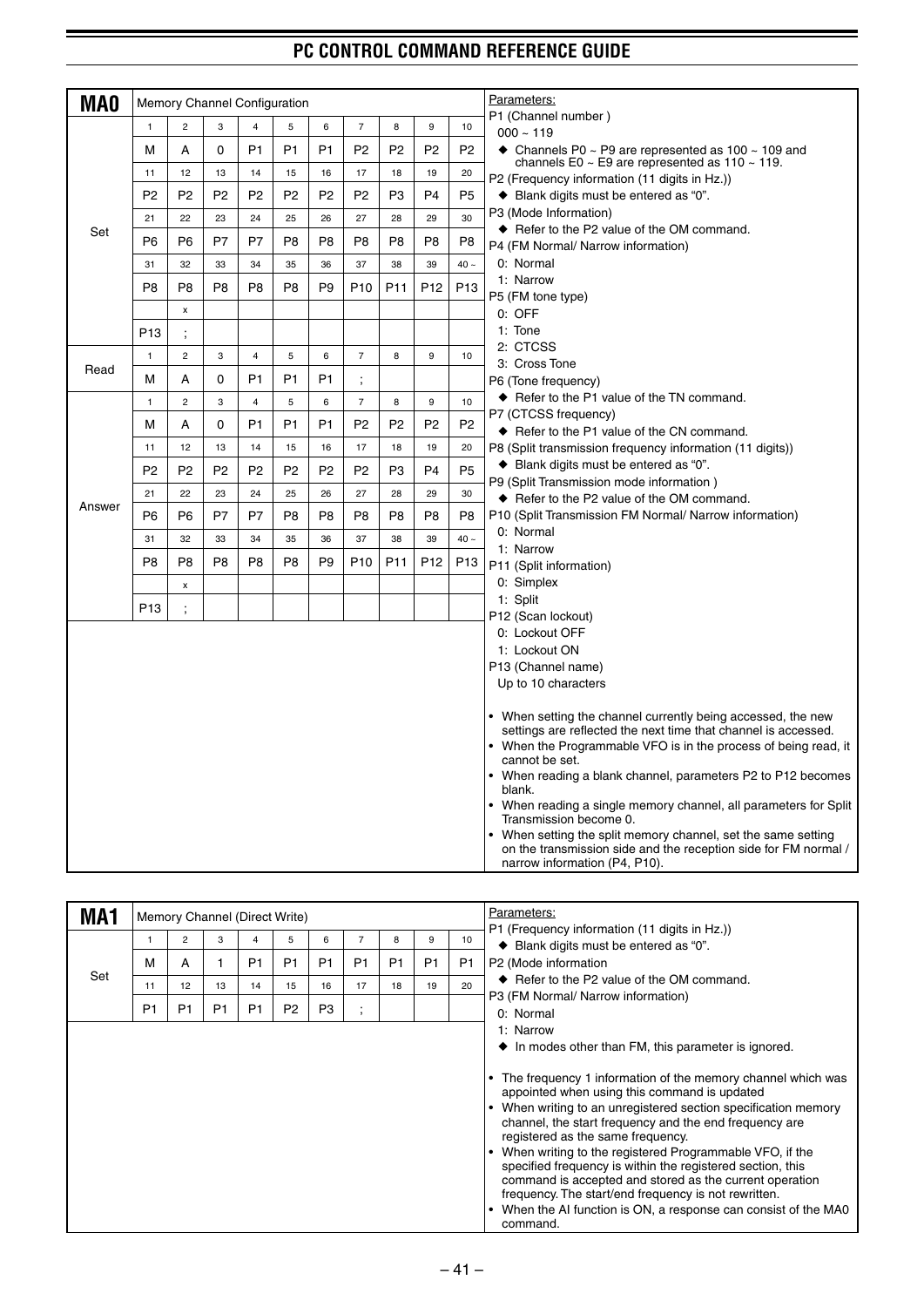| MA <sub>2</sub> |   |   |   |                | Memory Channel (Channel Name) |                |                |          |   | Parameters:                                                                                                                                                                                                |
|-----------------|---|---|---|----------------|-------------------------------|----------------|----------------|----------|---|------------------------------------------------------------------------------------------------------------------------------------------------------------------------------------------------------------|
|                 |   | 2 | 3 | 4              | 5                             | 6              |                | $8 \sim$ | x | P1 (Channel number)<br>$000 \sim 119$                                                                                                                                                                      |
| Set             | м | A | 2 | P <sub>1</sub> | P <sub>1</sub>                | P <sub>1</sub> | P <sub>2</sub> | P3       |   | $\bullet$ Channels P0 ~ P9 are represented as 100 ~ 109 and<br>channels E0 $\sim$ E9 are represented as 110 $\sim$ 119.                                                                                    |
|                 |   |   |   |                |                               |                |                |          |   | P2 (Unused (1 digit))<br>Always a space<br>P3 (Name)<br>Up to 10 characters<br>Setting an unassigned channel causes an error.<br>When the AI function is ON, a response is provided by the MAO<br>command. |

| MA <sub>3</sub> |   |   |   |    | Memory Channel (Scan Lockout) |                |                |   |   |    | Parameters:<br>P1 (Channel number)                                                                                          |
|-----------------|---|---|---|----|-------------------------------|----------------|----------------|---|---|----|-----------------------------------------------------------------------------------------------------------------------------|
|                 |   |   | 3 |    | b.                            | 6              |                | 8 | 9 | 10 | $000 \sim 119$                                                                                                              |
| Set             | М | A | 3 | P1 | P1                            | P <sub>1</sub> | P <sub>2</sub> |   |   |    | ◆ Channels P0 ~ P9 are represented as $100 \sim 109$ and channels E0 ~ E9 are represented as $110 \sim 119$ .               |
|                 |   |   |   |    |                               |                |                |   |   |    | P2 (Scan lockout state)<br>0: Scan Lockout OFF<br>1: Scan Lockout ON                                                        |
|                 |   |   |   |    |                               |                |                |   |   |    | Setting an unassigned channel causes an error.<br>When the AI function is ON, a response is provided by the MA0<br>command. |

| MA4 |   | Memory Channel (Channel Copy) |   |                |                |                |                |                |                |    | Parameters:                                                                                                                                                                                                                                                                       |
|-----|---|-------------------------------|---|----------------|----------------|----------------|----------------|----------------|----------------|----|-----------------------------------------------------------------------------------------------------------------------------------------------------------------------------------------------------------------------------------------------------------------------------------|
|     |   | 2                             | 3 |                | 5              | 6              |                |                | 9              | 10 | P1 (Original channel number)<br>$000 \sim 119$                                                                                                                                                                                                                                    |
| Set | м | A                             |   | P <sub>1</sub> | P <sub>1</sub> | P <sub>1</sub> | P <sub>2</sub> | P <sub>2</sub> | P <sub>2</sub> |    | $\bullet$ Channels P0 ~ P9 are represented as 100 ~ 109 and<br>channels E0 $\sim$ E9 are represented as 110 $\sim$ 119.                                                                                                                                                           |
|     |   |                               |   |                |                |                |                |                |                |    | P2 (Target channel number)<br>$000 \sim 119$<br>$\triangle$ Channels P0 ~ P9 are represented as 100 ~ 109 and<br>channels E0 $\sim$ E9 are represented as 110 $\sim$ 119.<br>If the original channel number is an unassigned channel or<br>Programmable VFO, it cannot be copied. |

| MA <sub>5</sub> |   | Memory Channel (Channel Deletion) |  |                |  |                 | Parameters:<br>P1 (Channel number)                                                                                      |
|-----------------|---|-----------------------------------|--|----------------|--|-----------------|-------------------------------------------------------------------------------------------------------------------------|
|                 |   |                                   |  |                |  | 10 <sup>1</sup> | $000 \sim 119$                                                                                                          |
| Set             | м |                                   |  | P <sub>1</sub> |  |                 | $\bullet$ Channels P0 ~ P9 are represented as 100 ~ 109 and<br>channels $E0 \sim E9$ are represented as 110 $\sim$ 119. |

| MA <sub>6</sub> |                |                |                |                | Programmable VFO End Frequency |                |                |                |                |                | Parameters:<br>P1 (Programmable VFO number)                                                                 |
|-----------------|----------------|----------------|----------------|----------------|--------------------------------|----------------|----------------|----------------|----------------|----------------|-------------------------------------------------------------------------------------------------------------|
|                 |                | 2              | 3              | 4              | b.                             | 6              |                | 8              | 9              | 10             | $100 - 109$                                                                                                 |
| Set             | м              | A              | 6              | P1             | P <sub>1</sub>                 | P <sub>1</sub> | P <sub>2</sub> | P <sub>2</sub> | P <sub>2</sub> | P <sub>2</sub> | $\bullet$ Channels P0 ~ P9 are represented as 100 ~ 109.<br>P <sub>2</sub> (11 digit end frequency in Hz)   |
|                 | 11             | 12             | 13             | 14             | 15                             | 16             | 17             | 18             | 19             | 20             | Blank digits must be entered as "0".                                                                        |
|                 | P <sub>2</sub> | P <sub>2</sub> | P <sub>2</sub> | P <sub>2</sub> | P <sub>2</sub>                 | P <sub>2</sub> | P <sub>2</sub> |                |                |                |                                                                                                             |
|                 |                |                |                |                |                                |                |                |                |                |                | • You cannot set an unassigned channel.                                                                     |
|                 |                |                |                |                |                                |                |                |                |                |                | Use the MA1 or MI command to register a new Programmable<br>VFO (the start and end frequency are the same). |
|                 |                |                |                |                |                                |                |                |                |                |                | • When the AI function is ON, a response is provided by the MA0<br>command.                                 |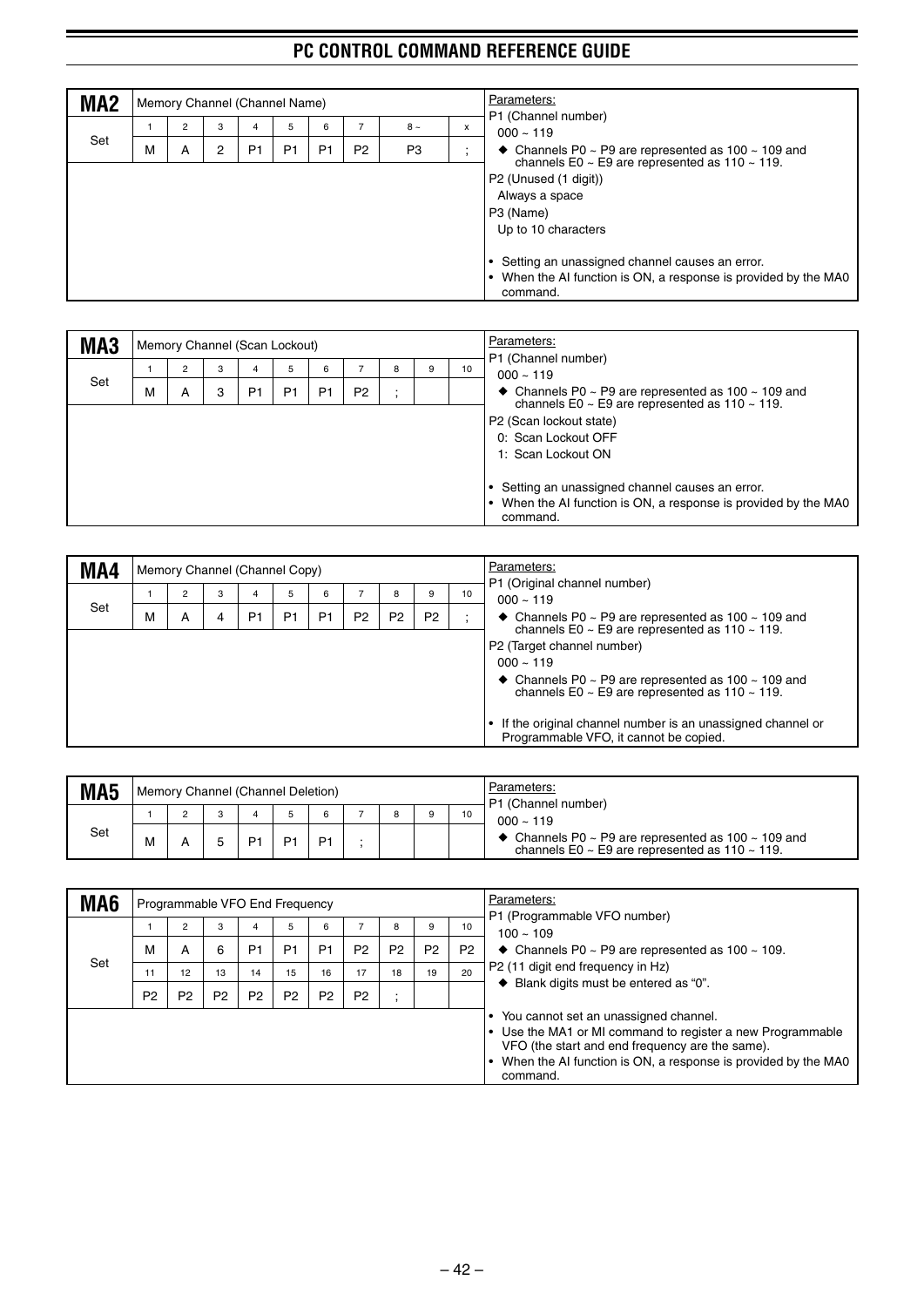| MA7        |                |                         |                |                         |                |                | Memory Channel (Temporary Change Frequency) |                |                  |                | Parameters:<br>P1 (Target frequency for read and answer (Read / response only))                                                                                                                                                                                                                                                           |
|------------|----------------|-------------------------|----------------|-------------------------|----------------|----------------|---------------------------------------------|----------------|------------------|----------------|-------------------------------------------------------------------------------------------------------------------------------------------------------------------------------------------------------------------------------------------------------------------------------------------------------------------------------------------|
|            | $\mathbf{1}$   | $\overline{2}$          | 3              | $\overline{4}$          | 5              | 6              | $\overline{7}$                              | 8              | 9                | 10             | 0: Frequency on the left side frequency display area                                                                                                                                                                                                                                                                                      |
| Set        | М              | A                       | $\overline{7}$ | P <sub>2</sub>          | P <sub>2</sub> | P <sub>2</sub> | P <sub>2</sub>                              | P <sub>2</sub> | P <sub>2</sub>   | P <sub>2</sub> | 1: Frequency on the right side frequency display area (Split)<br>channel only)                                                                                                                                                                                                                                                            |
|            | 11             | 12                      | 13             | 14                      | 15             | 16             | 17                                          | 18             | 19               | 20             | P2 (11 digit end frequency in Hz)                                                                                                                                                                                                                                                                                                         |
|            | P <sub>2</sub> | P <sub>2</sub>          | P <sub>2</sub> | P <sub>2</sub>          | $\ddot{ }$     |                |                                             |                |                  |                | ◆ Blank digits must be entered as "0".                                                                                                                                                                                                                                                                                                    |
|            | $\mathbf{1}$   | $\overline{2}$          | 3              | $\overline{4}$          | 5              | 6              | $\overline{7}$                              | 8              | 9                | 10             | ◆ Response while calling an unregistered memory channel, all<br>digits are space.                                                                                                                                                                                                                                                         |
| Read       | м              | A                       | $\overline{7}$ | P <sub>1</sub>          | $\vdots$       |                |                                             |                |                  |                | • This command is used to temporarily change the frequency of                                                                                                                                                                                                                                                                             |
|            | $\mathbf{1}$   | $\overline{c}$          | 3              | $\overline{4}$          | 5              | 6              | $\overline{7}$                              | 8              | $\boldsymbol{9}$ | 10             | the currently calling (displaying) channel and read the displayed<br>frequency in the memory channel mode.                                                                                                                                                                                                                                |
| Answer     | М              | A                       | 7              | P <sub>1</sub>          | P2             | P <sub>2</sub> | P <sub>2</sub>                              | P <sub>2</sub> | P <sub>2</sub>   | P <sub>2</sub> | • The frequency of this command is the frequency before adding<br>the RIT/XIT frequency.                                                                                                                                                                                                                                                  |
|            | 11             | 12                      | 13             | 14                      | 15             | 16             | 17                                          | 18             | 19               | 20             | In the Programmable VFO, it can be set the registered                                                                                                                                                                                                                                                                                     |
|            | P <sub>2</sub> | P <sub>2</sub>          | P <sub>2</sub> | P <sub>2</sub>          | P <sub>2</sub> |                |                                             |                |                  |                | frequency range.<br>• You cannot be set to an empty channel.                                                                                                                                                                                                                                                                              |
|            |                |                         |                |                         |                |                |                                             |                |                  |                | This command can temporarily change the frequency<br>regardless of the setting state of the menu [4-01] "Temporary<br>Change (Memory Channel Configurations)".<br>• When the AI function is ON, the response command is<br>outputted when switching from the VFO mode to the memory<br>channel mode or when switching the memory channel. |
|            |                |                         |                |                         |                |                |                                             |                |                  |                |                                                                                                                                                                                                                                                                                                                                           |
| <b>MEO</b> |                | Pop-up Message 1        |                |                         |                |                |                                             |                |                  |                | Parameters:                                                                                                                                                                                                                                                                                                                               |
|            | $\mathbf{1}$   | $\overline{2}$          | 3              | $\overline{\mathbf{4}}$ | 5              | 6              | $\overline{7}$                              | 8              | 9                | 10             | P1 (3-digit message ID)                                                                                                                                                                                                                                                                                                                   |
| Set        | М              | E                       | 0              | P <sub>1</sub>          | P1             | P <sub>1</sub> | P <sub>2</sub>                              | P <sub>3</sub> |                  |                | Refer to the Message ID table below<br>P2 (Operations on Messages)                                                                                                                                                                                                                                                                        |
|            | 1              | $\overline{c}$          | 3              | $\overline{4}$          | 5              | 6              | $\overline{7}$                              | 8              | 9                | 10             | 0: Functions as the [ESC] key                                                                                                                                                                                                                                                                                                             |
| Read       |                |                         |                |                         |                |                |                                             |                |                  |                | 1: Functions as the [F1] key                                                                                                                                                                                                                                                                                                              |
|            | М              | E                       | 0              |                         |                |                |                                             |                |                  |                | 2: Functions as the [F2] key                                                                                                                                                                                                                                                                                                              |
|            | $\mathbf{1}$   | $\overline{\mathbf{c}}$ | 3              | $\overline{4}$          | $\sqrt{5}$     | 6              | $\overline{7}$                              | 8              | 9                | 10             | 3: Functions as the [F3] key                                                                                                                                                                                                                                                                                                              |
| Answer     | М              | E                       | 0              | P <sub>1</sub>          | P <sub>1</sub> | P <sub>1</sub> |                                             |                |                  |                | 4: Functions as the [F4] key<br>5: Functions as the [F5] key                                                                                                                                                                                                                                                                              |
|            |                |                         |                |                         |                |                |                                             |                |                  |                | 6: Functions as the [F6] key                                                                                                                                                                                                                                                                                                              |
|            |                |                         |                |                         |                |                |                                             |                |                  |                | 7: Functions as the [F7] key                                                                                                                                                                                                                                                                                                              |
|            |                |                         |                |                         |                |                |                                             |                |                  |                | P3 (Key Operation)                                                                                                                                                                                                                                                                                                                        |
|            |                |                         |                |                         |                |                |                                             |                |                  |                | 0: Functions as a key press                                                                                                                                                                                                                                                                                                               |
|            |                |                         |                |                         |                |                |                                             |                |                  |                | 1: Functions as a long key press (Valid on screens with<br>long pressed key only)                                                                                                                                                                                                                                                         |
|            |                |                         |                |                         |                |                |                                             |                |                  |                | 2: Functions as a key release (used when releasing [F-REC]<br>during the voice message recording screen)                                                                                                                                                                                                                                  |
|            |                |                         |                |                         |                |                |                                             |                |                  |                | • Operation of the F key which is specified with the setting<br>command for P2 differs every message. [?;] is not responded                                                                                                                                                                                                               |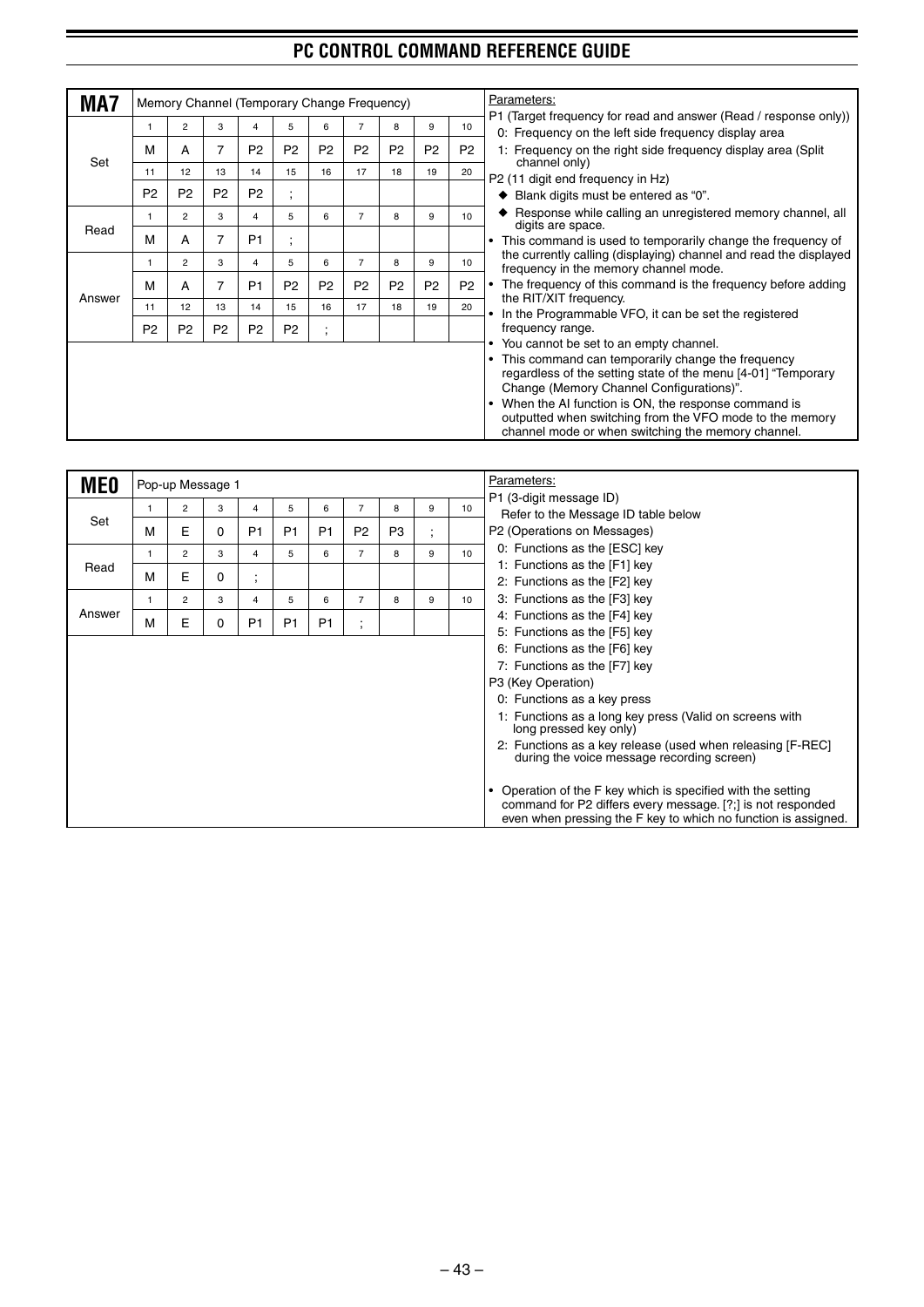| <b>Message ID</b> | <b>Screen</b>                                                                           |
|-------------------|-----------------------------------------------------------------------------------------|
| 000               | No message screen (End of display)                                                      |
| 001               | Extraordinary communication configuration frequency access screen                       |
| 002               | Transmission output limiter OFF verification screen                                     |
| 003               | Equalizer copy verification screen                                                      |
| 004               | Quick Memory all delete verification screen                                             |
| 005               | CW message (paddle) register queue screen                                               |
| 006               | CW message registering screen                                                           |
| 007               | Voice message recording queue screen                                                    |
| 008               | Voice message recording screen                                                          |
| 009               | Voice message playback screen                                                           |
| 010               | Voice message playback transmission screen                                              |
| 011               | Audio file playback screen                                                              |
| 012               | Audio file playback NG screen                                                           |
| 013               | File deletion verification screen                                                       |
| 014               | Unused                                                                                  |
| 015               | COM connector operational modification screen (normal mode)                             |
| 016               | COM connector operational modification screen (PSQ/PKS mode)                            |
| 017               | Program timer configuration completion screen                                           |
| 018               | Clock unestablished screen                                                              |
| 019               | Unused                                                                                  |
| 020               | NTP day and time acquisition success screen                                             |
| 021               | NTP day and time acquisition failure screen                                             |
| $022 - 024$       | Unused                                                                                  |
| 025               | Data loading completion screen                                                          |
| 026               | Data loading completion (restart) screen                                                |
| 027               | Loading file NG screen                                                                  |
| 028               | Data loading failure screen                                                             |
| $029 - 033$       | Unused                                                                                  |
| 034               | USB flash drive preparation request screen                                              |
| 035               | Data retention completion screen                                                        |
| 036               | Format verification screen                                                              |
| 037               | Unmount verification screen 1                                                           |
| 038               | Unmount completion screen                                                               |
| 039               | Reset run verification screen (Standard)                                                |
| 040               | Reset run verification screen (Full)                                                    |
| 041               | Reset run verification screen (VFO)                                                     |
| 042               | Reset run verification screen (Memory)                                                  |
| 043               | Reset run verification screen (Menu)                                                    |
| 044               | Running the reset screen                                                                |
| 045               | Processing screen (while all data writing out except NTP acquisition and configuration) |
| 046               | Processing screen (while NTP acquisition and configuration data writing out)            |
| 047               | USB flash drive detection error screen                                                  |
| 048               | USB flash drive retention failure screen                                                |
| 049               | USB flash drive capacity insufficient                                                   |
| 050               | Program Timer day not yet specified alert warning                                       |
| 051               | Program Timer time excess alert warning                                                 |
| 052               | Program Timer identical time alert warning                                              |
| 053               | Unused                                                                                  |
| 057               | Format failure screen                                                                   |
| 058               | Operation environmental data change screen                                              |
| 059               | File deletion failure screen                                                            |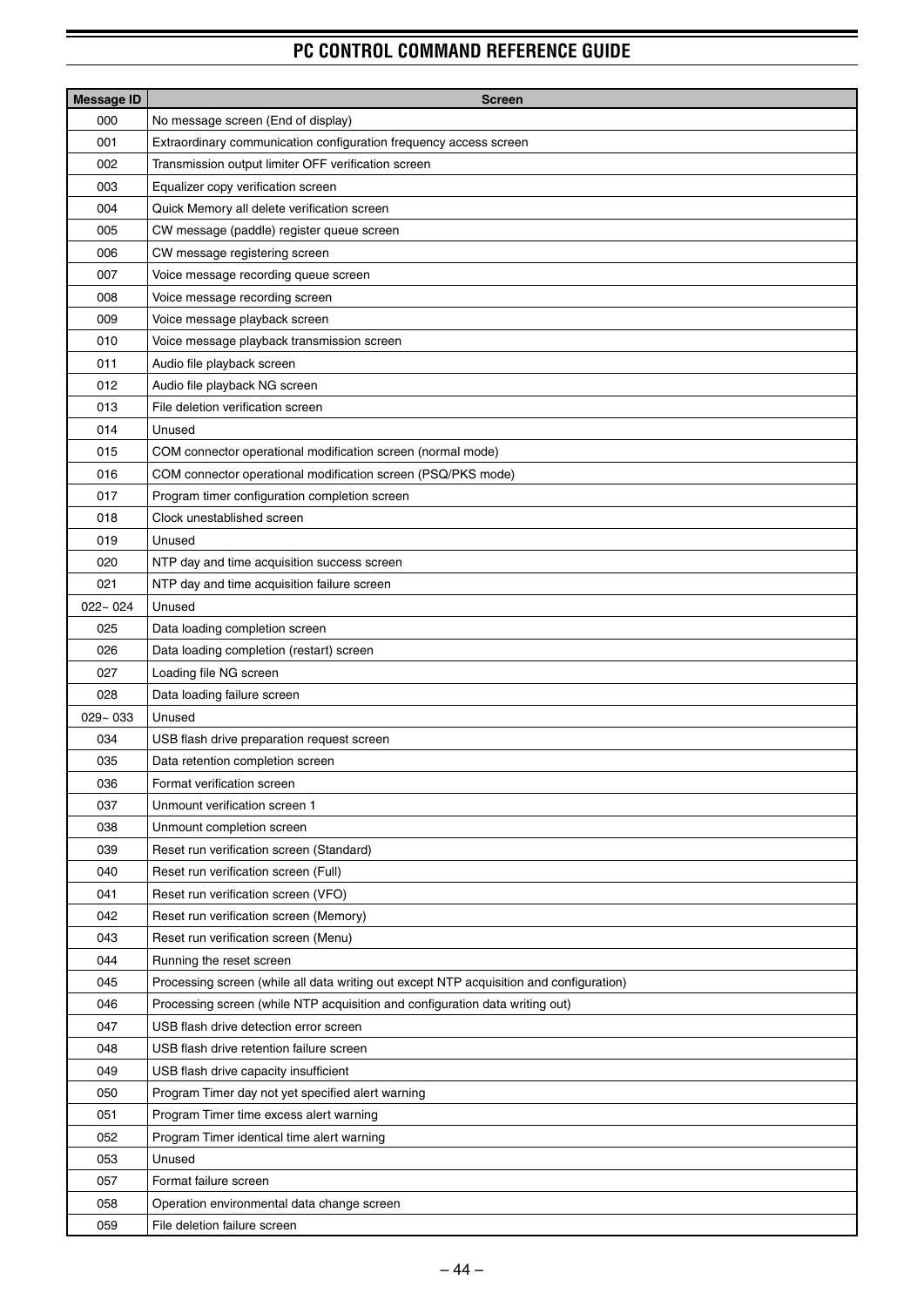| <b>Message ID</b> | <b>Screen</b>                                                                       |
|-------------------|-------------------------------------------------------------------------------------|
| 060               | Unmount failure screen                                                              |
| 061               | Firmware file transferring screen                                                   |
| 062               | Firmware file detection error screen                                                |
| 063               | Firmware version mismatch data loading error screen                                 |
| 064               | Firmware rewrite failure screen                                                     |
| 065               | Firmware update success screen                                                      |
| 066               | Unused                                                                              |
| 067               | File access failure screen                                                          |
| 068               | Display restriction notification screen                                             |
| 069               | Unused                                                                              |
| 070               | File save destination change error screen (during audio file recording)             |
| 071               | File save destination change error screen (during CW communication log recording)   |
| 072               | File save destination change error screen (during RTTY communication log recording) |
| 073               | File save destination change error screen (during PSK communication log recording)  |
| 074               | Copy item unspecified screen                                                        |
| 075               | Copy preparation screen                                                             |
| 076               | Copy standby from PC screen                                                         |
| 077               | Notification screen (cannot be copied during audio file recording)                  |
| 078               | Notification screen (cannot be copied during CW communication log recording)        |
| 079               | Notification screen (cannot be copied during RTTY communication log recording)      |
| 080               | Notification screen (cannot be copied during PSK communication log recording)       |
| 081               | Notification screen (cannot be copied during KNS log recording)                     |
| 082               | Files all delete verification screen                                                |
| 083               | Deletion item not yet specified screen                                              |
| 084               | Image file read verification screen                                                 |
| 085               | Notification screen (cannot be deleted during audio file recording)                 |
| 086               | Notification screen (cannot be deleted during CW communication log recording)       |
| 087               | Notification screen (cannot be deleted during RTTY communication log recording)     |
| 088               | Notification screen (cannot be deleted PSK communication log recording)             |
| 089               | Notification screen (cannot be deleted during KNS log recording)                    |
| 090               | Unmount verification screen 2                                                       |
| 091               | Copy stop screen due to excess number of files                                      |

| ME <sub>1</sub> |   | Pop-up Message 2 |   |                          |                |                |                |                |              |    | Parameters:                                                                                                                                                                                                                                                                                                                                                                                                                                                                                                                                              |
|-----------------|---|------------------|---|--------------------------|----------------|----------------|----------------|----------------|--------------|----|----------------------------------------------------------------------------------------------------------------------------------------------------------------------------------------------------------------------------------------------------------------------------------------------------------------------------------------------------------------------------------------------------------------------------------------------------------------------------------------------------------------------------------------------------------|
|                 |   | 2                | 3 | 4                        | 5              | 6              | 7              | 8              | 9            | 10 | P1 (3-digit message ID)<br>Refer to the Message ID table above                                                                                                                                                                                                                                                                                                                                                                                                                                                                                           |
| Set             | M | E                |   | P <sub>1</sub>           | P <sub>1</sub> | P <sub>1</sub> | P <sub>2</sub> | P <sub>3</sub> | ٠<br>$\cdot$ |    | P2 (Operations on Messages)                                                                                                                                                                                                                                                                                                                                                                                                                                                                                                                              |
|                 |   | 2                | 3 | 4                        | 5              | 6              | $\overline{7}$ | 8              | 9            | 10 | 0: Functions as the [ESC] key<br>1: Functions as the [F1] key                                                                                                                                                                                                                                                                                                                                                                                                                                                                                            |
| Read            | M | E                | 1 | $\overline{\phantom{a}}$ |                |                |                |                |              |    | 2: Functions as the [F2] key                                                                                                                                                                                                                                                                                                                                                                                                                                                                                                                             |
|                 | 1 | 2                | 3 | 4                        | 5              | 6              | $\overline{7}$ | 8              | 9            | 10 | 3: Functions as the [F3] key                                                                                                                                                                                                                                                                                                                                                                                                                                                                                                                             |
| Answer          | M | E                | 1 | P <sub>1</sub>           | P <sub>1</sub> | P <sub>1</sub> | ٠<br>$\cdot$   |                |              |    | 4: Functions as the [F4] key<br>5: Functions as the [F5] key                                                                                                                                                                                                                                                                                                                                                                                                                                                                                             |
|                 |   |                  |   |                          |                |                |                |                |              |    | 6: Functions as the [F6] key<br>7: Functions as the [F7] key<br>P3 (Key Operation)<br>0: Functions as a key press<br>1: Functions as a long key press<br>Operation of the F key which is specified with the setting<br>command for P2 differs every message. [?;] is not returned even<br>when pressing the F key where allocation of the operation is not<br>done.<br>In some situations, the messaged posted using the ME1<br>command is simultaneously posted with the message from the<br>MEO command. In such a case, the ME1 message has priority. |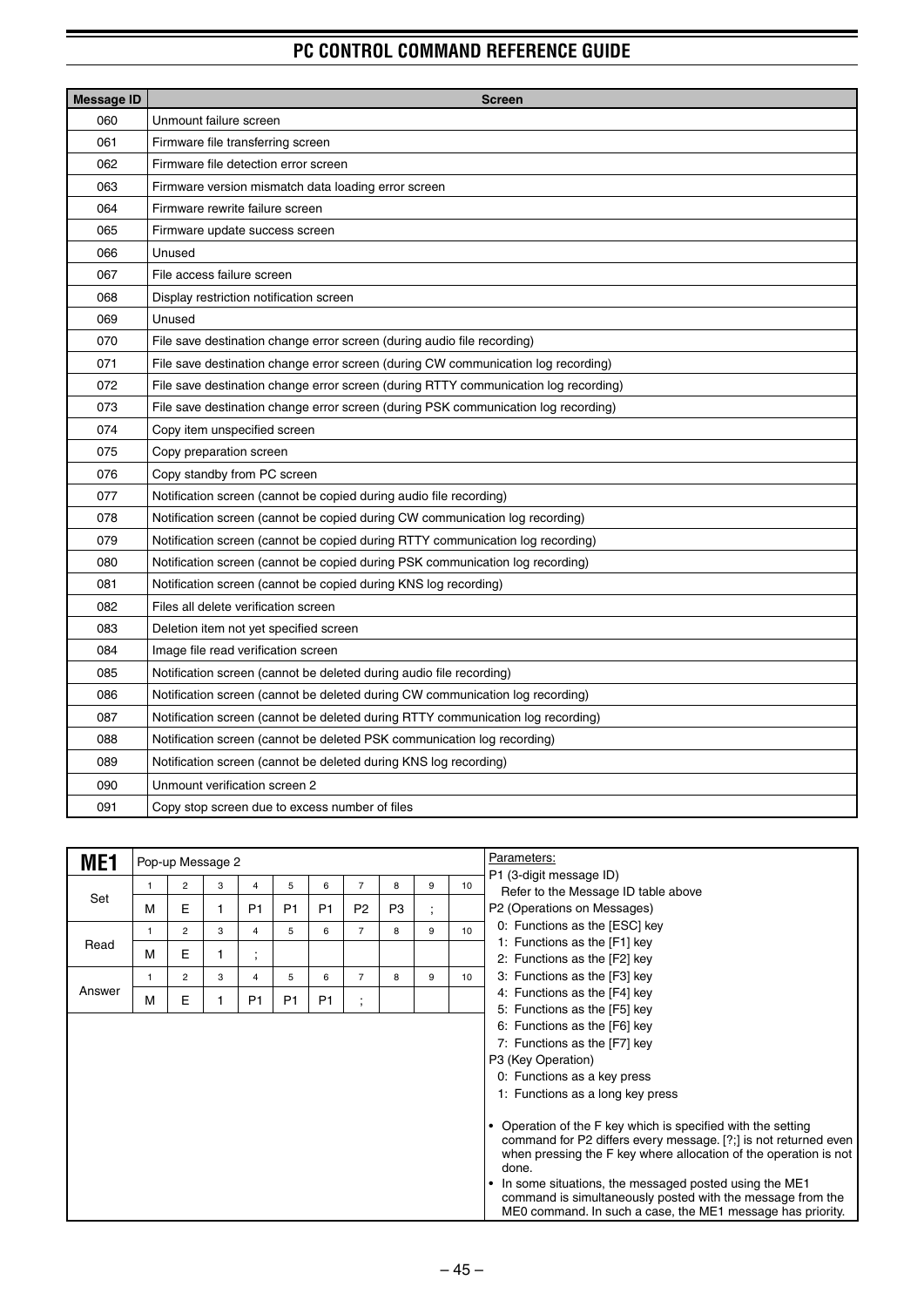| Message ID  | <b>Screen</b>                                          |
|-------------|--------------------------------------------------------|
| 000         | No message screen (end of display)                     |
| 001         | Program timer start time approaching screen            |
| 002         | Program timer recording screen                         |
| 003         | USB bus power error screen                             |
| 004         | Temperature protection screen                          |
| 005         | Frequency unlock screen                                |
| 006         | Transmission protection screen due to high temperature |
| 007         | Reference signal input error screen                    |
| 008         | Unused                                                 |
| 009         | Backup data corruption detection screen                |
| $010 - 021$ | DSP error detection screen                             |
| 022         | Unused                                                 |
| 023         | Hardware error detection screen                        |
| 024         | Display color adjustment screen                        |
| 025         | Timer power off screen                                 |

| <b>MF</b> |   |                |                |   | <b>Operation Environment Configuration</b> |   |   |   |    | Parameters:<br>P <sub>1</sub>                                                                                            |  |  |
|-----------|---|----------------|----------------|---|--------------------------------------------|---|---|---|----|--------------------------------------------------------------------------------------------------------------------------|--|--|
|           |   |                | 3              | 4 | 5                                          | 6 | 8 | 9 | 10 | 0: Configuration A                                                                                                       |  |  |
| Set       | м |                | P <sub>1</sub> |   |                                            |   |   |   |    | 1: Configuration B                                                                                                       |  |  |
|           |   |                | 3              |   |                                            | 6 | 8 | 9 | 10 |                                                                                                                          |  |  |
| Read      | М |                |                |   |                                            |   |   |   |    | When changing environments, the transceiver reboots, thus<br>the AI function turns OFF. As such, the MF command does not |  |  |
|           |   | $\overline{c}$ | 3              | 4 | h                                          | 6 | 8 | 9 | 10 | support automatic response.                                                                                              |  |  |
| Answer    | М |                | P <sub>1</sub> |   |                                            |   |   |   |    |                                                                                                                          |  |  |

| <b>MG</b> |   | Microphone Gain |                |                |                |   |   |   |   |    | Parameters:<br>P <sub>1</sub>                                                                |
|-----------|---|-----------------|----------------|----------------|----------------|---|---|---|---|----|----------------------------------------------------------------------------------------------|
|           |   | 2               | 3              | 4              | 5              | 6 |   | 8 | 9 | 10 | $000 - 100$                                                                                  |
| Set       | м | G               | P <sub>1</sub> | P <sub>1</sub> | P <sub>1</sub> |   |   |   |   |    |                                                                                              |
|           |   | $\overline{2}$  | 3              | 4              | 5              | 6 | - | 8 | 9 | 10 | Configure the FM mode microphone gain using the Advanced<br>menu. (Refer to the EX command.) |
| Read      | М | G               |                |                |                |   |   |   |   |    |                                                                                              |
|           |   | ◠               | 3              | 4              | 5              | 6 |   | 8 | 9 | 10 |                                                                                              |
| Answer    | м | G               | P <sub>1</sub> | P <sub>1</sub> | P <sub>1</sub> |   |   |   |   |    |                                                                                              |

| <b>MH</b> |   |                | MHz Step Function |   |   |   |   |   |    | Parameters:<br>P <sub>1</sub> |
|-----------|---|----------------|-------------------|---|---|---|---|---|----|-------------------------------|
|           |   | 2              | 3                 | 4 | 5 | 6 | 8 | 9 | 10 | 0: MHz Step Function OFF      |
| Set       | м | н              | P <sub>1</sub>    |   |   |   |   |   |    | 1: MHz Step Function ON       |
|           |   | 2              | 3                 | 4 | 5 | 6 | 8 | 9 | 10 |                               |
| Read      | м | н              | $\sim$<br>-9      |   |   |   |   |   |    |                               |
|           |   | $\overline{2}$ | 3                 | 4 | 5 | 6 | 8 | 9 | 10 |                               |
| Answer    | М | н              | P <sub>1</sub>    |   |   |   |   |   |    |                               |

| ΜI  |   |   |                | <b>Memory Channel Registration</b> |                |           |   | Parameters:<br>P1 (Channel number) |    |                                                                                                                                                                                                                                                         |
|-----|---|---|----------------|------------------------------------|----------------|-----------|---|------------------------------------|----|---------------------------------------------------------------------------------------------------------------------------------------------------------------------------------------------------------------------------------------------------------|
|     |   | 2 | 3              | 4                                  | 5              | 6         | 8 | 9                                  | 10 | $000 - 119$                                                                                                                                                                                                                                             |
| Set | м |   | P <sub>1</sub> | P <sub>1</sub>                     | P <sub>1</sub> | $\bullet$ |   |                                    |    | $\bullet$ Channel numbers P00 ~ P09 are represented by 100 ~ 109.<br>Channel numbers $E00 \sim E09$ are represented by 110 $\sim$ 119.                                                                                                                  |
|     |   |   |                |                                    |                |           |   |                                    |    | • In the case where a blank channel is called, registration of the<br>memory channel is not possible.<br>With the Programmable VFO, the start and end frequency are<br>stored as the same frequency. The end frequency is set using<br>the MA6 command. |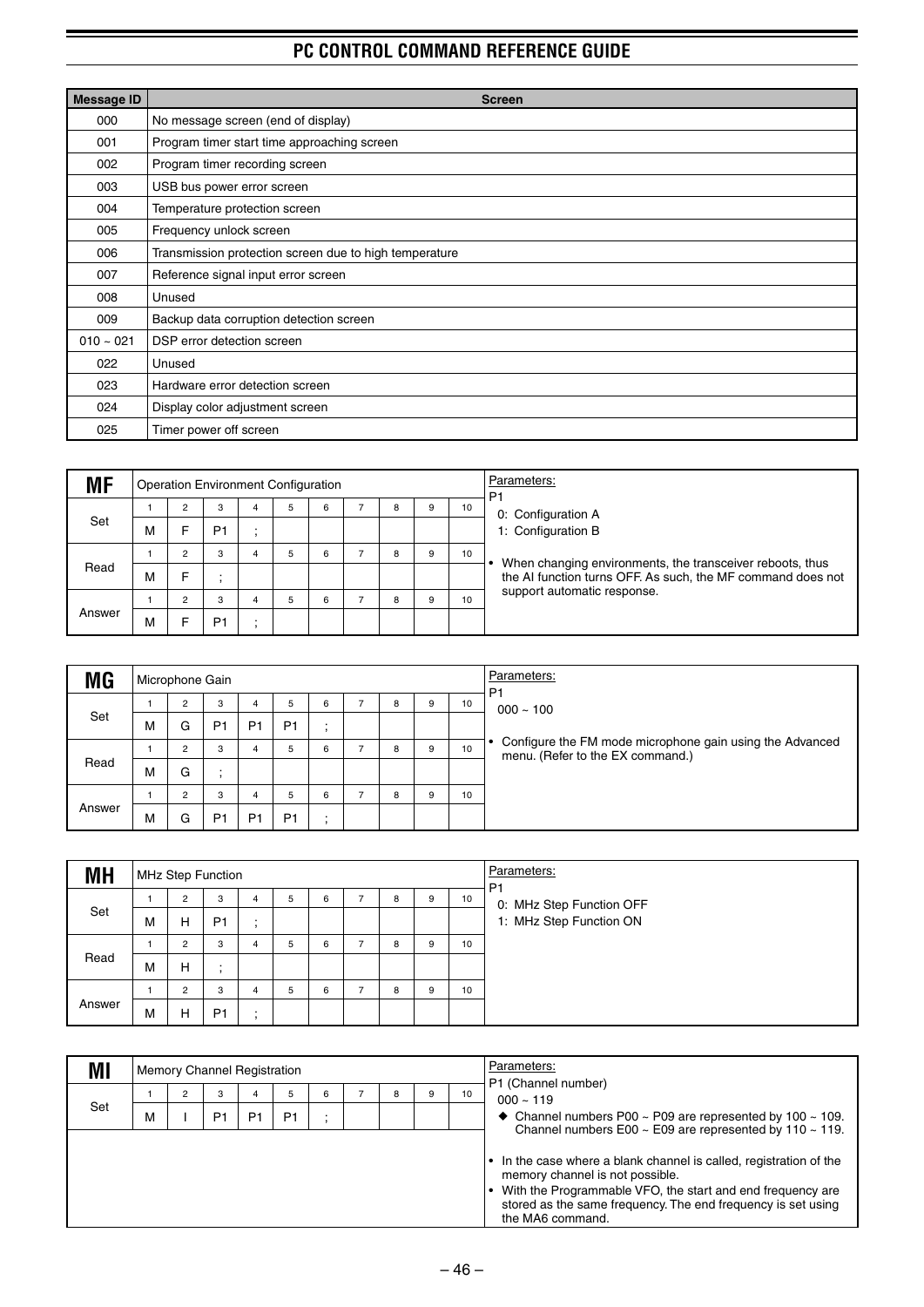| <b>MK</b> |   |                | Mode Key Operation |                             |   |   |   |   |    | Parameters:                                                                                                                                                                                                                             |  |  |  |  |
|-----------|---|----------------|--------------------|-----------------------------|---|---|---|---|----|-----------------------------------------------------------------------------------------------------------------------------------------------------------------------------------------------------------------------------------------|--|--|--|--|
|           |   | $\overline{2}$ | 3                  |                             | 5 | 6 | 8 | 9 | 10 | P <sub>1</sub><br>0: [LSB/USB] key                                                                                                                                                                                                      |  |  |  |  |
| Set       | м | Κ              | P <sub>1</sub>     | $\bullet$<br>$\overline{ }$ |   |   |   |   |    | 1: [CW/CW-R] key                                                                                                                                                                                                                        |  |  |  |  |
|           |   |                |                    |                             |   |   |   |   |    | 2: [FSK/PSK] key<br>3: [FM/AM] key<br>4: [FSK-R] key<br>5: [PSK-R] key<br>◆ The [FSK-R] key and [PSK-R] key are virtual keys for PC<br>command control.<br>• This command is to operate the transceiver when pressing each<br>mode key. |  |  |  |  |
|           |   |                |                    |                             |   |   |   |   |    | • To read the current mode, use the OM command.                                                                                                                                                                                         |  |  |  |  |

| <b>ML</b> |   | <b>TX Monitor Level</b> |                |                |                |           |                          |              |   |    |                               |  |  |  |  |
|-----------|---|-------------------------|----------------|----------------|----------------|-----------|--------------------------|--------------|---|----|-------------------------------|--|--|--|--|
|           |   | $\overline{2}$          | 3              | 4              | 5              | 6         | -                        | 8            | 9 | 10 | P <sub>1</sub><br>$000 - 020$ |  |  |  |  |
| Set       | м | ┕                       | P <sub>1</sub> | P <sub>1</sub> | P <sub>1</sub> | $\bullet$ |                          |              |   |    |                               |  |  |  |  |
|           |   | $\overline{2}$          | 3              | 4              | 5              | 6         | $\overline{\phantom{a}}$ | 8            | 9 | 10 |                               |  |  |  |  |
| Read      | м | ┕                       |                |                |                |           |                          |              |   |    |                               |  |  |  |  |
|           |   | $\overline{2}$          | 3              | 4              | 5              | 6         | $\overline{ }$           | $\circ$<br>c | 9 | 10 |                               |  |  |  |  |
| Answer    | м | ┕                       | P <sub>1</sub> | P <sub>1</sub> | P <sub>1</sub> |           |                          |              |   |    |                               |  |  |  |  |

| <b>MN</b> |   |                | Memory Channel Number |                |                |   |   |   | Parameters:<br>P1 (Channel number) |                                                                                                                                        |
|-----------|---|----------------|-----------------------|----------------|----------------|---|---|---|------------------------------------|----------------------------------------------------------------------------------------------------------------------------------------|
|           |   | 2              | 3                     | 4              | 5              | 6 | 8 | 9 | 10                                 | $000 - 119$                                                                                                                            |
| Set       | м | N              | P <sub>1</sub>        | P <sub>1</sub> | P <sub>1</sub> |   |   |   |                                    | $\bullet$ Channel numbers P00 ~ P09 are represented by 100 ~ 109.<br>Channel numbers E00 $\sim$ E09 are represented by 110 $\sim$ 119. |
|           |   | $\overline{2}$ | 3                     | 4              | 5              | 6 | 8 | 9 | 10                                 |                                                                                                                                        |
| Read      | м | N              |                       |                |                |   |   |   |                                    |                                                                                                                                        |
|           |   | $\overline{2}$ | 3                     |                | 5              | 6 | 8 | 9 | 10                                 |                                                                                                                                        |
| Answer    | м | N              | P <sub>1</sub>        | P <sub>1</sub> | P <sub>1</sub> |   |   |   |                                    |                                                                                                                                        |

| <b>MO0</b> |   | <b>TX Monitor</b> |   |                |    |   |   |   |    | Parameters:<br>P <sub>1</sub> |  |
|------------|---|-------------------|---|----------------|----|---|---|---|----|-------------------------------|--|
|            |   | $\overline{2}$    | 3 | 4              | b. | 6 | 8 | 9 | 10 | 0: TX Monitor OFF             |  |
| Set        | м |                   | 0 | P <sub>1</sub> |    |   |   |   |    | 1: TX Monitor ON              |  |
|            |   | 2                 | 3 | 4              | 5  | 6 | 8 | 9 | 10 |                               |  |
| Read       | м | O                 | 0 | $\cdot$        |    |   |   |   |    |                               |  |
|            |   | $\overline{2}$    | 3 | 4              | 5  | 6 | 8 | 9 | 10 |                               |  |
| Answer     | м | O                 | 0 | P <sub>1</sub> |    |   |   |   |    |                               |  |

| MO <sub>1</sub> |   | <b>RX Monitor</b> |   |                |   |   |   |   |   |    | Parameters:<br>P <sub>1</sub> |
|-----------------|---|-------------------|---|----------------|---|---|---|---|---|----|-------------------------------|
|                 |   | 2                 | 3 | 4              | h | 6 | ⇁ | 8 | 9 | 10 | 0: RX Monitor OFF             |
| Set             | м | $\circ$           |   | P <sub>1</sub> | ٠ |   |   |   |   |    | 1: RX Monitor ON              |
|                 |   | 2                 | 3 | 4              | 5 | 6 | ⇁ | 8 | 9 | 10 |                               |
| Read            | м | $\circ$           |   |                |   |   |   |   |   |    |                               |
|                 |   | 2                 | 3 | 4              | 5 | 6 | ⇁ | 8 | 9 | 10 |                               |
| Answer          | м | $\circ$           |   | P <sub>1</sub> |   |   |   |   |   |    |                               |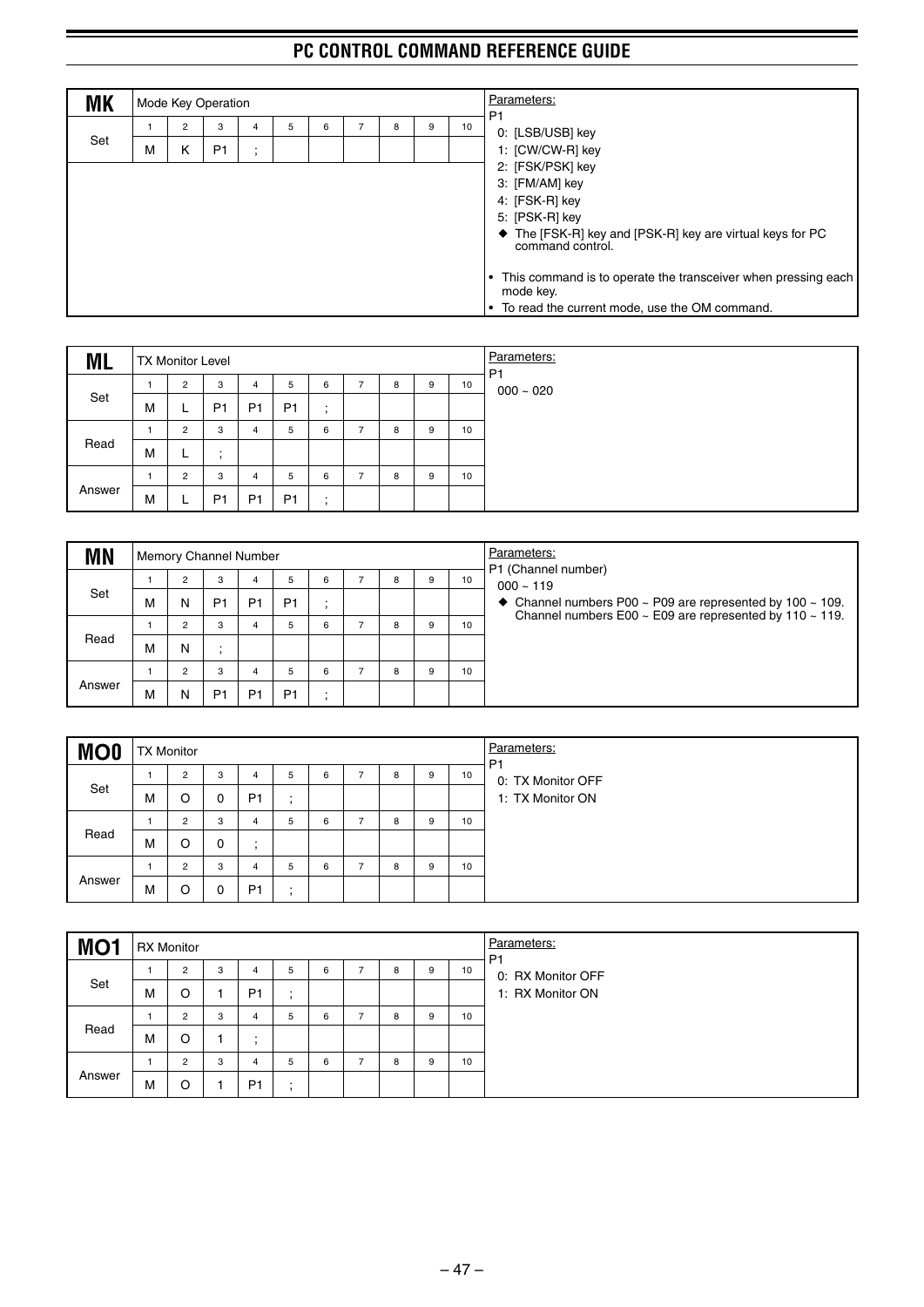| MO <sub>2</sub> |   | <b>DSP Monitor</b>  |                     |                     |   |   |    |   |   |    |
|-----------------|---|---------------------|---------------------|---------------------|---|---|----|---|---|----|
| Set             | M | 2                   | 3<br>2              | 4<br>P <sub>1</sub> | 5 | 6 |    | 8 | 9 | 10 |
| Read            | м | $\overline{2}$<br>O | 3<br>$\overline{c}$ | 4                   | 5 | 6 | -  | 8 | 9 | 10 |
| Answer          | м | $\overline{2}$<br>O | 3<br>2              | 4<br>P <sub>1</sub> | 5 | 6 | ۰. | 8 | 9 | 10 |

| <b>MS</b> |   |                |                |                             | Transmission Audio Entry Sound Generator Selection |         |                |   |   |    | Parameters:                                                                                                              |
|-----------|---|----------------|----------------|-----------------------------|----------------------------------------------------|---------|----------------|---|---|----|--------------------------------------------------------------------------------------------------------------------------|
|           |   | $\overline{2}$ | 3              | 4                           | 5                                                  | 6       | $\overline{7}$ | 8 | 9 | 10 | P1 (Transmission means)<br>0: SEND/PTT                                                                                   |
| Set       | M | S              | P <sub>1</sub> | P <sub>2</sub>              | P <sub>3</sub>                                     | $\cdot$ |                |   |   |    | 1: DATA SEND (PF)                                                                                                        |
|           |   | $\overline{2}$ | 3              | 4                           | 5                                                  | 6       | $\overline{7}$ | 8 | 9 | 10 | P <sub>2</sub> (Front)                                                                                                   |
| Read      | M | S              | P <sub>1</sub> | $\bullet$<br>$\overline{ }$ |                                                    |         |                |   |   |    | $0:$ OFF<br>1: Microphone                                                                                                |
|           |   | $\overline{2}$ | 3              | 4                           | 5                                                  | 6       | $\overline{7}$ | 8 | 9 | 10 | P3 (Rear)                                                                                                                |
| Answer    | M | S              | P <sub>1</sub> | P <sub>2</sub>              | P <sub>3</sub>                                     | . .     |                |   |   |    | $0:$ OFF<br>1: ACC 2                                                                                                     |
|           |   |                |                |                             |                                                    |         |                |   |   |    | 2: USB Audio                                                                                                             |
|           |   |                |                |                             |                                                    |         |                |   |   |    | $3:$ LAN                                                                                                                 |
|           |   |                |                |                             |                                                    |         |                |   |   |    | • P2 and P3 cannot be OFF at the same time.<br>When both P2 and P3 are set to "9" with the setting command,<br>$\bullet$ |
|           |   |                |                |                             |                                                    |         |                |   |   |    | P1 is set to the initial value.                                                                                          |

| 1<br>Set<br>м<br>$\mathbf{1}$ | 2<br>T         | 3              | $\overline{4}$                        |              |   |                |   |   |    |                                                                                                                                                                                                                                                                                                                                                     |
|-------------------------------|----------------|----------------|---------------------------------------|--------------|---|----------------|---|---|----|-----------------------------------------------------------------------------------------------------------------------------------------------------------------------------------------------------------------------------------------------------------------------------------------------------------------------------------------------------|
|                               |                |                |                                       | 5            | 6 | $\overline{7}$ | 8 | 9 | 10 | P1 (Transmission meter setting)<br>0: PO (Meter Display Pattern: Analog (White), Analog (Black)                                                                                                                                                                                                                                                     |
|                               |                | P <sub>1</sub> | $\bullet$<br>$\overline{\phantom{a}}$ |              |   |                |   |   |    | only)                                                                                                                                                                                                                                                                                                                                               |
|                               | $\overline{2}$ | 3              | 4                                     | 5            | 6 | $\overline{7}$ | 8 | 9 | 10 | 1: ALC (Meter Display Pattern: Analog (White), Analog (Black)<br>only)                                                                                                                                                                                                                                                                              |
| Read<br>M                     | Т              | п.             |                                       |              |   |                |   |   |    | 2: SWR                                                                                                                                                                                                                                                                                                                                              |
|                               | 2              | 3              | $\overline{4}$                        | 5            | 6 | $\overline{7}$ | 8 | 9 | 10 | 3: COMP<br>4: ID                                                                                                                                                                                                                                                                                                                                    |
| Answer<br>M                   |                | P <sub>1</sub> | P <sub>2</sub>                        | ٠<br>$\cdot$ |   |                |   |   |    | 5: VD                                                                                                                                                                                                                                                                                                                                               |
|                               |                |                |                                       |              |   |                |   |   |    | 6: TEMP (Meter display pattern: Digital only)<br>P2 (Meter display pattern)<br>0: Digital<br>1: Analog (White)<br>2: Analog (Black)<br>3: Mini Digital<br>Even when P2 is set to Digital, Analog (White) or Analog<br>(Black), it may switch to Mini Digital depending on the display<br>screen. In this case, parameter P2 is answered as 3 (Mini) |

| ΜU     | Mute |                |                |   |   |   |   |    | Parameters:<br>P <sub>1</sub>                 |
|--------|------|----------------|----------------|---|---|---|---|----|-----------------------------------------------|
|        |      | $\overline{2}$ | 3              | 5 | 6 | 8 | 9 | 10 | 0: Mute OFF                                   |
| Set    | M    | U              | P <sub>1</sub> |   |   |   |   |    | 1: Mute ON                                    |
|        |      | $\overline{2}$ | 3              | 5 | 6 | 8 | 9 | 10 | Mute state is not backed up by this command   |
| Read   | M    | U              |                |   |   |   |   |    | • This command mutes for received voice only. |
|        |      | ο              | 3              | 5 | 6 | 8 | 9 | 10 |                                               |
| Answer | м    | U              | P <sub>1</sub> |   |   |   |   |    |                                               |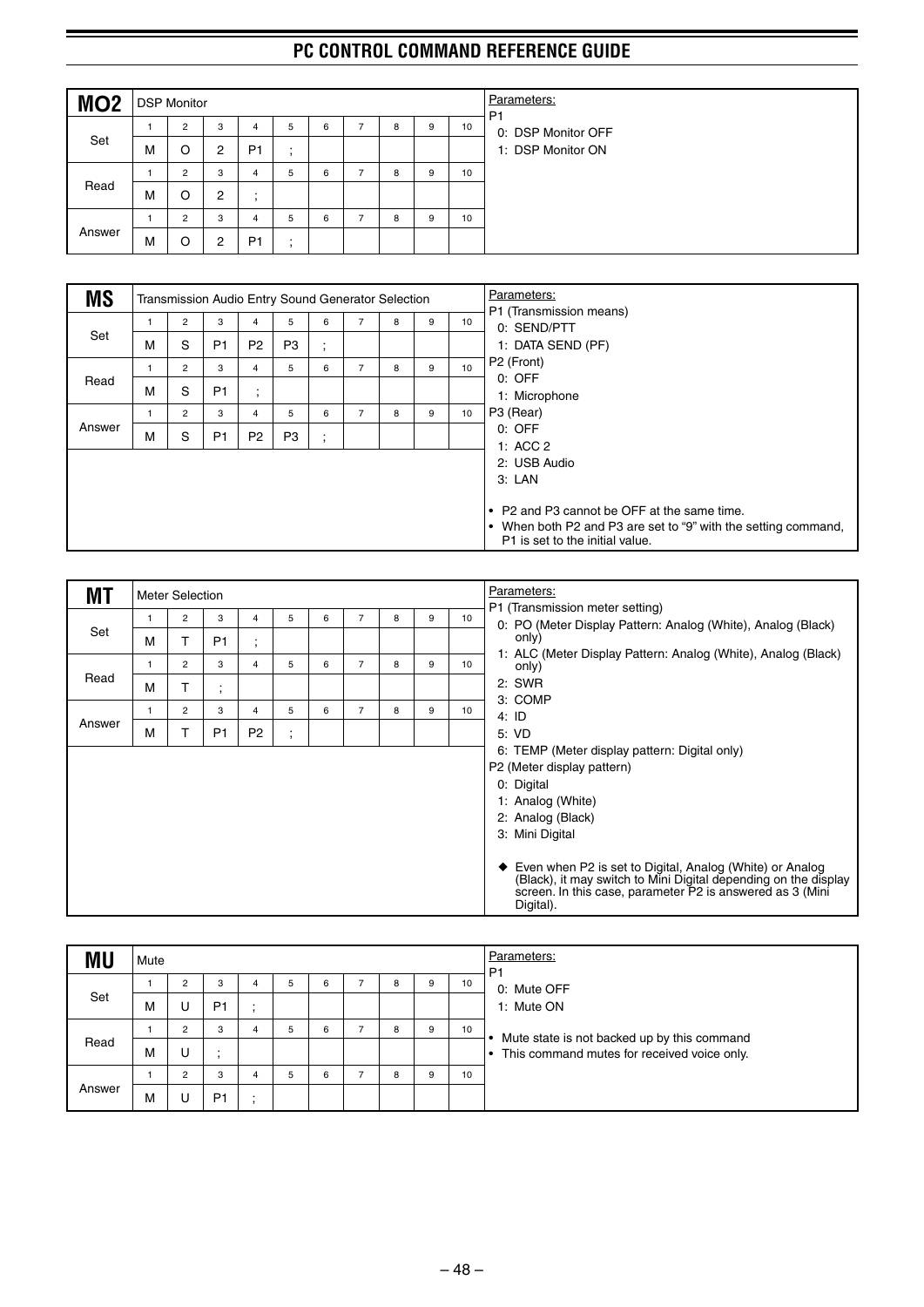| <b>MV</b> |   |                | Memory Channel/ VFO |           |   |   |   |   |    | Parameters:<br>P <sub>1</sub> |
|-----------|---|----------------|---------------------|-----------|---|---|---|---|----|-------------------------------|
|           |   | 2              | 3                   | 4         | 5 | 6 | 8 | 9 | 10 | 0: VFO Mode                   |
| Set       | м | v              | P <sub>1</sub>      | $\cdot$   |   |   |   |   |    | 1: Memory Channel Mode        |
|           |   | $\overline{2}$ | 3                   | 4         | 5 | 6 | 8 | 9 | 10 |                               |
| Read      | м | v              | $\cdot$             |           |   |   |   |   |    |                               |
|           |   | $\overline{2}$ | 3                   | 4         | 5 | 6 | 8 | 9 | 10 |                               |
| Answer    | м | v              | P <sub>1</sub>      | $\bullet$ |   |   |   |   |    |                               |

| NB <sub>1</sub> |   | Noise Blanker 1 |   |                |   |   |                |   |   |    | Parameters:<br>P <sub>1</sub> |
|-----------------|---|-----------------|---|----------------|---|---|----------------|---|---|----|-------------------------------|
|                 |   | 2               | 3 | 4              | 5 | 6 | ⇁              | 8 | 9 | 10 | 0: NB1 OFF                    |
| Set             | N | B               |   | P <sub>1</sub> | ٠ |   |                |   |   |    | 1: NB1 ON                     |
|                 |   | $\overline{2}$  | 3 | 4              | 5 | 6 | $\rightarrow$  | 8 | 9 | 10 |                               |
| Read            | N | B               |   | ٠.             |   |   |                |   |   |    |                               |
|                 |   | $\overline{2}$  | 3 | 4              | 5 | 6 | $\overline{ }$ | 8 | 9 | 10 |                               |
| Answer          | N | B               |   | P <sub>1</sub> |   |   |                |   |   |    |                               |

| NB <sub>2</sub> |   | Noise Blanker 2 |                |                |           |   |   |   |   |    | Parameters:<br>P <sub>1</sub> |
|-----------------|---|-----------------|----------------|----------------|-----------|---|---|---|---|----|-------------------------------|
|                 |   | 2               | 3              | 4              | 5         | 6 |   | 8 | 9 | 10 | 0: NB2 OFF                    |
| Set             | N | B               | $\overline{2}$ | P <sub>1</sub> | $\bullet$ |   |   |   |   |    | 1: NB2 ON                     |
|                 |   | $\overline{2}$  | 3              | 4              | 5         | 6 | - | 8 | 9 | 10 |                               |
| Read            | N | B               | $\overline{2}$ |                |           |   |   |   |   |    |                               |
|                 |   | $\overline{2}$  | 3              | 4              | 5         | 6 | - | 8 | 9 | 10 |                               |
| Answer          | N | B               | っ<br>∼         | P <sub>1</sub> | ٠         |   |   |   |   |    |                               |

| <b>NBD</b> |   |                |   |                | Noise Blanker 2, type B Depth |                |   |   |    | Parameters:<br>P1 (Depth)                         |
|------------|---|----------------|---|----------------|-------------------------------|----------------|---|---|----|---------------------------------------------------|
|            |   | $\overline{2}$ | 3 | 4              | 5                             | 6              | 8 | 9 | 10 | $001 - 020$                                       |
| Set        | N | B              | D | P <sub>1</sub> | P <sub>1</sub>                | P <sub>1</sub> |   |   |    | 999: Initial value setting (setting command only) |
|            |   |                | 3 | 4              | b.                            | 6              | 8 | 9 | 10 |                                                   |
| Read       | N | B              | D |                |                               |                |   |   |    |                                                   |
|            |   | $\sim$         | 3 | 4              | b                             | 6              | 8 | 9 | 10 |                                                   |
| Answer     | N | в              | D | P1             | P <sub>1</sub>                | P <sub>1</sub> |   |   |    |                                                   |

| <b>NBT</b> |   | Noise Blanker 2 Type |           |                |   |   |   |   |   |    | Parameters:            |
|------------|---|----------------------|-----------|----------------|---|---|---|---|---|----|------------------------|
|            |   | 2                    | 3         | 4              | 5 | 6 | - | 8 | 9 | 10 | P1 (Type)<br>0: Type A |
| Set        | N | B                    | ᠇         | P <sub>1</sub> |   |   |   |   |   |    | 1: Type B              |
|            |   | 2                    | 3         | 4              | 5 | 6 | - | 8 | 9 | 10 |                        |
| Read       | N | B                    | $\mathbf$ | $\cdot$        |   |   |   |   |   |    |                        |
|            |   | 2                    | 3         | 4              | 5 | 6 |   | 8 | 9 | 10 |                        |
| Answer     | N | B                    |           | P <sub>1</sub> |   |   |   |   |   |    |                        |

| <b>NBW</b> |   | Noise Blanker 2, type B Width |   |                |                |                |         |   |   |    | Parameters:<br>P1 (Width)                         |
|------------|---|-------------------------------|---|----------------|----------------|----------------|---------|---|---|----|---------------------------------------------------|
|            |   | $\overline{2}$                | 3 | 4              | 5              | 6              |         | 8 | 9 | 10 | $001 - 020$                                       |
| Set        | Ν | B                             | W | P <sub>1</sub> | P <sub>1</sub> | P <sub>1</sub> | $\cdot$ |   |   |    | 999: Initial value setting (setting command only) |
|            |   | 2                             | 3 | 4              | b.             | 6              |         | 8 | 9 | 10 |                                                   |
| Read       | N | B                             | W |                |                |                |         |   |   |    |                                                   |
|            |   | $\overline{2}$                | 3 | 4              | 5              | 6              | -       | 8 | 9 | 10 |                                                   |
| Answer     | N | B                             | W | P <sub>1</sub> | P1             | P <sub>1</sub> | $\cdot$ |   |   |    |                                                   |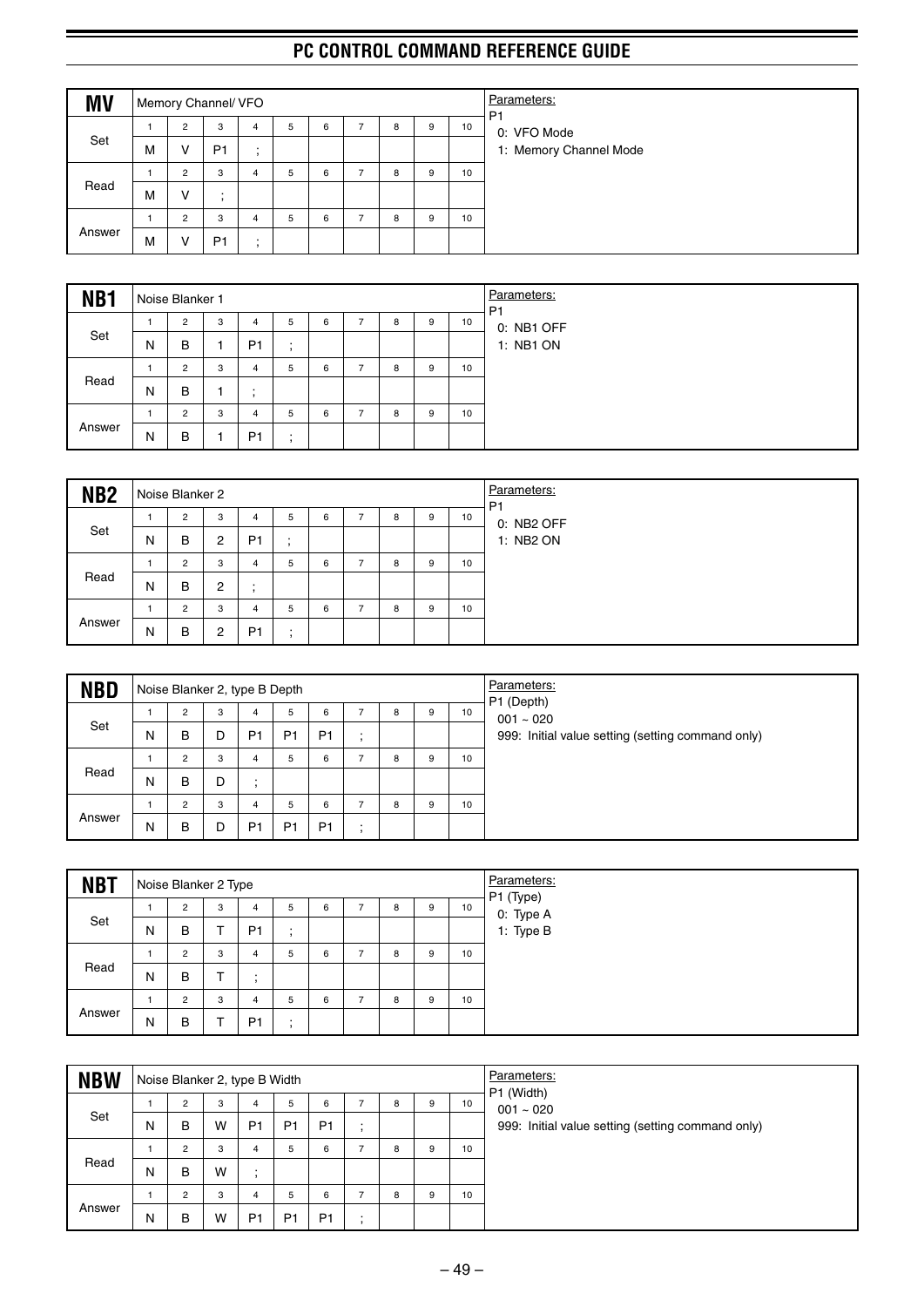| NL <sub>1</sub> |   | Noise Blanker 1 Level |   |                |                |                |                |   |   |    | Parameters:<br>P <sub>1</sub>                     |
|-----------------|---|-----------------------|---|----------------|----------------|----------------|----------------|---|---|----|---------------------------------------------------|
|                 |   | $\overline{2}$        | 3 | 4              | 5              | 6              | ⇁              | 8 | 9 | 10 | $001 - 020$                                       |
| Set             | Ν |                       |   | P <sub>1</sub> | P <sub>1</sub> | P <sub>1</sub> | $\cdot$        |   |   |    | 999: Initial value setting (setting command only) |
|                 |   | $\overline{2}$        | 3 | 4              | 5              | 6              | $\overline{ }$ | 8 | 9 | 10 |                                                   |
| Read            | N |                       |   |                |                |                |                |   |   |    |                                                   |
|                 |   | $\overline{2}$        | 3 | 4              | 5              | 6              | $\overline{ }$ | 8 | 9 | 10 |                                                   |
| Answer          | N |                       |   | P <sub>1</sub> | P <sub>1</sub> | P <sub>1</sub> | . .            |   |   |    |                                                   |

| NL <sub>2</sub> |   | Noise Blanker 2 Level |   |                |                |                |         |   |   |    | Parameters:<br>P <sub>1</sub>                     |
|-----------------|---|-----------------------|---|----------------|----------------|----------------|---------|---|---|----|---------------------------------------------------|
| Set             |   | $\overline{2}$        | 3 | 4              | 5              | 6              |         | 8 | 9 | 10 | $001 - 010$                                       |
|                 | Ν | ட                     | 2 | P <sub>1</sub> | P <sub>1</sub> | P <sub>1</sub> | $\cdot$ |   |   |    | 999: Initial value setting (setting command only) |
|                 |   | $\overline{2}$        | 3 | 4              | 5              | 6              | -       | 8 | 9 | 10 |                                                   |
| Read            | Ν | ட                     | 2 |                |                |                |         |   |   |    |                                                   |
|                 |   | $\overline{2}$        | 3 | 4              | 5              | 6              | -       | 8 | 9 | 10 |                                                   |
| Answer          | Ν |                       | 2 | P <sub>1</sub> | P <sub>1</sub> | P <sub>1</sub> | $\cdot$ |   |   |    |                                                   |

| <b>NR</b> |   | Noise Reduction |                |         |   |   |   |   |   |    | Parameters:<br>P <sub>1</sub>    |
|-----------|---|-----------------|----------------|---------|---|---|---|---|---|----|----------------------------------|
|           |   | $\overline{2}$  | 3              | 4       | h | 6 |   | 8 | 9 | 10 | 0: NR OFF                        |
| Set       | N | R               | P <sub>1</sub> | $\cdot$ |   |   |   |   |   |    | 1: NR1 ON                        |
|           |   | $\overline{2}$  | 3              | 4       | h | 6 |   | 8 | 9 | 10 | 2: NR2 ON (valid except FM mode) |
| Read      | N | R               | ٠.             |         |   |   |   |   |   |    |                                  |
|           |   | $\overline{2}$  | 3              | 4       |   | 6 | - | 8 | 9 | 10 |                                  |
| Answer    | N | R               | P <sub>1</sub> |         |   |   |   |   |   |    |                                  |

| <b>NT</b> | Notch |                |                |                    |   |   |   |   |   |    | Parameters:<br>P <sub>1</sub> |
|-----------|-------|----------------|----------------|--------------------|---|---|---|---|---|----|-------------------------------|
|           |       | 2              | 3              | 4                  | h | 6 | ⇁ | 8 | 9 | 10 | 0: Notch OFF                  |
| Set       | N     |                | P <sub>1</sub> | $\cdot$<br>$\cdot$ |   |   |   |   |   |    | 1: Notch ON                   |
|           |       | $\overline{2}$ | 3              | 4                  | b | 6 | - | 8 | 9 | 10 |                               |
| Read      | N     |                |                |                    |   |   |   |   |   |    |                               |
|           |       | $\overline{2}$ | 3              | 4                  |   | 6 | - | 8 | 9 | 10 |                               |
| Answer    | N     |                | P <sub>1</sub> | $\cdot$            |   |   |   |   |   |    |                               |

| <b>NW</b> |   | Notch Bandwidth |                |         |   |   |   |   |   |    | Parameters:<br>P1 (Bandwidth) |
|-----------|---|-----------------|----------------|---------|---|---|---|---|---|----|-------------------------------|
|           |   | $\overline{2}$  | 3              | 4       | 5 | 6 | - | 8 | 9 | 10 | 0: Normal                     |
| Set       | N | W               | P <sub>1</sub> | $\cdot$ |   |   |   |   |   |    | 1: Middle                     |
|           |   | $\overline{2}$  | 3              | 4       | 5 | 6 |   | 8 | 9 | 10 | 2: Wide                       |
| Read      | Ν | W               |                |         |   |   |   |   |   |    |                               |
|           |   | $\overline{c}$  | 3              | 4       | 5 | 6 |   | 8 | 9 | 10 |                               |
| Answer    | N | W               | P <sub>1</sub> | $\cdot$ |   |   |   |   |   |    |                               |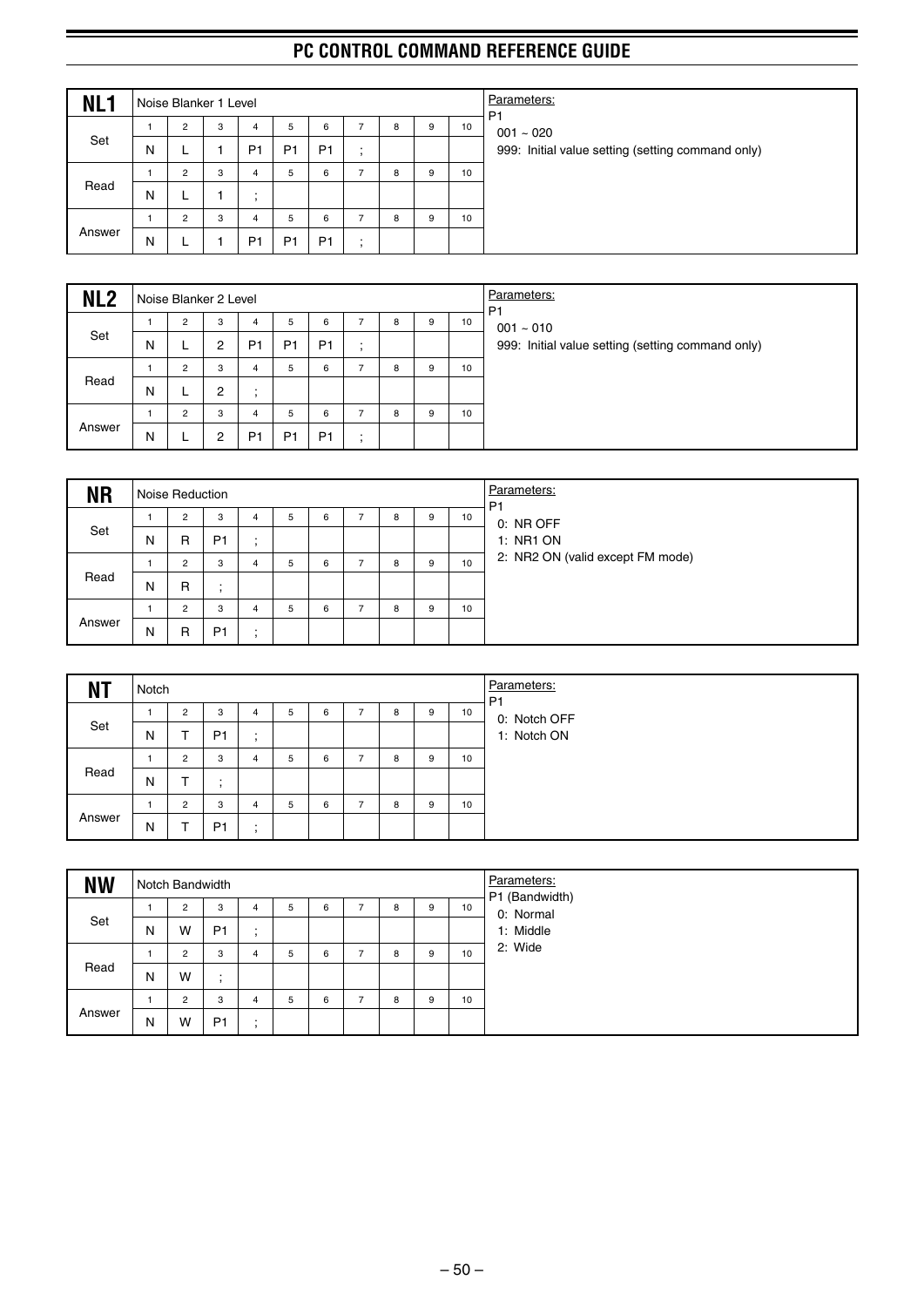| OM     |              | <b>Operating Mode</b> |                |                |                          |   |                |   |   |    | Parameters:                                                                                                                                                                                                                                                                                                                                                  |
|--------|--------------|-----------------------|----------------|----------------|--------------------------|---|----------------|---|---|----|--------------------------------------------------------------------------------------------------------------------------------------------------------------------------------------------------------------------------------------------------------------------------------------------------------------------------------------------------------------|
|        | $\mathbf{1}$ | $\overline{c}$        | 3              | $\overline{4}$ | 5                        | 6 | $\overline{7}$ | 8 | 9 | 10 | P1 (Read / Answer item)<br>In simplex mode                                                                                                                                                                                                                                                                                                                   |
| Set    | O            | М                     | P <sub>1</sub> | P <sub>2</sub> |                          |   |                |   |   |    | 0: The operation mode displayed in the frequency display area                                                                                                                                                                                                                                                                                                |
|        | $\mathbf{1}$ | $\overline{c}$        | 3              | $\overline{4}$ | 5                        | 6 | $\overline{7}$ | 8 | 9 | 10 | on the left side.<br>1: The operation mode displayed in the frequency display area                                                                                                                                                                                                                                                                           |
| Read   | O            | M                     | P <sub>1</sub> | $\frac{1}{2}$  |                          |   |                |   |   |    | on the right side.                                                                                                                                                                                                                                                                                                                                           |
|        | $\mathbf{1}$ | $\overline{2}$        | 3              | $\overline{4}$ | 5                        | 6 | $\overline{7}$ | 8 | 9 | 10 | In split mode (including TF-SET)                                                                                                                                                                                                                                                                                                                             |
| Answer | O            | M                     | P <sub>1</sub> | P <sub>2</sub> | $\overline{\phantom{a}}$ |   |                |   |   |    | 0: The operation mode displayed in the frequency display area<br>on the left side.                                                                                                                                                                                                                                                                           |
|        |              |                       |                |                |                          |   |                |   |   |    | 1: The operation mode displayed in the frequency display area<br>on the right side.                                                                                                                                                                                                                                                                          |
|        |              |                       |                |                |                          |   |                |   |   |    | This parameter is ignored with the setting command. (Enter<br>٠<br>any value)<br>P <sub>2</sub><br>0: Unused<br>$1:$ LSB<br>2: <b>USE</b><br>3: CW<br>4: FM<br>5: AM<br>6: FSK<br>7: CW-R<br>8: Unused<br>9: FSK-R<br>A: PSK<br>B: PSK-R<br>C: LSB-D<br>D: USB-D<br>$E: FM-D$<br>F: AM-D<br>• The setting target during reception is the reception mode. The |
|        |              |                       |                |                |                          |   |                |   |   |    | setting target during transmission/TF-SET is the transmission<br>mode.                                                                                                                                                                                                                                                                                       |

| PA     |   | Pre-amplifier  |                |   |   |   |   |   |   |    | Parameters:<br>P <sub>1</sub> |
|--------|---|----------------|----------------|---|---|---|---|---|---|----|-------------------------------|
|        |   | 2              | 3              | 4 | 5 | 6 | - | 8 | 9 | 10 | 0: Pre-amplifier OFF          |
| Set    | P | A              | P <sub>1</sub> |   |   |   |   |   |   |    | 1: PRE 1                      |
|        |   | $\overline{2}$ | 3              | 4 | 5 | 6 | - | 8 | 9 | 10 | 2: PRE 2                      |
| Read   | P | A              |                |   |   |   |   |   |   |    |                               |
|        |   | 2              | 3              | 4 | b | 6 |   | 8 | 9 | 10 |                               |
| Answer | P | A              | P <sub>1</sub> |   |   |   |   |   |   |    |                               |

| PB <sub>0</sub> |   | Voice Message List Display |   |                |    |   |   |   |    | Parameters:<br>P <sub>1</sub> |
|-----------------|---|----------------------------|---|----------------|----|---|---|---|----|-------------------------------|
| Set             |   | 2                          | 3 | 4              | 5  | 6 | 8 | 9 | 10 | 0: List Display OFF           |
|                 | D | B                          | 0 | P <sub>1</sub> | ٠. |   |   |   |    | 1: List Display ON            |
|                 |   | 2                          | 3 | 4              | 5  | 6 | 8 | 9 | 10 |                               |
| Read            | D | B                          | 0 | $\cdot$        |    |   |   |   |    |                               |
|                 |   | 2                          | 3 | 4              | 5  | 6 | 8 | 9 | 10 |                               |
| Answer          | D | B                          | 0 | P <sub>1</sub> |    |   |   |   |    |                               |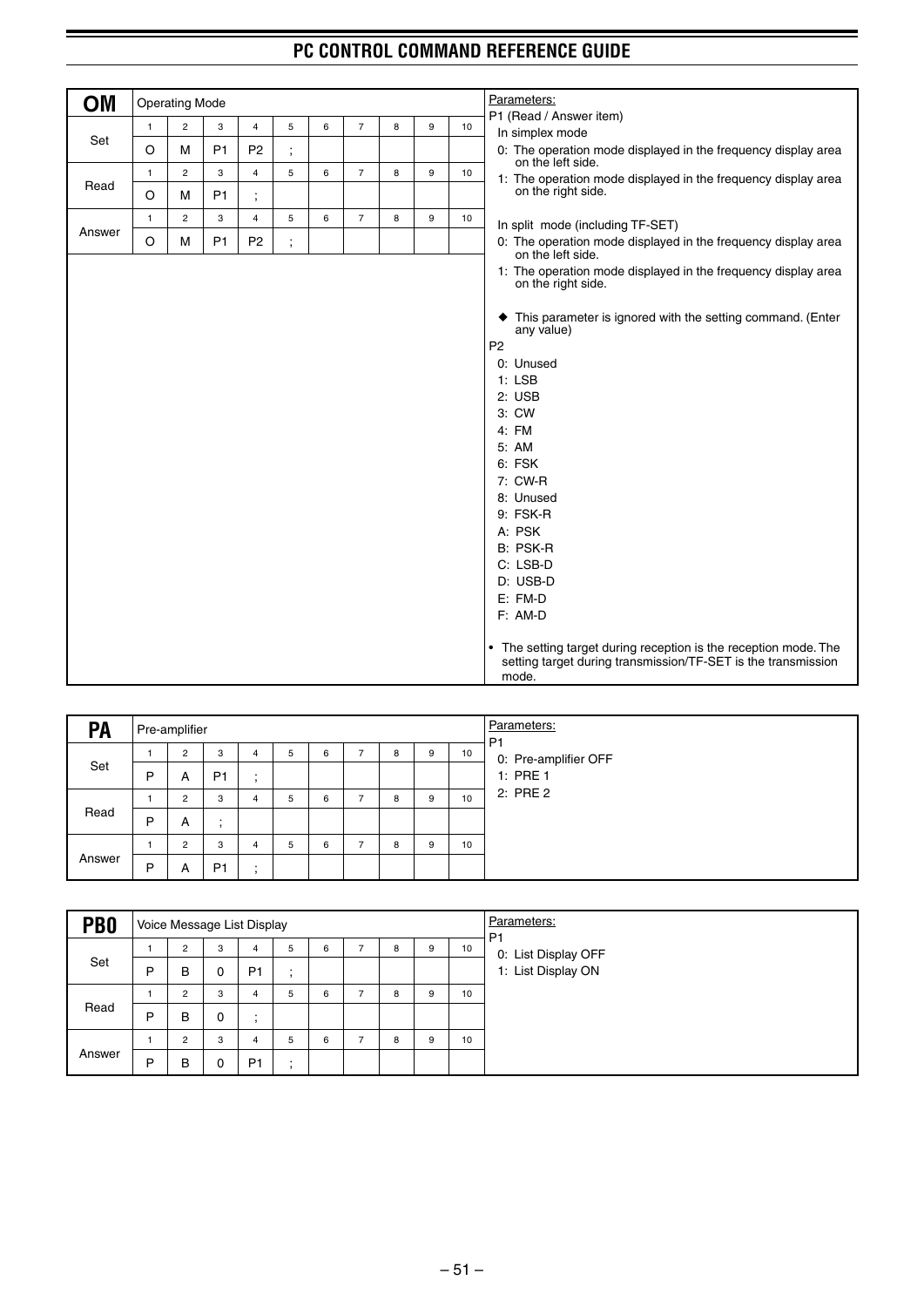| PB <sub>1</sub> |   |                |   | Voice Message Playback, etc.  |                |                               |                |                |                          |    | Parameters:                                                                                                              |
|-----------------|---|----------------|---|-------------------------------|----------------|-------------------------------|----------------|----------------|--------------------------|----|--------------------------------------------------------------------------------------------------------------------------|
|                 | 1 | $\overline{2}$ | 3 | 4                             | 5              | 6                             | $\overline{7}$ | 8              | 9                        | 10 | P1 (Message channel)<br>1:CH1                                                                                            |
| Set             | P | B              |   | P <sub>1</sub>                | P <sub>2</sub> |                               |                |                |                          |    | 2: CH 2                                                                                                                  |
|                 | 1 | 2              | 3 | $\overline{\mathbf{4}}$       | 5              | $\overline{\phantom{a}}$<br>6 | $\overline{7}$ | 8              | 9                        | 10 | 3: CH 3                                                                                                                  |
| Read            |   |                |   |                               |                |                               |                |                |                          |    | 4: CH 4                                                                                                                  |
|                 | P | B              | 1 | ٠<br>$\overline{\phantom{a}}$ |                |                               |                |                |                          |    | 5: CH 5                                                                                                                  |
|                 | 1 | $\overline{2}$ | 3 | $\overline{\mathbf{4}}$       | 5              | 6                             | $\overline{7}$ | 8              | 9                        | 10 | 6: CH 6                                                                                                                  |
| Answer          | P | B              |   | P <sub>1</sub>                | P <sub>2</sub> | P <sub>3</sub>                | P <sub>3</sub> | P <sub>3</sub> | $\overline{\phantom{a}}$ |    | P2 (Operation)                                                                                                           |
|                 |   |                |   |                               |                |                               |                |                |                          |    | 0: Stop                                                                                                                  |
|                 |   |                |   |                               |                |                               |                |                |                          |    | 1: Begin Playback                                                                                                        |
|                 |   |                |   |                               |                |                               |                |                |                          |    | 2: Pause/ Unpause                                                                                                        |
|                 |   |                |   |                               |                |                               |                |                |                          |    | 3: Fast Forward/ End Fast Forward                                                                                        |
|                 |   |                |   |                               |                |                               |                |                |                          |    | 4: Rewind/ End Rewind                                                                                                    |
|                 |   |                |   |                               |                |                               |                |                |                          |    | 5: Begin Transmission Playback                                                                                           |
|                 |   |                |   |                               |                |                               |                |                |                          |    | 6: Repeat Wait (response only)                                                                                           |
|                 |   |                |   |                               |                |                               |                |                |                          |    | P3 (Playback elapsed time in seconds)                                                                                    |
|                 |   |                |   |                               |                |                               |                |                |                          |    | $000 \sim 100$                                                                                                           |
|                 |   |                |   |                               |                |                               |                |                |                          |    | $\blacklozenge$ While stopped, this parameter is "000".                                                                  |
|                 |   |                |   |                               |                |                               |                |                |                          |    |                                                                                                                          |
|                 |   |                |   |                               |                |                               |                |                |                          |    | You cannot use this command while the Voice Message List<br>$\bullet$<br>display (PB0) is OFF.                           |
|                 |   |                |   |                               |                |                               |                |                |                          |    | You cannot set additional operations for the P2 parameter<br>$\bullet$<br>during the rewind and fast forward operations. |

| PB <sub>2</sub> |   |                |                |                |                | Voice Message Channel Registration State |                |                |              |    | Parameters:                                                                                                                                                                                                                                                                                        |
|-----------------|---|----------------|----------------|----------------|----------------|------------------------------------------|----------------|----------------|--------------|----|----------------------------------------------------------------------------------------------------------------------------------------------------------------------------------------------------------------------------------------------------------------------------------------------------|
|                 |   | 2              | 3              | 4              | 5              | 6                                        | $\overline{7}$ | 8              | 9            | 10 | P1 (Message channel)<br>1:CH1                                                                                                                                                                                                                                                                      |
| Read            | P | B              | $\overline{2}$ | P <sub>1</sub> | л.             |                                          |                |                |              |    | 2:CH2                                                                                                                                                                                                                                                                                              |
|                 |   | $\overline{2}$ | 3              | 4              | 5              | 6                                        | $\overline{7}$ | 8              | 9            | 10 | 3: CH 3                                                                                                                                                                                                                                                                                            |
| Answer          | P | в              | $\overline{2}$ | P <sub>1</sub> | P <sub>2</sub> | P <sub>3</sub>                           | P <sub>3</sub> | P <sub>3</sub> | ٠<br>$\cdot$ |    | 4: CH 4<br>5: CH 5                                                                                                                                                                                                                                                                                 |
|                 |   |                |                |                |                |                                          |                |                |              |    | 6: CH 6<br>P2 (Registration state)<br>0: Unregistered channel<br>1: Registered channel<br>P3 (Registered time in seconds)<br>$000 - 100$<br>You cannot use this command while the Voice Message List<br>٠<br>display (PB0) is OFF.<br>The P3 parameter becomes 000 for unregistered channels.<br>٠ |

| PB <sub>3</sub> |   |                |   |                | Voice Message Channel Repeat |                                     |   |   |    | Parameters:                                                                                                                  |
|-----------------|---|----------------|---|----------------|------------------------------|-------------------------------------|---|---|----|------------------------------------------------------------------------------------------------------------------------------|
|                 |   | $\overline{2}$ | 3 | 4              | 5                            | 6                                   | 8 | 9 | 10 | P1 (Playback channel)<br>1:CH1                                                                                               |
| Set             | P | B              | 3 | P <sub>1</sub> | P <sub>2</sub>               | $\cdot$<br>$\overline{\phantom{a}}$ |   |   |    | 2:CH2                                                                                                                        |
|                 |   | 2              | 3 | 4              | 5                            | 6                                   | 8 | 9 | 10 | 3: CH 3                                                                                                                      |
| Read            | P | B              | 3 | P <sub>1</sub> | $\bullet$<br>$\cdot$         |                                     |   |   |    | 4: CH 4<br>5: CH 5                                                                                                           |
|                 |   | $\overline{2}$ | 3 | 4              | 5                            | 6                                   | 8 | 9 | 10 | 6: CH 6                                                                                                                      |
| Answer          | P | B              | 3 | P <sub>1</sub> | P <sub>2</sub>               | $\cdot$<br>$\cdot$                  |   |   |    | P2 (Repeat setting state)<br>0: Repeat OFF                                                                                   |
|                 |   |                |   |                |                              |                                     |   |   |    | 1: Repeat ON                                                                                                                 |
|                 |   |                |   |                |                              |                                     |   |   |    | • You cannot use this command while the Voice Message List<br>display (PB0) is OFF.<br>You cannot set unregistered channels. |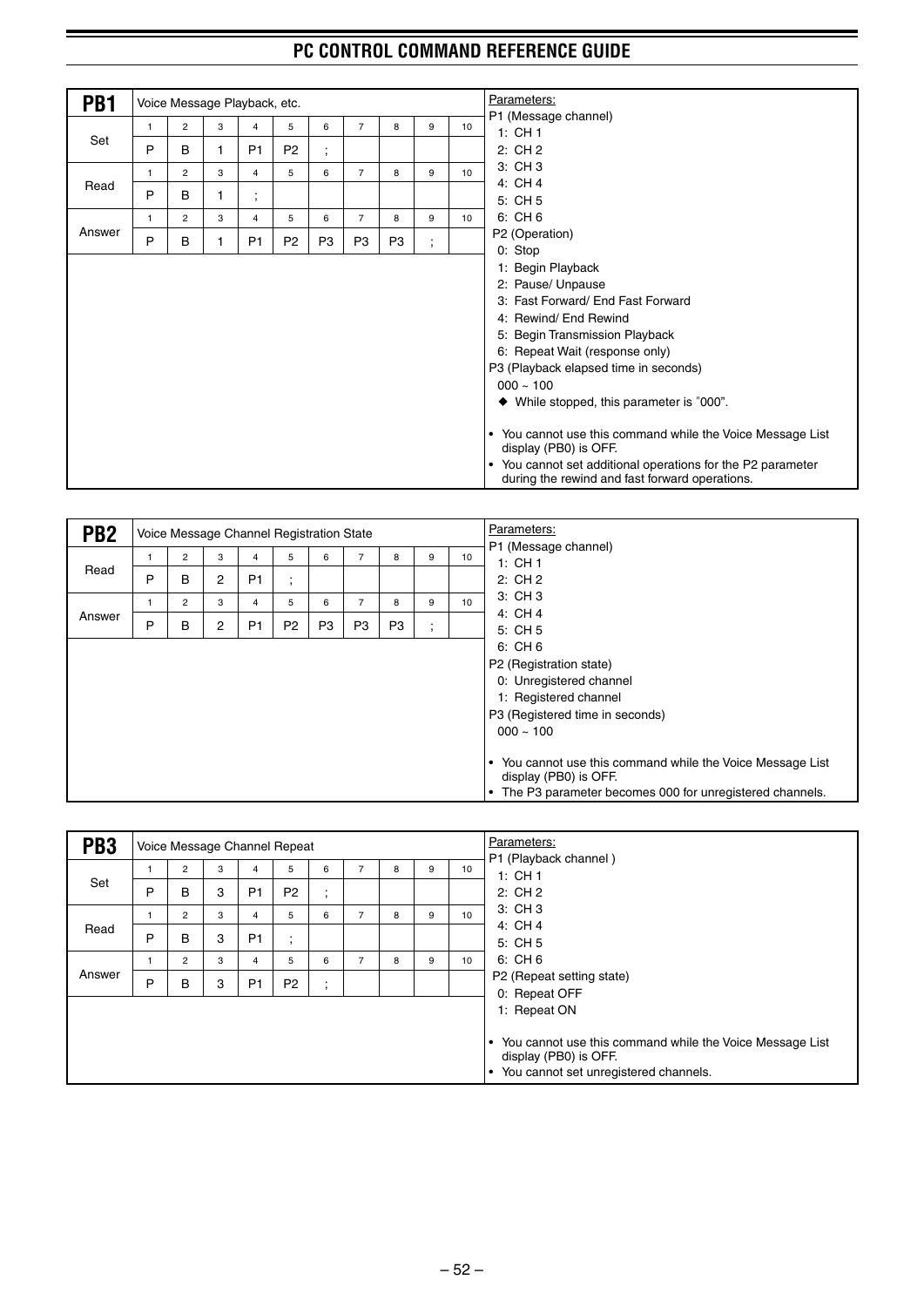| PB4    |              |                |   |                | Voice Message Channel Name |   |                |                                       |   |                 | Parameters:                                                                                                                                                                              |
|--------|--------------|----------------|---|----------------|----------------------------|---|----------------|---------------------------------------|---|-----------------|------------------------------------------------------------------------------------------------------------------------------------------------------------------------------------------|
|        |              | $\overline{2}$ | 3 | 4              | 5                          |   | $6 -$          | x                                     | 9 | 10              | P1 (Playback channel)<br>1:CH1                                                                                                                                                           |
| Set    | P            | B              | 4 | <b>P1</b>      | P <sub>2</sub>             |   | P <sub>3</sub> | $\bullet$<br>$\overline{\phantom{a}}$ |   |                 | 2:CH2                                                                                                                                                                                    |
|        | $\mathbf{1}$ | $\overline{2}$ | 3 | 4              | 5                          | 6 | $\overline{7}$ | 8                                     | 9 | 10              | 3: CH 3                                                                                                                                                                                  |
| Read   | P            | B              | 4 | P <sub>1</sub> | ٠<br>$\bullet$             |   |                |                                       |   |                 | 4: CH 4<br>5: CH 5                                                                                                                                                                       |
|        |              | $\overline{2}$ | 3 | 4              | 5                          |   | $6 -$          | X                                     | 9 | 10 <sup>1</sup> | 6: CH 6                                                                                                                                                                                  |
| Answer | P            | B              | 4 | <b>P1</b>      | P <sub>2</sub>             |   | P <sub>3</sub> | $\bullet$<br>$\overline{1}$           |   |                 | P <sub>2</sub>                                                                                                                                                                           |
|        |              |                |   |                |                            |   |                |                                       |   |                 | Always a space<br>P3 (Channel name)<br>Up to 30 characters<br>You cannot use this command while the Voice Message List<br>display (PB0) is OFF.<br>You cannot set unregistered channels. |

| PB <sub>5</sub> |   |                |   | Voice Message Recording Sound Source |   |   |   |   |    | Parameters:<br>P <sub>1</sub>                            |
|-----------------|---|----------------|---|--------------------------------------|---|---|---|---|----|----------------------------------------------------------|
|                 |   | $\overline{2}$ | 3 | 4                                    | 5 | 6 | 8 | 9 | 10 | 0: Microphone                                            |
| Set             | P | в              | 5 | P <sub>1</sub>                       |   |   |   |   |    | 1: ACC 2                                                 |
|                 |   | 2              | 3 | 4                                    | 5 | 6 | 8 | 9 | 10 | 2: USB Audio<br>3: LAN                                   |
| Read            | P | в              | 5 |                                      |   |   |   |   |    |                                                          |
|                 |   | 2              | 3 | 4                                    | 5 | 6 | 8 | 9 | 10 | You cannot use this command while the Voice Message List |
| Answer          | P | в              | 5 | P <sub>1</sub>                       |   |   |   |   |    | display (PB0) is OFF.                                    |

| PB <sub>6</sub> |   |   |   |    | Voice Message Recording Total Remaining Time |                |   |   |    | Parameters:                                                                       |
|-----------------|---|---|---|----|----------------------------------------------|----------------|---|---|----|-----------------------------------------------------------------------------------|
|                 |   |   | 3 |    |                                              | 6              | 8 | 9 | 10 | P1 (Remaining time)<br>$000 \sim 100$ (sec)                                       |
| Read            | D |   | 6 |    |                                              |                |   |   |    |                                                                                   |
|                 |   |   | 3 |    |                                              | 6              | 8 | 9 | 10 | You cannot use this command while the Voice Message List<br>display (PB0) is OFF. |
| Answer          | D | В | 6 | P1 | D1                                           | P <sub>1</sub> |   |   |    |                                                                                   |

| РC     |   | <b>Output Power</b> |                |                |                |                      |                |   |   |                 |
|--------|---|---------------------|----------------|----------------|----------------|----------------------|----------------|---|---|-----------------|
| Set    |   | $\overline{2}$      | 3              | 4              | 5              | 6                    | 7              | 8 | 9 | 10 <sup>1</sup> |
|        | P | C                   | P <sub>1</sub> | P <sub>1</sub> | P <sub>1</sub> | $\bullet$<br>$\cdot$ |                |   |   |                 |
|        |   | $\overline{2}$      | 3              | 4              | 5              | 6                    | $\overline{7}$ | 8 | 9 | 10 <sup>1</sup> |
| Read   | P | C                   | ٠<br>$\cdot$   |                |                |                      |                |   |   |                 |
|        |   | $\overline{2}$      | 3              | 4              | 5              | 6                    | $\overline{7}$ | 8 | 9 | 10 <sup>1</sup> |
| Answer | P | С                   | P <sub>1</sub> | P <sub>1</sub> | P <sub>1</sub> | $\bullet$<br>$\cdot$ |                |   |   |                 |
|        |   |                     |                |                |                |                      |                |   |   |                 |
|        |   |                     |                |                |                |                      |                |   |   |                 |
|        |   |                     |                |                |                |                      |                |   |   |                 |
|        |   |                     |                |                |                |                      |                |   |   |                 |

| <b>PL</b> |   |                |                | Speech Processor Input/Output Level |                |                |                |                |     |    | Parameters:<br>P1 (Input level) |
|-----------|---|----------------|----------------|-------------------------------------|----------------|----------------|----------------|----------------|-----|----|---------------------------------|
|           |   | $\overline{2}$ | 3              |                                     | 5              | 6              |                | 8              | 9   | 10 | 000 (minimum) ~ 100 (maximum)   |
| Set       | P |                | P <sub>1</sub> | P <sub>1</sub>                      | P <sub>1</sub> | P <sub>2</sub> | P <sub>2</sub> | P <sub>2</sub> |     |    | P2 (Output level)               |
|           |   | $\overline{2}$ | 3              |                                     | 5              | 6              |                | 8              | 9   | 10 | 000 (minimum) ~ 100 (maximum)   |
| Read      | Þ | ட              |                |                                     |                |                |                |                |     |    |                                 |
|           |   | 2              | 3              |                                     | 5              | 6              |                | 8              | 9   | 10 |                                 |
| Answer    | Þ |                | P <sub>1</sub> | P <sub>1</sub>                      | P <sub>1</sub> | P <sub>2</sub> | P <sub>2</sub> | P <sub>2</sub> | . . |    |                                 |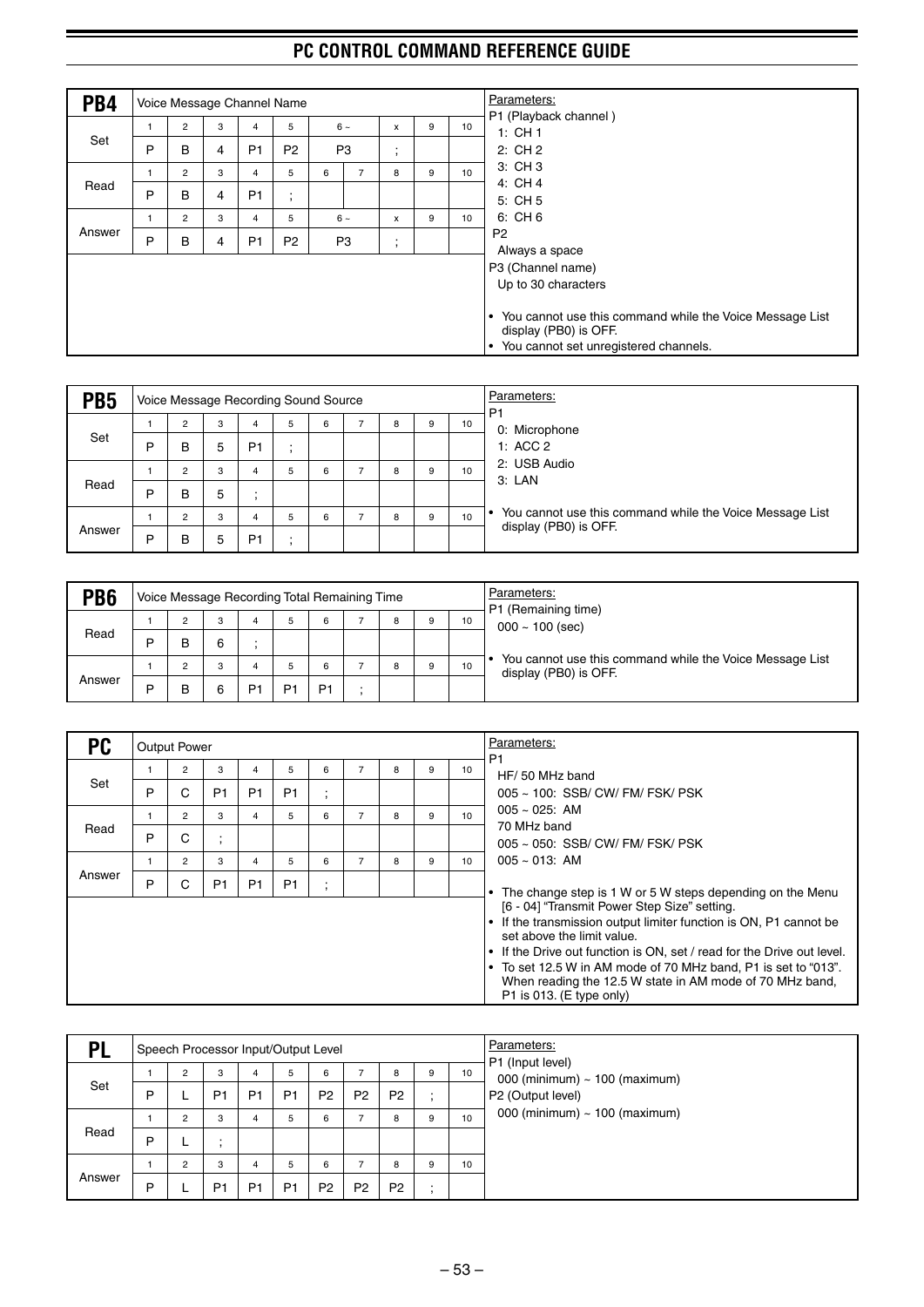| PR <sub>0</sub> |   | Speech Processor ON/ OFF |   |                |   |   |   |   |   |    |
|-----------------|---|--------------------------|---|----------------|---|---|---|---|---|----|
| Set             |   | 2                        | 3 | 4              | 5 | 6 | - | 8 | 9 | 10 |
|                 | P | R                        | 0 | P <sub>1</sub> |   |   |   |   |   |    |
|                 |   | $\overline{c}$           | 3 | 4              | 5 | 6 | - | 8 | 9 | 10 |
| Read            | P | R                        | 0 |                |   |   |   |   |   |    |
|                 |   | $\overline{2}$           | 3 | 4              | 5 | 6 | - | 8 | 9 | 10 |
| Answer          | P | R                        | 0 | P <sub>1</sub> |   |   |   |   |   |    |

| PR <sub>1</sub> |   | Speech Processor Effect Type |   |                |         |   |                |   |   |    | Parameters:<br>P <sub>1</sub> |
|-----------------|---|------------------------------|---|----------------|---------|---|----------------|---|---|----|-------------------------------|
|                 |   | $\overline{2}$               | 3 | 4              | 5       | 6 | -              | 8 | 9 | 10 | 0: Soft                       |
| Set             | P | R                            |   | P <sub>1</sub> | $\cdot$ |   |                |   |   |    | 1: Hard                       |
|                 |   | 2                            | 3 | 4              | 5       | 6 | $\overline{ }$ | 8 | 9 | 10 |                               |
| Read            | P | R                            |   | $\cdot$        |         |   |                |   |   |    |                               |
|                 |   | $\overline{2}$               | 3 | 4              | 5       | 6 | $\overline{ }$ | 8 | 9 | 10 |                               |
| Answer          | P | R                            |   | P <sub>1</sub> | ٠       |   |                |   |   |    |                               |

| <b>PS</b> |              | Power ON/ OFF  |                |                                       |   |   |                |   |   |    | Parameters:                                                                                                                                                                                                                                                                                                                                                                                                                                                                                                                                                                                                                         |
|-----------|--------------|----------------|----------------|---------------------------------------|---|---|----------------|---|---|----|-------------------------------------------------------------------------------------------------------------------------------------------------------------------------------------------------------------------------------------------------------------------------------------------------------------------------------------------------------------------------------------------------------------------------------------------------------------------------------------------------------------------------------------------------------------------------------------------------------------------------------------|
|           | $\mathbf{1}$ | $\overline{2}$ | 3              | 4                                     | 5 | 6 | $\overline{7}$ | 8 | 9 | 10 | P <sub>1</sub><br>0: Power OFF                                                                                                                                                                                                                                                                                                                                                                                                                                                                                                                                                                                                      |
| Set       | P            | S              | P <sub>1</sub> | $\bullet$<br>$\overline{\phantom{a}}$ |   |   |                |   |   |    | 1: Power ON                                                                                                                                                                                                                                                                                                                                                                                                                                                                                                                                                                                                                         |
|           |              | $\overline{2}$ | 3              | 4                                     | 5 | 6 | $\overline{7}$ | 8 | 9 | 10 | 2: Power Source OFF (end) during processing (response only)                                                                                                                                                                                                                                                                                                                                                                                                                                                                                                                                                                         |
| Read      | P            | S              | $\cdot$        |                                       |   |   |                |   |   |    | 3: Power Source ON (activate) during processing (response<br>only)                                                                                                                                                                                                                                                                                                                                                                                                                                                                                                                                                                  |
|           |              | 2              | 3              | 4                                     | 5 | 6 | $\overline{7}$ | 8 | 9 | 10 | 4: During timer recording preparations (response only)                                                                                                                                                                                                                                                                                                                                                                                                                                                                                                                                                                              |
| Answer    | P            | S              | P <sub>1</sub> | $\bullet$<br>$\overline{\phantom{a}}$ |   |   |                |   |   |    | 5: During timer recording operation (response only)<br>6: During timer recording cancellation confirmation display                                                                                                                                                                                                                                                                                                                                                                                                                                                                                                                  |
|           |              |                |                |                                       |   |   |                |   |   |    | (response only)<br>In PC control by COM connection, when turning on the power<br>$\bullet$<br>with this command, it is necessary to send dummy data (eg ";")<br>first, wait about 100 ms and send "PS1;".<br>When the transceiver is turned ON using this command.<br>٠<br>regardless of ON / OFF of the AI function, the radio firstly<br>outputs "PS3;" and then outputs a response command "PS1;" at<br>the time of completion of activation.<br>During timer recording preparations, you cannot perform setting<br>commands.<br>During timer recording operation, you cannot perform<br>٠<br>commands other than ID, ME and PS. |

| P1     |   |                | Side Tone/Pitch Frequency |                |                |                    |   |   |    | Parameters:<br>P <sub>1</sub>                   |
|--------|---|----------------|---------------------------|----------------|----------------|--------------------|---|---|----|-------------------------------------------------|
|        |   | 2              | 3                         | 4              | 5              | 6                  | 8 | 9 | 10 | 000 ~ 160: 300 Hz to 1100 Hz (in steps of 5 Hz) |
| Set    | P |                | P <sub>1</sub>            | P <sub>1</sub> | P <sub>1</sub> | $\cdot$<br>$\cdot$ |   |   |    |                                                 |
|        |   | $\overline{2}$ | 3                         | 4              | 5              | 6                  | 8 | 9 | 10 |                                                 |
| Read   | P |                |                           |                |                |                    |   |   |    |                                                 |
|        |   | 2              | 3                         | 4              | 5              | 6                  | 8 | 9 | 10 |                                                 |
| Answer | P |                | P <sub>1</sub>            | P <sub>1</sub> | P <sub>1</sub> | $\cdot$            |   |   |    |                                                 |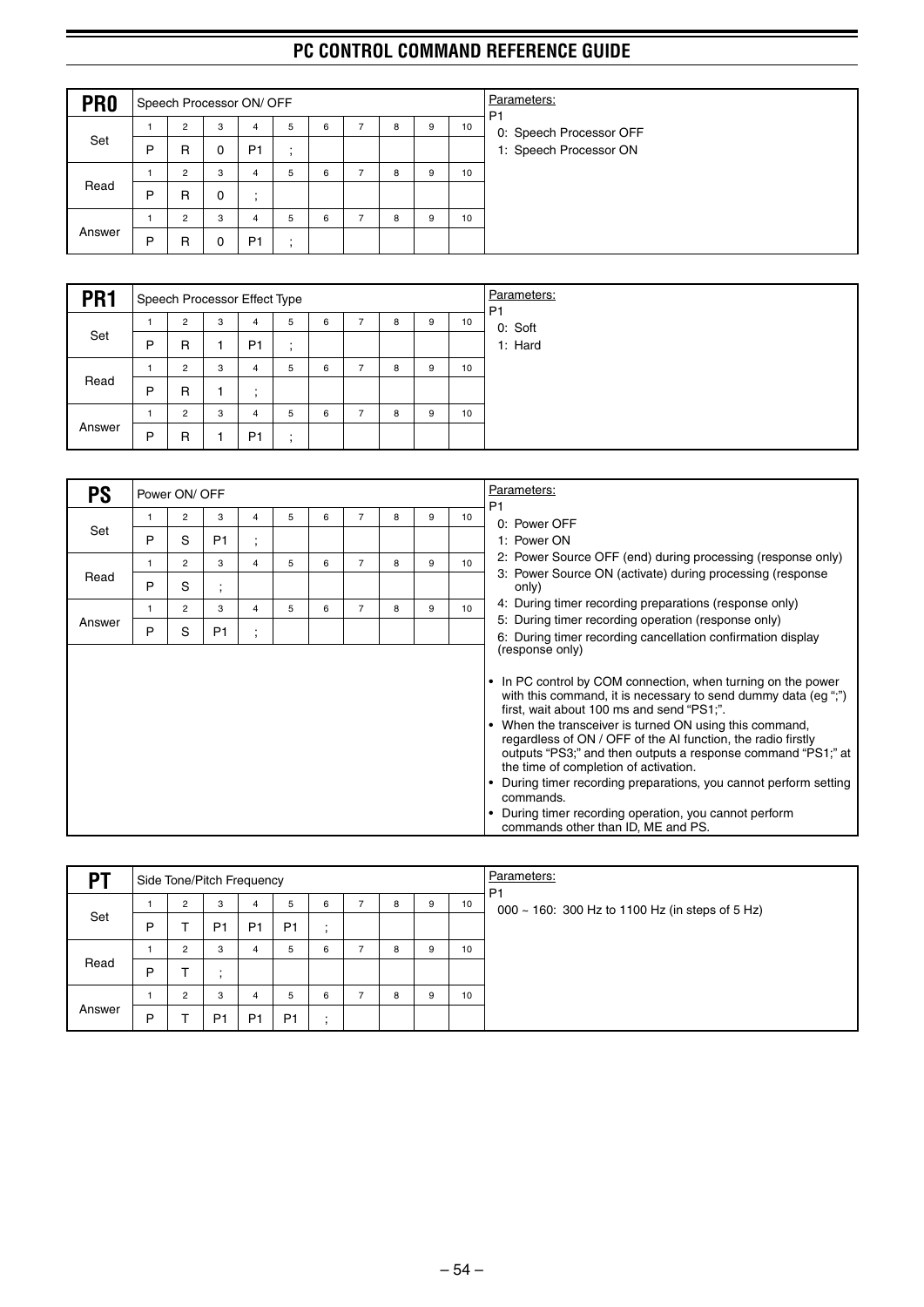| QA     |                |                |                |                          | Quick Memory Channel Information |                |                |                |                |                | Parameters:                                                                                    |
|--------|----------------|----------------|----------------|--------------------------|----------------------------------|----------------|----------------|----------------|----------------|----------------|------------------------------------------------------------------------------------------------|
|        | $\mathbf{1}$   | $\overline{2}$ | 3              | 4                        | 5                                | 6              | $\overline{7}$ | 8              | 9              | 10             | P1 (Quick Memory Channel Number)                                                               |
| Read   | Q              | A              | P <sub>1</sub> | $\overline{\phantom{a}}$ |                                  |                |                |                |                |                | $0 - 9$<br>P2 (Frequency Information on left side VFO (11-digit))                              |
|        | 1              | $\overline{2}$ | 3              | 4                        | 5                                | 6              | $\overline{7}$ | 8              | 9              | 10             | Unused high-end digits will become 0.                                                          |
|        | Q              | A              | P <sub>1</sub> | P <sub>2</sub>           | P <sub>2</sub>                   | P <sub>2</sub> | P <sub>2</sub> | P <sub>2</sub> | P <sub>2</sub> | P <sub>2</sub> | • When no information is available for a parameter, it is<br>returned as blank.                |
|        | 11             | 12             | 13             | 14                       | 15                               | 16             | 17             | 18             | 19             | 20             | P3 (Mode Information on left side VFO)                                                         |
| Answer | P <sub>2</sub> | P <sub>2</sub> | P <sub>2</sub> | P <sub>2</sub>           | P <sub>3</sub>                   | P <sub>4</sub> | P <sub>4</sub> | P <sub>4</sub> | P <sub>4</sub> | P <sub>4</sub> | Refer to the P2 value of the OM command.                                                       |
|        | 21             | 22             | 23             | 24                       | 25                               | 26             | 27             | 28             | 29             | 30             | • When no information is available for a parameter, it is<br>returned as blank.)               |
|        |                |                |                |                          |                                  |                |                |                |                |                | P4 (Frequency Information on right side VFO (11-digit))                                        |
|        | <b>P4</b>      | P <sub>4</sub> | P <sub>4</sub> | P <sub>4</sub>           | P <sub>4</sub>                   | P <sub>4</sub> | P <sub>5</sub> | P <sub>6</sub> | ٠              |                | Unused high-end digits will become 0.                                                          |
|        |                |                |                |                          |                                  |                |                |                |                |                | ♦ When no information is available for a parameter, it is<br>returned as blank.)               |
|        |                |                |                |                          |                                  |                |                |                |                |                | P5 (Mode Information on right side VFO)                                                        |
|        |                |                |                |                          |                                  |                |                |                |                |                | Refer to the P2 value of the OM command.                                                       |
|        |                |                |                |                          |                                  |                |                |                |                |                | $\blacklozenge$ When no information is available for a parameter, it is<br>returned as blank.) |
|        |                |                |                |                          |                                  |                |                |                |                |                | P6 (Simplex Information)                                                                       |
|        |                |                |                |                          |                                  |                |                |                |                |                | 0: Simplex                                                                                     |
|        |                |                |                |                          |                                  |                |                |                |                |                | 1: Split                                                                                       |
|        |                |                |                |                          |                                  |                |                |                |                |                | • When no information is available for a parameter, it is<br>returned as blank.)               |
|        |                |                |                |                          |                                  |                |                |                |                |                | This command will not automatically respond when using the AI<br>function.                     |

|        | Quick Memory Channel All Delete |   |  |   |  |   |    | Parameters:                                                                                     |
|--------|---------------------------------|---|--|---|--|---|----|-------------------------------------------------------------------------------------------------|
|        |                                 | з |  | 6 |  | 9 | 10 | No parameters are used with this command.                                                       |
| Set    | w                               |   |  |   |  |   |    | When the AI function is ON, a response is output when all                                       |
|        |                                 |   |  | 6 |  | 9 | 10 | deleting the Quick Memory Channel.<br>You cannot perform this command when Quick Memory Channel |
| Answer | w                               |   |  |   |  |   |    | mode is OFF.                                                                                    |

|        |  |   | <b>Writing Quick Memory Channel</b> |   |  |    | Parameters:<br>No parameters are used with this command.                                      |
|--------|--|---|-------------------------------------|---|--|----|-----------------------------------------------------------------------------------------------|
|        |  | 3 |                                     | 6 |  | 10 |                                                                                               |
| Set    |  |   |                                     |   |  |    | Performs the same function as pressing [Q-M.IN].                                              |
|        |  | 3 |                                     | 6 |  | 10 | When the AI function is ON, a response is output when writing<br>to the Quick Memory Channel. |
| Answer |  |   |                                     |   |  |    |                                                                                               |

| QR     |   |                |                | Quick Memory Channel ON/OFF |   |   |   |   |    | Parameters:                                                                                                                                                              |
|--------|---|----------------|----------------|-----------------------------|---|---|---|---|----|--------------------------------------------------------------------------------------------------------------------------------------------------------------------------|
|        |   | 2              | 3              |                             | 5 | 6 | 8 | 9 | 10 | P1 (State)<br>0: Quick Memory Channel OFF                                                                                                                                |
| Set    | O | R              | P <sub>1</sub> | P <sub>2</sub>              |   |   |   |   |    | 1: Quick Memory Channel ON                                                                                                                                               |
|        |   | $\overline{2}$ | 3              |                             | 5 | 6 | 8 | 9 | 10 | P2 (Channel number)                                                                                                                                                      |
| Read   | O | R              | ٠              |                             |   |   |   |   |    | $0 - 9$<br>$\bullet$ If parameter P1=0, set parameter P2 to 0.                                                                                                           |
|        |   | 2              | 3              |                             | 5 | 6 | 8 | 9 | 10 | ♦ When selecting Quick Memory Channel ON but not setting a                                                                                                               |
| Answer | Q | R              | P <sub>1</sub> | P <sub>2</sub>              |   |   |   |   |    | channel number, this setting is space.                                                                                                                                   |
|        |   |                |                |                             |   |   |   |   |    | • When configuring a value above the number of Quick Memory<br>Channel channels set by the menu, an error occurs.<br>• When specifying a blank channel, an error occurs. |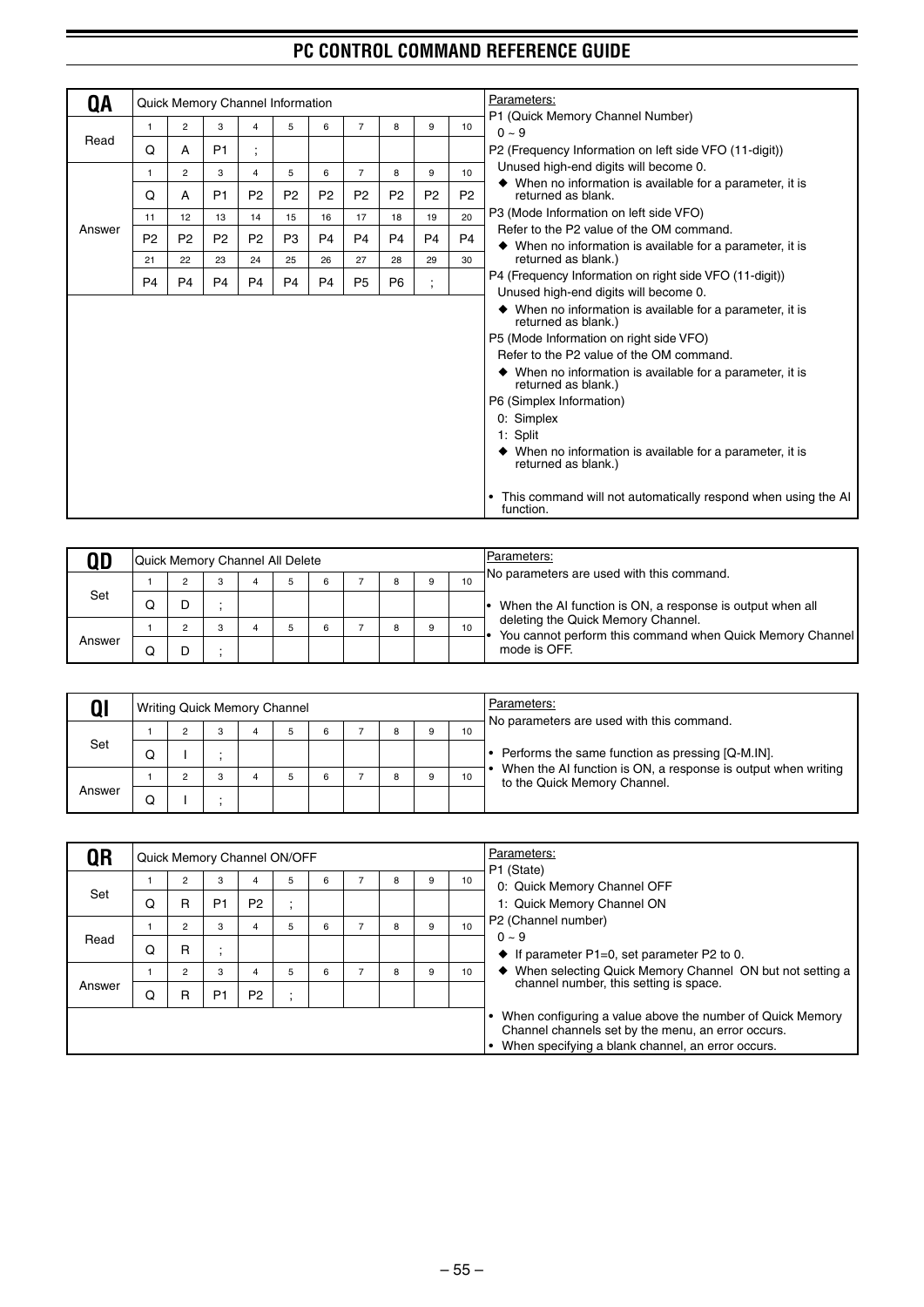| QS     |   | Speaker Mute |                     |   |   |   |   |   |    | Parameters:<br>P <sub>1</sub>                                                                                                          |
|--------|---|--------------|---------------------|---|---|---|---|---|----|----------------------------------------------------------------------------------------------------------------------------------------|
| Set    | Q | 2<br>S       | 3<br>P <sub>1</sub> | 4 | b | 6 | 8 | 9 | 10 | 0: Speaker Mute OFF<br>1: Speaker Mute ON                                                                                              |
| Read   | Q | 2<br>S       | 3<br>٠.<br>- 1      | 4 | 5 | 6 | 8 | 9 | 10 | ♦ Speaker mute state is canceled when power OFF.<br>♦ Even when the AI function is ON, this command does not<br>automatically respond. |
| Answer | Q | 2<br>S       | 3<br>P <sub>1</sub> | 4 | 5 | 6 | 8 | 9 | 10 |                                                                                                                                        |

| <b>RA</b> | Attenuator |                |                |         |   |   |                          |   |   |    |
|-----------|------------|----------------|----------------|---------|---|---|--------------------------|---|---|----|
|           |            | 2              | 3              | 4       | 5 | 6 |                          | 8 | 9 | 10 |
| Set       | R          | A              | P <sub>1</sub> | $\cdot$ |   |   |                          |   |   |    |
|           |            | 2              | 3              | 4       | 5 | 6 | -                        | 8 | 9 | 10 |
| Read      | R          | A              | . .            |         |   |   |                          |   |   |    |
|           |            | $\overline{2}$ | 3              | 4       | 5 | 6 | $\overline{\phantom{a}}$ | 8 | 9 | 10 |
| Answer    | R          | A              | P <sub>1</sub> | $\cdot$ |   |   |                          |   |   |    |

| <b>RC</b> | RIT/XIT Frequency Clear |  |  |  |  |    | Parameters:<br>No parameters are used with this command.                         |
|-----------|-------------------------|--|--|--|--|----|----------------------------------------------------------------------------------|
|           |                         |  |  |  |  | 10 |                                                                                  |
| Set       | R                       |  |  |  |  |    | Clears the RIT/XIT frequency regardless if the RIT/XIT function<br>is ON or OFF. |

| RD/RU |   | RIT/XIT Frequency Up/ Down |                |                |                |                |                |   |   |    | Parameters:<br>P1 (Frequency (in Hz), Set 2 command only)                                                                                                                                                                            |
|-------|---|----------------------------|----------------|----------------|----------------|----------------|----------------|---|---|----|--------------------------------------------------------------------------------------------------------------------------------------------------------------------------------------------------------------------------------------|
|       |   | 2                          | 3              |                | 5              | 6              |                | 8 | 9 | 10 | $00000 - 09999$                                                                                                                                                                                                                      |
| Set 1 | R | D/U                        |                |                |                |                |                |   |   |    |                                                                                                                                                                                                                                      |
|       |   | 2                          | 3              | 4              |                | 6              |                | 8 | 9 | 10 | Use the setting command 1 to adjust the RIT/XIT frequency by<br>step.                                                                                                                                                                |
| Set 2 | R | D/U                        | P <sub>1</sub> | P <sub>1</sub> | P <sub>1</sub> | P <sub>1</sub> | P <sub>1</sub> |   |   |    | The RU command is used to increase the frequency and the                                                                                                                                                                             |
|       |   |                            |                |                |                |                |                |   |   |    | RD command is used to decrease the frequency.<br>Use the setting command 2 to set a RIT/XIT frequency via<br>the P1 parameter. Use the RU command to enter a positive<br>frequency and the RD command to enter a negative frequency. |

| <b>RE</b> |   |   | <b>Recording Function</b> |                          |                |                |         |   |   |    | Parameters:                                                                                                                                                                          |
|-----------|---|---|---------------------------|--------------------------|----------------|----------------|---------|---|---|----|--------------------------------------------------------------------------------------------------------------------------------------------------------------------------------------|
|           |   | 2 | 3                         | 4                        | 5              | 6              | 7       | 8 | 9 | 10 | P1 (Operation)<br>0: Recording/Playback stop                                                                                                                                         |
| Set       | R | E | P <sub>1</sub>            | $\overline{\phantom{a}}$ |                |                |         |   |   |    | 1: Begin manual recording/recording in progress                                                                                                                                      |
|           |   | 2 | 3                         | 4                        | 5              | 6              | 7       | 8 | 9 | 10 | 2: Full-time recording storage (setting only)                                                                                                                                        |
| Read      |   |   |                           |                          |                |                |         |   |   |    | 3: Begin quick playback/playback in progress                                                                                                                                         |
|           | R | E |                           |                          |                |                |         |   |   |    | 4: Pause manual recording/resume recording                                                                                                                                           |
|           |   | 2 | 3                         | 4                        | 5              | 6              | 7       | 8 | 9 | 10 | 5: Pause quick playback/resume playback                                                                                                                                              |
| Answer    | R | E | P <sub>1</sub>            | P <sub>2</sub>           | P <sub>2</sub> | P <sub>2</sub> | ٠       |   |   |    | 6: Recording failure (response only)                                                                                                                                                 |
|           |   |   |                           |                          |                |                | $\cdot$ |   |   |    | 7: Playback failure (response only)                                                                                                                                                  |
|           |   |   |                           |                          |                |                |         |   |   |    | • The AI function will not perform an auto response when a<br>recording or playback failure occurs due to the operation of<br>the transceiver.                                       |
|           |   |   |                           |                          |                |                |         |   |   |    | P2 (Playback progression)                                                                                                                                                            |
|           |   |   |                           |                          |                |                |         |   |   |    | $001 - 100$                                                                                                                                                                          |
|           |   |   |                           |                          |                |                |         |   |   |    | $\blacklozenge$ 000 when no playback is in progress.                                                                                                                                 |
|           |   |   |                           |                          |                |                |         |   |   |    | $\blacklozenge$ The AI function performs an auto response every second<br>for the playback progression (Automatic response is not<br>continuous, response will be a discrete value). |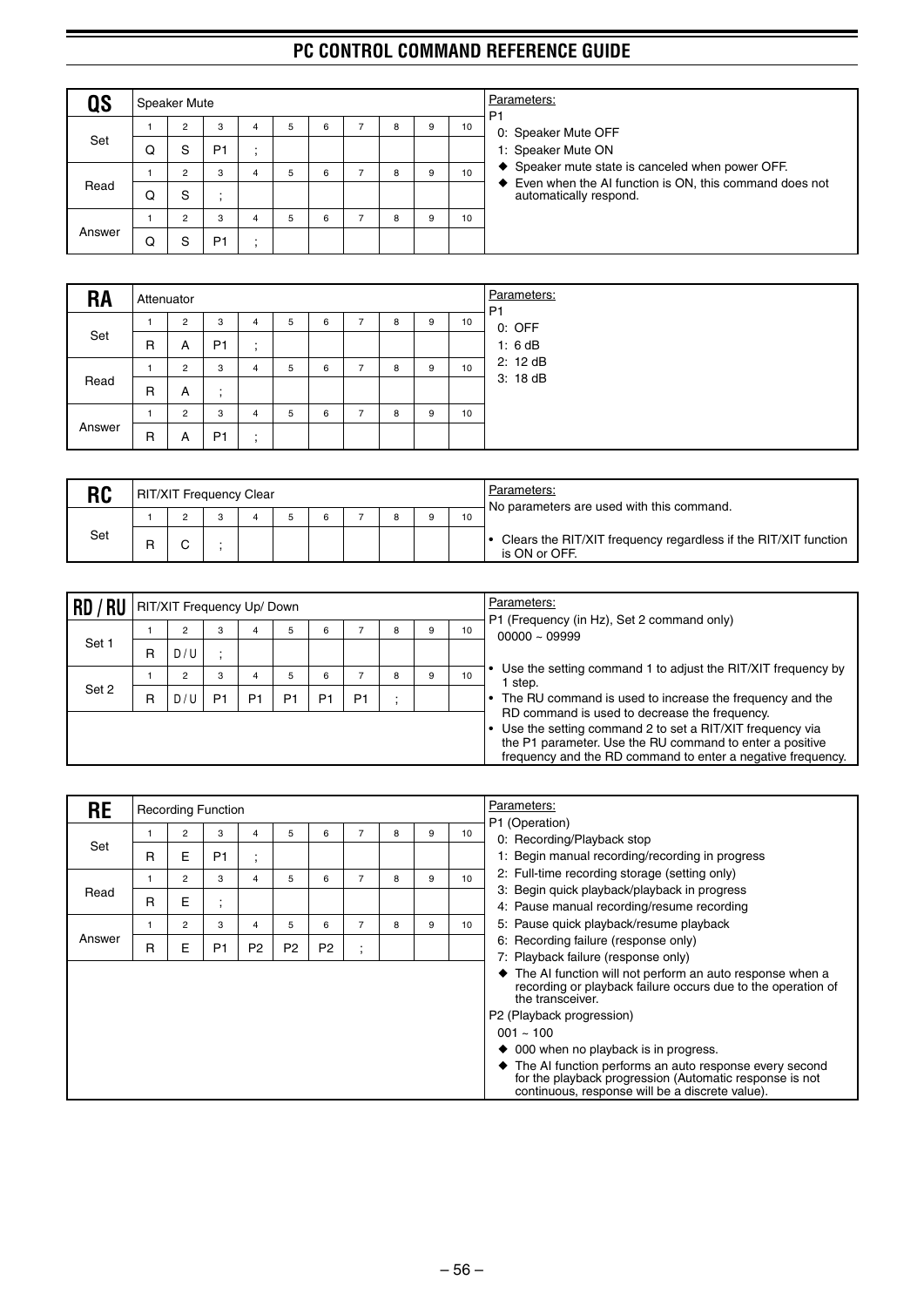| <b>RF</b> |   |   | <b>RIT/XIT Frequency</b> |                |    |                |                |   |   |    | Parameters:<br>P1 (RIT/XIT frequency direction) |
|-----------|---|---|--------------------------|----------------|----|----------------|----------------|---|---|----|-------------------------------------------------|
|           |   | c | 3                        |                |    | 6              |                | 8 | 9 | 10 | $0: +$ direction                                |
| Read      | R |   |                          |                |    |                |                |   |   |    | $1: -$ direction                                |
|           |   | c | 3                        |                | h  | 6              |                | 8 | 9 | 10 | P2 (RIT/XIT frequency in Hz)                    |
| Answer    | R |   | P <sub>1</sub>           | P <sub>2</sub> | P2 | P <sub>2</sub> | P <sub>2</sub> |   |   |    | $0000 - 9999$                                   |

| <b>RG</b> | RF Gain |                |                |                |                |         |   |   |    | Parameters:<br>P <sub>1</sub> |
|-----------|---------|----------------|----------------|----------------|----------------|---------|---|---|----|-------------------------------|
|           |         | $\overline{2}$ | -3             | 4              | 5              | 6       | 8 | 9 | 10 | $000 - 255$                   |
| Set       | R       | G              | P <sub>1</sub> | P <sub>1</sub> | P <sub>1</sub> |         |   |   |    |                               |
|           |         | $\overline{2}$ | 3              | 4              | 5              | 6       | 8 | 9 | 10 |                               |
| Read      | R       | G              |                |                |                |         |   |   |    |                               |
|           |         | $\overline{2}$ | 3              | 4              | 5              | 6       | 8 | 9 | 10 |                               |
| Answer    | R       | G              | P <sub>1</sub> | P <sub>1</sub> | P <sub>1</sub> | $\cdot$ |   |   |    |                               |

| RL <sub>1</sub> |   |                |   | Noise Reduction 1 Level |                |                      |   |   |    | Parameters:<br>P <sub>1</sub>                    |
|-----------------|---|----------------|---|-------------------------|----------------|----------------------|---|---|----|--------------------------------------------------|
|                 |   | 2              | 3 | 4                       | 5              | 6                    | 8 | 9 | 10 | $01 - 10$                                        |
| Set             | R |                |   | P <sub>1</sub>          | P <sub>1</sub> | ٠,                   |   |   |    | 99: Initial value setting (setting command only) |
|                 |   | $\overline{2}$ | 3 | 4                       | 5              | 6                    | 8 | 9 | 10 |                                                  |
| Read            | R |                |   | $\cdot$                 |                |                      |   |   |    |                                                  |
|                 |   | $\overline{2}$ | 3 | 4                       | 5              | 6                    | 8 | 9 | 10 |                                                  |
| Answer          | R |                |   | P <sub>1</sub>          | P <sub>1</sub> | $\bullet$<br>$\cdot$ |   |   |    |                                                  |

| RL <sub>2</sub> |   |                |                |                | Noise Reduction 2 Time Constant |         |   |   |    | Parameters:<br>P <sub>1</sub>                    |
|-----------------|---|----------------|----------------|----------------|---------------------------------|---------|---|---|----|--------------------------------------------------|
|                 |   |                | 3              | 4              | b.                              | 6       | 8 | 9 | 10 | 00 (2 ms) $\sim$ 09 (20 ms)                      |
| Set             | R |                | 2              | P <sub>1</sub> | P <sub>1</sub>                  | $\cdot$ |   |   |    | 99: Initial value setting (setting command only) |
|                 |   | 2              | 3              | 4              | b.                              | 6       | 8 | 9 | 10 |                                                  |
| Read            | R |                | $\overline{c}$ |                |                                 |         |   |   |    |                                                  |
|                 |   | $\overline{2}$ | 3              | 4              | 5                               | 6       | 8 | 9 | 10 |                                                  |
| Answer          | R |                | 2              | <b>P1</b>      | P <sub>1</sub>                  | $\cdot$ |   |   |    |                                                  |

| <b>RM</b> | Meter |                |                      |                |                                       |                |                |                               |   |    | Parameters:                                                                                                                                                                                                  |
|-----------|-------|----------------|----------------------|----------------|---------------------------------------|----------------|----------------|-------------------------------|---|----|--------------------------------------------------------------------------------------------------------------------------------------------------------------------------------------------------------------|
|           | 1     | $\overline{2}$ | 3                    | 4              | 5                                     | 6              | $\overline{7}$ | 8                             | 9 | 10 | P1 (Meter type)<br>1: ALC                                                                                                                                                                                    |
| Set       | R     | М              | P <sub>1</sub>       | P <sub>2</sub> | $\bullet$<br>$\overline{\phantom{a}}$ |                |                |                               |   |    | 2: SWR                                                                                                                                                                                                       |
|           | 1     | $\overline{2}$ | 3                    | $\overline{4}$ | 5                                     | 6              | $\overline{7}$ | 8                             | 9 | 10 | 3: COMP<br>$4:$ ID                                                                                                                                                                                           |
| Read      | R     | M              | $\bullet$<br>$\cdot$ |                |                                       |                |                |                               |   |    | 5: VD                                                                                                                                                                                                        |
|           | 1     | $\overline{2}$ | 3                    | $\overline{4}$ | 5                                     | 6              | $\overline{7}$ | 8                             | 9 | 10 | 6: TEMP                                                                                                                                                                                                      |
| Answer    | R     | M              | <b>P1</b>            | P <sub>3</sub> | P3                                    | P <sub>3</sub> | P <sub>3</sub> | ٠<br>$\overline{\phantom{a}}$ |   |    | P2 (Read setting)                                                                                                                                                                                            |
|           |       |                |                      |                |                                       |                |                |                               |   |    | 0: Do not read<br>1: Read                                                                                                                                                                                    |
|           |       |                |                      |                |                                       |                |                |                               |   |    | ◆ When turning the power ON, all meters are reset to "do not<br>read".                                                                                                                                       |
|           |       |                |                      |                |                                       |                |                |                               |   |    | P3 (Meter oscillation)                                                                                                                                                                                       |
|           |       |                |                      |                |                                       |                |                |                               |   |    | $0000 - 0070$                                                                                                                                                                                                |
|           |       |                |                      |                |                                       |                |                |                               |   |    | • This value shows the oscillation (number of dots) of the<br>transceiver digital meter.                                                                                                                     |
|           |       |                |                      |                |                                       |                |                |                               |   |    | The meter value of the meter type (multiple settings are<br>٠<br>possible at the same time) set for read is output with response<br>command.<br>• You can set the type of meter to be displayed using the MT |
|           |       |                |                      |                |                                       |                |                |                               |   |    | command.<br>The ALC meter value is output during recording and standby<br>$\bullet$<br>(Even when P2 set to "do not read").                                                                                  |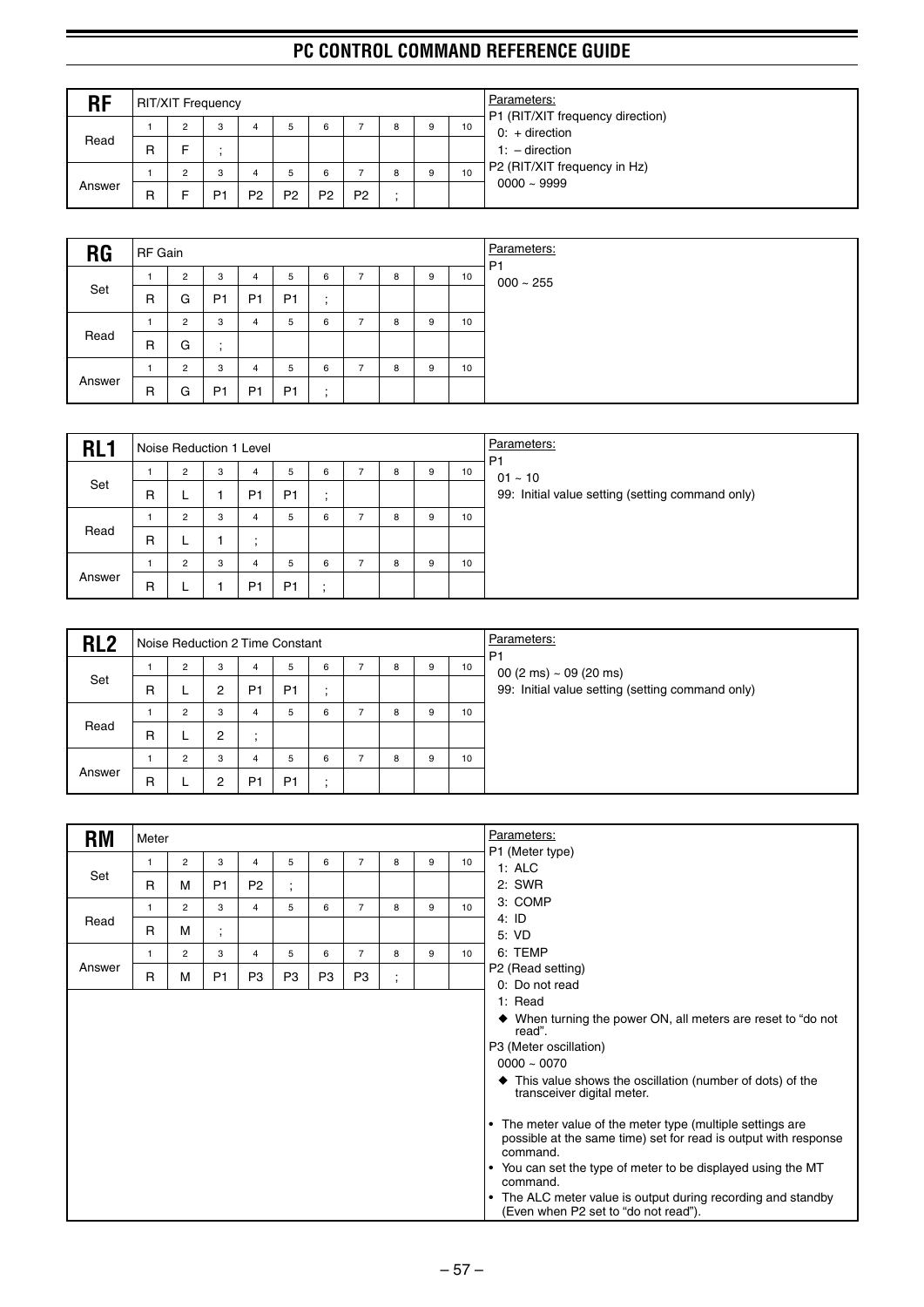| <b>RT</b> |   |                | <b>RIT Function State, RIT Shift</b> |         |   |   |                |   |   |                 | Parameters:<br>P <sub>1</sub>       |
|-----------|---|----------------|--------------------------------------|---------|---|---|----------------|---|---|-----------------|-------------------------------------|
|           |   | $\overline{2}$ | 3                                    | 4       | 5 | 6 | $\overline{ }$ | 8 | 9 | 10 <sub>1</sub> | 0: RIT OFF                          |
| Set       | R |                | P <sub>1</sub>                       | $\cdot$ |   |   |                |   |   |                 | 1: RIT ON                           |
|           |   | 2              | 3                                    | 4       | 5 | 6 | ⇁              | 8 | 9 | 10              | 2: RIT shift (setting command only) |
| Read      | R |                | - 1                                  |         |   |   |                |   |   |                 |                                     |
|           |   | $\overline{2}$ | 3                                    | 4       | 5 | 6 | $\overline{ }$ | 8 | 9 | 10              |                                     |
| Answer    | R |                | P <sub>1</sub>                       | $\cdot$ |   |   |                |   |   |                 |                                     |

| <b>RX</b> |   | <b>Receiver Function State</b> |  |   |   |   |   |    | Parameters:<br>No parameters are used with this command.           |
|-----------|---|--------------------------------|--|---|---|---|---|----|--------------------------------------------------------------------|
|           |   | っ                              |  | 5 | 6 | 8 | 9 | 10 |                                                                    |
| Set       | R | v                              |  |   |   |   |   |    | A response is output only when the AI function is ON.<br>$\bullet$ |
|           |   | ◠                              |  |   | 6 | 8 |   | 10 |                                                                    |
| Answer    | R | v                              |  |   |   |   |   |    |                                                                    |

| <b>SCO</b> | Scan |                     |   |                |                |   |   |   |   |    | Parameters:                                                                         |
|------------|------|---------------------|---|----------------|----------------|---|---|---|---|----|-------------------------------------------------------------------------------------|
|            |      |                     | 3 | 4              | h              | 6 |   | 8 | 9 | 10 | P1 (Scan Operation/ State)<br>0: Scan OFF                                           |
| Set        | S    | ⌒                   | 0 | P <sub>1</sub> |                |   |   |   |   |    | 1: Scan ON                                                                          |
|            |      | $\sqrt{2}$          | 3 | 4              |                | 6 |   | 8 | 9 | 10 | P2 (Slow Scan State)                                                                |
| Read       | S    | ⌒<br>$\overline{ }$ | 0 |                |                |   |   |   |   |    | 0: Outside the Slow Scan frequency range<br>1: Inside the Slow Scan frequency range |
|            |      | $\overline{2}$      | 3 | 4              |                | 6 | - | R | 9 | 10 | ♦ Other than Program Scan, it is always "0".                                        |
| Answer     | S    |                     |   | P1             | P <sub>2</sub> |   |   |   |   |    |                                                                                     |

| SC <sub>1</sub> |   | Scan Speed |   |                |   |   |   |   |   |    | <b>Parameters:</b><br>P <sub>1</sub> |
|-----------------|---|------------|---|----------------|---|---|---|---|---|----|--------------------------------------|
|                 |   | 2          | 3 | 4              | 5 | 6 |   | 8 | 9 | 10 | $\sim 9$                             |
| Set             | S | C          |   | P <sub>1</sub> |   |   |   |   |   |    |                                      |
|                 |   | 2          | 3 | 4              | 5 | 6 | - | 8 | 9 | 10 |                                      |
| Read            | S | C          |   |                |   |   |   |   |   |    |                                      |
|                 |   | 2          | 3 | 4              | 5 | 6 | - | 8 | 9 | 10 |                                      |
| Answer          | S | C          |   | P <sub>1</sub> |   |   |   |   |   |    |                                      |

| SC <sub>2</sub> |   | Tone Scan/ CTCSS Scan |                |                     |   |   |   |   |   |    | Parameters:                                                                                |
|-----------------|---|-----------------------|----------------|---------------------|---|---|---|---|---|----|--------------------------------------------------------------------------------------------|
| Set             | S | C                     | 3<br>2         | 4<br>P <sub>1</sub> | b | 6 |   | 8 | 9 | 10 | P <sub>1</sub><br>0: Tone/CTCSS Scan OFF<br>1: Tone Scan                                   |
| Read            |   | $\overline{2}$        | 3              |                     | 5 | 6 | - | 8 | 9 | 10 | 2: CTCSS Scan                                                                              |
|                 | S | C                     | $\overline{2}$ |                     |   |   |   |   |   |    | You can set in FM mode.                                                                    |
|                 |   | $\overline{2}$        | 3              |                     | 5 | 6 |   | 8 | 9 | 10 | The Tone function turns ON automatically when performing<br>Tone Scan with this command.   |
| Answer          | S | С                     | 2              | P <sub>1</sub>      |   |   |   |   |   |    | The CTCSS function turns ON automatically when performing<br>CTCSS Scan with this command. |
|                 |   |                       |                |                     |   |   |   |   |   |    |                                                                                            |

| SC <sub>3</sub> |   | Program Scan/ VFO Scan Selection |   |                |   |   |   |   |    | Parameters:<br>P <sub>1</sub> |
|-----------------|---|----------------------------------|---|----------------|---|---|---|---|----|-------------------------------|
|                 |   | 2                                | 3 | 4              | 5 | 6 | 8 | 9 | 10 | 0: Program Scan               |
| Set             | S | C                                | 3 | P <sub>1</sub> |   |   |   |   |    | 1: VFO Scan                   |
|                 |   | 2                                | 3 | 4              | 5 | 6 | 8 | 9 | 10 |                               |
| Read            | S | C                                | 3 | $\cdot$        |   |   |   |   |    |                               |
|                 |   | $\overline{2}$                   | 3 | 4              | 5 | 6 | 8 | 9 | 10 |                               |
| Answer          | S | C                                | 3 | P <sub>1</sub> |   |   |   |   |    |                               |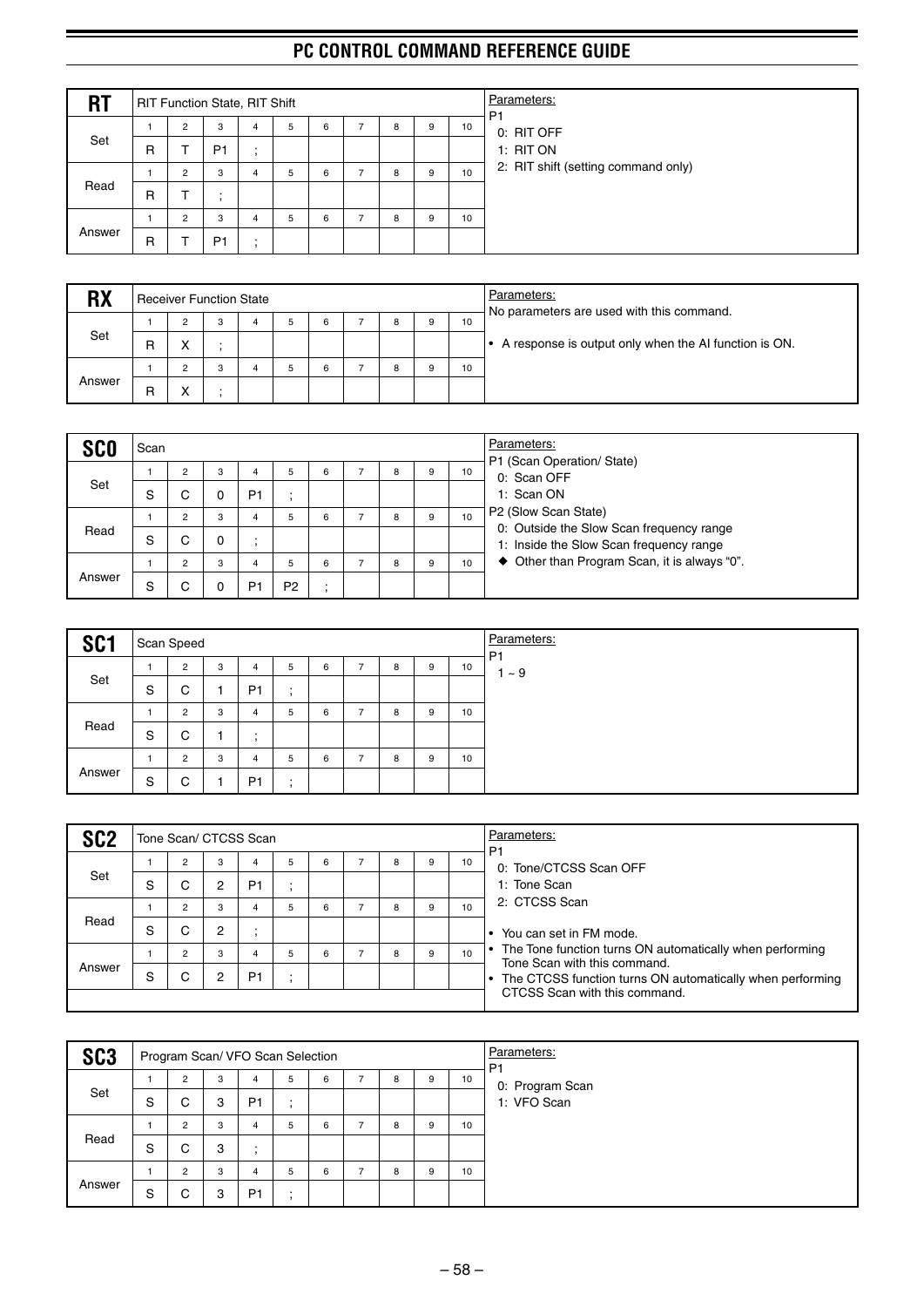| SD     | Break-in Delay Time |   |                |                |                |                |   |   |    | Parameters:<br>P <sub>1</sub>                                                         |
|--------|---------------------|---|----------------|----------------|----------------|----------------|---|---|----|---------------------------------------------------------------------------------------|
|        |                     |   | 3              | 4              | b              | 6              | 8 | 9 | 10 | 0000 $\sim$ 1000 (ms) (in steps of 50)                                                |
| Set    | S                   | D | P <sub>1</sub> | P <sub>1</sub> | P <sub>1</sub> | P <sub>1</sub> |   |   |    |                                                                                       |
|        |                     |   | 3              | 4              |                | 6              |   | 9 | 10 | Enters other than 50 step units are corrected to values in<br>increments of 50 steps. |
| Read   | S                   | D | ٠.             |                |                |                |   |   |    |                                                                                       |
|        |                     |   | 3              | 4              |                | 6              |   | 9 | 10 |                                                                                       |
| Answer | S                   | D | P <sub>1</sub> | P <sub>1</sub> | P <sub>1</sub> | P <sub>1</sub> |   |   |    |                                                                                       |

| <b>SF</b> |                |                |                | Set or Read the VFO (Frequency and Mode) |                |                             |                |                |                |                | Parameters:                                                                                                        |
|-----------|----------------|----------------|----------------|------------------------------------------|----------------|-----------------------------|----------------|----------------|----------------|----------------|--------------------------------------------------------------------------------------------------------------------|
|           |                | 2              | 3              | 4                                        | 5              | 6                           | 7              | 8              | 9              | 10             | P1 (Target VFO)<br>0: VFOA                                                                                         |
|           | S              | F              | P <sub>1</sub> | P <sub>2</sub>                           | P <sub>2</sub> | P <sub>2</sub>              | P <sub>2</sub> | P <sub>2</sub> | P <sub>2</sub> | P <sub>2</sub> | 1: VFO B                                                                                                           |
| Set       | 11             | 12             | 13             | 14                                       | 15             | 16                          | 17             | 18             | 19             | 20             | P2 (Frequency)                                                                                                     |
|           |                |                |                |                                          |                |                             |                |                |                |                | 11 digits in Hz                                                                                                    |
|           | P <sub>2</sub> | P <sub>2</sub> | P <sub>2</sub> | P <sub>2</sub>                           | P <sub>3</sub> | $\bullet$<br>$\overline{1}$ |                |                |                |                | ← Enter unused digits as "0".                                                                                      |
|           |                | 2              | 3              | 4                                        | 5              | 6                           | 7              | 8              | 9              | 10             | P2 (Operation mode)<br>Refer to P2 of the OM command.                                                              |
| Read      | S              | F              | P <sub>1</sub> | $\bullet$<br>$\overline{ }$              |                |                             |                |                |                |                |                                                                                                                    |
|           |                | $\overline{2}$ | 3              | 4                                        | 5              | 6                           | $\overline{7}$ | 8              | 9              | 10             | The frequency handled by this command is the frequency                                                             |
|           | S              | F              | P <sub>1</sub> | P <sub>2</sub>                           | P <sub>2</sub> | P <sub>2</sub>              | P <sub>2</sub> | P <sub>2</sub> | P <sub>2</sub> | P <sub>2</sub> | before adding the RIT / XIT frequency.<br>Transmission VFO cannot be set during transmission.                      |
| Answer    | 11             | 12             | 13             | 14                                       | 15             | 16                          | 17             | 18             | 19             | 20             | Setting command is not accepted during TF-SET.<br>While the AI function is ON, this command will not automatically |
|           | P <sub>2</sub> | P <sub>2</sub> | P <sub>2</sub> | P <sub>2</sub>                           | P <sub>3</sub> | $\overline{ }$              |                |                |                |                | respond.                                                                                                           |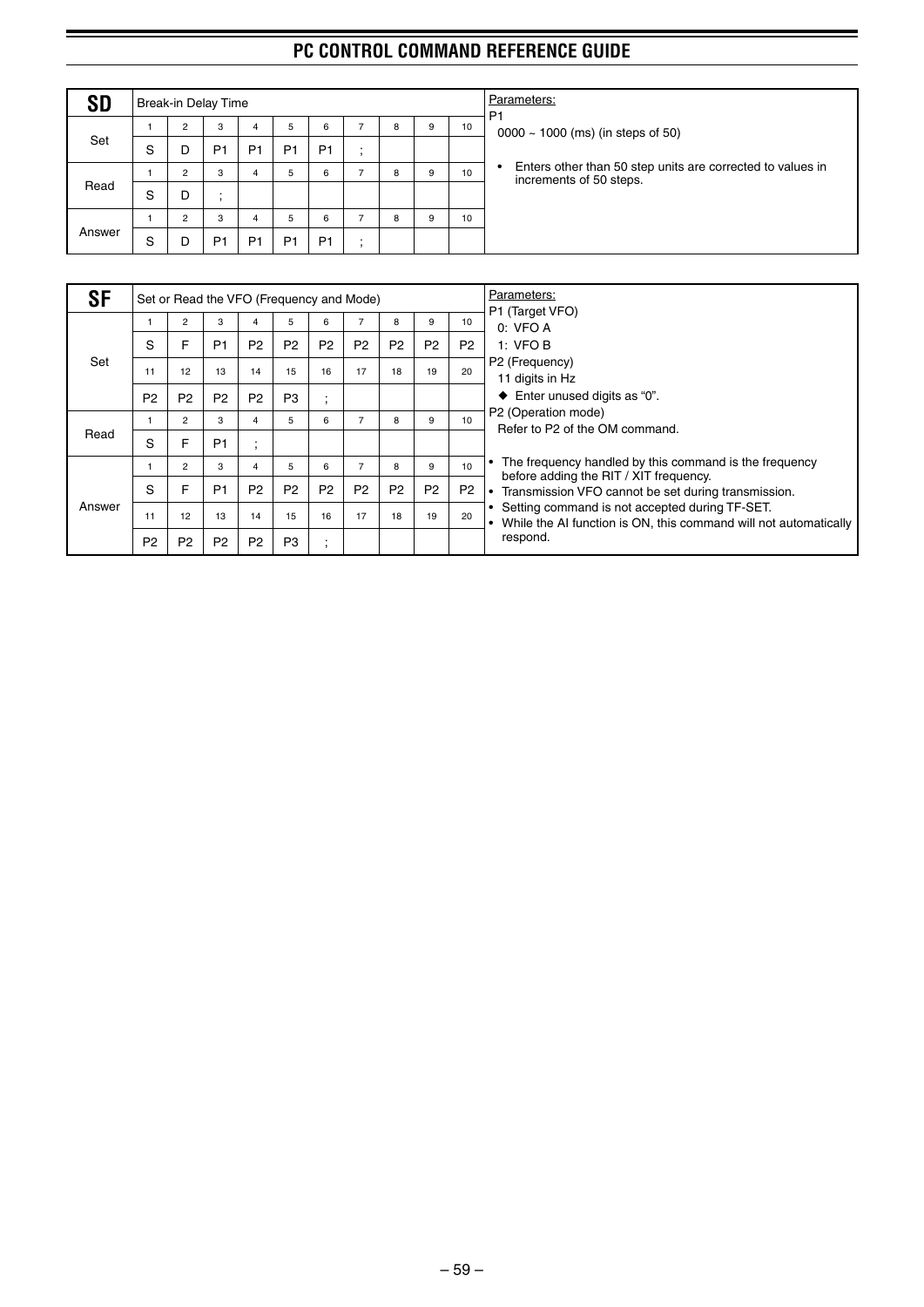| <b>SH</b> |              | Receive Filter High-cut Frequency/ Shift Frequency |                |                         |                |                |                |   |   |    | Parameters:    |                                                                                                                                                                                                                                                    |                     |           |                                |          |
|-----------|--------------|----------------------------------------------------|----------------|-------------------------|----------------|----------------|----------------|---|---|----|----------------|----------------------------------------------------------------------------------------------------------------------------------------------------------------------------------------------------------------------------------------------------|---------------------|-----------|--------------------------------|----------|
|           | $\mathbf{1}$ | $\overline{c}$                                     | 3              | $\overline{4}$          | $\mathbf 5$    | 6              | $\overline{7}$ | 8 | 9 | 10 | P1 (Type)      |                                                                                                                                                                                                                                                    |                     |           |                                |          |
| Set       | S            |                                                    | P <sub>1</sub> | P <sub>2</sub>          | P <sub>2</sub> | P <sub>2</sub> |                |   |   |    |                | 0: Setting value<br>1: Presetting value                                                                                                                                                                                                            |                     |           |                                |          |
|           |              | н                                                  |                |                         |                |                | $\cdot$        |   |   |    |                | P2 (High-cut Frequency ID/ Shift Frequency ID)                                                                                                                                                                                                     |                     |           |                                |          |
| Read      | $\mathbf{1}$ | $\overline{c}$                                     | 3              | $\overline{\mathbf{4}}$ | 5              | 6              | $\overline{7}$ | 8 | 9 | 10 |                |                                                                                                                                                                                                                                                    |                     |           |                                |          |
|           | S            | н                                                  | P <sub>1</sub> | ;                       |                |                |                |   |   |    |                |                                                                                                                                                                                                                                                    | High-cut Freq. (Hz) |           | Shift Freq. (Hz)               |          |
| Answer    | $\mathbf{1}$ | $\overline{c}$                                     | 3              | $\overline{4}$          | $\,$ 5 $\,$    | 6              | $\overline{7}$ | 8 | 9 | 10 | P <sub>2</sub> | SSB/<br><b>SSB-DATA</b>                                                                                                                                                                                                                            | AM                  | <b>FM</b> | <b>SSB/SSB-</b><br><b>DATA</b> | cw       |
|           | S            | Н                                                  | P <sub>1</sub> | P <sub>2</sub>          | P <sub>2</sub> | P <sub>2</sub> | ;              |   |   |    | 000            | 600                                                                                                                                                                                                                                                | 2.0k                | 1000      | 50                             | $-800$   |
|           |              |                                                    |                |                         |                |                |                |   |   |    | 001            | 700                                                                                                                                                                                                                                                | 2.1k                | 1100      |                                |          |
|           |              |                                                    |                |                         |                |                |                |   |   |    | 002            | 800                                                                                                                                                                                                                                                | 2.2k                | 1200      |                                |          |
|           |              |                                                    |                |                         |                |                |                |   |   |    | 003            | 900                                                                                                                                                                                                                                                | 2.3k                | 1300      |                                |          |
|           |              |                                                    |                |                         |                |                |                |   |   |    | 004            | 1000                                                                                                                                                                                                                                               | 2.4k                | 1400      |                                |          |
|           |              |                                                    |                |                         |                |                |                |   |   |    | 005            | 1100                                                                                                                                                                                                                                               | 2.5k                | 1500      |                                |          |
|           |              |                                                    |                |                         |                |                |                |   |   |    | 006            | 1200                                                                                                                                                                                                                                               | 2.6k                | 1600      |                                |          |
|           |              |                                                    |                |                         |                |                |                |   |   |    | 007            | 1300                                                                                                                                                                                                                                               | 2.7k                | 1700      |                                |          |
|           |              |                                                    |                |                         |                |                |                |   |   |    | 008            | 1400                                                                                                                                                                                                                                               | 2.8k                | 1800      |                                |          |
|           |              |                                                    |                |                         |                |                |                |   |   |    | 009            | 1500                                                                                                                                                                                                                                               | 2.9k                | 1900      |                                |          |
|           |              |                                                    |                |                         |                |                |                |   |   |    | 010            | 1600                                                                                                                                                                                                                                               | 3.0k                | 2000      |                                |          |
|           |              |                                                    |                |                         |                |                |                |   |   |    | 011            | 1700                                                                                                                                                                                                                                               | 3.5k                | 2100      |                                |          |
|           |              |                                                    |                |                         |                |                |                |   |   |    | 012            | 1800                                                                                                                                                                                                                                               | 4.0k                | 2200      |                                |          |
|           |              |                                                    |                |                         |                |                |                |   |   |    | 013            | 1900                                                                                                                                                                                                                                               | 5.0k                | 2300      |                                |          |
|           |              |                                                    |                |                         |                |                |                |   |   |    | 014            | 2000                                                                                                                                                                                                                                               |                     | 2400      | Every 50                       |          |
|           |              |                                                    |                |                         |                |                |                |   |   |    | 015            | 2100                                                                                                                                                                                                                                               |                     | 2500      | step                           | Every 10 |
|           |              |                                                    |                |                         |                |                |                |   |   |    | 016            | 2200                                                                                                                                                                                                                                               |                     | 2600      |                                | step     |
|           |              |                                                    |                |                         |                |                |                |   |   |    | 017            | 2300                                                                                                                                                                                                                                               |                     | 2700      |                                |          |
|           |              |                                                    |                |                         |                |                |                |   |   |    | 018            | 2400                                                                                                                                                                                                                                               |                     | 2800      |                                |          |
|           |              |                                                    |                |                         |                |                |                |   |   |    | 019            | 2500                                                                                                                                                                                                                                               |                     | 2900      |                                |          |
|           |              |                                                    |                |                         |                |                |                |   |   |    | 020            | 2600                                                                                                                                                                                                                                               |                     | 3000      |                                |          |
|           |              |                                                    |                |                         |                |                |                |   |   |    | 021            | 2700                                                                                                                                                                                                                                               |                     | 3400      |                                |          |
|           |              |                                                    |                |                         |                |                |                |   |   |    | 022            | 2800                                                                                                                                                                                                                                               |                     | 4000      |                                |          |
|           |              |                                                    |                |                         |                |                |                |   |   |    | 023            | 2900                                                                                                                                                                                                                                               |                     | 5000      |                                |          |
|           |              |                                                    |                |                         |                |                |                |   |   |    | 024            | 3000                                                                                                                                                                                                                                               |                     |           |                                |          |
|           |              |                                                    |                |                         |                |                |                |   |   |    | 025            | 3400                                                                                                                                                                                                                                               |                     |           |                                |          |
|           |              |                                                    |                |                         |                |                |                |   |   |    | 026            | 4000                                                                                                                                                                                                                                               |                     |           |                                |          |
|           |              |                                                    |                |                         |                |                |                |   |   |    | 027            | 5000                                                                                                                                                                                                                                               |                     |           |                                |          |
|           |              |                                                    |                |                         |                |                |                |   |   |    | 049            |                                                                                                                                                                                                                                                    |                     |           | 2500                           |          |
|           |              |                                                    |                |                         |                |                |                |   |   |    |                |                                                                                                                                                                                                                                                    |                     |           |                                |          |
|           |              |                                                    |                |                         |                |                |                |   |   |    | 160            |                                                                                                                                                                                                                                                    |                     |           |                                | 800      |
|           |              |                                                    |                |                         |                |                |                |   |   |    |                | ♦ An error occurs when entering an ID with no assigned<br>frequency for the setting command.<br>♦ Entering a value of 999 results in the initial value being<br>entered.<br>You can set and read the shift frequency even using the IS<br>command. |                     |           |                                |          |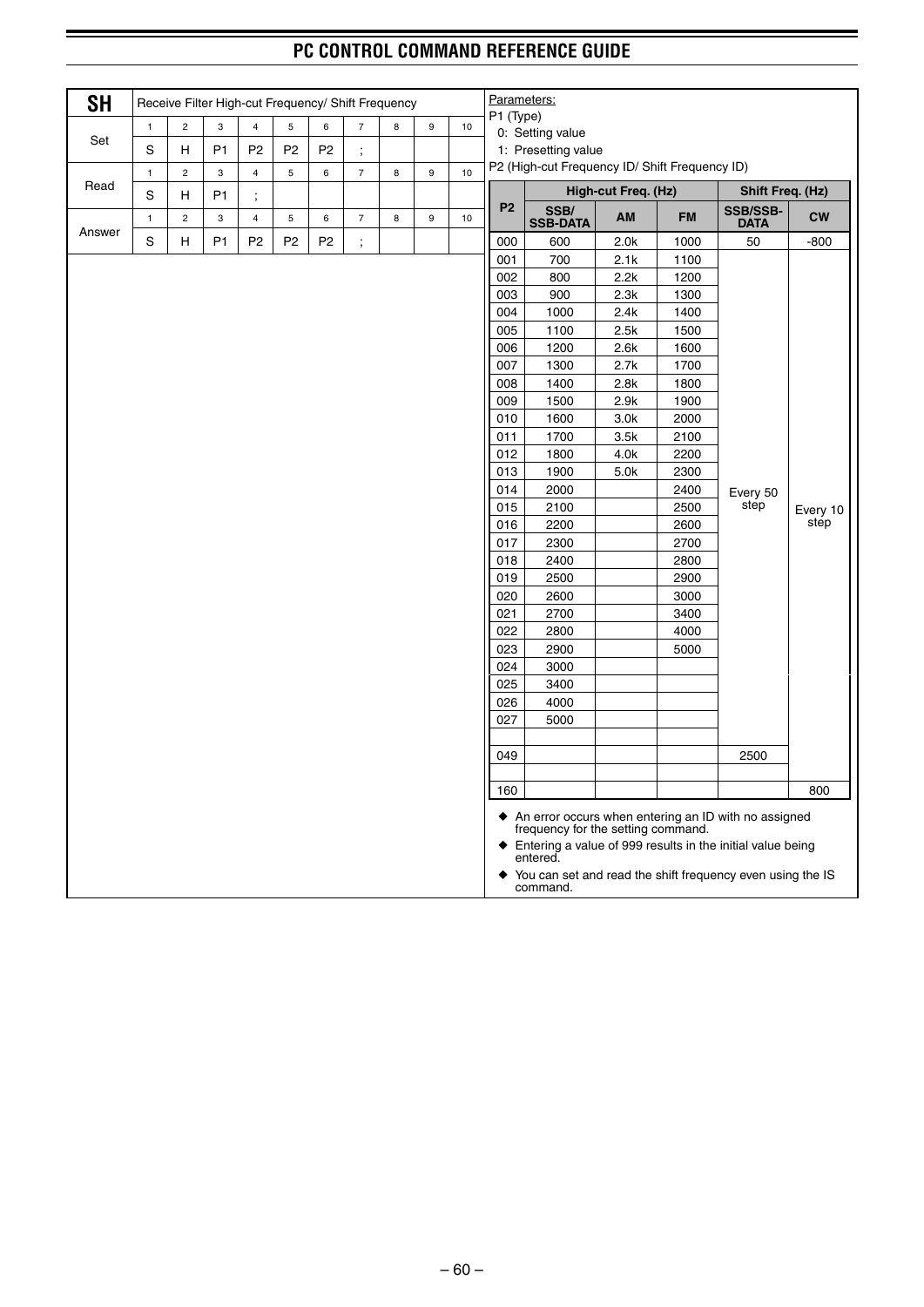| <b>SL</b> |              |                         |                |                      | Receive Filter Low-cut Frequency/ Passband Width |         |                |        |                  |    | Parameters:    |                                                |     |           |                                                                                                                     |            |                            |            |
|-----------|--------------|-------------------------|----------------|----------------------|--------------------------------------------------|---------|----------------|--------|------------------|----|----------------|------------------------------------------------|-----|-----------|---------------------------------------------------------------------------------------------------------------------|------------|----------------------------|------------|
|           | $\mathbf{1}$ | $\mathbf{2}$            | 3              | $\overline{4}$       | 5                                                | 6       | $\overline{7}$ | $\bf8$ | 9                | 10 | P1 (Type)      | 0: Setting value                               |     |           |                                                                                                                     |            |                            |            |
| Set       | $\mathbf S$  | Г                       | P <sub>1</sub> | P <sub>2</sub>       | P <sub>2</sub>                                   | $\cdot$ |                |        |                  |    |                | 1: Preset value                                |     |           |                                                                                                                     |            |                            |            |
|           | $\mathbf{1}$ | $\overline{\mathbf{c}}$ | 3              | $\overline{4}$       | 5                                                | 6       | $\overline{7}$ | 8      | $\boldsymbol{9}$ | 10 |                |                                                |     |           | P2 (Low-cut Frequency ID/ Passband Width ID)                                                                        |            |                            |            |
| Read      | $\mathbf S$  | L                       | P <sub>1</sub> | $\ddot{\phantom{0}}$ |                                                  |         |                |        |                  |    |                | Low-cut Frequency (Hz)                         |     |           |                                                                                                                     |            | <b>Passband Width (Hz)</b> |            |
| Answer    | $\mathbf{1}$ | $\overline{c}$          | 3              | $\overline{4}$       | 5                                                | 6       | $\overline{7}$ | 8      | $\boldsymbol{9}$ | 10 | P <sub>2</sub> | SSB/<br>SSB-<br><b>DATA</b>                    | AM  | <b>FM</b> | SSB/<br>SSB-<br><b>DATA</b>                                                                                         | <b>CW</b>  | <b>FSK</b>                 | <b>PSK</b> |
|           | $\mathbf S$  | Г                       | P <sub>1</sub> | P <sub>2</sub>       | P <sub>2</sub>                                   | $\cdot$ |                |        |                  |    | 00             | 0                                              | 0   | 0         | 50                                                                                                                  | 50         | 250                        | 50         |
|           |              |                         |                |                      |                                                  |         |                |        |                  |    | 01             | 50                                             | 100 | 50        | 80                                                                                                                  | 80         | 300                        | 80         |
|           |              |                         |                |                      |                                                  |         |                |        |                  |    | 02             | 100                                            | 200 | 100       | 100                                                                                                                 | 100        | 350                        | 100        |
|           |              |                         |                |                      |                                                  |         |                |        |                  |    | 03             | 200                                            | 300 | 200       | 150                                                                                                                 | 150        | 400                        | 150        |
|           |              |                         |                |                      |                                                  |         |                |        |                  |    | 04             | 300                                            |     | 300       | 200                                                                                                                 | 200        | 450                        | 200        |
|           |              |                         |                |                      |                                                  |         |                |        |                  |    | 05             | 400                                            |     | 400       | 250                                                                                                                 | 250        | 500                        | 250        |
|           |              |                         |                |                      |                                                  |         |                |        |                  |    | 06             | 500                                            |     | 500       | 300                                                                                                                 | 300        | 1000                       | 300        |
|           |              |                         |                |                      |                                                  |         |                |        |                  |    | 07             | 600                                            |     | 600       | 350                                                                                                                 | 350        | 1500                       | 350        |
|           |              |                         |                |                      |                                                  |         |                |        |                  |    | 08             | 700                                            |     | 700       | 400                                                                                                                 | 400        |                            | 400        |
|           |              |                         |                |                      |                                                  |         |                |        |                  |    | 09             | 800                                            |     | 800       | 450                                                                                                                 | 450        |                            | 450        |
|           |              |                         |                |                      |                                                  |         |                |        |                  |    | 10             | 900                                            |     | 900       | 500                                                                                                                 | 500        |                            | 500        |
|           |              |                         |                |                      |                                                  |         |                |        |                  |    | 11<br>12       | 1000<br>1100                                   |     | 1000      | 600<br>700                                                                                                          | 600<br>700 |                            | 600<br>700 |
|           |              |                         |                |                      |                                                  |         |                |        |                  |    | 13             | 1200                                           |     |           | 800                                                                                                                 | 800        |                            | 800        |
|           |              |                         |                |                      |                                                  |         |                |        |                  |    | 14             | 1300                                           |     |           | 900                                                                                                                 | 900        |                            | 900        |
|           |              |                         |                |                      |                                                  |         |                |        |                  |    | 15             | 1400                                           |     |           | 1000                                                                                                                | 1000       |                            | 1000       |
|           |              |                         |                |                      |                                                  |         |                |        |                  |    | 16             | 1500                                           |     |           | 1100                                                                                                                | 1500       |                            | 1200       |
|           |              |                         |                |                      |                                                  |         |                |        |                  |    | 17             | 1600                                           |     |           | 1200                                                                                                                | 2000       |                            | 1400       |
|           |              |                         |                |                      |                                                  |         |                |        |                  |    | 18             | 1700                                           |     |           | 1300                                                                                                                | 2500       |                            | 1500       |
|           |              |                         |                |                      |                                                  |         |                |        |                  |    | 19             | 1800                                           |     |           | 1400                                                                                                                |            |                            | 1600       |
|           |              |                         |                |                      |                                                  |         |                |        |                  |    | 20             | 1900                                           |     |           | 1500                                                                                                                |            |                            | 1800       |
|           |              |                         |                |                      |                                                  |         |                |        |                  |    | 21             | 2000                                           |     |           | 1600                                                                                                                |            |                            | 2000       |
|           |              |                         |                |                      |                                                  |         |                |        |                  |    | 22             |                                                |     |           | 1700                                                                                                                |            |                            | 2200       |
|           |              |                         |                |                      |                                                  |         |                |        |                  |    | 23             |                                                |     |           | 1800                                                                                                                |            |                            | 2400       |
|           |              |                         |                |                      |                                                  |         |                |        |                  |    | 24             |                                                |     |           | 1900                                                                                                                |            |                            | 2600       |
|           |              |                         |                |                      |                                                  |         |                |        |                  |    | 25             |                                                |     |           | 2000                                                                                                                |            |                            | 2800       |
|           |              |                         |                |                      |                                                  |         |                |        |                  |    | 26             |                                                |     |           | 2100                                                                                                                |            |                            | 3000       |
|           |              |                         |                |                      |                                                  |         |                |        |                  |    | 27<br>28       |                                                |     |           | 2200<br>2300                                                                                                        |            |                            |            |
|           |              |                         |                |                      |                                                  |         |                |        |                  |    | 29             |                                                |     |           | 2400                                                                                                                |            |                            |            |
|           |              |                         |                |                      |                                                  |         |                |        |                  |    | 30             |                                                |     |           | 2500                                                                                                                |            |                            |            |
|           |              |                         |                |                      |                                                  |         |                |        |                  |    | 31             |                                                |     |           | 2600                                                                                                                |            |                            |            |
|           |              |                         |                |                      |                                                  |         |                |        |                  |    | 32             |                                                |     |           | 2700                                                                                                                |            |                            |            |
|           |              |                         |                |                      |                                                  |         |                |        |                  |    | 33             |                                                |     |           | 2800                                                                                                                |            |                            |            |
|           |              |                         |                |                      |                                                  |         |                |        |                  |    | 34             |                                                |     |           | 2900                                                                                                                |            |                            |            |
|           |              |                         |                |                      |                                                  |         |                |        |                  |    | 35             |                                                |     |           | 3000                                                                                                                |            |                            |            |
|           |              |                         |                |                      |                                                  |         |                |        |                  |    | ٠              | frequency for the setting command.<br>entered. |     |           | ♦ An error occurs when entering an ID with no assigned<br>Entering a value of 99 results in the initial value being |            |                            |            |

| <b>SM</b> |   | S-Meter/ Power Meter |                |                |                |   |   |    | Parameters:<br>P1 (Meter oscillation)                                               |
|-----------|---|----------------------|----------------|----------------|----------------|---|---|----|-------------------------------------------------------------------------------------|
|           |   |                      | 3              |                | 6              | 8 | 9 | 10 | $0000 - 0070$                                                                       |
| Read      | c | м                    |                |                |                |   |   |    | This value shows the oscillation (number of dots) of the                            |
|           |   |                      | -3             |                | 6              | 8 | 9 | 10 | transceiver digital meter.<br>The SM command reads the S-meter during reception and |
| Answer    | c | М                    | P <sub>1</sub> | P <sub>1</sub> | P <sub>1</sub> |   |   |    | the power meter during transmission.                                                |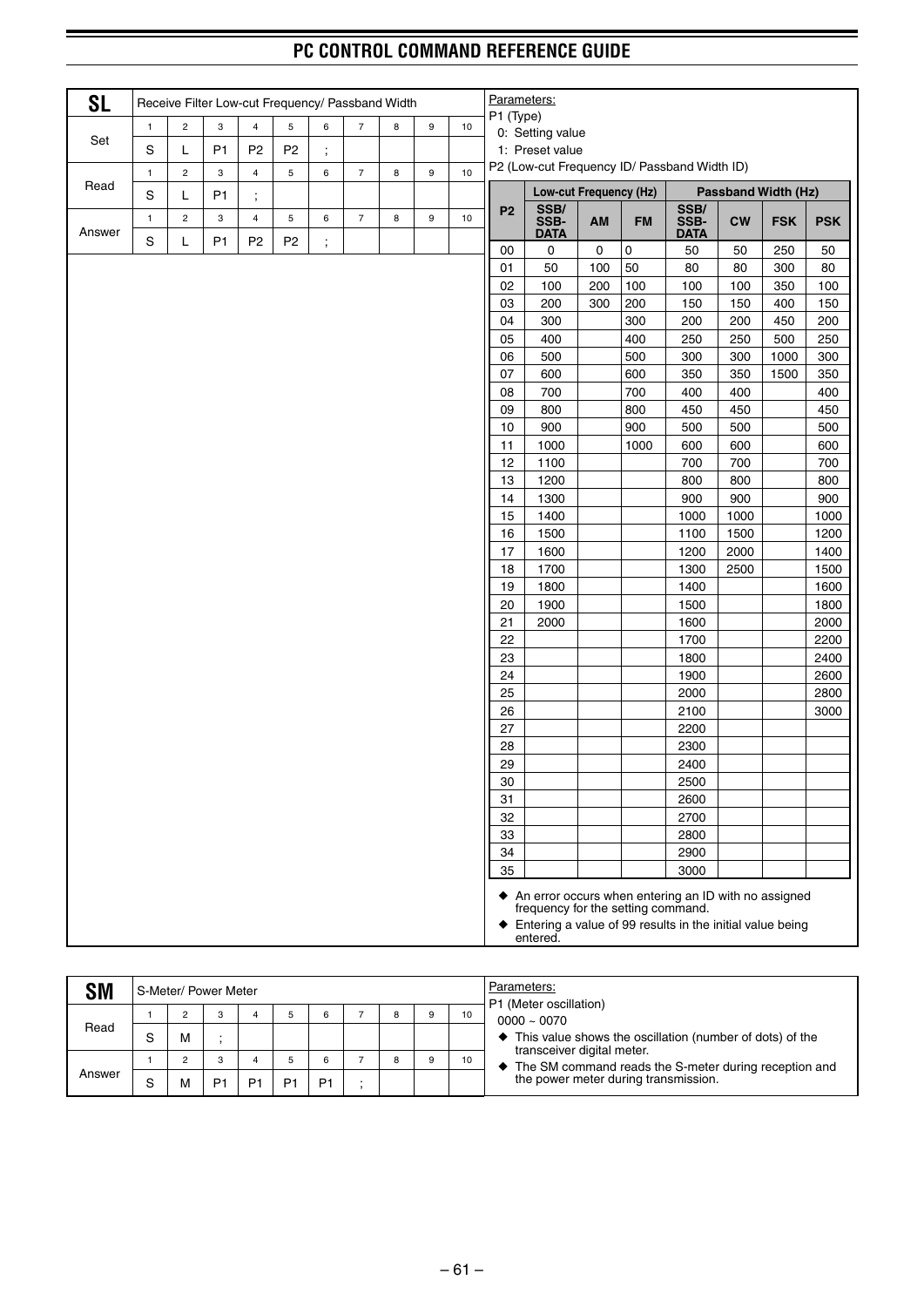| <b>SP</b> |   |                |                |                                     | <b>Split Operation Frequency Setting</b> |   |                |   |   |    | Parameters:                                                                                                     |
|-----------|---|----------------|----------------|-------------------------------------|------------------------------------------|---|----------------|---|---|----|-----------------------------------------------------------------------------------------------------------------|
|           |   | $\overline{2}$ | 3              | 4                                   | 5                                        | 6 | $\overline{7}$ | 8 | 9 | 10 | P1 (Split operation frequency setting)<br>0: Complete the setting/ During no operation                          |
| Set 1     | S | P              | P <sub>1</sub> | $\cdot$<br>$\overline{\phantom{a}}$ |                                          |   |                |   |   |    | 1: Start the setting/ During the setting                                                                        |
|           |   | $\overline{2}$ | 3              | 4                                   | 5                                        | 6 | $\overline{7}$ | 8 | 9 | 10 | 2: Cancel the setting (setting command only)                                                                    |
| Set 2     | S | P              | P <sub>1</sub> | P <sub>2</sub>                      | P <sub>3</sub>                           |   |                |   |   |    | $\blacklozenge$ When using setting 2, set the P1 parameter to "0".<br>◆ The "SPLIT" blinks during this setting. |
|           |   | $\overline{2}$ | 3              | 4                                   | 5                                        | 6 | $\overline{7}$ | 8 | 9 | 10 | P2 (Shift direction)                                                                                            |
| Read      | S | P              | $\cdot$        |                                     |                                          |   |                |   |   |    | $0: +$ shift<br>$1: -$ shift                                                                                    |
|           |   | $\overline{2}$ | 3              | 4                                   | 5                                        | 6 | $\overline{7}$ | 8 | 9 | 10 | P3 (Shift amount (in kHz))                                                                                      |
| Answer    | S | P              | P <sub>1</sub> | $\bullet$<br>$\cdot$                |                                          |   |                |   |   |    | $1 - 9$                                                                                                         |
|           |   |                |                |                                     |                                          |   |                |   |   |    | When performing setting 2, split operating frequency sets<br>automatically.                                     |

| <b>SQ</b> |   | Squelch Level  |                |                |                |   |                          |   |   |    |
|-----------|---|----------------|----------------|----------------|----------------|---|--------------------------|---|---|----|
|           |   | 2              | 3              | 4              | 5              | 6 |                          | 8 | 9 | 10 |
| Set       | S | Q              | P <sub>1</sub> | P <sub>1</sub> | P <sub>1</sub> |   |                          |   |   |    |
|           |   | $\overline{2}$ | 3              | 4              | 5              | 6 | $\overline{\phantom{0}}$ | 8 | 9 | 10 |
| Read      | S | Q              |                |                |                |   |                          |   |   |    |
|           |   | $\overline{2}$ | 3              | 4              | 5              | 6 | $\overline{ }$           | 8 | 9 | 10 |
| Answer    | S | Q              | P <sub>1</sub> | P <sub>1</sub> | P <sub>1</sub> |   |                          |   |   |    |

| rп  | Reset |        |                |   |   |  |   |    | Parameters:<br>P <sub>1</sub>                      |
|-----|-------|--------|----------------|---|---|--|---|----|----------------------------------------------------|
| Set | S     | ◠<br>R | P <sub>1</sub> | 5 | 6 |  | 9 | 10 | 1: Menu reset<br>2: Memory channel reset           |
|     |       |        |                |   |   |  |   |    | 3: VFO reset<br>4: Standard reset<br>5: Full reset |

| SS     |                |                |                | Program Slow Scan Point Frequency |                |                          |                |                |                |                  | Parameters:                                                                                                             |
|--------|----------------|----------------|----------------|-----------------------------------|----------------|--------------------------|----------------|----------------|----------------|------------------|-------------------------------------------------------------------------------------------------------------------------|
|        |                | $\overline{c}$ | 3              | 4                                 | 5              | 6                        |                | 8              | 9              | 10 <sup>10</sup> | P1 (Memory channel number for Program Slow Scan)<br>$0 - 9$                                                             |
|        | S              | S              | P <sub>1</sub> | P <sub>2</sub>                    | P <sub>3</sub> | P <sub>3</sub>           | P <sub>3</sub> | P <sub>3</sub> | P <sub>3</sub> | P <sub>3</sub>   | P <sub>2</sub> (Slow down frequency spot)                                                                               |
| Set    | 11             | 12             | 13             | 14                                | 15             | 16                       | 17             | 18             | 19             | 20               | $0 - 4$                                                                                                                 |
|        | P <sub>3</sub> | P <sub>3</sub> | P <sub>3</sub> | P <sub>3</sub>                    | P <sub>3</sub> | $\overline{\phantom{a}}$ |                |                |                |                  | P3 (Slow down frequency (11 digits in Hz))                                                                              |
|        |                | $\overline{2}$ | 3              | 4                                 | 5              | 6                        | 7              | 8              | 9              | 10               | In the response command, if no point frequency has been set,                                                            |
| Read   | S              | S              | P <sub>1</sub> | P <sub>2</sub>                    |                |                          |                |                |                |                  | parameter P3 is all 0's.<br>In the setting command, if parameter P3 is set to all 0's, the                              |
|        |                | $\overline{2}$ | 3              | 4                                 | 5              | 6                        | 7              | 8              | 9              | 10               | point frequency set for parameter P2 is deleted.                                                                        |
|        | S              | S              | P <sub>1</sub> | P <sub>2</sub>                    | P <sub>3</sub> | P <sub>3</sub>           | P <sub>3</sub> | P <sub>3</sub> | P <sub>3</sub> | P3               | Other than when deleting parameter P3, you cannot set a<br>frequency exceeding the section selected channel lower/upper |
| Answer | 11             | 12             | 13             | 14                                | 15             | 16                       | 17             | 18             | 19             | 20               | frequency limits.                                                                                                       |
|        | P <sub>3</sub> | P3             | P <sub>3</sub> | P <sub>3</sub>                    | P <sub>3</sub> | $\cdot$                  |                |                |                |                  | If the specified P1 parameter is an empty Memory channel, the<br>SS command becomes invalid.                            |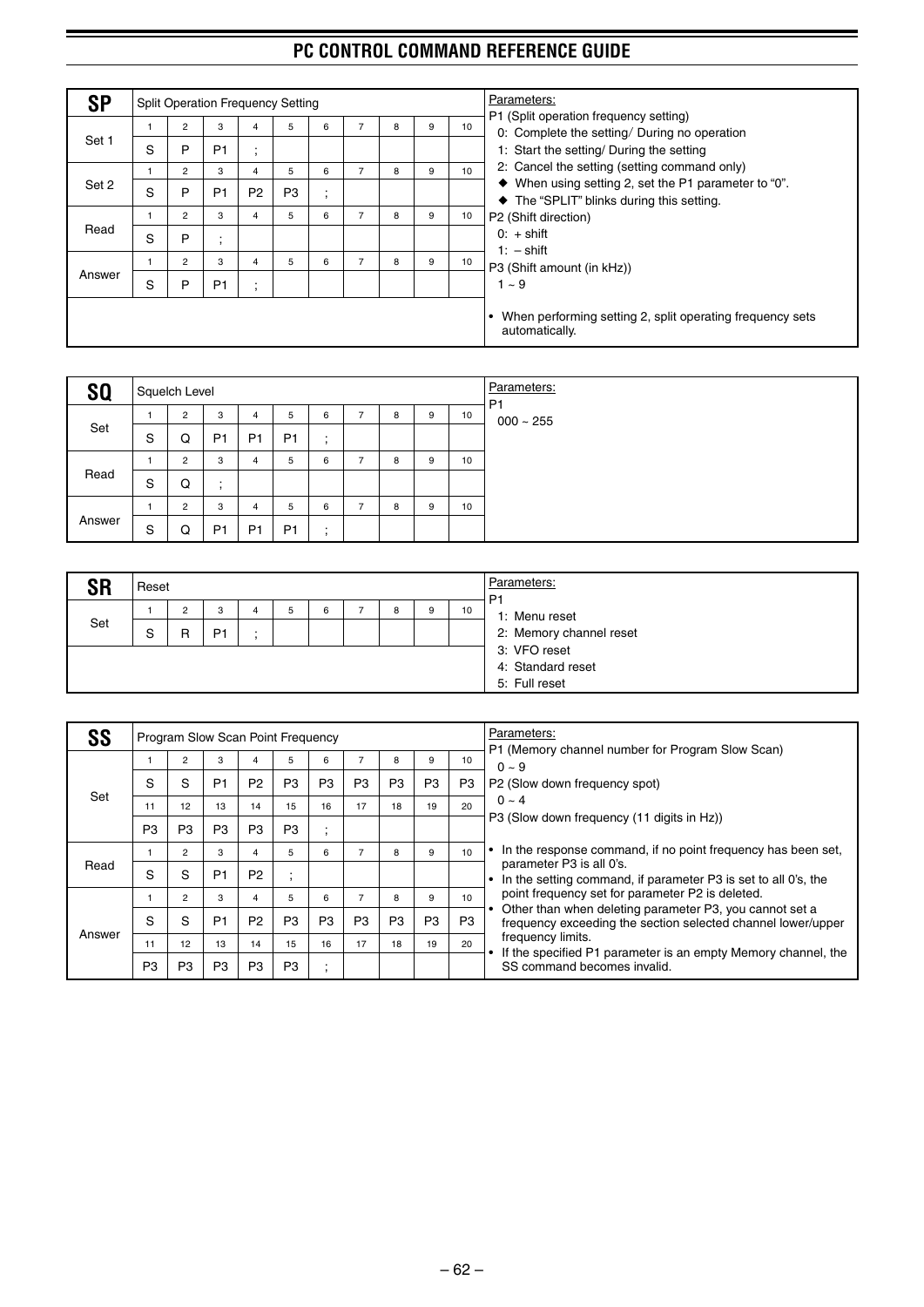| <b>SU</b> |                |                 |                 |                 | Program Scan Section/ Memory Scan Group |                |                |                |    |                 | Parameters:             |                                                      |                                 |
|-----------|----------------|-----------------|-----------------|-----------------|-----------------------------------------|----------------|----------------|----------------|----|-----------------|-------------------------|------------------------------------------------------|---------------------------------|
|           | $\mathbf{1}$   | $\overline{2}$  | 3               | 4               | 5                                       | 6              | $\overline{7}$ | 8              | 9  | 10 <sup>1</sup> |                         | P1 (Selection information type)                      |                                 |
|           |                |                 | P <sub>1</sub>  |                 | P <sub>3</sub>                          | P <sub>4</sub> |                | P <sub>6</sub> | P7 | P <sub>8</sub>  | 0: Program Scan section | 1: Memory Scan group section                         |                                 |
| Set       | S              | U               |                 | P <sub>2</sub>  |                                         |                | P <sub>5</sub> |                |    |                 |                         | P2 ~ P13 (Selection setting / situation)             |                                 |
|           | 11             | 12              | 13              | 14              | 15                                      | 16             | 17             | 18             | 19 | 20              | 0: Unselected           |                                                      |                                 |
|           | P <sub>9</sub> | P <sub>10</sub> | P <sub>11</sub> | P <sub>12</sub> | P <sub>13</sub>                         | ÷              |                |                |    |                 | 1: Selected             |                                                      |                                 |
|           | $\mathbf{1}$   | $\overline{2}$  | 3               | $\overline{4}$  | 5                                       | 6              | $\overline{7}$ | 8              | 9  | 10              |                         | When Selecting the Program                           | <b>When Setting</b>             |
| Read      | S              | U               | P <sub>1</sub>  | ÷               |                                         |                |                |                |    |                 | <b>Parameter</b>        | <b>Scan Section</b>                                  | the Memory<br><b>Scan Group</b> |
|           | $\mathbf{1}$   | $\overline{2}$  | 3               | $\overline{4}$  | 5                                       | 6              | $\overline{7}$ | 8              | 9  | 10              | P <sub>2</sub>          | The section set in Channel 0                         | Group 0                         |
|           | S              | U               | P <sub>1</sub>  | P <sub>2</sub>  | P <sub>3</sub>                          | P <sub>4</sub> | <b>P5</b>      | P <sub>6</sub> | P7 | P <sub>8</sub>  | P <sub>3</sub>          | The section set in Channel 1                         | Group 1                         |
| Answer    |                |                 |                 |                 |                                         |                |                |                |    |                 | P <sub>4</sub>          | The section set in Channel 2                         | Group 2                         |
|           | 11             | 12              | 13              | 14              | 15                                      | 16             | 17             | 18             | 19 | 20              | <b>P5</b>               | The section set in Channel 3                         | Group 3                         |
|           | P <sub>9</sub> | P <sub>10</sub> | P <sub>11</sub> | P <sub>12</sub> | P <sub>13</sub>                         |                |                |                |    |                 | P <sub>6</sub>          | The section set in Channel 4                         | Group 4                         |
|           |                |                 |                 |                 |                                         |                |                |                |    |                 | P7                      | The section set in Channel 5                         | Group 5                         |
|           |                |                 |                 |                 |                                         |                |                |                |    |                 | P <sub>8</sub>          | The section set in Channel 6                         | Group 6                         |
|           |                |                 |                 |                 |                                         |                |                |                |    |                 | P <sub>9</sub>          | The section set in Channel 7                         | Group 7                         |
|           |                |                 |                 |                 |                                         |                |                |                |    |                 | P <sub>10</sub>         | The section set in Channel 8                         | Group 8                         |
|           |                |                 |                 |                 |                                         |                |                |                |    |                 | P <sub>11</sub>         | The section set in Channel 9                         | Group 9                         |
|           |                |                 |                 |                 |                                         |                |                |                |    |                 | P <sub>12</sub>         | N/A (Answer is always "0",<br>Setting is "0" or "1") | Group P                         |
|           |                |                 |                 |                 |                                         |                |                |                |    |                 | P <sub>13</sub>         | N/A (Answer is always "0,<br>Setting is "0" or "1")  | Group E                         |

| SV  | <b>Memory Transfer Operation</b> |  |  |  |    | Parameters:<br>No parameters are used with this command. |
|-----|----------------------------------|--|--|--|----|----------------------------------------------------------|
|     |                                  |  |  |  | 10 |                                                          |
| Set |                                  |  |  |  |    | Performs the same function as the transceiver [M>V] key. |

| <b>TB</b> | Split |                |                                     |   |   |   |   |   |    | <b>Parameters:</b><br><b>P1</b> |
|-----------|-------|----------------|-------------------------------------|---|---|---|---|---|----|---------------------------------|
|           |       | 2              | 3                                   | 4 | 5 | 6 | 8 | 9 | 10 |                                 |
| Set       |       | в              | P <sub>1</sub>                      |   |   |   |   |   |    | 0: Split OFF<br>1: Split ON     |
|           |       | 2              | 3                                   | 4 | 5 | 6 | 8 | 9 | 10 |                                 |
| Read      |       | B              | $\cdot$<br>$\overline{\phantom{a}}$ |   |   |   |   |   |    |                                 |
|           |       | $\overline{2}$ | 3                                   | 4 | 5 | 6 | 8 | 9 | 10 |                                 |
| Answer    |       | B              | P <sub>1</sub>                      |   |   |   |   |   |    |                                 |

| TF1    |                     |   |                | <b>Transmit Filter Low-cut Frequency</b> |   |   |   |    | Parameters:                                                                                                                                                                                                                 |
|--------|---------------------|---|----------------|------------------------------------------|---|---|---|----|-----------------------------------------------------------------------------------------------------------------------------------------------------------------------------------------------------------------------------|
| Read   | $\overline{2}$<br>F | 3 | $\cdot$        | 5                                        | 6 | 8 | 9 | 10 | P <sub>1</sub><br>0:10 Hz<br>1: $100$ Hz                                                                                                                                                                                    |
| Answer | $\overline{2}$<br>F | 3 | P <sub>1</sub> | 5                                        | 6 | 8 | 9 | 10 | 2: 200 Hz<br>$3:300$ Hz<br>4: $400$ Hz<br>5: 500 Hz<br>♦ Use the EX command for setting.<br>No transmission filter setting transmission mode (FM/CW/PSK/<br>FSK) cannot be read. an error occurs.)                          |
|        |                     |   |                |                                          |   |   |   |    | When the AI function is ON, automatically responds when<br>the transmission mode is switched from the mode without<br>transmission filter setting (FM/CW/PSK/FSK) to the mode with<br>transmission filter setting (SSB/AM). |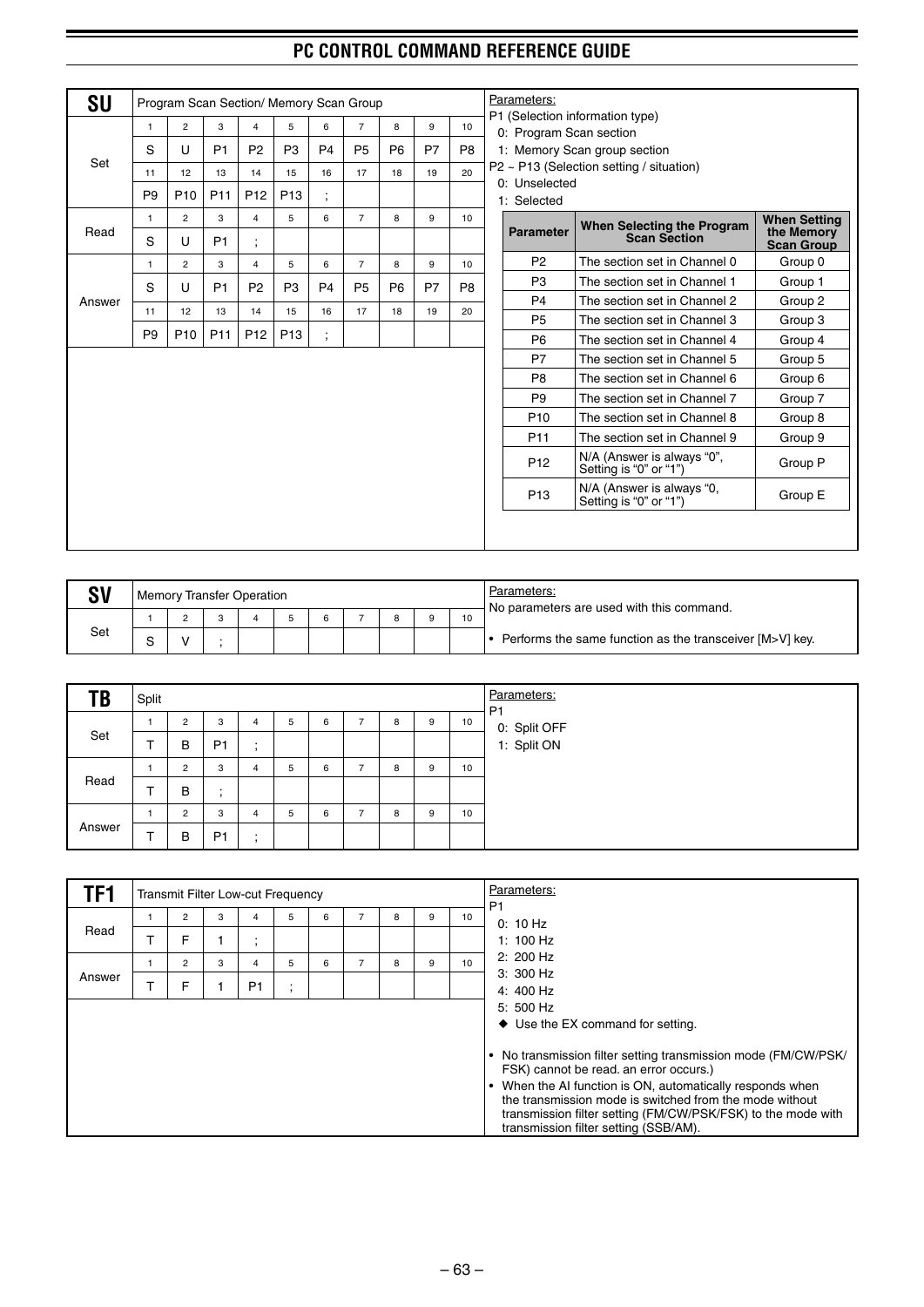| TF2    |                |   | Transmit Filter High-cut Frequency |              |   |   |   |    | Parameters:<br>P <sub>1</sub>                                                                                                                                                                                                                                                                                                                                                                                                      |
|--------|----------------|---|------------------------------------|--------------|---|---|---|----|------------------------------------------------------------------------------------------------------------------------------------------------------------------------------------------------------------------------------------------------------------------------------------------------------------------------------------------------------------------------------------------------------------------------------------|
|        | $\overline{2}$ | 3 |                                    | 5            | 6 | 8 | 9 | 10 | 0: 2500 Hz                                                                                                                                                                                                                                                                                                                                                                                                                         |
| Read   | F              | 2 | $\overline{ }$                     |              |   |   |   |    | 1: $2600$ Hz                                                                                                                                                                                                                                                                                                                                                                                                                       |
|        | $\overline{2}$ | 3 | 4                                  | 5            | 6 | 8 | 9 | 10 | 2: 2700 Hz                                                                                                                                                                                                                                                                                                                                                                                                                         |
| Answer | F              | 2 | P <sub>1</sub>                     | ٠<br>$\cdot$ |   |   |   |    | 3: 2800 Hz<br>4: 2900 Hz                                                                                                                                                                                                                                                                                                                                                                                                           |
|        |                |   |                                    |              |   |   |   |    | 5: 3000 Hz<br>6:3500 Hz<br>$7:4000$ Hz<br>$\blacklozenge$ Use the EX command for setting.<br>No transmission filter setting transmission mode (FM/CW/PSK/<br>FSK) cannot be read. an error occurs.)<br>When the AI function is ON, automatically responds when<br>the transmission mode is switched from the mode without<br>transmission filter setting (FM/CW/PSK/FSK) to the mode with<br>transmission filter setting (SSB/AM). |

|        |                | Temporary TX Inhibit |   |   |   |   |   |    | Parameters:<br>P <sub>1</sub>                                                                        |
|--------|----------------|----------------------|---|---|---|---|---|----|------------------------------------------------------------------------------------------------------|
| Set    | 2              | 3<br>P <sub>1</sub>  |   | b | 6 | 8 | 9 | 10 | 0: TX permission<br>1: Temporary TX Inhibit                                                          |
|        | $\overline{2}$ | 3                    | 4 | 5 | 6 | 8 | 9 | 10 | $\blacklozenge$ Not backed up by this command.<br>While the AI function is ON, this command will not |
| Read   |                |                      |   |   |   |   |   |    | automatically respond.                                                                               |
| Answer | $\overline{2}$ | 3<br>P <sub>1</sub>  |   | 5 | 6 | 8 | 9 | 10 |                                                                                                      |

| <b>TMO</b> | Timer |                |   |                |    |   |   |   |    | Parameters:<br>P <sub>1</sub>                         |
|------------|-------|----------------|---|----------------|----|---|---|---|----|-------------------------------------------------------|
|            |       | $\overline{c}$ | 3 |                | b. | 6 | 8 | 9 | 10 | 0: Timer function OFF or temporary release            |
| Set        |       | М              | 0 | P <sub>1</sub> |    |   |   |   |    | 1: Timer function ON (restart from temporary release) |
|            |       | ◠              | 3 |                | b. | 6 | 8 | 9 | 10 |                                                       |
| Read       |       | М              | 0 |                |    |   |   |   |    |                                                       |
|            |       | $\overline{2}$ | 3 |                | b. | 6 | 8 | 9 | 10 |                                                       |
| Answer     |       | м              | 0 | P <sub>1</sub> |    |   |   |   |    |                                                       |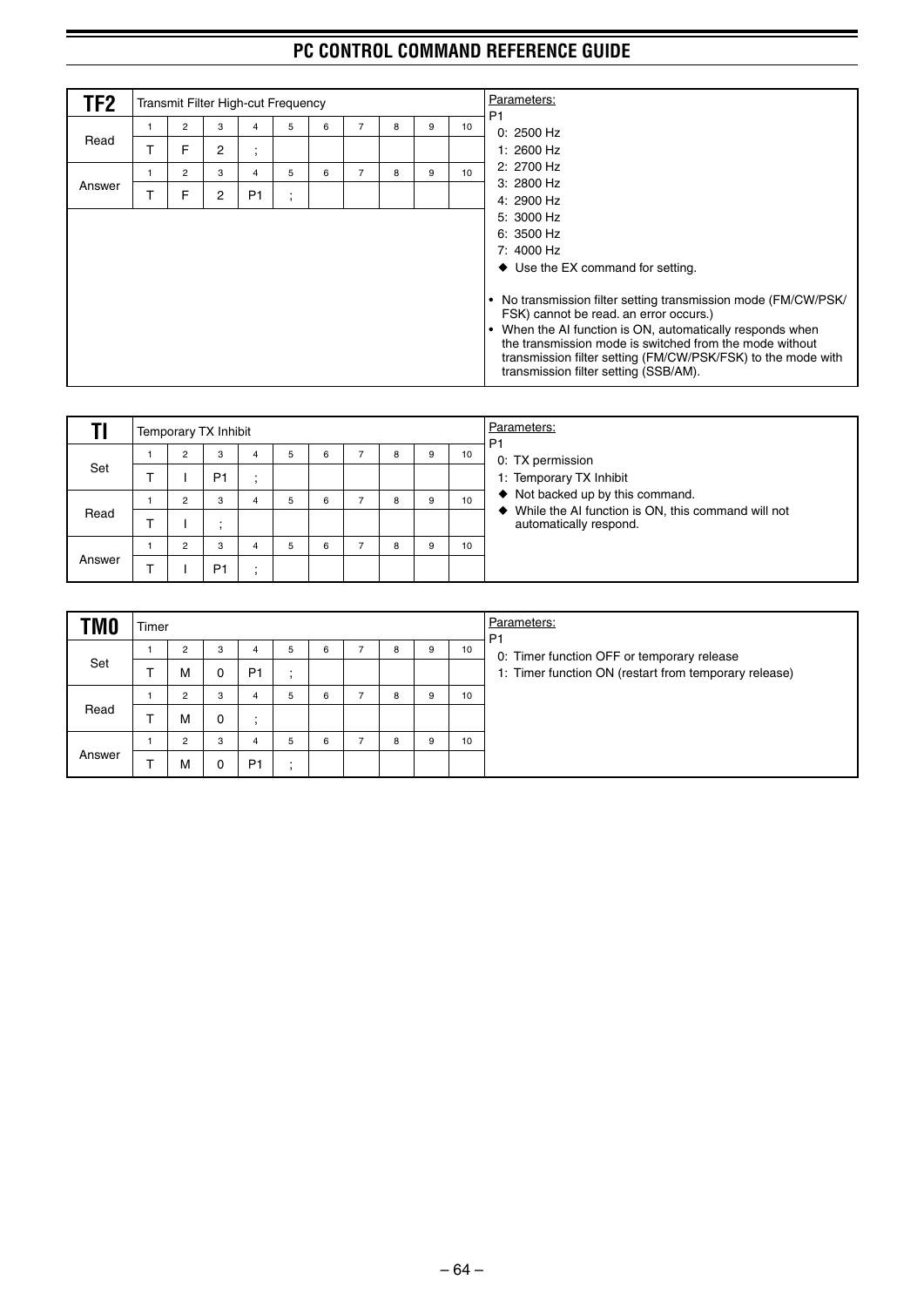| TM1    |                 | <b>Program Timer</b> |                 |                 |                 |                 |                 |                 |                 |                 | Parameters:                                                                                                        |
|--------|-----------------|----------------------|-----------------|-----------------|-----------------|-----------------|-----------------|-----------------|-----------------|-----------------|--------------------------------------------------------------------------------------------------------------------|
|        | $\mathbf{1}$    | $\overline{2}$       | 3               | $\overline{4}$  | 5               | 6               | $\overline{7}$  | 8               | 9               | 10              | P1 (Timer mode)<br>0: OFF                                                                                          |
| Set 1  | т               | М                    | 1               | P <sub>1</sub>  | ,               |                 |                 |                 |                 |                 | 1: Power-on (On Timer)                                                                                             |
|        | $\mathbf{1}$    | $\overline{2}$       | 3               | $\overline{4}$  | 5               | 6               | $\overline{7}$  | 8               | 9               | 10              | 2: Power-off (Off Timer)                                                                                           |
|        | т               | м                    | 1               | P <sub>1</sub>  | P <sub>2</sub>  | P <sub>3</sub>  | P <sub>4</sub>  | P <sub>5</sub>  | P <sub>6</sub>  | <b>P7</b>       | 3: Power-on/off (On/Off Timer)<br>4: Record (Timer Recorder)                                                       |
|        | 11              | 12                   | 13              | 14              | 15              | 16              | 17              | 18              | 19              | 20              | P2 (Sunday)                                                                                                        |
|        | P <sub>8</sub>  | P9                   | P <sub>10</sub> | P <sub>10</sub> | P <sub>10</sub> | P <sub>10</sub> | P <sub>11</sub> | P <sub>11</sub> | P <sub>11</sub> | P <sub>11</sub> | P3 (Monday)                                                                                                        |
| Set 2  | 21              | 22                   | 23              | 24              | 25              | 26              | 27              | 28              | 29              | 30              | P4 (Tuesday)<br>P5 (Wednesday)                                                                                     |
|        | P <sub>12</sub> | P <sub>12</sub>      | P <sub>12</sub> | P <sub>12</sub> | P <sub>12</sub> | P <sub>12</sub> | P <sub>12</sub> | P <sub>12</sub> | P <sub>12</sub> | P <sub>12</sub> | P6 (Thursday)                                                                                                      |
|        |                 |                      |                 |                 |                 |                 |                 |                 |                 |                 | P7 (Friday)                                                                                                        |
|        | 31              | 32                   | 33              | 34              | 35              | 36              | 37              | 38              | 39              | 40              | P8 (Saturday)                                                                                                      |
|        | P <sub>12</sub> | P <sub>13</sub>      |                 |                 |                 |                 |                 |                 |                 |                 | 0: Unselected                                                                                                      |
|        | $\mathbf{1}$    | $\overline{2}$       | 3               | $\overline{4}$  | 5               | 6               | $\overline{7}$  | 8               | 9               | 10              | 1: Selected                                                                                                        |
| Read   | T               | м                    | 1               | ÷               |                 |                 |                 |                 |                 |                 | P9 (Repeat)<br>$0:$ OFF                                                                                            |
|        | $\mathbf{1}$    | $\overline{2}$       | 3               | $\overline{4}$  | 5               | 6               | $\overline{7}$  | 8               | 9               | 10              | 1:ON                                                                                                               |
|        | т               | м                    | 1               | P <sub>1</sub>  | P <sub>2</sub>  | P <sub>3</sub>  | P <sub>4</sub>  | P <sub>5</sub>  | P <sub>6</sub>  | P7              | P10 (Power-on time)                                                                                                |
|        | 11              | 12                   | 13              | 14              | 15              | 16              | 17              | 18              | 19              | 20              | $0000 - 2359$                                                                                                      |
|        | P <sub>8</sub>  | P <sub>9</sub>       | P <sub>10</sub> | P <sub>10</sub> | P <sub>10</sub> | P <sub>10</sub> | P <sub>11</sub> | P <sub>11</sub> | P <sub>11</sub> | P <sub>11</sub> | ♦ When the P1 parameter is Power-off (Off Timer), this<br>configuration is ignored and the response becomes blank. |
| Answer |                 |                      |                 |                 |                 |                 |                 |                 |                 |                 | P11 (Power-off time)                                                                                               |
|        | 21              | 22                   | 23              | 24              | 25              | 26              | 27              | 28              | 29              | 30              | $0000 - 2359$                                                                                                      |
|        | P <sub>12</sub> | P <sub>12</sub>      | P <sub>12</sub> | P <sub>12</sub> | P <sub>12</sub> | P <sub>12</sub> | P <sub>12</sub> | P <sub>12</sub> | P <sub>12</sub> | P <sub>12</sub> | ♦ When the P1 parameter is Power-on (On Timer), this<br>configuration is ignored and the response becomes blank.   |
|        | 31              | 32                   | 33              | 34              | 35              | 36              | 37              | 38              | 39              | 40              | P12 (Reservation contents of receive frequency)                                                                    |
|        | P <sub>12</sub> | P <sub>13</sub>      |                 |                 |                 |                 |                 |                 |                 |                 | 11 digit frequency (in Hz). Set the unused upper digits to "0".                                                    |
|        |                 |                      |                 |                 |                 |                 |                 |                 |                 |                 | P13 (Reservation contents of receive frequency mode)                                                               |
|        |                 |                      |                 |                 |                 |                 |                 |                 |                 |                 | Refer to the OM command P2 parameter.                                                                              |
|        |                 |                      |                 |                 |                 |                 |                 |                 |                 |                 |                                                                                                                    |
| TM2    |                 | Sleep Timer          |                 |                 |                 |                 |                 |                 |                 |                 | Parameters:                                                                                                        |

| TM2    |    | Sleep Timer    |                |                             |                |                |                |                                       |   |    | Parameters:                                                               |
|--------|----|----------------|----------------|-----------------------------|----------------|----------------|----------------|---------------------------------------|---|----|---------------------------------------------------------------------------|
|        |    | $\overline{2}$ | 3              | 4                           | 5              | 6              |                | 8                                     | 9 | 10 | P1 (Sleep timer setting)<br>$0:$ OFF                                      |
| Set    |    | M              | $\overline{2}$ | P <sub>1</sub>              | ٠<br>$\bullet$ |                |                |                                       |   |    | 1: 5 minutes                                                              |
|        |    | 2              | 3              | 4                           | 5              | 6              | 7              | 8                                     | 9 | 10 | 2: 10 minutes                                                             |
| Read   | ᠇  | M              | $\overline{2}$ | $\bullet$<br>$\overline{ }$ |                |                |                |                                       |   |    | 3: 15 minutes<br>4: 30 minutes                                            |
|        |    | $\overline{2}$ | 3              | 4                           | 5              | 6              | 7              | 8                                     | 9 | 10 | 5: 60 minutes                                                             |
| Answer | л. | М              | $\overline{2}$ | P <sub>1</sub>              | P <sub>2</sub> | P <sub>2</sub> | P <sub>2</sub> | $\bullet$<br>$\overline{\phantom{a}}$ |   |    | 6: 90 minutes<br>7: 120 minutes                                           |
|        |    |                |                |                             |                |                |                |                                       |   |    | P2 (Time to sleep (in minutes))                                           |
|        |    |                |                |                             |                |                |                |                                       |   |    | $000 - 120$                                                               |
|        |    |                |                |                             |                |                |                |                                       |   |    | ♦ When the timer is OFF, P2 is returned as "000".                         |
|        |    |                |                |                             |                |                |                |                                       |   |    | The sleep timer operation starts when any value other than<br>OFF is set. |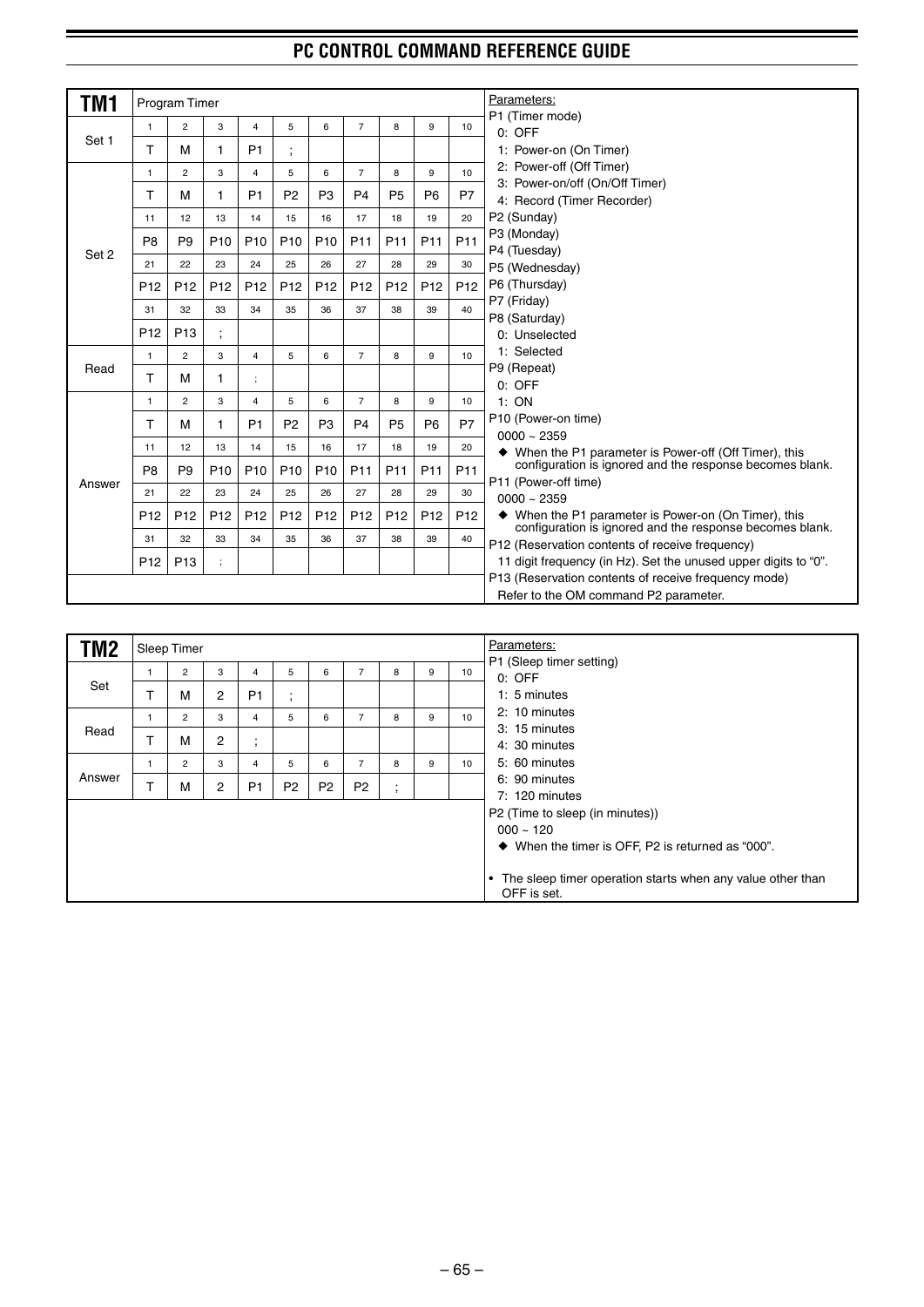| ΤN     |    |                | <b>FM Tone Frequency</b>      |                |              |   |                |   |   |    |           | Parameters:<br>P1 (Tone Frequency) |           |                               |                |                                                  |           |            |
|--------|----|----------------|-------------------------------|----------------|--------------|---|----------------|---|---|----|-----------|------------------------------------|-----------|-------------------------------|----------------|--------------------------------------------------|-----------|------------|
|        | 1  | 2              | 3                             | 4              | 5            | 6 | $\overline{7}$ | 8 | 9 | 10 |           |                                    |           |                               |                |                                                  |           |            |
| Set    | T  | N              | P <sub>1</sub>                | P <sub>1</sub> | ٠<br>$\cdot$ |   |                |   |   |    | <b>P1</b> | Freq.<br>(Hz)                      | <b>P1</b> | Freq.<br>(Hz)                 | P <sub>1</sub> | Freq.<br>(Hz)                                    | <b>P1</b> | Freq. (Hz) |
|        | 1  | $\overline{2}$ | 3                             | 4              | 5            | 6 | $\overline{7}$ | 8 | 9 | 10 | $00\,$    | 67.0                               | 13        | 103.5                         | 26             | 159.8                                            | 39        | 199.5      |
| Read   | T  | N              | ٠<br>$\overline{\phantom{a}}$ |                |              |   |                |   |   |    | 01        | 69.3                               | 14        | 107.2                         | 27             | 162.2                                            | 40        | 203.5      |
|        | 1  | $\overline{2}$ | 3                             | 4              | 5            | 6 | $\overline{7}$ | 8 | 9 | 10 | 02        | 71.9                               | 15        | 110.9                         | 28             | 165.5                                            | 41        | 206.5      |
| Answer |    |                |                               |                |              |   |                |   |   |    | 03        | 74.4                               | 16        | 114.8                         | 29             | 167.9                                            | 42        | 210.7      |
|        | T. | N              | P <sub>1</sub>                | P <sub>1</sub> | ٠<br>$\cdot$ |   |                |   |   |    | 04        | 77.0                               | 17        | 118.8                         | 30             | 171.3                                            | 43        | 218.1      |
|        |    |                |                               |                |              |   |                |   |   |    | 05        | 79.7                               | 18        | 123.0                         | 31             | 173.8                                            | 44        | 225.7      |
|        |    |                |                               |                |              |   |                |   |   |    | 06        | 82.5                               | 19        | 127.3                         | 32             | 177.3                                            | 45        | 229.1      |
|        |    |                |                               |                |              |   |                |   |   |    | 07        | 85.4                               | 20        | 131.8                         | 33             | 179.9                                            | 46        | 233.6      |
|        |    |                |                               |                |              |   |                |   |   |    | 08        | 88.5                               | 21        | 136.5                         | 34             | 183.5                                            | 47        | 241.8      |
|        |    |                |                               |                |              |   |                |   |   |    | 09        | 91.5                               | 22        | 141.3                         | 35             | 186.2                                            | 48        | 250.3      |
|        |    |                |                               |                |              |   |                |   |   |    | 10        | 94.8                               | 23        | 146.2                         | 36             | 189.9                                            | 49        | 254.1      |
|        |    |                |                               |                |              |   |                |   |   |    | 11        | 97.4                               | 24        | 151.4                         | 37             | 192.8                                            | 50        | 1750.0     |
|        |    |                |                               |                |              |   |                |   |   |    | 12        | 100.0                              | 25        | 156.7                         | 38             | 196.6                                            | 99        | To default |
|        |    |                |                               |                |              |   |                |   |   |    |           |                                    |           | 99 is a setting command only. |                | Entering a value that does not exist is invalid. |           |            |

|        |                | Tone/ CTCSS/ Cross Tone |   |   |   |   |   |   |    | Parameters:<br>P1 (Tone function type) |
|--------|----------------|-------------------------|---|---|---|---|---|---|----|----------------------------------------|
|        | $\overline{c}$ | 3                       | 4 | 5 | 6 |   | 8 | 9 | 10 | $0:$ OFF                               |
| Set    |                | P <sub>1</sub>          |   |   |   |   |   |   |    | 1: Tone                                |
|        | $\overline{2}$ | 3                       | 4 | 5 | 6 |   | 8 | 9 | 10 | 2: CTCSS                               |
| Read   | O              | . .                     |   |   |   |   |   |   |    | 3: Cross Tone                          |
|        | 2              | 3                       |   | 5 | 6 | - | 8 | 9 | 10 |                                        |
| Answer |                | P <sub>1</sub>          |   |   |   |   |   |   |    |                                        |

| TC .<br>ΙJ | TF-SET |                |                |           |        |   |                          |   |   |    | Parameters:<br>P <sub>1</sub> |
|------------|--------|----------------|----------------|-----------|--------|---|--------------------------|---|---|----|-------------------------------|
|            |        | 2              | 3              | 4         | 5      | 6 | -                        | 8 | 9 | 10 | 0: TF-SET OFF                 |
| Set        | ÷      | S              | P <sub>1</sub> | $\cdot$   |        |   |                          |   |   |    | 1: TF-SET ON                  |
|            |        | $\overline{2}$ | 3              | 4         | 5      | 6 | $\overline{\phantom{a}}$ | 8 | 9 | 10 |                               |
| Read       | -      | S              | ٠.             |           |        |   |                          |   |   |    |                               |
|            |        | 2              | 3              | 4         | -<br>5 | 6 | $\rightarrow$            | 8 | 9 | 10 |                               |
| Answer     |        | S              | P <sub>1</sub> | $\bullet$ |        |   |                          |   |   |    |                               |

| TV.    |   | <b>Transmission Mode</b> |   |   |   |   |                                                   | Parameters:<br>P <sub>1</sub>                                   |
|--------|---|--------------------------|---|---|---|---|---------------------------------------------------|-----------------------------------------------------------------|
|        | 2 |                          | 5 | 6 | 8 | 9 | 10                                                | 0: Transmission by SEND/PTT                                     |
| Set    |   | P <sub>1</sub>           |   |   |   |   |                                                   | 1: Transmission by DATA SEND/PKS                                |
|        | 2 |                          | 5 | 6 | 8 |   | 10                                                | 2: TX TUNE                                                      |
| Answer |   | P <sub>1</sub>           |   |   |   |   |                                                   | • If no P1 parameter is specified, it is set to "0" (SEND/PTT). |
|        |   |                          |   |   |   |   | A response is output only when AI function is ON. |                                                                 |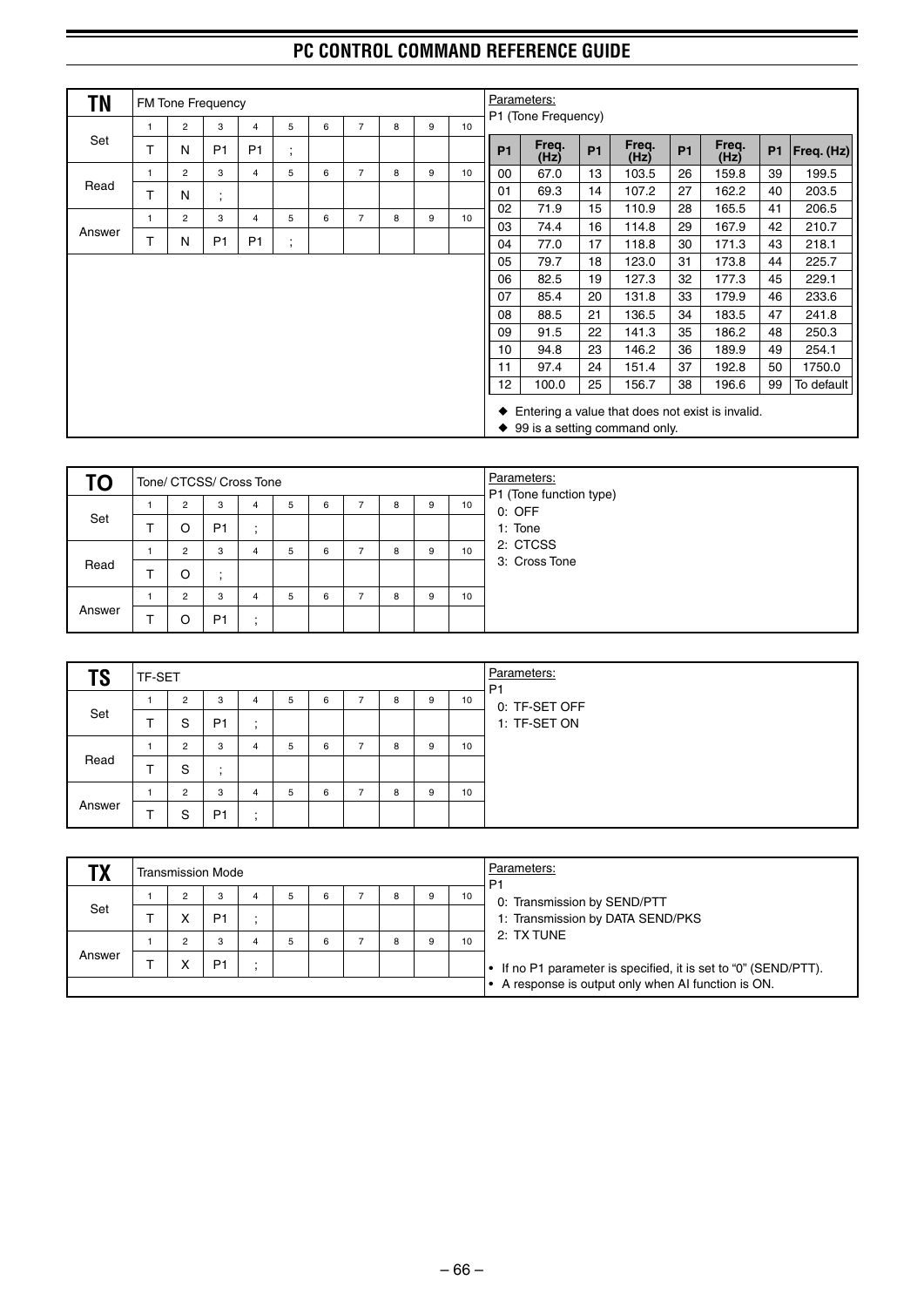| UD    |   |        |                     | VFO Frequency UP/DOWN |                   |                     |         |   |   |    | Parameters:                                                                                                                                                                                                                                                                                                                                            |
|-------|---|--------|---------------------|-----------------------|-------------------|---------------------|---------|---|---|----|--------------------------------------------------------------------------------------------------------------------------------------------------------------------------------------------------------------------------------------------------------------------------------------------------------------------------------------------------------|
| Set 1 | U | 2<br>D | 3<br>P <sub>1</sub> | P <sub>2</sub>        | 5<br>P3           | 6<br>P <sub>3</sub> | $\cdot$ | 8 | 9 | 10 | P1 (Target VFO)<br>0: VFOA<br>1: VFOB                                                                                                                                                                                                                                                                                                                  |
| Set 2 | U | 2<br>D | 3<br>P <sub>1</sub> | 4<br>P <sub>2</sub>   | 5<br>٠<br>$\cdot$ | 6                   |         | 8 | 9 | 10 | P2 (Frequency change direction)<br>0: Direction Up<br>1: Direction Down<br>P3 (Change the step number (Set 1 command only))<br>$00 - 99$<br>The frequency change amount per step is same as the change                                                                                                                                                 |
|       |   |        |                     |                       |                   |                     |         |   |   |    | step by the Tuning control.<br>• In simplex mode, it is also valid for the VFO on the unused side.<br>• If you send a command in the format of setting 2 omitting<br>specification of the number of changing steps of parameter P3,<br>it will be changed in 1 step.<br>• You cannot be set in memory channel mode.<br>You cannot be set during TF-SET |

| UR/UT  |                 | RX / TX Equalizer |                 |                 |                 |                 |                 |                 |                          |                 | Parameters:<br>P1: 0 Hz level                                                                                          |
|--------|-----------------|-------------------|-----------------|-----------------|-----------------|-----------------|-----------------|-----------------|--------------------------|-----------------|------------------------------------------------------------------------------------------------------------------------|
|        | 1               | 2                 | 3               | 4               | 5               | 6               | $\overline{7}$  | 8               | 9                        | 10              | P2: 300 Hz level                                                                                                       |
|        | U               | R/T               | P <sub>1</sub>  | P <sub>1</sub>  | P <sub>2</sub>  | P <sub>2</sub>  | P <sub>3</sub>  | P <sub>3</sub>  | P <sub>4</sub>           | P <sub>4</sub>  | P3: 600 Hz level                                                                                                       |
|        | 11              | 12                | 13              | 14              | 15              | 16              | 17              | 18              | 19                       | 20              | P4: 900 Hz level                                                                                                       |
| Set    | <b>P5</b>       | P <sub>5</sub>    | P <sub>6</sub>  | P <sub>6</sub>  | P7              | <b>P7</b>       | P <sub>8</sub>  | P <sub>8</sub>  | P <sub>9</sub>           | P <sub>9</sub>  | P5: 1200 Hz level<br>P6: 1500 Hz level                                                                                 |
|        | 21              | 22                | 23              | 24              | 25              | 26              | 27              | 28              | 29                       | 30              | P7: 1800 Hz level                                                                                                      |
|        | P <sub>10</sub> | P <sub>10</sub>   | P <sub>11</sub> | P <sub>11</sub> | P <sub>12</sub> | P <sub>12</sub> | P <sub>13</sub> | P <sub>13</sub> | P <sub>14</sub>          | P <sub>14</sub> | P8: 2100 Hz level<br>P9: 2400 Hz level                                                                                 |
|        | 31              | 32                | 33              | 34              | 35              | 36              | 37              | 38              | 39                       | 40              | P10: 2700 Hz level                                                                                                     |
|        | P <sub>15</sub> | P <sub>15</sub>   | P <sub>16</sub> | P <sub>16</sub> | P <sub>17</sub> | P <sub>17</sub> | P <sub>18</sub> | P <sub>18</sub> | $\overline{\phantom{a}}$ |                 | P11: 3000 Hz level                                                                                                     |
|        | $\mathbf{1}$    | $\overline{2}$    | 3               | 4               | 5               | 6               | $\overline{7}$  | 8               | 9                        | 10              | P12: 3300 Hz level                                                                                                     |
| Read   | U               | R/T               | $\ddot{.}$      |                 |                 |                 |                 |                 |                          |                 | P13: 3600 Hz level<br>P14: 3900 Hz level                                                                               |
|        | $\mathbf{1}$    | $\overline{2}$    | 3               | 4               | 5               | 6               | $\overline{7}$  | 8               | 9                        | 10              | P15: 4200 Hz level                                                                                                     |
|        | U               | R/T               | P <sub>1</sub>  | P <sub>1</sub>  | P <sub>2</sub>  | P <sub>2</sub>  | P <sub>3</sub>  | P <sub>3</sub>  | P <sub>4</sub>           | P <sub>4</sub>  | P16: 4500 Hz level<br>P17: 4800 Hz level                                                                               |
|        | 11              | 12                | 13              | 14              | 15              | 16              | 17              | 18              | 19                       | 20              | P18: 5100 Hz level                                                                                                     |
|        | <b>P5</b>       | P <sub>5</sub>    | P <sub>6</sub>  | P <sub>6</sub>  | P7              | <b>P7</b>       | P <sub>8</sub>  | P <sub>8</sub>  | P <sub>9</sub>           | P <sub>9</sub>  | 00 $\sim$ 30: Where 00 is +6 dB, 06 is 0 dB, and 30 is -24 dB.                                                         |
| Answer | 21              | 22                | 23              | 24              | 25              | 26              | 27              | 28              | 29                       | 30              | • The value is outside range will result in an error.<br>An entered value of 99 for parameters $P1 \sim P18$ sets that |
|        | P <sub>10</sub> | P <sub>10</sub>   | P <sub>11</sub> | P <sub>11</sub> | P <sub>12</sub> | P <sub>12</sub> | P <sub>13</sub> | P <sub>13</sub> | P <sub>14</sub>          | P <sub>14</sub> | parameter to its initial value.                                                                                        |
|        | 31              | 32                | 33              | 34              | 35              | 36              | 37              | 38              | 39                       | 40              | With all the effects, the equalized contents are backed up using                                                       |
|        | P <sub>15</sub> | P <sub>15</sub>   | P <sub>16</sub> | P <sub>16</sub> | P <sub>17</sub> | P <sub>17</sub> | P <sub>18</sub> | P <sub>18</sub> | $\overline{\phantom{a}}$ |                 | this setting command.                                                                                                  |

| VD     |   | VOX Delay Time |                |                |                |                |   |   |    | Parameters:<br>P1 (Input type)                    |
|--------|---|----------------|----------------|----------------|----------------|----------------|---|---|----|---------------------------------------------------|
|        |   | $\overline{2}$ | 3              | 4              | 5              | 6              | 8 | 9 | 10 | 0: Microphone                                     |
| Set    | V |                | P <sub>1</sub> | P <sub>2</sub> | P <sub>2</sub> | P <sub>2</sub> |   |   |    | 1: ACC 2                                          |
|        |   |                | 3              | 4              | 5              | 6              | 8 | 9 | 10 | 2: USB-Audio                                      |
| Read   | v |                | P <sub>1</sub> |                |                |                |   |   |    | 3: LAN<br>P2 (VOX Delay Time (value x 150 ms))    |
|        |   | $\overline{2}$ | 3              | 4              | 5              | 6              | 8 | 9 | 10 | $000 - 020$                                       |
| Answer | v |                | P <sub>1</sub> | P <sub>2</sub> | P <sub>2</sub> | P <sub>2</sub> |   |   |    | 999: Initial value setting (setting command only) |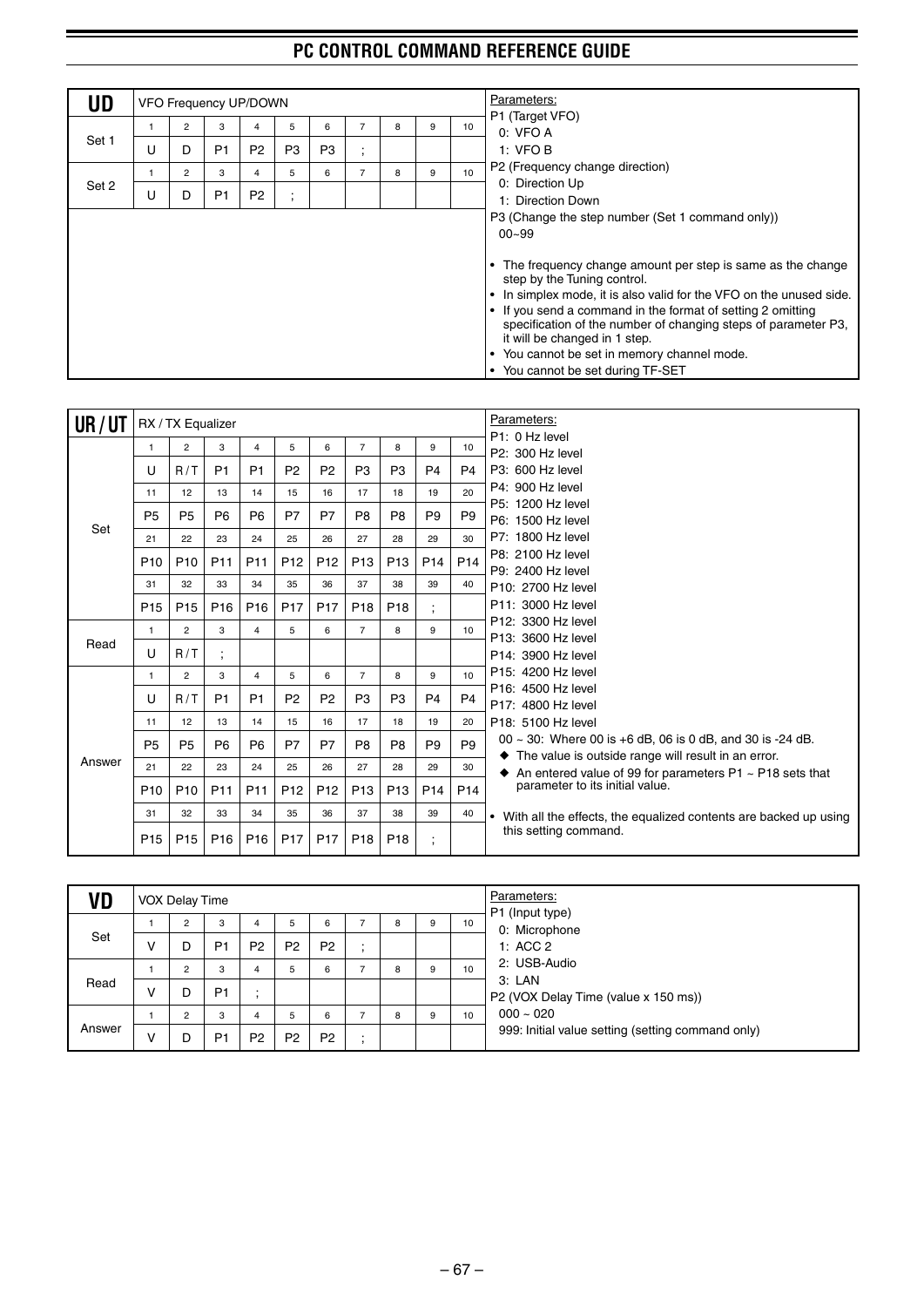| VG0    | VOX Gain |                |   |                |                |                |                |   |   |    |
|--------|----------|----------------|---|----------------|----------------|----------------|----------------|---|---|----|
|        |          | 2              | 3 | 4              | 5              | 6              |                | 8 | 9 |    |
| Set    | ν        | G              |   | P <sub>1</sub> | P <sub>2</sub> | P <sub>2</sub> | P <sub>2</sub> |   |   |    |
|        |          | 2              | 3 | 4              | 5              | 6              | ⇁              | 8 | 9 | 10 |
| Read   | v        | G              |   | P <sub>1</sub> |                |                |                |   |   |    |
|        |          | $\overline{2}$ | 3 | 4              | 5              | 6              | ⇁              | 8 | 9 | 10 |
| Answer | V        | G              |   | P <sub>1</sub> | P <sub>2</sub> | P <sub>2</sub> | P <sub>2</sub> |   |   |    |

| VG <sub>1</sub> |   | Anti-VOX Level |    |                |                |                |                |   |   |    | Parameters:                                       |
|-----------------|---|----------------|----|----------------|----------------|----------------|----------------|---|---|----|---------------------------------------------------|
|                 |   | $\overline{2}$ |    | 4              | 5              | 6              |                | 8 |   | 10 | P1 (Input type)<br>0: Microphone                  |
| Set             | ν | G              |    | P <sub>1</sub> | P <sub>2</sub> | P <sub>2</sub> | P <sub>2</sub> |   |   |    | 1: ACC 2                                          |
|                 |   | 2              | 35 | 4              | 5              | 6              |                | 8 | 9 | 10 | 2: USB-Audio                                      |
| Read            | ν | G              |    | P <sub>1</sub> |                |                |                |   |   |    | 3: LAN<br>P2 (Level)                              |
|                 |   | 2              |    | 4              | 5              | 6              |                | 8 | 9 | 10 | $000 - 020$                                       |
| Answer          | ν | G              |    | P <sub>1</sub> | P <sub>2</sub> | P <sub>2</sub> | P <sub>2</sub> |   |   |    | 999: Initial value setting (setting command only) |

| <b>VRO</b> | Voice Guide    |   |   |   |   |   |   |    | Parameters:<br>P1 |
|------------|----------------|---|---|---|---|---|---|----|-------------------|
|            | $\overline{2}$ | 3 | 4 | 5 | 6 | 8 | 9 | 10 | 1: Voice 1        |
| Set        | R              |   |   |   |   |   |   |    | 2: Voice 2        |
|            |                |   |   |   |   |   |   |    | 3: Voice 3        |
|            |                |   |   |   |   |   |   |    |                   |

| VR1    |   | Auto Announce Pause |   |                |    |   |   |   |    | Parameters:<br>P <sub>1</sub>                                                |
|--------|---|---------------------|---|----------------|----|---|---|---|----|------------------------------------------------------------------------------|
|        |   | $\overline{2}$      | 3 | 4              | b. | 6 | 8 | 9 | 10 | 0: Resume                                                                    |
| Set    | V | R                   |   | P <sub>1</sub> | ٠. |   |   |   |    | 1: Pause                                                                     |
|        |   | $\overline{2}$      | 3 | 4              | 5  | 6 | 8 | 9 | 10 | • This command will not automatically respond when using the<br>AI function. |
| Read   | V | R                   |   |                |    |   |   |   |    |                                                                              |
|        |   | $\overline{2}$      | 3 |                | 5  | 6 | 8 | 9 | 10 |                                                                              |
| Answer | v | R                   |   | P <sub>1</sub> |    |   |   |   |    |                                                                              |

| VV  |  |  | VFO A to VFO B Copy ([A=B] operation) |  |          |    | Parameters:<br>No parameters are used with this command. |
|-----|--|--|---------------------------------------|--|----------|----|----------------------------------------------------------|
|     |  |  |                                       |  | $\Omega$ | 10 |                                                          |
| Set |  |  |                                       |  |          |    |                                                          |

| VX     |   | <b>VOX Function</b> |                |   |   |   |   |   |    | Parameters:<br>P <sub>1</sub>                             |
|--------|---|---------------------|----------------|---|---|---|---|---|----|-----------------------------------------------------------|
|        |   |                     | 3              | 4 | 6 |   | 8 | 9 | 10 | 0: VOX OFF                                                |
| Set    | v |                     | P <sub>1</sub> |   |   |   |   |   |    | 1: VOX ON                                                 |
|        |   | $\overline{2}$      | 3              | 4 | 6 | - | 8 | 9 | 10 | This command cannot be set in modes other than SSB/FM/AM. |
| Read   | v | ⋏                   |                |   |   |   |   |   |    | When reading this command in a mode other than SSB/FM/AM, |
|        |   | $\Omega$            | 3              | 4 | 6 |   | 8 | 9 | 10 | 0 is returned.                                            |
| Answer | v |                     | P <sub>1</sub> |   |   |   |   |   |    |                                                           |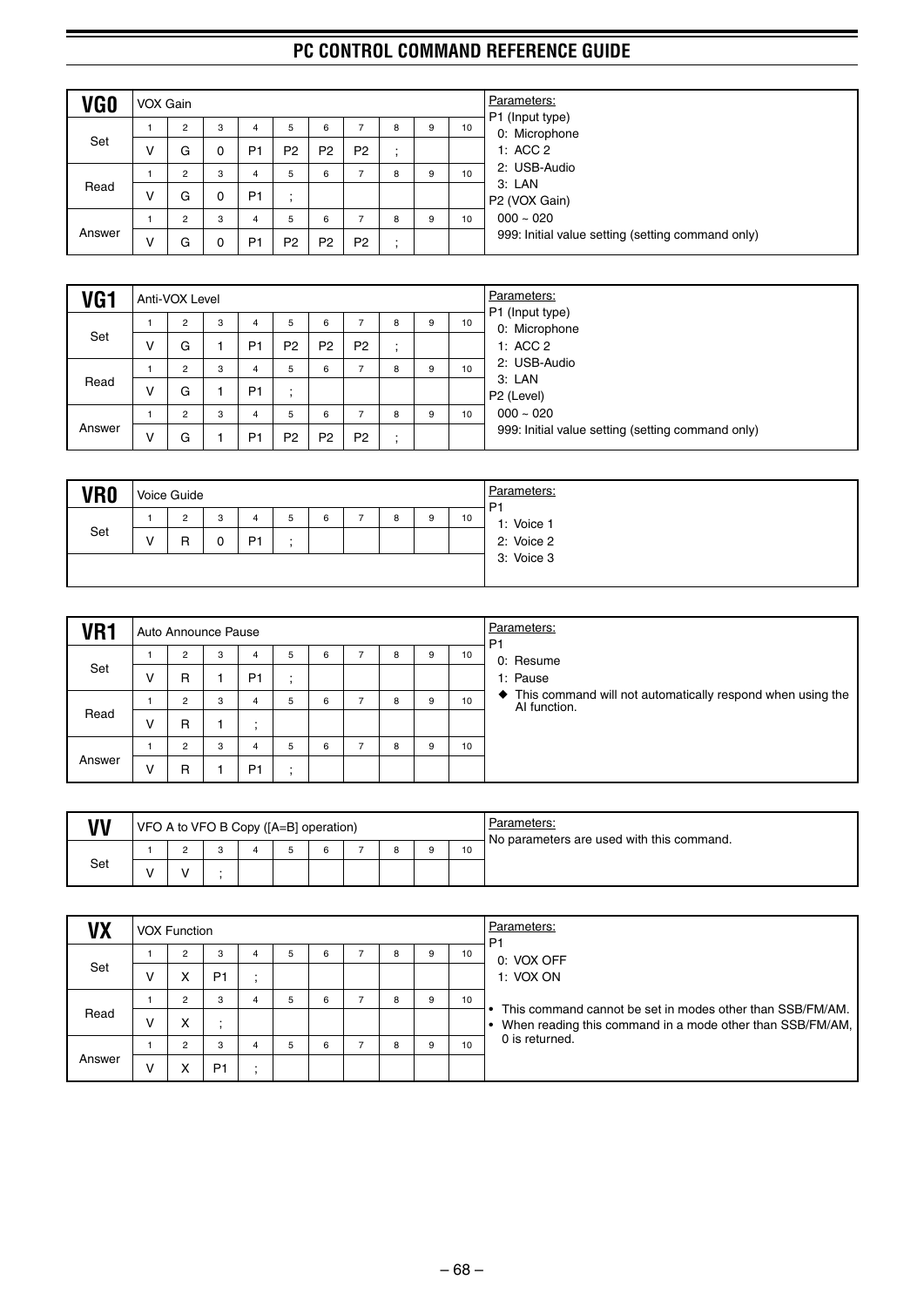|        |                |                |                | <b>Transverter Oscillating Frequency</b> |                |                |                |                |                |                | Parameters:                                                                                                           |
|--------|----------------|----------------|----------------|------------------------------------------|----------------|----------------|----------------|----------------|----------------|----------------|-----------------------------------------------------------------------------------------------------------------------|
|        |                | $\overline{2}$ | 3              | 4                                        | 5              | 6              | 7              | 8              | 9              | 10             | P1 (For the transceiver frequency, the transverter frequency can<br>be set in either direction)                       |
|        | X              | Ω              | P <sub>1</sub> | P <sub>2</sub>                           | P <sub>2</sub> | P <sub>2</sub> | P <sub>2</sub> | P <sub>2</sub> | P <sub>2</sub> | P <sub>2</sub> | $0: +$ direction                                                                                                      |
| Set    | 11             | 12             | 13             | 14                                       | 15             | 16             | 17             | 18             | 19             | 20             | $1: -$ direction<br>P2 (Offset frequency in Hz (11 digits in Hz))                                                     |
|        | P <sub>2</sub> | P <sub>2</sub> | P <sub>2</sub> | P <sub>2</sub>                           | ٠<br>$\bullet$ |                |                |                |                |                | $\blacklozenge$ Enter unused digits as "0".                                                                           |
|        |                | $\overline{2}$ | 3              | 4                                        | 5              | 6              | 7              | 8              | 9              | 10             |                                                                                                                       |
| Read   | x              | $\Omega$       | ٠<br>$\cdot$   |                                          |                |                |                |                |                |                | The frequency which the difference frequency to the frequency<br>which is acquired by the FA/FB command (subtraction) |
|        |                | $\overline{2}$ | 3              | 4                                        | 5              | 6              | 7              | 8              | 9              | 10             | becomes the transverter display frequency.<br>The settings in which the transverter display frequency                 |
|        | X              | $\Omega$       | P <sub>1</sub> | P <sub>2</sub>                           | P <sub>2</sub> | P <sub>2</sub> | P <sub>2</sub> | P <sub>2</sub> | P <sub>2</sub> | P <sub>2</sub> | becomes minus or the setting exceeds 4,294,967,295 Hz<br>causes an error.                                             |
| Answer | 11             | 12             | 13             | 14                                       | 15             | 16             | 17             | 18             | 19             | 20             |                                                                                                                       |
|        | P <sub>2</sub> | P <sub>2</sub> | P <sub>2</sub> | P <sub>2</sub>                           | ٠              |                |                |                |                |                |                                                                                                                       |

| YТ<br>$\mathbf{A}$ i |        |                | XIT Function State, XIT Shift |         |   |   |   |   |   | Parameters:<br>P <sub>1</sub> |                                     |
|----------------------|--------|----------------|-------------------------------|---------|---|---|---|---|---|-------------------------------|-------------------------------------|
|                      |        | $\overline{2}$ | 3                             | 4       | 5 | 6 |   | 8 | 9 | 10                            | 0: XIT OFF                          |
| Set                  | v<br>ᄉ |                | P <sub>1</sub>                | $\cdot$ |   |   |   |   |   |                               | 1: XIT ON                           |
|                      |        | $\overline{2}$ | 3                             | 4       | 5 | 6 | - | 8 | 9 | 10                            | 2: XIT shift (setting command only) |
| Read                 | X      |                |                               |         |   |   |   |   |   |                               |                                     |
|                      |        | $\overline{2}$ | 3                             | 4       | 5 | 6 | - | 8 | 9 | 10                            |                                     |
| Answer               | X      |                | P <sub>1</sub>                | $\cdot$ |   |   |   |   |   |                               |                                     |

| XV     |                   |                | <b>Transverter Function</b> |              |   |   |   |   |   |    | Parameters:<br>P <sub>1</sub> |
|--------|-------------------|----------------|-----------------------------|--------------|---|---|---|---|---|----|-------------------------------|
|        |                   | $\overline{2}$ | 3                           | 4            | 5 | 6 | ⇁ | 8 | 9 | 10 | 0: Transverter Function OFF   |
| Set    | $\checkmark$<br>v | v              | P <sub>1</sub>              | $\mathbf{r}$ |   |   |   |   |   |    | 1: Transverter Function ON    |
|        |                   | $\overline{2}$ | 3                           | 4            | 5 | 6 |   | 8 | 9 | 10 |                               |
| Read   | $\checkmark$<br>⋏ | v              | ٠.                          |              |   |   |   |   |   |    |                               |
|        |                   | $\overline{2}$ | 3                           | 4            | 5 | 6 | - | 8 | 9 | 10 |                               |
| Answer | X                 | v              | P <sub>1</sub>              | $\cdot$      |   |   |   |   |   |    |                               |

| 00   | Notification of Restart |  |  |  |  | Parameters:<br>No parameters are used with this command. |                                                                                                         |
|------|-------------------------|--|--|--|--|----------------------------------------------------------|---------------------------------------------------------------------------------------------------------|
|      |                         |  |  |  |  | 10                                                       |                                                                                                         |
| Read |                         |  |  |  |  |                                                          | When the transceiver is automatically restarted by a function<br>such as reset, this command is output. |
|      |                         |  |  |  |  |                                                          | $\cdot$ If the AI function is OFF, this command is not output.                                          |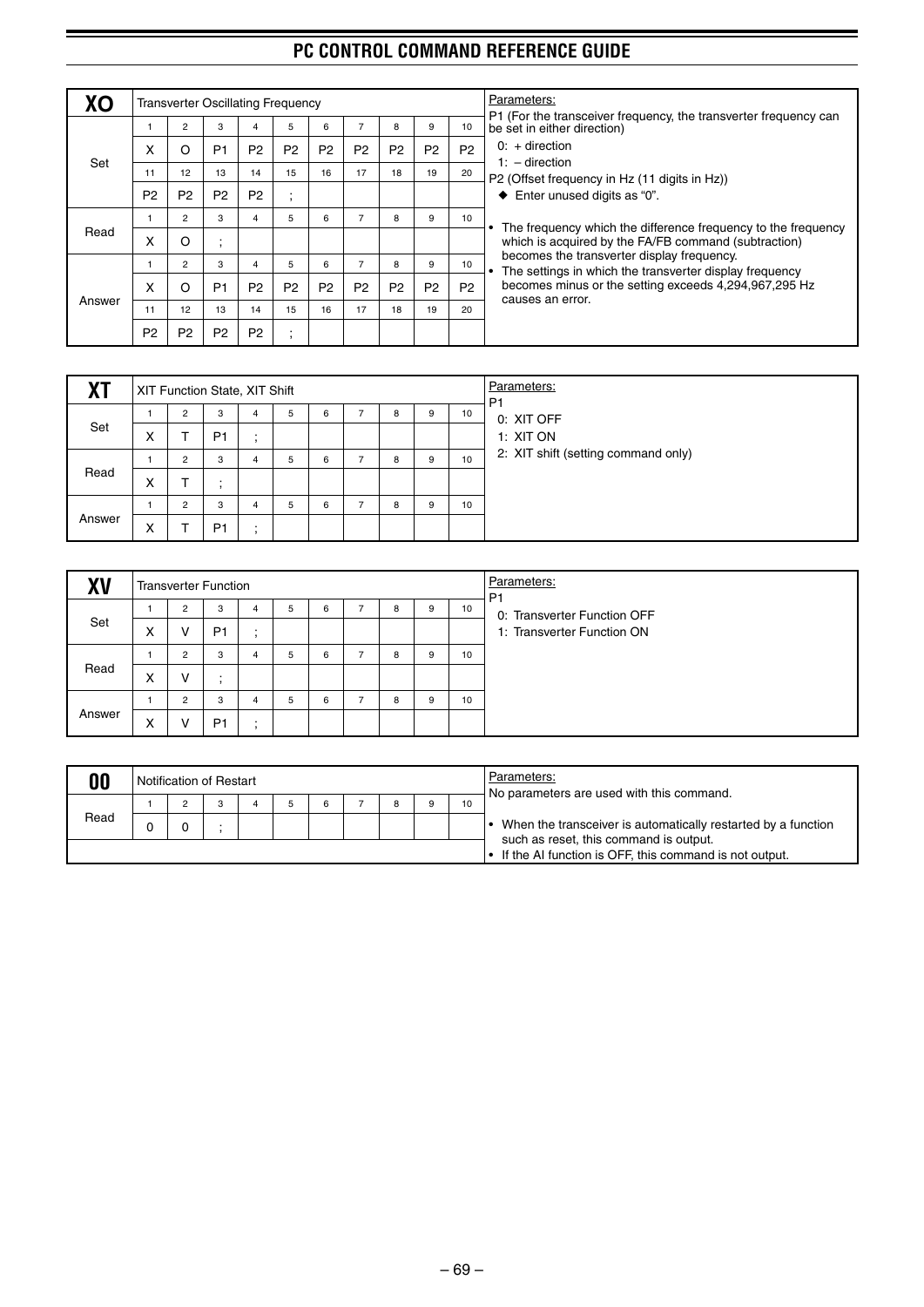# **LAN EXCLUSIVE COMMAND TABLES**

| <b>##CN</b> |   | <b>LAN Connection Request</b> |        |   |    |   |   |   |    | Parameters:<br>P <sub>1</sub>                                                                      |
|-------------|---|-------------------------------|--------|---|----|---|---|---|----|----------------------------------------------------------------------------------------------------|
|             |   |                               | 3      |   |    | 6 | 8 | 9 | 10 | 0: Connection Denied                                                                               |
| Read        | # |                               | ⌒      | И |    |   |   |   |    | 1: Connection Authorized                                                                           |
|             |   |                               | 3      |   |    | 6 | 8 | 9 | 10 |                                                                                                    |
| Answer      | # |                               | ⌒<br>ີ | N | P1 |   |   |   |    | If a LAN connection already exists, performing this command<br>will result in a connection denial. |

| ##DD2  |              |                |   |   |   | Bandscope Display Information (LAN Output Only) |                          |  | Parameters:                                                                                                                                                                                                                                            |
|--------|--------------|----------------|---|---|---|-------------------------------------------------|--------------------------|--|--------------------------------------------------------------------------------------------------------------------------------------------------------------------------------------------------------------------------------------------------------|
|        | $\mathbf{1}$ | $\overline{c}$ | 3 | 4 | 5 | $6 - 1285$                                      | 1286                     |  | P1 (Bandscope spectrum display information (1280 digits))                                                                                                                                                                                              |
| Answer |              |                |   |   |   |                                                 |                          |  | 640 spectrum information are each expressed as 2 ASCII digits.                                                                                                                                                                                         |
|        | #            | #              | D | D | 2 | P <sub>1</sub>                                  | $\overline{\phantom{a}}$ |  | Two digits at the beginning are spectrum information of the left<br>side, and two digits at the end become the spectrum information<br>of the right side.                                                                                              |
|        |              |                |   |   |   |                                                 |                          |  | When EXPAND (spectrum analysis range enlargement) is<br>ON, display information in the range enlarged than the range<br>displayed on the transceiver is output.                                                                                        |
|        |              |                |   |   |   |                                                 |                          |  | Example:                                                                                                                                                                                                                                               |
|        |              |                |   |   |   |                                                 |                          |  | When the display span is 100 kHz, spectral display<br>information in the range enlarged to 300 kHz is output.                                                                                                                                          |
|        |              |                |   |   |   |                                                 |                          |  | When the display span is 200 kHz, spectral display<br>information in the range enlarged to 400 kHz is output.                                                                                                                                          |
|        |              |                |   |   |   |                                                 |                          |  | The range of value for each spectrum information is from 00h $\sim$<br>8Ch (hexadecimal numbering).                                                                                                                                                    |
|        |              |                |   |   |   |                                                 |                          |  | 00h shows the state where the spectrum is extended to the<br>top (signal strength = $0$ dB) and 8Ch shows a state where the<br>spectrum is not displayed (signal strength $= -100$ dB).                                                                |
|        |              |                |   |   |   |                                                 |                          |  | The respective spectrum information is converted to ASCII code<br>of the hexadecimal number of from the upper byte digits. For<br>8Ch. the order becomes "8". "C".                                                                                     |
|        |              |                |   |   |   |                                                 |                          |  | When the AI function is ON, the data is output at a constant<br>$\bullet$<br>period by the LAN terminal when the DD0 command is set to<br>"Output to LAN (high frequency)", "Output to LAN (medium<br>frequency)", or "Output to LAN (low frequency)". |

| ##DD3  |   |   |   |   |   | Filter Scope Display Information (LAN Output Only) |                          | Parameters:                                                                                                                                                                            |  |
|--------|---|---|---|---|---|----------------------------------------------------|--------------------------|----------------------------------------------------------------------------------------------------------------------------------------------------------------------------------------|--|
|        |   | 2 | 3 | 4 | 5 | $6 - 431$                                          | 432                      | P1 (Spectrum Display Information (426 digits))<br>213 spectrum information are each expressed as 2 ASCII digits.                                                                       |  |
| Answer | # | # | D | D | 3 | P <sub>1</sub>                                     | $\overline{\phantom{a}}$ | Two digits at the beginning are spectrum information of the left<br>side, and two digits at the end become the spectrum information<br>of the right side.                              |  |
|        |   |   |   |   |   |                                                    |                          | The range of value for each spectrum information is from 00h $\sim$<br>32h (hexadecimal numbering).                                                                                    |  |
|        |   |   |   |   |   |                                                    |                          | 00h shows the state where the spectrum is extended to the<br>top (signal strength $= 0$ dB) and 32h shows a state where the<br>spectrum is not displayed (signal strength $= -50$ dB). |  |
|        |   |   |   |   |   |                                                    |                          | The respective spectrum information is converted to ASCII code<br>of the hexadecimal number of from the upper byte digits. For<br>32h, the order becomes "3", "2".                     |  |
|        |   |   |   |   |   |                                                    |                          | When the AI function is ON, the data is output at a constant<br>period by the LAN terminal when the DD1 command is set to<br>"Output to LAN".                                          |  |
|        |   |   |   |   |   |                                                    |                          | When the transceiver is displaying the audio scope, it is not<br>output.                                                                                                               |  |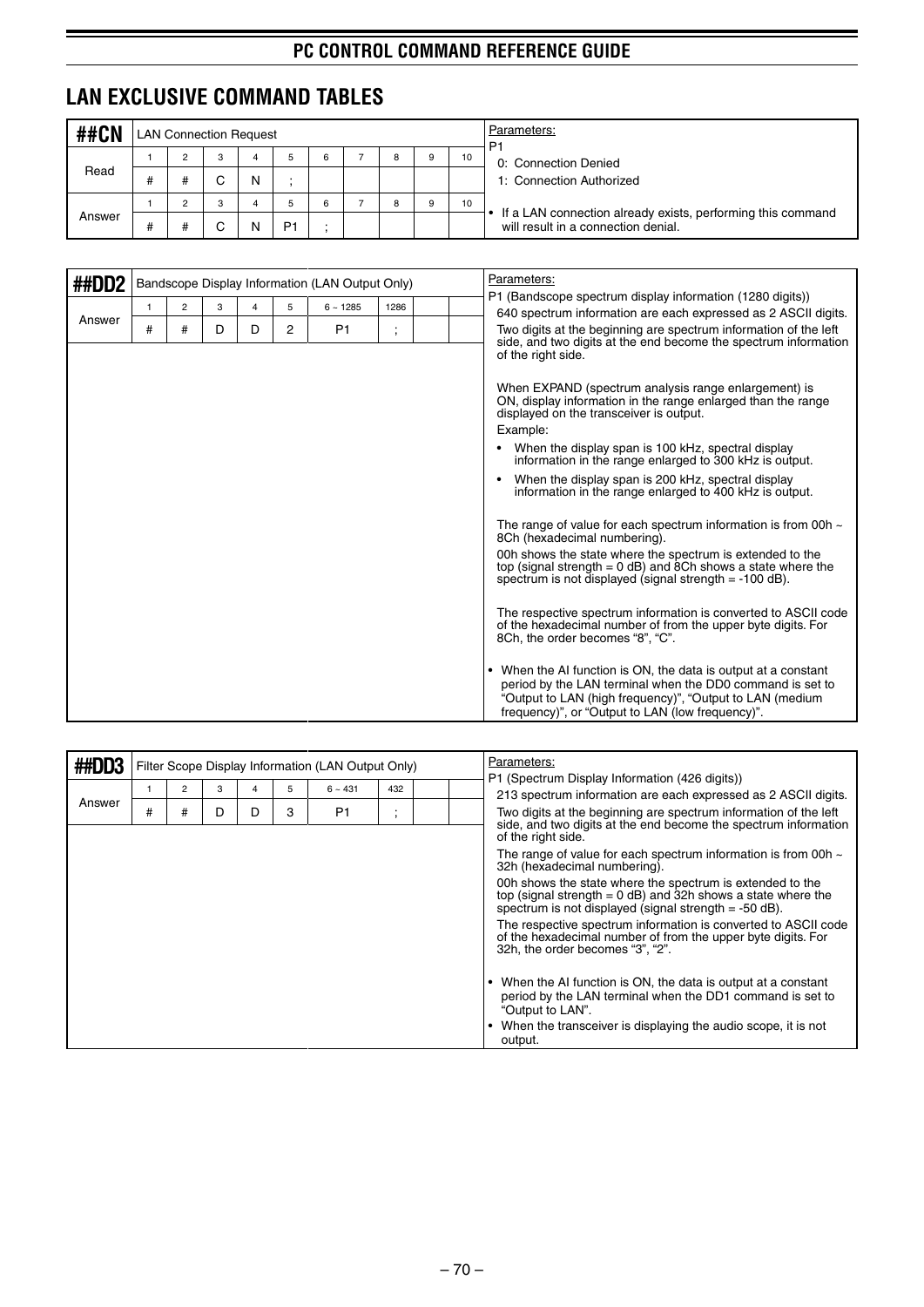| ##ID   |                | <b>LAN Connection Login</b> |                |                               |                |                          |                |                |                |        | Parameters:                                         |
|--------|----------------|-----------------------------|----------------|-------------------------------|----------------|--------------------------|----------------|----------------|----------------|--------|-----------------------------------------------------|
|        | 1              | $\overline{2}$              | 3              | 4                             | 5              | 6                        | $\overline{7}$ | 8              | 9              | $10 -$ | P1 (Account type)                                   |
|        |                |                             |                |                               |                |                          |                |                |                |        | 0: Administrator ID                                 |
|        | #              | #                           |                | D                             | P <sub>1</sub> | P <sub>2</sub>           | P <sub>2</sub> | P <sub>3</sub> | P <sub>3</sub> | P4     | 1: User ID                                          |
| Read   |                |                             | x              | x                             |                |                          |                |                |                |        | P2 (Character string length of account)             |
|        |                |                             |                |                               |                |                          |                |                |                |        | $01 - 32$                                           |
|        | P <sub>4</sub> |                             | P <sub>5</sub> | ٠<br>$\overline{\phantom{a}}$ |                |                          |                |                |                |        | P3 (Character string length of password)            |
|        | 1              | $\overline{2}$              | 3              | 4                             | 5              | 6                        | $\overline{7}$ | 8              | 9              | 10     | $01 - 32$                                           |
| Answer | #              | #                           |                | D                             | P <sub>6</sub> | $\bullet$                |                |                |                |        | P4 (Account for Administrator ID or User ID)        |
|        |                |                             |                |                               |                | $\overline{\phantom{a}}$ |                |                |                |        | Account                                             |
|        |                |                             |                |                               |                |                          |                |                |                |        | P5 (Password for Administrator ID or User ID)       |
|        |                |                             |                |                               |                |                          |                |                |                |        | Password                                            |
|        |                |                             |                |                               |                |                          |                |                |                |        |                                                     |
|        |                |                             |                |                               |                |                          |                |                |                |        | (Example)                                           |
|        |                |                             |                |                               |                |                          |                |                |                |        | Administrator ID, account: kenwood, password: admin |
|        |                |                             |                |                               |                |                          |                |                |                |        | "##ID00705kenwoodadmin;"                            |
|        |                |                             |                |                               |                |                          |                |                |                |        |                                                     |
|        |                |                             |                |                               |                |                          |                |                |                |        | P6 (Authentication result)                          |
|        |                |                             |                |                               |                |                          |                |                |                |        | 0: Authorization Failure                            |
|        |                |                             |                |                               |                |                          |                |                |                |        | 1: Authorization Successful                         |

| <b>##KNO</b> |   | KNS operation (LAN connector) |   |   |   |                |   |   |    | Parameters:<br>P <sub>1</sub>                            |
|--------------|---|-------------------------------|---|---|---|----------------|---|---|----|----------------------------------------------------------|
|              |   | 2                             | 3 |   | 5 | 6              | 8 | 9 | 10 | $0:$ OFF                                                 |
| Set          | # | #                             | κ | N | 0 | P <sub>1</sub> |   |   |    | 1: ON (LAN)                                              |
|              |   | $\overline{2}$                | 3 |   | 5 | 6              | 8 | 9 | 10 | 2: ON (Internet)                                         |
| Read         | # | #                             | κ | N | 0 | $\bullet$      |   |   |    | 9: Initial value setting (setting command only)          |
|              |   | o                             | 3 |   | 5 | 6              | 8 | 9 | 10 | The setting command can be used only when logged in with |
| Answer       | # | #                             | κ | N |   | P <sub>1</sub> |   |   |    | administrator ID.                                        |

| ##KN1    |                |                           |                | Administrator ID, Password |                |                |                |                |                |                | Parameters:                                                                                                                                                                                                                                                                                                                                                              |
|----------|----------------|---------------------------|----------------|----------------------------|----------------|----------------|----------------|----------------|----------------|----------------|--------------------------------------------------------------------------------------------------------------------------------------------------------------------------------------------------------------------------------------------------------------------------------------------------------------------------------------------------------------------------|
|          | 1              | $\overline{2}$            | 3              | 4                          | 5              | 6              | $\overline{7}$ | 8              | 9              | 10             | P1 (Character string length of current administrator ID)<br>$01 - 32$                                                                                                                                                                                                                                                                                                    |
|          | #              | #                         | K              | N                          |                | P <sub>1</sub> | P <sub>1</sub> | P <sub>2</sub> | P <sub>2</sub> | P <sub>3</sub> | P2 (Character string length of current administrator password)                                                                                                                                                                                                                                                                                                           |
|          | 11             | 12                        | 13             |                            | $14 -$         | x              |                | x              |                | x              | $01 - 32$                                                                                                                                                                                                                                                                                                                                                                |
| Set      | P <sub>3</sub> | P4                        | P <sub>4</sub> |                            | P <sub>5</sub> | P <sub>6</sub> |                |                | P7             | P <sub>8</sub> | P3 (Character string length of new administrator ID)<br>$01 - 32$                                                                                                                                                                                                                                                                                                        |
|          | x              | x                         |                |                            |                |                |                |                |                |                | P4 (Character string length of new administrator password)<br>$01 - 32$                                                                                                                                                                                                                                                                                                  |
|          | P <sub>8</sub> | $\overline{\phantom{a}}$  |                |                            |                |                |                |                |                |                |                                                                                                                                                                                                                                                                                                                                                                          |
|          | 1              | 2                         | 3              | 4                          | 5              | 6              | $\overline{7}$ | 8              | 9              | $10-$          | P5 (Current administrator ID)                                                                                                                                                                                                                                                                                                                                            |
|          |                |                           |                |                            |                |                |                |                |                |                | Up to 32 characters                                                                                                                                                                                                                                                                                                                                                      |
|          | #              | #                         | κ              | N                          |                | P <sub>3</sub> | P <sub>3</sub> | P <sub>4</sub> | P <sub>4</sub> | P7             | P6 (Current administrator password)                                                                                                                                                                                                                                                                                                                                      |
| Answer 1 | x              | $\boldsymbol{\mathsf{x}}$ |                | x                          |                |                |                |                |                |                | Up to 32 characters                                                                                                                                                                                                                                                                                                                                                      |
|          |                |                           |                |                            |                |                |                |                |                |                | P7 (New administrator ID)                                                                                                                                                                                                                                                                                                                                                |
|          | P7             |                           | P <sub>8</sub> | $\overline{\phantom{a}}$   | ٠              |                |                |                |                |                | Up to 32 characters                                                                                                                                                                                                                                                                                                                                                      |
|          | $\mathbf{1}$   | 2                         | 3              | 4                          | 5              | 6              | $\overline{7}$ | 8              | 9              | 10             | P8 (New administrator password)                                                                                                                                                                                                                                                                                                                                          |
| Answer 2 | #              | #                         | ĸ              | N                          |                | 0              | ٠<br>$\cdot$   |                |                |                | Up to 32 characters                                                                                                                                                                                                                                                                                                                                                      |
|          |                |                           |                |                            |                |                |                |                |                |                | The registration success is the Answer 1 command, the<br>registration failure is the Answer 2 command is output as the<br>Answer command.<br>• If the current administrator ID and administrator password are<br>different the transceiver settings, the update will fail.<br>The setting command can be used only when logged in with<br>$\bullet$<br>administrator ID. |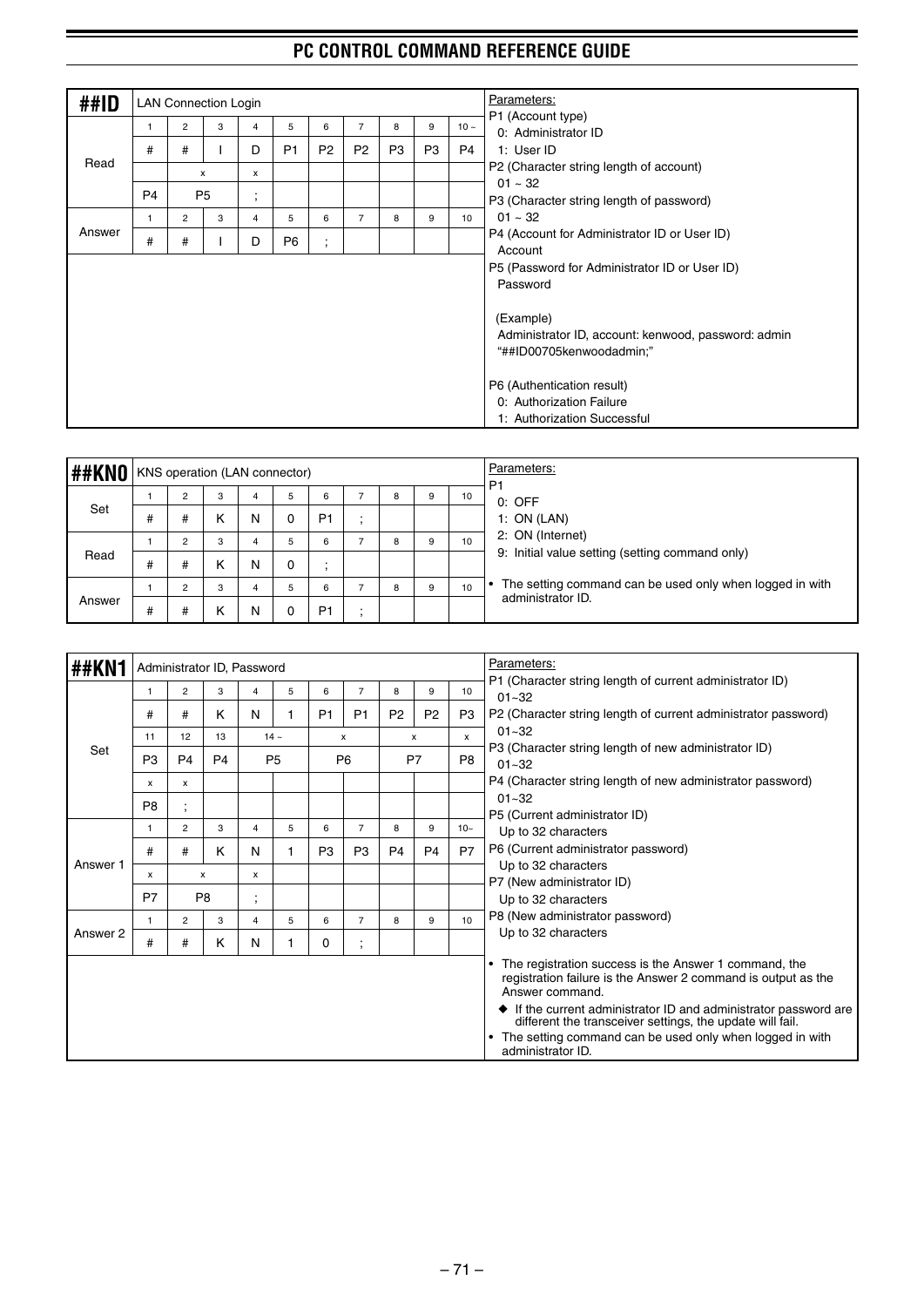| ##KN2  |   | <b>Built-in VoIP Function</b> |   |   |   |                |   |   |   |    | Parameters:<br>P <sub>1</sub>                                 |
|--------|---|-------------------------------|---|---|---|----------------|---|---|---|----|---------------------------------------------------------------|
|        |   | 2                             | 3 | 4 | 5 | 6              |   | 8 | 9 | 10 | 0: Built-in VoIP Function OFF                                 |
| Set    | # | #                             | ĸ | N | 2 | P <sub>1</sub> |   |   |   |    | 1: Built-in VoIP Function ON                                  |
|        |   | $\overline{2}$                | 3 | 4 | 5 | 6              | - | 8 | 9 | 10 | 9: Initial value setting (setting command only)               |
| Read   | # | #                             | κ | N | 2 |                |   |   |   |    | The setting command can be used only when logged in with<br>٠ |
|        |   | 2                             | 3 | 4 | 5 | 6              | - | 8 | 9 | 10 | administrator ID.                                             |
| Answer | # | #                             | κ | N |   | P <sub>1</sub> |   |   |   |    |                                                               |

| ##KN3  |   |                |   | VoIP Audio Input/Output Level |   |                |                |                |                |    | Parameters:                                                                   |
|--------|---|----------------|---|-------------------------------|---|----------------|----------------|----------------|----------------|----|-------------------------------------------------------------------------------|
|        |   | $\overline{2}$ | 3 | 4                             | 5 | 6              |                | 8              | 9              | 10 | P1 (Type)<br>0: Audio Input Level (VoIP)                                      |
| Set    | # | #              | κ | N                             | 3 | P <sub>1</sub> | P <sub>2</sub> | P <sub>2</sub> | P <sub>2</sub> |    | 1: Audio Output Level (VoIP)                                                  |
|        |   | $\overline{2}$ | 3 | 4                             | 5 | 6              | ⇁              | 8              | 9              | 10 | P <sub>2</sub> (Level)                                                        |
| Read   | # | #              | κ | Ν                             | 3 | P <sub>1</sub> | . .            |                |                |    | $000 - 100$<br>999: Initial value setting (setting command only)              |
|        |   | $\overline{2}$ | 3 | 4                             | 5 | 6              | -              | 8              | 9              | 10 |                                                                               |
| Answer | # | #              | κ | N                             | 3 | P <sub>1</sub> | P <sub>2</sub> | P <sub>2</sub> | P <sub>2</sub> |    | The setting command can be used only when logged in with<br>administrator ID. |

| ##KN4  |   | VolP Jitter Buffer |   |   |   |                |                |   |   |    | Parameters:                                                                   |
|--------|---|--------------------|---|---|---|----------------|----------------|---|---|----|-------------------------------------------------------------------------------|
|        |   | $\Omega$           | 3 | 4 | 5 | 6              |                | 8 | 9 | 10 | P1 (x20ms)<br>04:80 ms                                                        |
| Set    | # | #                  | K | N | 4 | P <sub>1</sub> | P <sub>1</sub> |   |   |    | 10:200 ms                                                                     |
|        |   | $\sim$             | 3 | 4 | 5 | 6              |                | 8 | 9 | 10 | 25:500 ms                                                                     |
| Read   | # | #                  | ĸ | N | 4 |                |                |   |   |    | 40:800 ms<br>99: Initial value setting (setting command only)                 |
|        |   |                    | 3 | 4 | 5 | 6              |                | 8 | 9 | 10 |                                                                               |
| Answer | # | #                  | ĸ | N | 4 | P <sub>1</sub> | P <sub>1</sub> |   |   |    | The setting command can be used only when logged in with<br>administrator ID. |

| <b>##KN5</b> |   | Speaker Mute During Remote Operation |   |   |    |                |   |   |    | Parameters:<br>P <sub>1</sub>                            |
|--------------|---|--------------------------------------|---|---|----|----------------|---|---|----|----------------------------------------------------------|
|              |   | 2                                    | 3 |   | -5 | 6              | 8 | 9 | 10 | 0: Speaker Mute OFF                                      |
| Set          | # | #                                    | κ | N | 5  | P <sub>1</sub> |   |   |    | 1: Speaker Mute ON                                       |
|              |   | $\overline{2}$                       | 3 |   | 5  | 6              | 8 | 9 | 10 | 9: Initial value setting (setting command only)          |
| Read         | # | #                                    | Κ | N | 5  |                |   |   |    | The setting command can be used only when logged in with |
|              |   | $\overline{2}$                       | 3 |   | 5  | 6              | 8 | 9 | 10 | administrator ID.                                        |
| Answer       | # | #                                    | κ | N | 5  | P <sub>1</sub> |   |   |    |                                                          |

| l##KN6 |   | <b>KNS Operation Access Log</b> |   |   |   |                |   |   |    | Parameters:                                              |
|--------|---|---------------------------------|---|---|---|----------------|---|---|----|----------------------------------------------------------|
|        |   | 2                               | 3 | 4 | 5 | 6              | 8 | 9 | 10 | P <sub>1</sub><br>0: Access Log OFF                      |
| Set    | # | #                               | κ | N | 6 | P <sub>1</sub> |   |   |    | 1: Access Log ON                                         |
|        |   | $\overline{2}$                  | 3 | 4 | 5 | 6              | 8 | 9 | 10 | 9: Initial value setting (setting command only)          |
| Read   | # | #                               | ĸ | N | 6 |                |   |   |    | The setting command can be used only when logged in with |
|        |   | $\overline{2}$                  | 3 | 4 | 5 | 6              | 8 | 9 | 10 | administrator ID.                                        |
| Answer | # |                                 | Κ | N | 6 | P <sub>1</sub> |   |   |    |                                                          |

| ##KN7  |   | <b>Registered User Remote Operation</b> |   |   |   |                |   |   |   |    | Parameters:<br>P <sub>1</sub>                            |
|--------|---|-----------------------------------------|---|---|---|----------------|---|---|---|----|----------------------------------------------------------|
| Set    |   | $\overline{2}$                          | 3 |   | 5 | 6              |   | 8 | 9 | 10 | 0: Remote Operation OFF                                  |
|        | # | #                                       | κ | N |   | P <sub>1</sub> |   |   |   |    | 1: Remote Operation ON                                   |
|        |   | $\overline{2}$                          | 3 |   | 5 | 6              |   | 8 | 9 | 10 | 9: Initial value setting (setting command only)          |
| Read   | # | #                                       | κ | N |   |                |   |   |   |    | The setting command can be used only when logged in with |
|        |   | $\overline{2}$                          | 3 |   | 5 | 6              |   | 8 | 9 | 10 | administrator ID.                                        |
| Answer | # | #                                       | Κ | N |   | P <sub>1</sub> | ٠ |   |   |    |                                                          |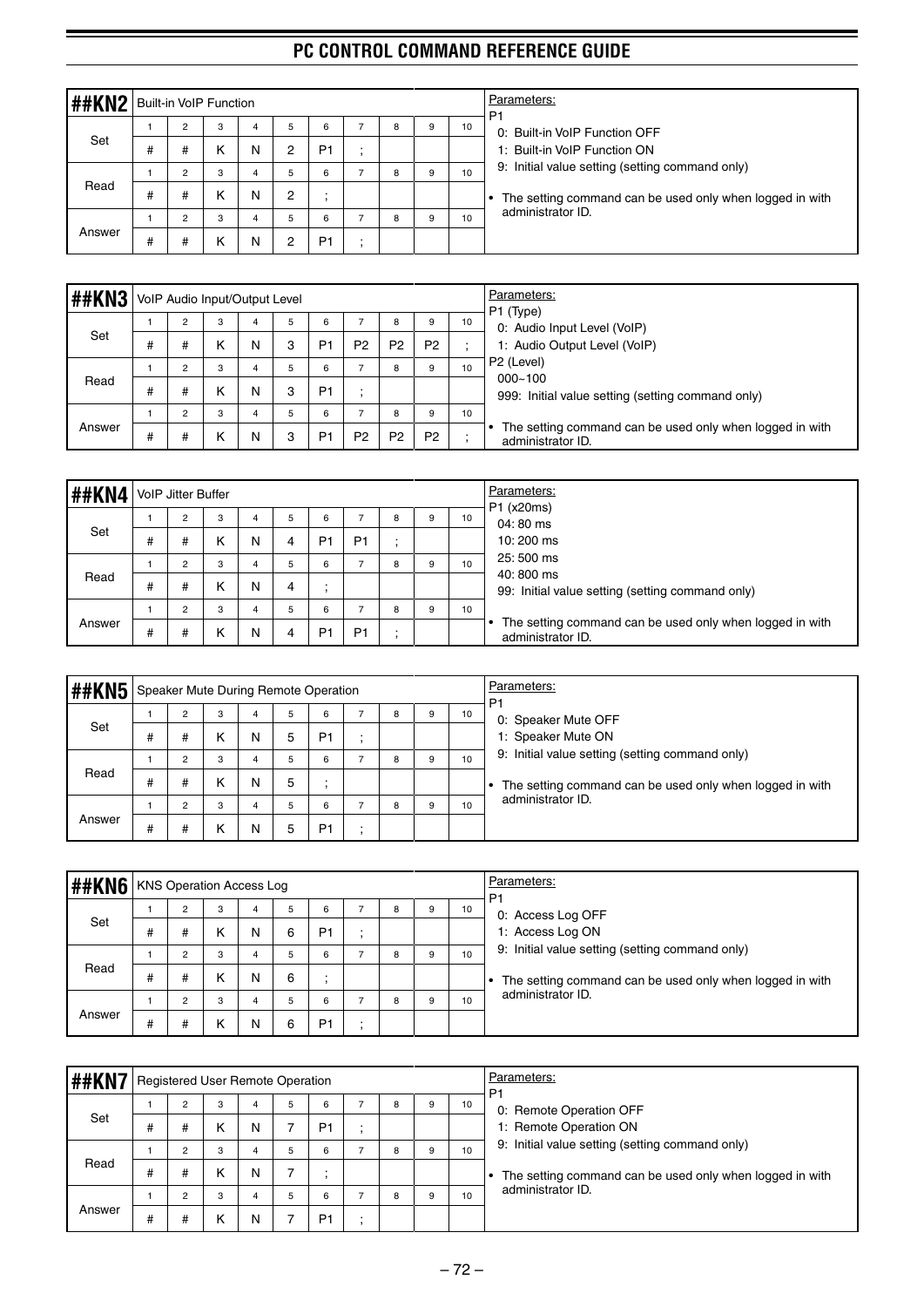| <b>H#KN8</b> |   | KNS Registered User List Number Readout |   |   |   |                |                |    |   |    | Parameters:<br>P <sub>1</sub>                                |
|--------------|---|-----------------------------------------|---|---|---|----------------|----------------|----|---|----|--------------------------------------------------------------|
|              |   | っ                                       | 3 |   |   | 6              |                | 8  | 9 | 10 | $000 - 100$                                                  |
| Read         | # |                                         | n | N | 8 |                |                |    |   |    |                                                              |
|              |   |                                         | 3 |   |   | 6              |                | 8  | 9 | 10 | This command can be use either log in of administrator ID or |
| Answer       | # |                                         | Κ | N | 8 | P <sub>1</sub> | P <sub>1</sub> | P1 |   |    | user ID.                                                     |

| ##KN9    |                | Registration of KNS User List |                |                |                |                |                |                |                  |                | Parameters:                                                                                                                                                                                                                                             |
|----------|----------------|-------------------------------|----------------|----------------|----------------|----------------|----------------|----------------|------------------|----------------|---------------------------------------------------------------------------------------------------------------------------------------------------------------------------------------------------------------------------------------------------------|
|          | $\mathbf{1}$   | $\overline{2}$                | 3              | $\overline{4}$ | 5              | 6              | $\overline{7}$ | 8              | $\boldsymbol{9}$ | 10             | P1 (List Number)<br>$000 - 099$                                                                                                                                                                                                                         |
|          | #              | #                             | K              | N              | 9              | P <sub>2</sub> | P <sub>2</sub> | P <sub>3</sub> | P <sub>3</sub>   | <b>P4</b>      | ♦ 000 for the first addition, 099 for the 100th addition.                                                                                                                                                                                               |
|          | 11             | 12                            |                | $13-$          |                | x              |                | X              | x                | $\mathsf{x}$   | P2 (Character string length of user ID)                                                                                                                                                                                                                 |
| Set      | P <sub>4</sub> | P <sub>4</sub>                |                | P <sub>5</sub> |                | P <sub>6</sub> |                | P7             | P <sub>8</sub>   | P <sub>9</sub> | $01 - 32$<br>P3 (Character string length of password))                                                                                                                                                                                                  |
|          | x              |                               |                |                |                |                |                |                |                  |                | $01 - 32$                                                                                                                                                                                                                                               |
|          | $\bullet$      |                               |                |                |                |                |                |                |                  |                | P4 (Character string length of description)                                                                                                                                                                                                             |
|          | $\,$           |                               |                |                |                |                |                |                |                  |                | $000 - 128$                                                                                                                                                                                                                                             |
|          | $\mathbf{1}$   | $\overline{2}$                | 3              | 4              | 5              | 6              | $\overline{7}$ | 8              | 9                | 10             | P5 (User ID)                                                                                                                                                                                                                                            |
|          | #              | #                             | K              | N              | 9              | P <sub>1</sub> | P <sub>1</sub> | P <sub>1</sub> | P <sub>2</sub>   | P <sub>2</sub> | Up to 32 characters                                                                                                                                                                                                                                     |
|          | 11             | 12                            | 13             | 14             | 15             |                | $16-$          |                | x                | x              | P6 (Password)                                                                                                                                                                                                                                           |
| Answer 1 | P <sub>3</sub> | P <sub>3</sub>                | P <sub>4</sub> | P <sub>4</sub> | P <sub>4</sub> |                | P <sub>5</sub> |                | P <sub>6</sub>   | P7             | Up to 32 characters<br>P7 (Description)                                                                                                                                                                                                                 |
|          |                |                               |                |                |                |                |                |                |                  |                | Up to 128 characters                                                                                                                                                                                                                                    |
|          | x              | x                             | x              | x              |                |                |                |                |                  |                | P8 (Restriction selection)                                                                                                                                                                                                                              |
|          | P7             | P <sub>8</sub>                | P <sub>9</sub> | $\ddot{i}$     |                |                |                |                |                  |                | 0: TX/RX                                                                                                                                                                                                                                                |
|          | $\mathbf{1}$   | 2                             | 3              | $\overline{4}$ | 5              | 6              | $\overline{7}$ | 8              | 9                | 10             | 1: RX only                                                                                                                                                                                                                                              |
| Answer 2 | #              | #                             | Κ              | N              | 9              | 0              | ٠              |                |                  |                | P9 (Enabled/Temporarily disabled selection)                                                                                                                                                                                                             |
|          |                |                               |                |                |                |                | $\cdot$        |                |                  |                | 0: Enabled                                                                                                                                                                                                                                              |
|          |                |                               |                |                |                |                |                |                |                  |                | 1: Temporarily disabled                                                                                                                                                                                                                                 |
|          |                |                               |                |                |                |                |                |                |                  |                | When the registration is successful, answer 2 command is<br>$\bullet$<br>outputted, and when the registration is fails, answer 1 command<br>is outputted.<br>The setting command can be used only when logged in with<br>$\bullet$<br>administrator ID. |

| ##KNA  |                |                |                |                          | Edit User Information of KNS User List |                |                |                |                      |                | Parameters:                                                               |
|--------|----------------|----------------|----------------|--------------------------|----------------------------------------|----------------|----------------|----------------|----------------------|----------------|---------------------------------------------------------------------------|
|        | $\mathbf{1}$   | $\overline{2}$ | 3              | 4                        | 5                                      | 6              | $\overline{7}$ | 8              | 9                    | 10             | P1 (Number to edit or read)<br>$000 - 099$                                |
|        | #              | #              | K              | N                        | A                                      | P <sub>1</sub> | P <sub>1</sub> | P <sub>1</sub> | P <sub>2</sub>       | P <sub>2</sub> | ◆ 000 for the first addition, 099 for the 100th addition.                 |
|        | 11             | 12             | 13             | 14                       | 15                                     |                | $16-$          |                | x                    | $\mathsf{x}$   | P2 (Character string length of user ID)                                   |
| Set    | P <sub>3</sub> | P <sub>3</sub> | P <sub>4</sub> | <b>P4</b>                | P <sub>4</sub>                         |                | P <sub>5</sub> |                | P <sub>6</sub>       | P7             | $01 - 32$<br>P3 (Character string length of password))                    |
|        | x              | x              | x              | x                        |                                        |                |                |                |                      |                | $01 - 32$                                                                 |
|        | P7             | P <sub>8</sub> | P <sub>9</sub> | $\overline{\phantom{a}}$ |                                        |                |                |                |                      |                | P4 (Character string length of description)                               |
|        | $\mathbf{1}$   | $\overline{2}$ | 3              | 4                        | 5                                      | 6              | $\overline{7}$ | 8              | 9                    | 10             | $000 - 128$<br>P5 (User ID)                                               |
| Read   | #              | #              | K              | N                        | A                                      | P <sub>1</sub> | P <sub>1</sub> | P <sub>1</sub> | $\ddot{\phantom{0}}$ |                | Up to 32 digits                                                           |
|        | 1              | $\overline{2}$ | 3              | 4                        | 5                                      | 6              | $\overline{7}$ | 8              | 9                    | 10             | P6 (Password)                                                             |
|        | #              | #              | K              | N                        | A                                      | P <sub>1</sub> | P <sub>1</sub> | P <sub>1</sub> | P <sub>2</sub>       | P <sub>2</sub> | Up to 32 digits<br>P7 (Description)                                       |
|        | 11             | 12             | 13             | 14                       | 15                                     |                | $16-$          |                | $\mathsf{x}$         | $\mathsf{x}$   | Up to 128 digits                                                          |
| Answer | P <sub>3</sub> | P <sub>3</sub> | P <sub>4</sub> | P <sub>4</sub>           | P <sub>4</sub>                         |                | P <sub>5</sub> |                | P <sub>6</sub>       | P7             | P8 (Restriction selection)                                                |
|        | x              | x              | X              | x                        |                                        |                |                |                |                      |                | 0: TX/RX<br>1: RX only                                                    |
|        | P7             | P <sub>8</sub> | P <sub>9</sub> |                          |                                        |                |                |                |                      |                | P9 (Enabled/Temporarily disabled selection)                               |
|        |                |                |                | $\cdot$                  |                                        |                |                |                |                      |                | 0: Enabled                                                                |
|        |                |                |                |                          |                                        |                |                |                |                      |                | 1: Temporarily disabled                                                   |
|        |                |                |                |                          |                                        |                |                |                |                      |                | • This command can be use either login of administrator ID or<br>user ID. |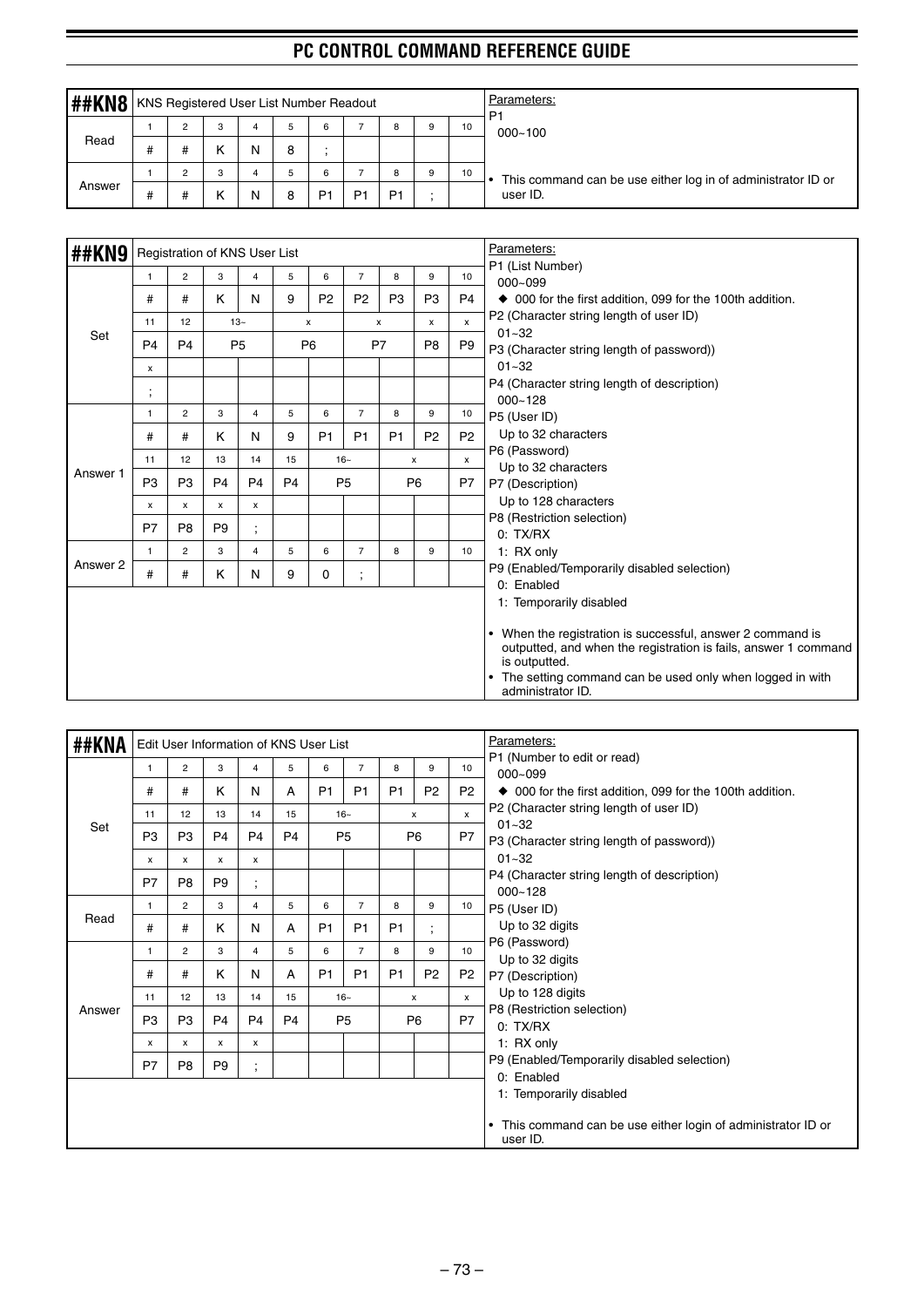| ##KNB |   |  | Delete User from KNS User List |                |                |                |   |    | Parameters:<br>P1 (Number to delete)                                          |
|-------|---|--|--------------------------------|----------------|----------------|----------------|---|----|-------------------------------------------------------------------------------|
|       |   |  |                                | 6              |                |                | 9 | 10 | $000 - 099$                                                                   |
| Set   | # |  | N                              | P <sub>1</sub> | P <sub>1</sub> | P <sub>1</sub> |   |    |                                                                               |
|       |   |  |                                |                |                |                |   |    | The setting command can be used only when logged in with<br>administrator ID. |

| ##KNC  |   |                |   | <b>KNS Welcome Message</b> |    |                |                |                |   |    | Parameters:<br>P <sub>1</sub>                                                                       |
|--------|---|----------------|---|----------------------------|----|----------------|----------------|----------------|---|----|-----------------------------------------------------------------------------------------------------|
|        |   | 2              | 3 | 4                          | b. | 6              |                | $7 -$          | x |    | Always a space                                                                                      |
| Set    | # | #              | K | N                          | ⌒  | P <sub>1</sub> |                | P <sub>2</sub> |   |    | P2 (KNS Welcome message)                                                                            |
|        |   | $\overline{2}$ | 3 |                            | b. | 6              |                | 8              |   | 10 | Up to 128 characters                                                                                |
| Read   | # | #              | K | N                          | С  |                |                |                |   |    | $\bullet$ If P2 is set to blank and a setting command is sent, the<br>setting contents are deleted. |
|        |   | 2              | 3 | 4                          | 5  | 6              | $7 -$          |                | x | 10 | This command can be use either login of administrator ID or                                         |
| Answer | # | #              | κ | N                          |    | P <sub>1</sub> | P <sub>2</sub> |                |   |    | user ID.                                                                                            |

| ##KND  |              | <b>KNS Operation Session Time</b> |   |   |   |                      |                |                             |   |    | Parameters:                                                                                                                                                                                                                                                    |
|--------|--------------|-----------------------------------|---|---|---|----------------------|----------------|-----------------------------|---|----|----------------------------------------------------------------------------------------------------------------------------------------------------------------------------------------------------------------------------------------------------------------|
|        | $\mathbf{1}$ | $\overline{2}$                    | 3 | 4 | 5 | 6                    | $\overline{7}$ | 8                           | 9 | 10 | P <sub>1</sub><br>00: 1 min                                                                                                                                                                                                                                    |
| Set    | #            | #                                 | K | N | D | P <sub>1</sub>       | <b>P1</b>      | ٠<br>$\overline{1}$         |   |    | $01:2$ min                                                                                                                                                                                                                                                     |
|        | $\mathbf{1}$ | $\overline{2}$                    | 3 | 4 | 5 | 6                    | $\overline{7}$ | 8                           | 9 | 10 | 02: 3 min                                                                                                                                                                                                                                                      |
| Read   | #            | #                                 | K | N | D | $\bullet$<br>$\cdot$ |                |                             |   |    | 03: 5 min<br>04: 10 min                                                                                                                                                                                                                                        |
|        | $\mathbf{1}$ | $\overline{2}$                    | 3 | 4 | 5 | 6                    | $\overline{7}$ | 8                           | 9 | 10 | 05: 15 min                                                                                                                                                                                                                                                     |
| Answer | #            | #                                 | K | N | D | P <sub>1</sub>       | P <sub>1</sub> | $\bullet$<br>$\overline{1}$ |   |    | 06: 20 min                                                                                                                                                                                                                                                     |
|        |              |                                   |   |   |   |                      |                |                             |   |    | 07: 30 min<br>08: 40 min<br>09: 50 min<br>10: 60 min<br>11: $90 \text{ min}$<br>12: 120 min<br>13: Unlimited<br>14: Initial value setting (setting command only)<br>The setting command can be used only when logged in with<br>$\bullet$<br>administrator ID. |

| ##KNE  |                             |   |               |   |   | Changing Password (Logged in Currently Administrator /<br>Registered User) |  |                                                                         |  | Parameters:<br>P1 (New password) |                                                |
|--------|-----------------------------|---|---------------|---|---|----------------------------------------------------------------------------|--|-------------------------------------------------------------------------|--|----------------------------------|------------------------------------------------|
|        |                             |   | -3            | 4 |   | $6 -$                                                                      |  | x                                                                       |  |                                  | Up to 32 characters<br>P <sub>2</sub> (Result) |
| Read   | #                           |   | κ             | N | E | P <sub>1</sub>                                                             |  |                                                                         |  |                                  |                                                |
|        | 10<br>3<br>9<br>6<br>8<br>4 |   | 0:NG<br>1: OK |   |   |                                                                            |  |                                                                         |  |                                  |                                                |
| Answer | #                           | # | К             | N | E | P <sub>2</sub>                                                             |  |                                                                         |  |                                  |                                                |
|        |                             |   |               |   |   |                                                                            |  | This command can be use either login of administrator ID or<br>user ID. |  |                                  |                                                |

| ##ST   |    | <b>Elapsed Session Time</b> |                |                |                |                |                |                |                | Parameters:    |                                        |  |
|--------|----|-----------------------------|----------------|----------------|----------------|----------------|----------------|----------------|----------------|----------------|----------------------------------------|--|
|        |    | 2                           | 3              | 4              | 5              | 6              | ⇁              | 8              | 9              | 10             | P <sub>1</sub><br>Elapsed time (hour)  |  |
|        | #  | #                           | S              |                | P <sub>1</sub> | P <sub>1</sub> | P <sub>2</sub> | P <sub>2</sub> | P <sub>3</sub> | P <sub>3</sub> | P <sub>2</sub>                         |  |
| Answer | 11 | 12                          | 13             | 14             | 15             | 16             | 17             | 18             | 19             | 20             | Elapsed time (minutes)                 |  |
|        | P4 | P <sub>4</sub>              | P <sub>5</sub> | P <sub>5</sub> | P <sub>6</sub> | P <sub>6</sub> | ٠<br>$\cdot$   |                |                |                | P <sub>3</sub><br>Elapsed time (sec)   |  |
|        |    |                             |                |                |                |                |                |                |                |                | P <sub>4</sub>                         |  |
|        |    |                             |                |                |                |                |                |                |                |                | Setting time (hour)                    |  |
|        |    |                             |                |                |                |                |                |                |                |                | P <sub>5</sub>                         |  |
|        |    |                             |                |                |                |                |                |                |                |                | Setting time (minutes)                 |  |
|        |    |                             |                |                |                |                |                |                |                |                | P <sub>6</sub>                         |  |
|        |    |                             |                |                |                |                |                |                |                |                | Setting time (seconds)                 |  |
|        |    |                             |                |                |                |                |                |                |                |                | ◆ Unused digits will respond with "0". |  |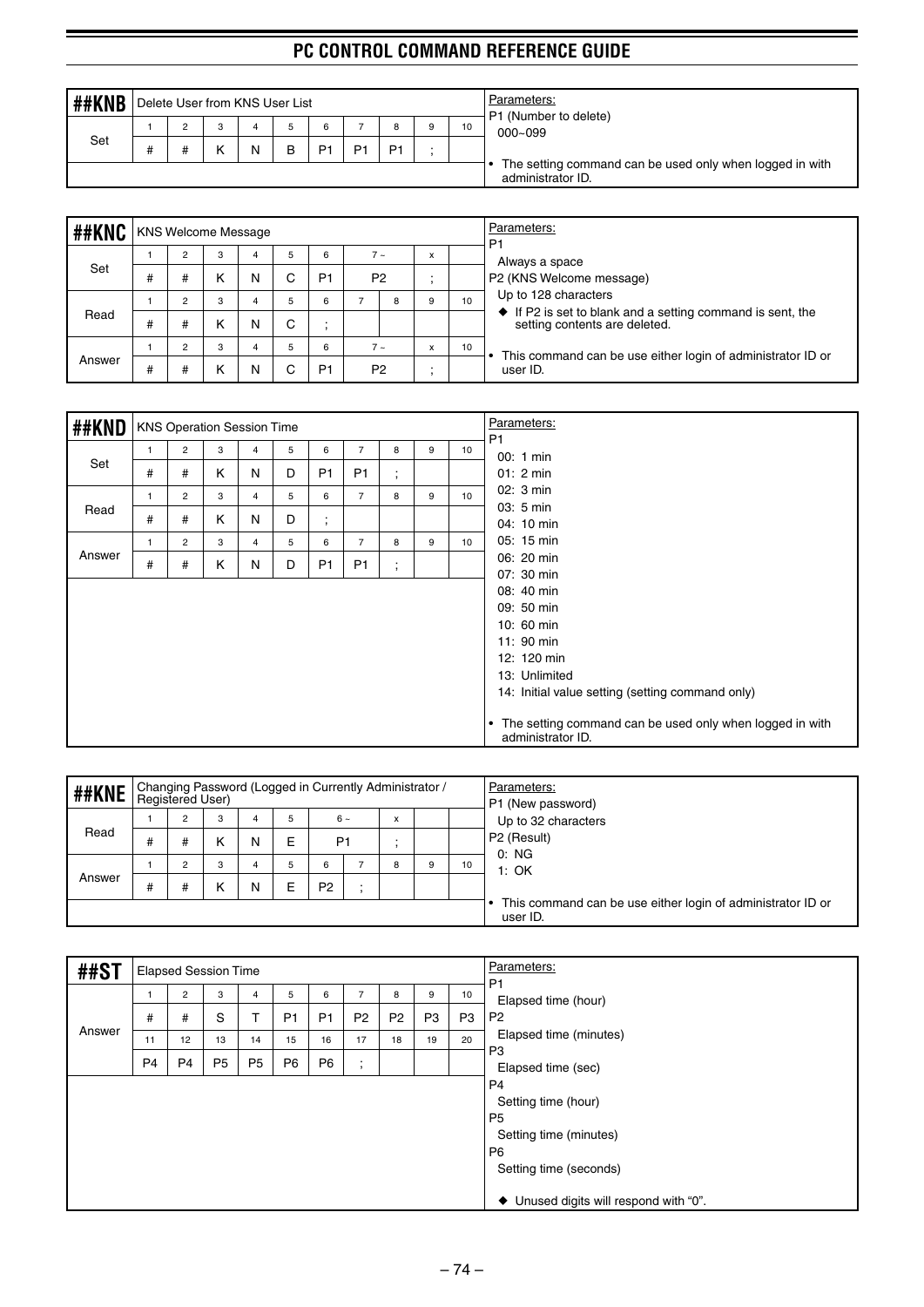| ##TI   |   | TX Inhibited/ Authorized (Login User of Built-in KNS Server) |   |    |   |  |   | Parameters:<br>P2 (Result) |                                     |  |  |  |
|--------|---|--------------------------------------------------------------|---|----|---|--|---|----------------------------|-------------------------------------|--|--|--|
| Answer | # | ◠                                                            | 3 | D. | 6 |  | 9 | 10                         | 0: TX Inhibited<br>1: TX Authorized |  |  |  |
|        |   |                                                              |   |    |   |  |   |                            |                                     |  |  |  |

| <b>##UE</b> |  |        |   | Enable / Disable (Login User of Built-in KNS Server) |  |   |   |    | Parameters:<br>P <sub>2</sub> |
|-------------|--|--------|---|------------------------------------------------------|--|---|---|----|-------------------------------|
| Answer      |  | 3<br>U | - | D.                                                   |  | 8 | 9 | 10 | 0: Disabled<br>1: Enabled     |
|             |  |        |   |                                                      |  |   |   |    |                               |

| ##VP   |   |                |   | Voice Communication by VoIP |                |   |   |   |    | Parameters:                                                                                                    |  |  |  |  |
|--------|---|----------------|---|-----------------------------|----------------|---|---|---|----|----------------------------------------------------------------------------------------------------------------|--|--|--|--|
|        |   | $\overline{2}$ | 3 | 4                           |                | 6 | 8 | 9 | 10 | P1 (Voice communication state by VoIP)<br>0: Stop                                                              |  |  |  |  |
| Set    | # | #              |   | D                           | P <sub>1</sub> |   |   |   |    | 1: Start (high quality sound)                                                                                  |  |  |  |  |
|        |   | $\overline{c}$ | 3 |                             |                | 6 | 8 | 9 | 10 | 2: Start (low quality sound)                                                                                   |  |  |  |  |
| Read   | # | #              |   | Þ                           |                |   |   |   |    | You cannot switch sound quality after starting voice                                                           |  |  |  |  |
|        |   | $\overline{2}$ | 3 |                             |                | 6 | 8 | 9 | 10 | communication. If you sets different sound quality after starting,<br>the LAN connection will be disconnected. |  |  |  |  |
| Answer | # | #              |   | D                           | P <sub>1</sub> |   |   |   |    |                                                                                                                |  |  |  |  |